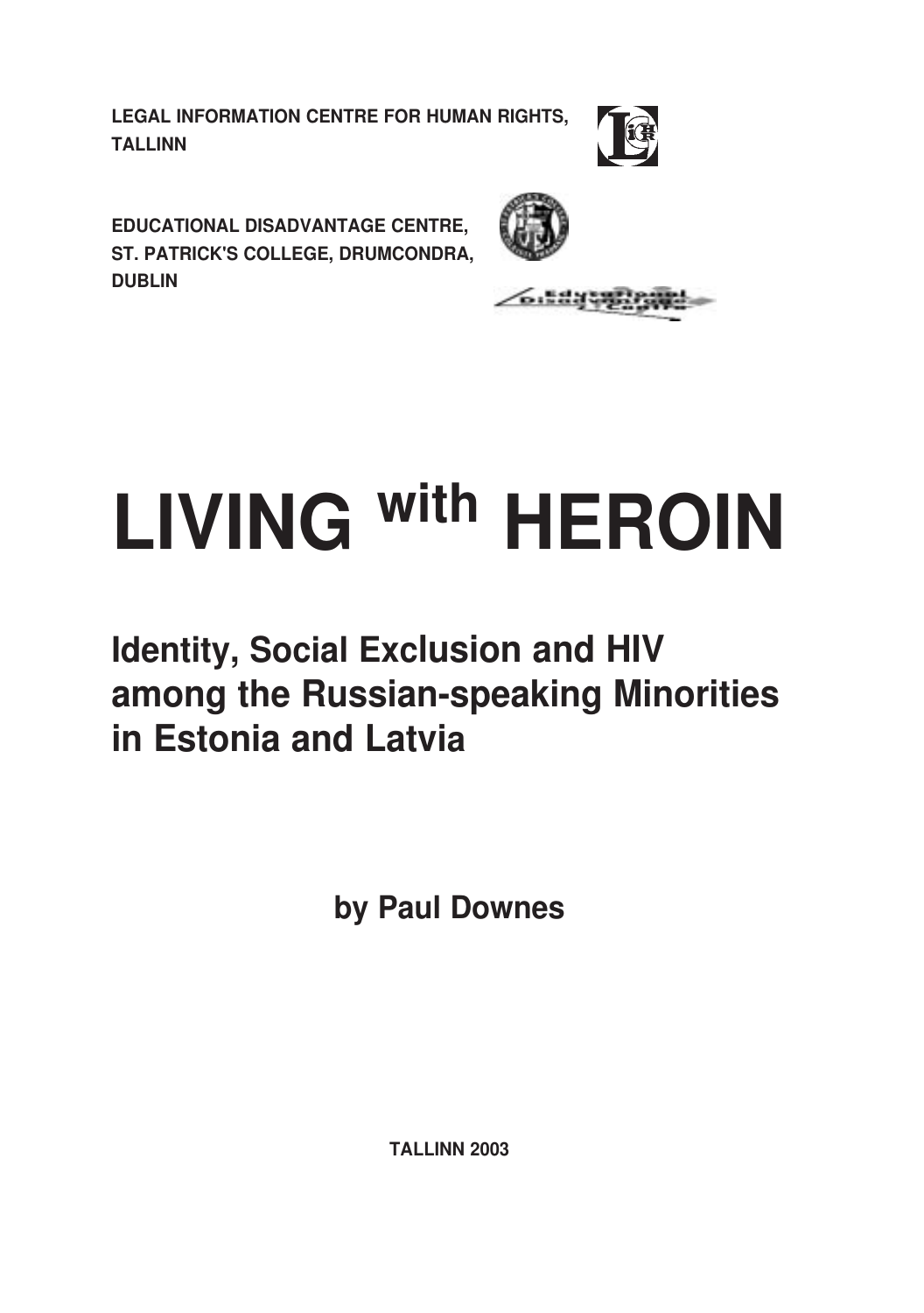Paul Downes

LIVING WITH HEROIN:

Identity, Social Exclusion and HIV among the Russian-speaking Minorities in Estonia and Latvia

Published by the Legal Information Centre for Human Rights:

*Nunne 2, Tallinn 10133, Estonia Telephone: +372 64 64 270 Fax number: +372 64 64 272 Email: Centre@lichr.ee www.lichr.ee*

Co-published by the Educational Disadvantage Centre, St. Patrick's College, Drumcondra with funding part provided by St. Patrick's College, Drumcondra, Research Committee:

> *Educational Disadvantage Centre St. Patrick's College, Drumcondra Dublin 9 Telephone: +353-1 8842021 Fax number: +353-1 8376197 Email: edc@spd.dcu.ie*

© Paul Downes, 2003

ISBN 9985-9410-4-7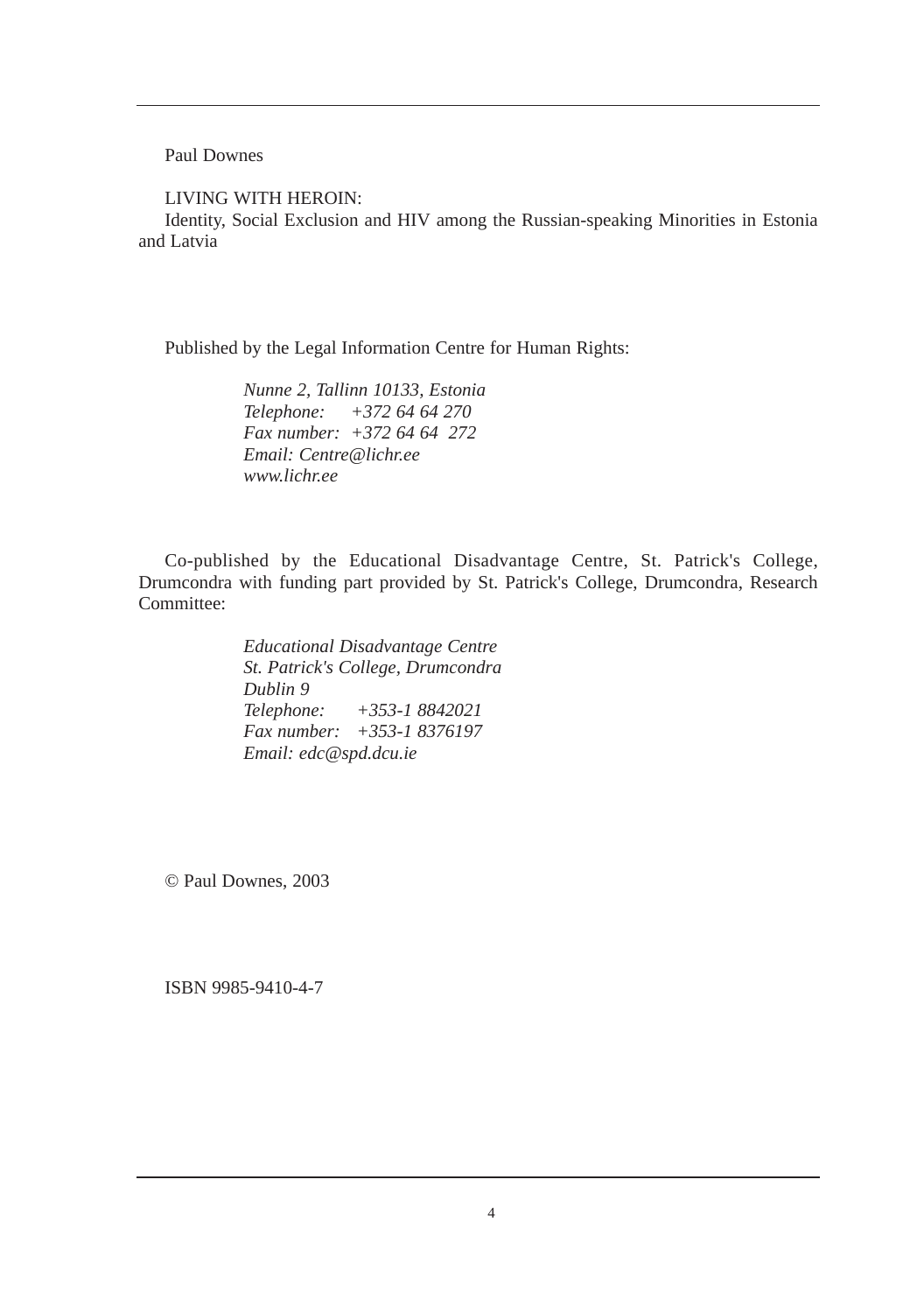# Table of contents

|            | <b>Acknowledgements</b>                                                                                                  | 6               |
|------------|--------------------------------------------------------------------------------------------------------------------------|-----------------|
| Section 1. | <b>Introduction</b>                                                                                                      | $\overline{7}$  |
|            | The interviews                                                                                                           | $\overline{9}$  |
|            | Interpretation of the interviews                                                                                         | 12              |
|            | Ethnicity: Russian-speakers in the Baltic States                                                                         | $\overline{13}$ |
| Section 2. | <b>Heroin addicts: Interviews</b>                                                                                        | 16              |
| Section 3. | Interpretation of the interviews: Reconceptualising individual identity<br>formation                                     | 99              |
|            | a) Addicts' communication with parents: Tracing its impact on peer<br>communication                                      | 99              |
|            | b) Peer influence reexamined                                                                                             | 104             |
|            | c) Maternal influence as a positive resource for heroin addicts                                                          | 105             |
|            | d) Challenging a view of the addict as rebel rejecting society's values<br>Summary                                       | 108<br>110      |
| Section 4. | Early drug use, HIV and ethnicity in the Baltic States                                                                   | 112             |
|            | a) The rate of increase of hard drug use in the Baltic region                                                            | 112             |
|            | b) Age of first use of hard drugs in Estonia and Latvia                                                                  | 113             |
|            | c) The proportion of heroin use among the Russian-speaking minority in Estonia                                           | 115             |
|            | d) The proportion of heroin use among the Russian-speaking minority in Latvia                                            | 116             |
|            | e) Illicit drug use in Lithuania                                                                                         | 118             |
|            | f) The need for availability of treatment for addicts under 18                                                           | 119             |
|            | g) The recent and ongoing HIV epidemic in Estonia                                                                        | 121             |
|            | h) The recent and ongoing HIV epidemic in Latvia                                                                         | 123             |
|            | i) HIV rates in Lithuania                                                                                                | 125             |
|            | Summary                                                                                                                  | 126             |
| Section 5. | Social context and identity: The future of Russian-speakers' secondary<br>education in Latvia and Estonia                | 128             |
|            | a) Labelling students as failures if they have difficulty learning in classes in their<br>second language                | 130             |
|            | b) Targeting educational support to less academic students through a broader                                             |                 |
|            | curriculum                                                                                                               | 133             |
|            | c) Student autonomy and motivation for learning                                                                          | 134             |
|            | d) Consultation and choice for parents of Russian-speaking students in the<br>education of their children                | 135             |
|            | e) Student participation in school activities and community activities as a protective<br>factor against school drop-out | 138             |
|            | f) The interrelation between linguistic-communicative and socio-economic                                                 |                 |
|            | integration                                                                                                              | 139             |
|            | g) Social competence                                                                                                     | 141             |
|            | Summary                                                                                                                  | 144             |
| Section 6. | <b>Conclusion</b>                                                                                                        | 146             |
|            | <b>References</b>                                                                                                        | 149             |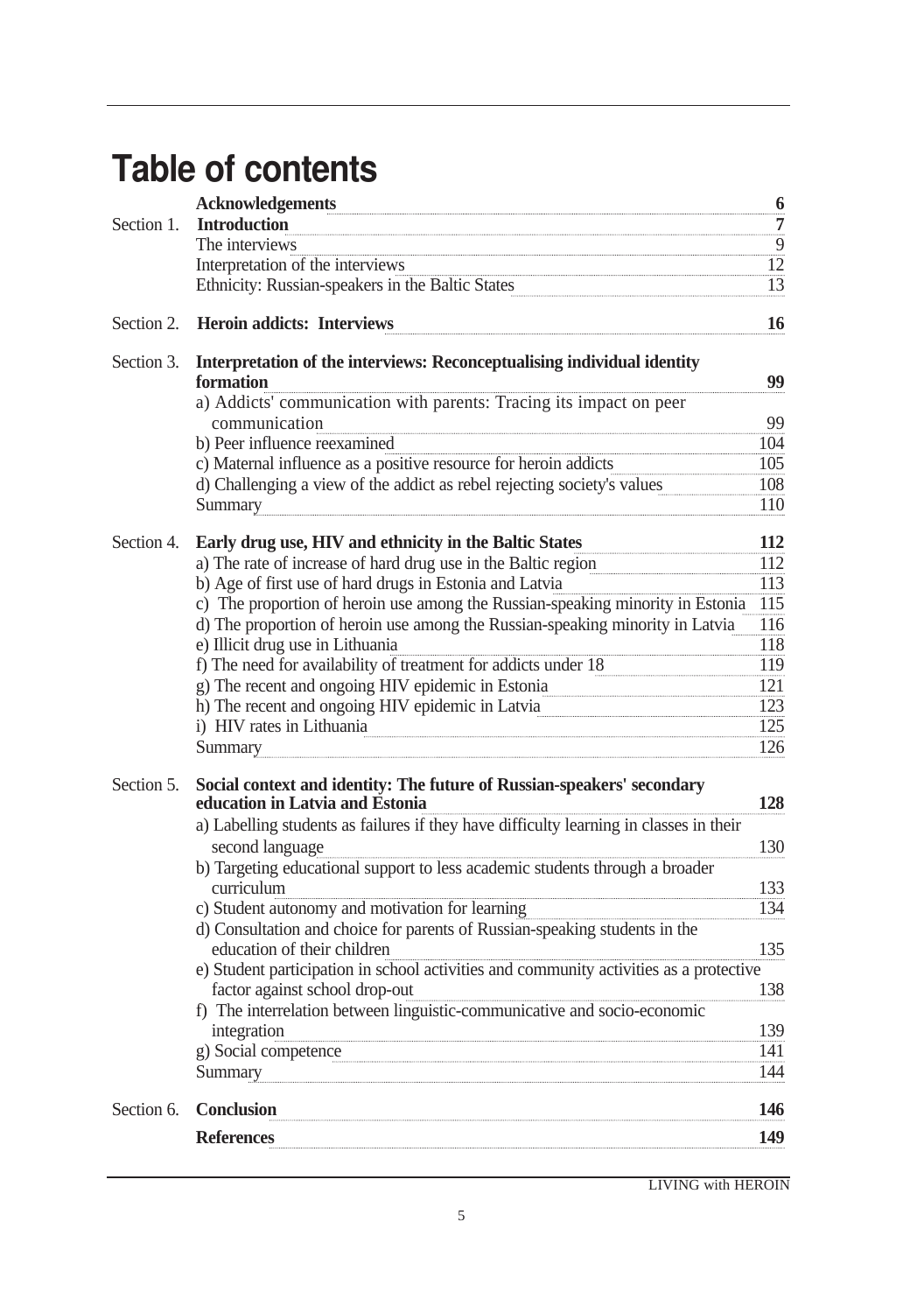# **Acknowledgments**

Access to the heroin addicts was with the assistance of Nelli Kalikova, M.D. (Head of Tallinn Aids Prevention Centre and Member of the Board of Management of the AIDS Information and Support Centre, Tallinn, Estonia). Nelli also provided me with access to the most recent data on HIV rates in Estonia and elsewhere and generously gave her time in detailed conversations/interviews with her concerning the issues examined throughout. My colleague, Dr. Mark Morgan, Head of Education Department, St. Patrick's College, Drumcondra, Co-author, European Schools Survey Project on Alcohol and other Drugs (ESPAD) and Vadim Poleshchuk, Legal Information Centre for Human Rights, Tallinn, also provided me with valuable support.

I would like to acknowledge the financial support of the U.S. Embassy Democracy Commission, Estonia, in funding the translation and publication of the Estonian and Russian language versions of this book, and the Research Committee, St. Patrick's College, Drumcondra, Ireland for their support in funding the publication of the English version of the book. I would also like to thank the European Society for Social Drug Research for providing me with financial support to present a paper on the theme of this book at their annual conference in Helsinki, September 2002.

I would like to thank both the addicts who agreed to be interviewed and the students from Concordia International University, Estonia, who conducted and translated the interviews. I would also like to thank Dr. Aleksandra G. Davidaviciene, Pedagogic Institute, Vilnius, Lithuania, Mr. Andris Gailitis, Latvia State Drug Abuse Prevention and Health Care Center, Riga, Mr. Boris Koltchanov, MINELRES, Latvia, Ms. Baiba Vilcina, Information Centre of the Naturalisation Board, Latvia, Mr. Michail Moroz, Kopli Methadone Maintenance Centre, Erika St., Tallinn, Estonia, Dr. Vlad Romano, Institute of Health Services Management, Bucharest, Romania, Dr. Marina Kuzman, Croatian National Institute of Public Health, Ms. Elena Vesselovskaia, Project manager NGO "Vozvrastcheniye", St. Petersburg, Russia, Ms. Deborah Olszewski, European Monitoring Centre for Drugs and Drug Addiction (EMCDDA), Dr. Jane Fountain, (Drugscope), Principal Lecturer, Centre for Ethnicity and Health, University of Central Lancashire, Assistant Professor Thoroddur Bjarnason, University at Albany, SUNY, Co-author, European Schools Survey Project on Alcohol and other Drugs (ESPAD), Dr. John Sweeney, National Economic and Social Council, Ireland, Ms. Airi-Alina Allaste, Institute of International and Social Studies, Tallinn, ESPAD Researcher, and Dr. Ann-Louise Gilligan, Co-ordinator, Educational Disadvantage Centre, St. Patrick's College, Drumcondra, Dublin.

*Paul Downes*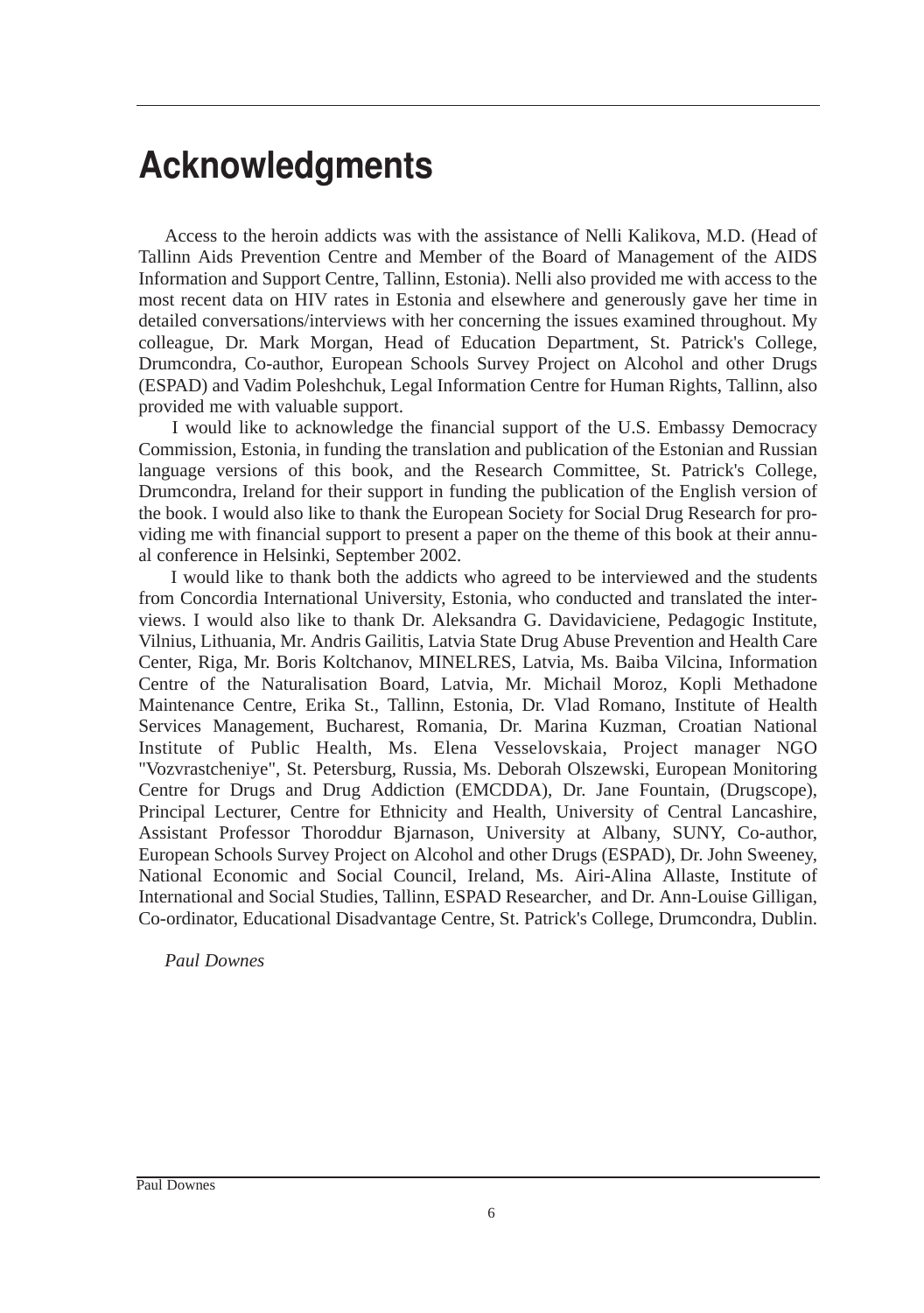# Section one

# **Introduction**

In February 1999, Nelli Kalikova M.D., Director of Tallinn Aids Prevention Centre in Estonia gave a speech at Concordia International University, Estonia and warned of an impending HIV epidemic in Estonia. Her warning was based on both the exponential rate of increase of Hepatitis B and C cases among Russian-speaking intravenous drug users in Estonia at that time and parallels with the growth of the HIV epidemic in Odessa in the Ukraine'. The figures she quoted from Tallinn Aids Prevention Centre were that 98% of heroin addicts in Estonia were of Russian-speaking origin. The HIV epidemic arrived in Estonia within a year and a half, being first observed by Tallinn Aids Prevention Centre in August 2000. Eastern Europe now shows the world's steepest HIV curve (Joint United Nations Programme on HIV/AIDS, December 1999) and HIV rates have been and are expected to increase substantially in a number of countries in this region (Dehne et al 1999; European Centre for Epidemiological Monitoring of AIDS in Europe 1999; Hamers et al 1997, p.1372).

Shortly after Nelli Kalikova's speech, a Russian-speaking student at Concordia University, Anita Bezrukova, presented, in my criminology class, the following written account of a conversation she had with an 18 year old Russian-speaking heroin user in Estonia:

I'm 18 years old and I don't have a future. My parents lost their jobs, they have so many problems that my presence makes them upset. They could not take care about me when I was little, and now...I prefer to come home as rare as possible. I don't have education. Of course, it's my fault but when I was 7 or 8 it was funny to play games, to smoke...Teachers are busy with 'good boys and girls', I understand them. After all, their salary is too small and they have a right to forget about guys like me. I went to technical school and there I met hundreds of guys with the same problems like me. Do you think some of them know Estonian ? Maybe one or two...I cannot write in Russian without mistakes, what can I say about Estonian ? I will not get a passport, I will never have a job. I cannot go to Russia there are thousands of unemployed. I don't care what happens tomorrow, I want to have something to forget that I live for nothing and I'm not good enough for society. I know I will die but it's good

The need for psychological understanding of injecting heroin addicts in the Post-Soviet context is all the greater given the central role of intravenous drug users (IDU's) in the recent history of the spread of HIV in a large number of the former Soviet states. For the Baltic States in recent years, intravenous drug users have constituted 73% of HIV cases in Estonia (Official statistics December 2000), 70% of HIV cases in Latvia and 54.5% in Lithuania (Baltic HIV/AIDS Info Newsletter, February 2000). The centrality of intravenous drug users to increases in HIV rates is also evident in numerous other former Soviet republics, with IDU's constituting 70% of HIV cases in Georgia (Official statistics 2001), 83.4% of HIV cases in 1997 to 64.7% in 1999 in the epidemic in the Ukraine (Official statistics 2000), while IDU's account for more than 80% of HIV cases

<sup>1</sup> Where the police use their powers to arrest the heroin users rather than giving more focus to the arrest of the heroin dealers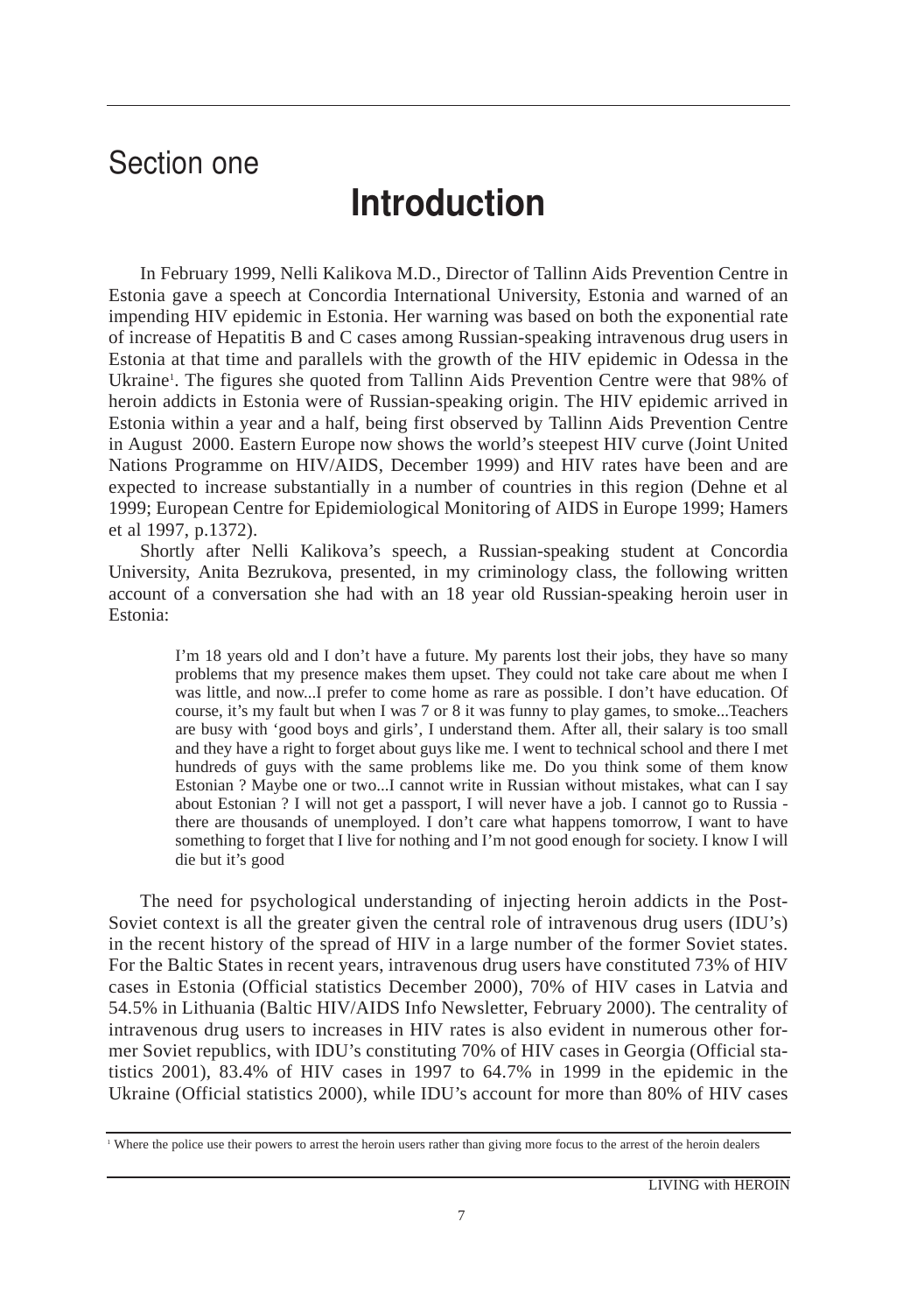in Kazakstan and Belarus (Dehne & Kobyshcha 2000). If unofficial and regional case reports are also taken into account, the proportion of IDU's among HIV infected in Russia rises from 50% to over 80% (Dehne & Kobyshcha 2000), with Pokrovski (2001) estimating that 95% of the new HIV cases in Russia in 2001 have been caused by drug injectors using contaminated needles. However, Dehne & Kobyshcha (2000) observe that drug associated cases of HIV have been rare in Central and Southeastern Europe, with the exceptions of Poland (64.3% of HIV cases being IDU's by the end of 1999) (see also Izdebski 2002, p.53) and Yugoslavia (48.4% of HIV cases being IDU's by the end of 1999).

Changes in the Latvian HIV/AIDS situation have been drastic with only four Western European countries having a larger number of infected persons per capita (Baltic HIV/AIDS INFO Newsletter, February 2000). Yet the situation in Estonia since the epidemic started there in August 2000 now exceeds Latvia not simply per capita but in real terms also. The dramatic scale of the Estonian HIV epidemic is illustrated by Figure 1.1 for the initial outbreak in 2000, and Figure 1.2 for the exponential increase since then (Tallinn Aids Prevention Centre 2002).



Figure 1.1 **HIV positive cases in Estonia (1988-2000)** 

HIV

Paul Downes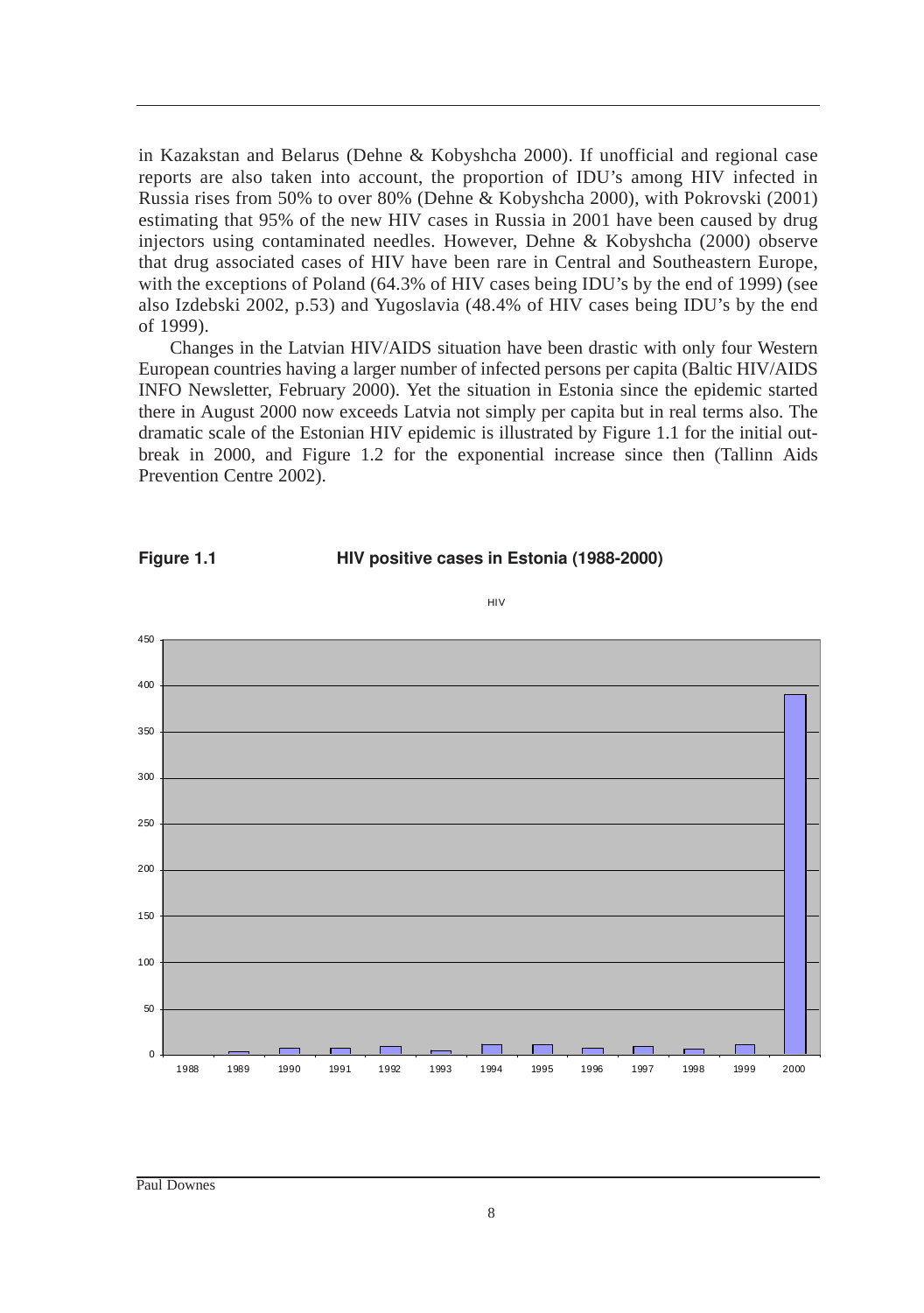Figure 1.2 HIV positive cases in Estonia (1988-2001)



## The interviews

With Nelli Kalikova's cooperation, I decided to try to organise more intensive, standardised open-ended interviews (see also Barker et al 1994) between heroin addicts and university students during 1999-2000, to attempt to understand different aspects of living as the addicts experience it. It was by no means certain that the addicts at Kopli methadone maintenance centre in Tallinn, Estonia would wish to engage in the interviews - their distrust of officialdom made it very important to explain that the interviews were not going to the police (see also Downes & Murray 2002) and that any identifying information about their lives revealed in the interviews would not be made public. The Latvian, Estonian, Lithuanian and Russian-speaking student interviewers from Concordia International University also emphasised to the addicts at the centre that they were not trying to judge them, that they were simply trying to understand them and that they were free to refuse to answer any or all of the questions. Some of the addicts refused to have the interview taperecorded. In such situations their answers were written down verbatim by one of the interviewers and this was explained in advance to the addict being interviewed so that he would not become surprised or threatened. Often the heroin addict's initial reluctance to talk to anyone was overcome simply by conversation with the students prior to the interviews. Sometimes a shared cigarette helped loosen the social barriers to open conversation. The fact that the interviewers were almost exactly the same age as the addicts, and were not approaching them from a hierarchical position of being some outside authority, also undoubtedly helped the addicts to relax and open their worlds on the basis of an assumed connection between interviewer and interviewee. Some students observed that during the interview the addict they were speaking with would not sit down but would always remain standing, pacing up and down, when talking. It was not always possible to ask every planned question in each interview as much depended on the concentration of the interviewee. Yet it was also clear from the overwhelming willingness of a large number of the addicts to talk after an initial reserve, that there was from their side, a need to be listened to.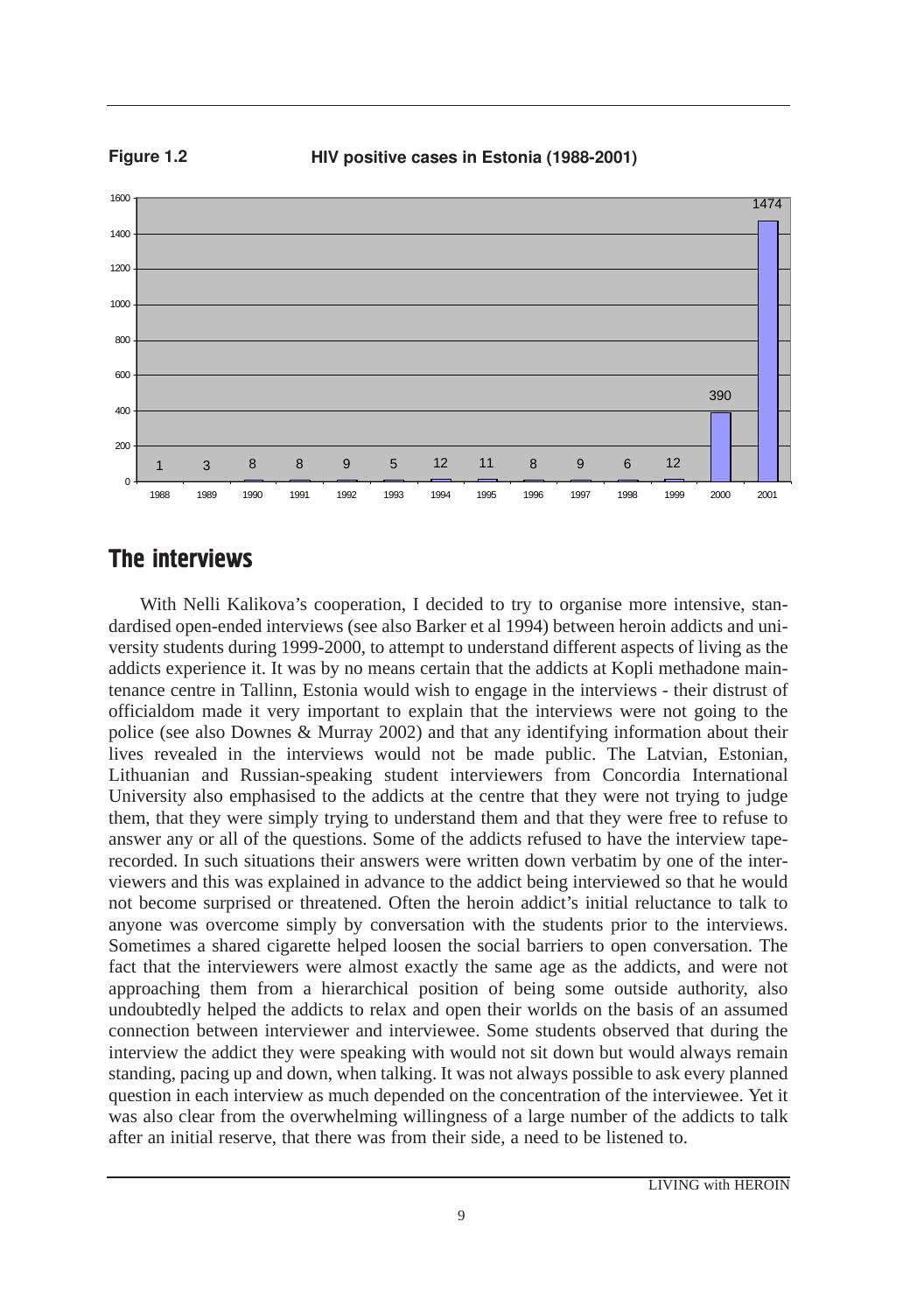Entrenched divisions of social class might place a huge barrier between a university student and a heroin addict in many cultures, so that there would be a prior subcultural hostility between interviewer and interviewee. These walls of hostility would make open communication virtually impossible. For example, studies of the experience of heroin addicts in Ireland (Delaney-Reid 1988) and the United States (Gould et al 1974; Hanson et al 1985) rely not on student volunteers but on ex-addict interviewers. However, a feature not just of Estonia, but arguably throughout at least some other states in Eastern and Central Europe, is that these social class divisions are not yet so embedded in the society . Even if there are extreme gaps between rich and poor in these states, the cultural distance between rich and poor may not be so extreme. So whether the student interviewer was from Latvia, Estonia, Lithuania, or a Russian-speaker from one of these states, was not a matter of much importance with regard to barriers to openness. 24 of the 27 interviews, including the 16 at the methadone maintenance centre, took place in the Russian language in 1999 and 2000 shortly before the HIV epidemic started and were translated by the student interviewers. As well as the 16 interviews which took place in the methadone maintenance centre, 17 addicts at the centre also declined to be interviewed. The relative ease of communication between university student and heroin addict opens up the potential of university students to be involved in both information gathering and primary prevention programs concerning drug taking in Eastern and Central Europe. The voice of such students in prevention programs would arguably have more influence on those at risk of drug taking than in other cultures where a more radical cultural split occurs between social classes.

Research in Ireland (Stimson 1973) and the U.S. (Gould et al 1974) has emphasised the diverse range of lifestyles and personality profiles of heroin addicts. The U.S. research of Hanson et al (1985) observes the need to examine the experience not simply of heroin addicts in treatment but also those who are not. After the methadone centre interviews proved feasible, it was possible to broaden the interview sample to include some non-treatment addicts. Three of these were of ethnic Estonian origin. Two others were half Estonian/half Russian and Lithuanian (living in Estonia) respectively, while all the others were from the Russianspeaking minority in Estonia. However, all the addicts interviewed were male.

The psychological approach adopted in the interviews is a phenomenological one, emphasising the experience of the individual. What is central is how the individual heroin addict makes sense of his/her experience of the world - how (s)he understands himself/herself and constructs meaning within the world around him/her. It follows the tradition of R.D Laing (1959) who emphasised an existential-phenomenological approach for understanding people with schizophrenia so that focus on their experience of the world treats them as people - and not narrowly as abstract categories. Laing criticised the attitude to the patients which saw them simply as a 'conglomeration of signs and symptoms' and thereby losing sight of their humanity.

Other approaches which could be termed phenomenological, in so far as they focused on heroin addicts realities and social worlds, include the study of Hanson et al (1985) which examined the experiences of street addicts in Chicago, New York, Washington and Philadelphia. However, the questions asked in our 27 interviews examine the individuals' emotions and social relationships in more depth<sup>2</sup>, as well as their attitudes to the social world and political context they find themselves in. Delaney-Reid's (1988) phenomenological focus on heroin addiction in the Irish context was overwhelmingly concerned with the addicts experience of the drug itself. Our interviews concentrated more on their attitudes to drug taking rather than on the different experiences from different drugs.

Paul Downes

<sup>2</sup> Hanson et al's (1985) phenomenological approach did not, for example, explore the relationship between parental attachment and its influence on subsequent trust and openness with peers.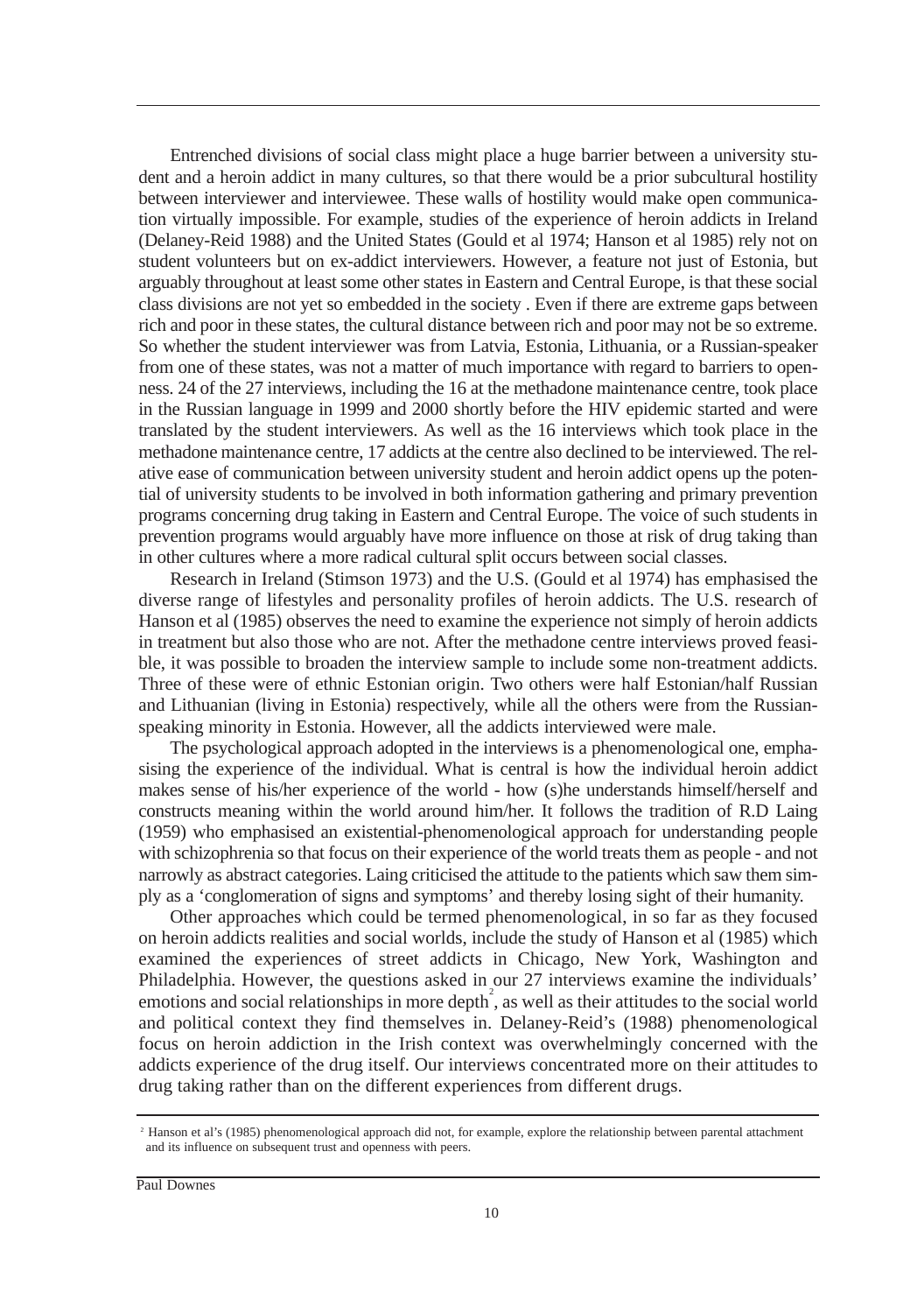Gould et al's (1974) examination of heroin addiction tries to 'describe the phenomenon as it appears to itself'. They focused on 'perspectives in action', namely, accounts of action where the account was intended to make the action meaningful to the heroin addicts themselves or others in a similar situation to the heroin addicts. This phenomenological focus on *action* differs from our interviews. Our interviews did not examine direct social interactions between the addicts and for example, their families or other addicts. For our interviews, this does lose the virtue of independent corroboration of the addicts' accounts of their social relationships as well as their interaction with institutions such as school. However, despite the limits of self-report methods (see e.g., Barker et al 1994, pp.86-7 on the advantages and disadvantages of self-report) the addicts' account of their experience and their interpretation of interpersonal relationships does have its own independent validity as the interviewees' constructions of the past and present still affect their present and future behaviour, thoughts and emotions (see also Shaw 1996 on constructivist perspectives and qualitative research). Gould et al (1974) emphasise the importance of clear separation between descriptive accounts of heroin addiction and subsequent analysis from the interpreter of the descriptive account. This point is taken into account in the presentation of the interviews separately from the later analysis. Gould et al (1974) follow Weberian methodology which emphasises the value neutrality of description. While this is acceptable in so far as opinion and fact are not mixed in the presentation of the interview responses, the theory ladenness involved in all observation, including observation of discourse, must be acknowledged. Such theory ladenness, as well as the theory ladenness in the very questions organising observation, is well recognised in philosophy of science and psychology (e.g. Kuhn 1970; Lakatos 1970; Feyerabend 1988; Gergen 1982; Eiser 1994). So value neutrality has its limits within observation itself.

One explicit value laden perspective within the open-ended interview questions is that the questions are designed to focus on humanistic concerns regarding the heroin addicts. They are treated as human beings who are heroin addicts rather than heroin addicts who happen to be human (see also Hanson et al 1985). Many of the questions asked to them are questions that have relevance for the lives of all human beings. The non-hierarchical relation between interviewer and interviewee, together with instructions to the interviewers that it is not their role to make moral judgement on the addict's answers during the process of the interview itself, echoes Rogers (1951, 1974) humanistic therapeutic interviewing approaches. The importance of a humanistic approach for the context of the Baltic States is evident from the following words in the current programme of the Baltic Sea Action Plan (formally endorsed by the Governments of Estonia, Latvia and Lithuania in Riga, in May 2000) to prevent a widespread HIV epidemic in the region:

The stigmatisation and social marginalization of injecting drug users constitute major barriers for public support to HIV prevention, and should be counteracted

However, it has been suggested that the social marginalisation of injecting drug users is not simply or even primarily a problem of public support, but of governmental and political indifference expressed through their failure to react with sufficient speed to prevent the problem in Estonia (Kalikova 2002a) and Riga Municipality's failure to understand the problem in Latvia (Upmerce 2001, Deputy Director of Latvia's Aids Prevention Centre, Baltic Times, July 12 – 18, 2001). Nelli Kalikova states that governmental inertia concerning intravenous drug users and HIV in Estonia has been worse than in Lithuania and Latvia, and that due to governmental delay 'we [have] lost now five years in this work' and that there is a need to explain to politicians that 'every wasted day we lose the battle…now every day [it is] harder and harder to stop it' (Kalikova 2002, Director of Tallinn Aids Prevention Centre, personal communication).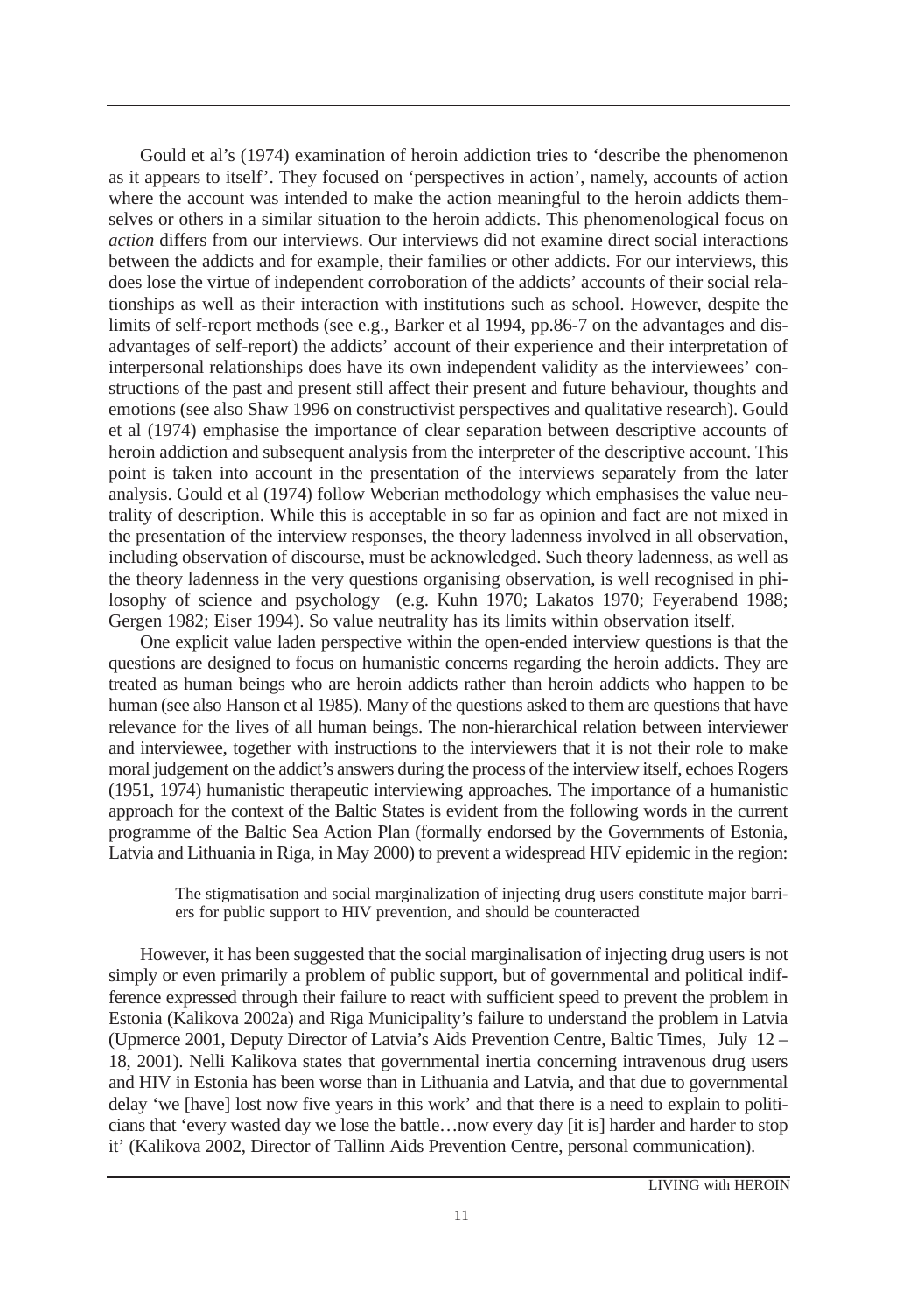# Interpretation of the Interviews

Maremmani (1999) refers to the stigma experienced by heroin addicts in many European countries in the 1970's and 1980's as 'severe' (p.2). Interpretation of the interviews with the heroin addicts needs to go beyond perspectives which start from the assumption of the heroin user as a criminal. An assumption of the user as a criminal has served to oppose the needs for needle exchange and substitution treatment for heroin addicts, needs recognised by the Baltic Sea Action Plan as central to HIV prevention. One tradition within criminological analysis of deviance (e.g. Sutherland 1939; Cohen 1955; Merton 1957) is to focus on what *causes* the supposedly deviant behaviour i.e. what factors affecting the individual or within the individual induce a person to take drugs. However, a social constructionist focus emphasises other concerns such as how the reality of society constructs and interprets certain social situations and actions as not fitting in with an artificial and often arbitrarily defined normality (e.g. Becker 1963; Cicourel 1967; Berger & Luckmann 1967; Lemert 1967). This latter focus was also particularly emphasised in Laing's later work in psychology (e.g. Laing 1967). A more recent approach in psychology emphasises focus on risk and protective factors such as social support, to help develop prevention programs and to help guide treatment (Rutter 1985; Zimmerman & Maton 1992; Cohen & Wills 1985; Wills & Shiffman 1985; Fitzmahan 2000). This risk and protective factors approach has more in common with the first (etiological) tradition than the social constructionist one. However, the issue of how the individual's construction of his or her social reality is a risk or protective factor also brings at least the potential for a rapprochement with the second tradition as individual construction of reality logically leads to examination of the society's construction of reality as well. A benefit of the protective and risk factors perspective, in comparison with the simple causality perspective, is that it is arguably more solution focused.

Interpretation of the interviews needs to accomodate all three perspectives at least to some extent. At the individual level (section 3), the focus in the first tradition is usually on what makes the heroin addict *different* from the general population. A more neglected focus is on features of many of the addicts which make them *similar* to the general population. These similarities can also offer insight into protective factors relevant to developing treatment and prevention approaches. This focus on their similarity to the general population echoes the approach advocated by Cowen (1994) which focuses not so much on an at risk person's or group's presumed deficits but considers their entire range of competencies and interests as avenues for change. The social context level (section 4-5) is not to be conceived of as rigidly separate from the individual level. All three traditions strongly recognise their dynamic interrelation. The interaction between individual and social context levels of explanation is central (see also Bronfenbrenner 1979). Empirical research on the levels of drug taking in Eastern and Western Europe will also serve as a backdrop for interpretation of the interviews.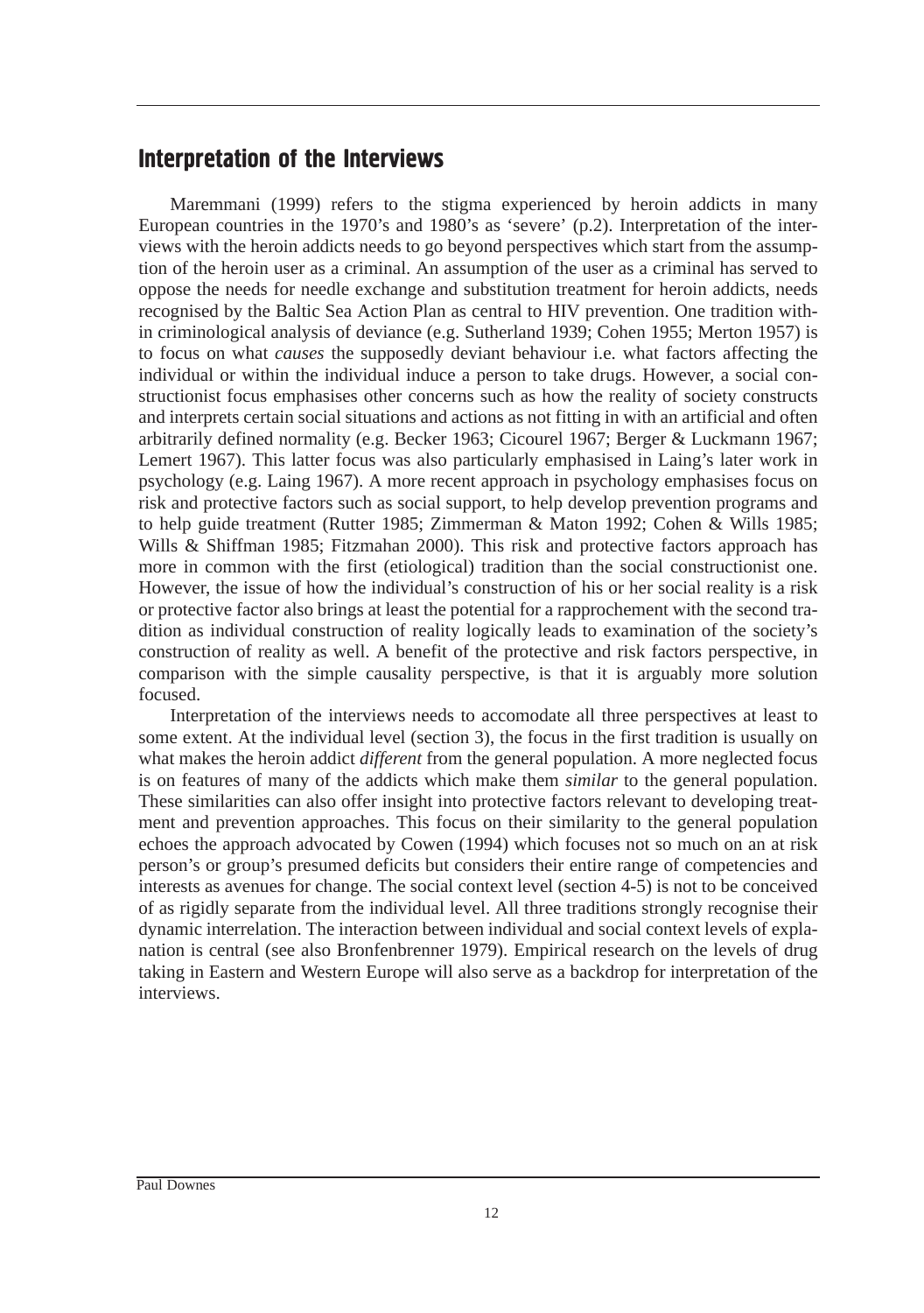# Ethnicity: Russian-speakers in the Baltic States

A key social contextual factor, relevant to themes in the interviews and to analysis of heroin and HIV in Estonia and Latvia, is the proposals for reform of both education systems as tools for integration between ethnic Estonians/Latvians and their respective Russian-speaking minorities. Russian-speakers, or their parents or grandparents, mostly came to Estonia and Latvia under the Soviet regime, a flow of immigration engineered from Moscow. During the past half century the share of minorities climbed more than four times from 8.2 % in 1934 – to 38.47 % in 1989 in the territory of Estonia within present borders. In the years following World War Two, the share of minorities in Latvia doubled (Poleshchuk 2001a). At the time of restoration of their independence in 1991, a large part of the populations of both Estonia and Latvia were ethnically non-Estonian and non-Latvian respectively. The figures for Estonia in 1993 revealed 40% ethnically non-Estonian (i.e. predominantly Russian-speakers) (Zaagman 1999), a figure which on 1 January 2000, as reported by the National Statistical Office of Estonia, has declined somewhat to 34.73 % of the total population<sup>3</sup> (Poleshchuk 2001a, p.11). The largest ethnic group among 'non-Estonians' is Russians (28.07 % of total population), followed by Ukrainians (2.53 %). The remaining ethnic groups make up about 4 % of total population. Almost half of the population of Latvia in 1993 were ethnically non-Latvian (Zaagman 1999), a figure which was 42.1 % of the total population<sup>4</sup> on 1 January 2001, as reported by the Board for Citizenship and Migration Affairs (Poleshchuk 2001a, p.12). The leading minority ethnic group in Latvia is Russians (29,4 % of total population), followed by Belorussians (4 %), Ukrainians (2.7 %), Poles (2.5 %) and Lithuanians (1.4 %). There are at least 175,000 stateless persons in Estonia, and approximately 551,000 in Latvia, according to official sources (Poleshchuk 2001a, p.14). In other words, close to 15% of the total population of Estonia and 20% of the population of Latvia are stateless (Poleshchuk 2001a). 60% of 'non-Estonians' (i.e. predominantly Russian-speakers) are without Estonian citizenship (Poleshchuk 2000), while 551,000 stateless people in Latvia is approximately 55% of all the (ethnically) non-Latvian population. Contrary to Estonia, the number of citizens of other countries in Latvia is insignificant (Poleshchuk 2002, personal communication).

Thiele (1999) observes that although the right to a citizenship or the protection from statelessness was first set forth in the Universal Declaration of Human Rights  $(1948)$ ,<sup>5</sup> there is not a legally binding duty in international law upon the Estonian or Latvian state to give citizenship to an individual born on its territory, even if their parents were also born on its territory during the Soviet annexation:

The rights of a stateless person to a nationality can be deduced from this general principle, but not the duty of the state of residence to unconditionally grant it nationality to this person *(Thiele 1999, p.86 )*

<sup>&</sup>lt;sup>3</sup>The total population of Estonia in the beginning of 2000 was 1,439,197 (Poleshchuk 2001a, p.11)

**<sup>4</sup>** The total population of Latvia is 2,360,434 (Poleschuk 2001a)

**<sup>5</sup>**Art 15.1 states that: 'Everyone has the right to a nationality'

**<sup>6</sup>** See also, Report of the Secretary General 'Situation of Human Rights in Estonia and Latvia' in UN Doc. A/48/511, p.7, para.29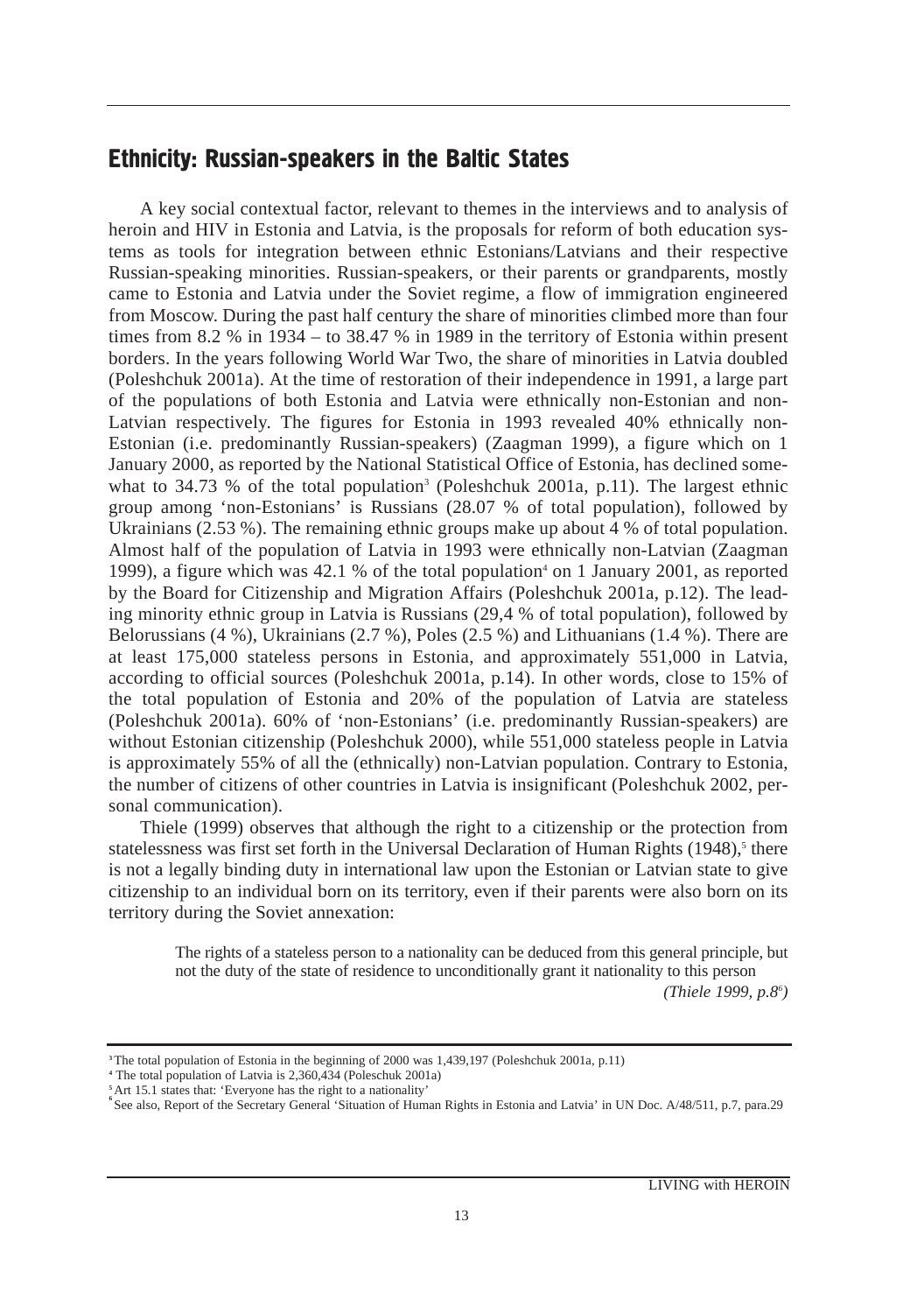In Lithuania, the demographic situation is quite different from Estonia and Latvia. When independence was restored, the 'non-Lithuanian' component of the population did not exceed 20%, being mainly ethnic Poles (9%) and Russians (8%). At this time the Government of Lithuania, unlike in Estonia and Latvia, offered free choice of citizenship for all permanent residents, except Soviet military and security personnel and their families.

The term 'Russian-speaker' masks the fact that this group is not simply of one ethnic origin, as it comprises Ukrainians, Belorussians and also Jews, as well as Russians. Järve & Wellmann (1999) acknowledge that the term 'Russian-speaker' is:

…often criticized on political grounds for masking diverse needs of various ethnic groups and for promoting the hegemony of ethnic Russians in dealing with minority issues (p.5)

Nevertheless, they adopt this term noting that it is 'common in contemporary nonacademic and academic discourse' (Järve & Wellmann 1999, p.5). A further oversimplification within the term 'Russian-speaker' is that it masks the differences between citizens (of Estonia or Latvia) who are Russian-speaking, stateless aliens (grey passport holders) who are Russian-speaking, and Russian citizens who are resident in the Baltics. The term used in the Report of the Government of Estonia (2000) concerning education reform is 'non-Estonian', although the Estonian report does recognise that the term 'non-Estonian' is not an ideal term. The term 'non-Latvian' is also used in the Latvian Education Reform documents. Terms such as non-Estonian or non-Latvian are to some extent a legal fiction as *many so-called non-Estonians or non-Latvians in official State documents are in fact citizens of Estonia or Latvia* (from a Russian-speaking background). In legal or civic terms they are in fact Estonian or Latvian, even if they are not ethnically Estonian or Latvian. It is arguable that the terms 'non-Estonian' and 'non-Latvian', which have been used in previous government documents (and elsewhere) regarding integration, are discriminatory as they privilege ethnic nationality over civic/legal nationality in social and official discourse<sup>7</sup>.

While the term 'Russian-speaker' will be used throughout this book despite its oversimplification, it must also be acknowledged that the term 'minority' has no universal definition in public international law (Thiele 1999, p.1). Legal definitions of a minority are complicated by issues such as to whether minorities include only citizens of a state (see e.g. Thiele 1999, Asmal 1987)<sup>8</sup>. For the purposes of this book, reference to the Russian-speaking minorities in Estonia and Latvia includes both citizens and non-citizens (see also Van der Stoehl, High Commissioner, Organization for Security and Co-operation in Europe (OSCE), in Zaagman 1999, p.14).

<sup>7</sup> Even some recent Estonian research refers to '*Russian* children in Estonian schools' (Kalmus & Pavelson 2002, p.229, my italics) despite the fact that most of such children are Estonian citizens

<sup>8</sup> According to Thiele (1999), the broadest consensus in theory and practice regarding definition of a minority is by Capotorti (1991), developed in response to a request of the United Nations Sub-Commission on Prevention of Discrimination and Protection of Minorities in 1977 to report on the international state of discussions on the scope of Art. 27 of the International Covenant on Civil and Political Rights of 16 December 1966 which is still the only universally-binding instrument in public international law regarding minorities. Capotorti defined a minority as "[a] group numerically inferior to the rest of the population of a State, in a non-dominant position, whose members – being nationals of the State – possess ethnic, religious or linguistic characteristics differing from those of the rest of the population and show, if only implicitly, a sense of solidarity, directed towards preserving their culture, traditions, religion or language" (Capotorti 1991, p.96).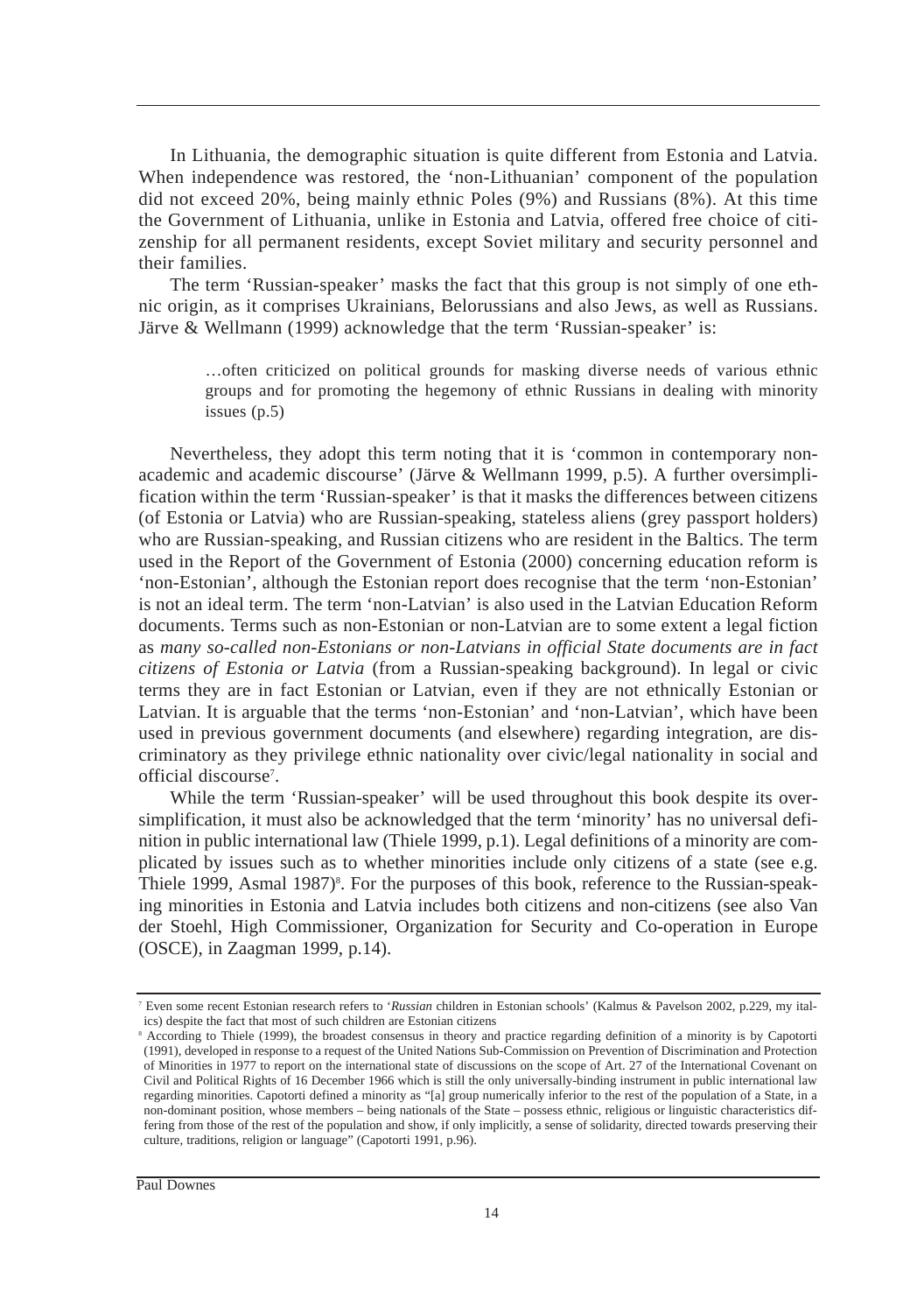It is important to clarify at this stage some extremely important aspects of the heroin problem in the Baltic States that are beyond the scope of this book. Current drug prevention programmes in the schools, local communities and media are not examined. This omission is a statement not of their unimportance but precisely of their extreme importance which are worthy of a book all of its own. Other important aspects to the heroin problem which are beyond the scope of this book are examination of a) the factors governing availability of drugs within and between the Baltic States, b) the impact of criminal justice policy upon the heroin problem and c) evaluation of the optimum types of treatment and counselling to be made available for those with an addiction problem.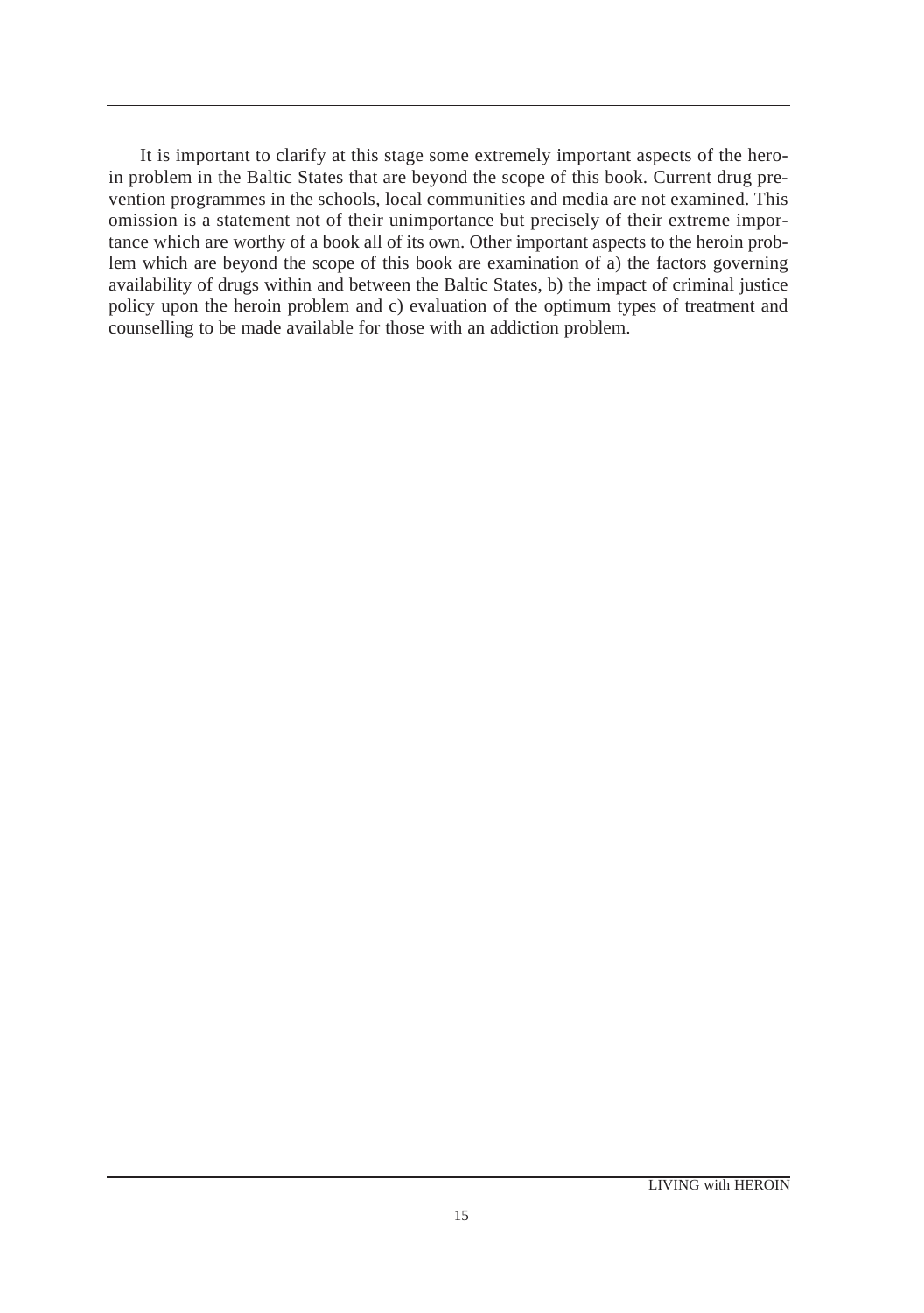# Section 2

# Heroin addicts: Interviews

# **INTERVIEW #1: With Deniss<sup>1</sup>** (Russian-speaker, Attending methadone maintenance centre)

#### *Are you happy with the facilities available to drug users to get off drugs?*

No, in Tallinn we have only two facilities sponsored by government that offer "rehabilitation" services if you wish to call it like that: the one in Kopli2 and the other one which is always overcrowded and hard to get into. So, the only place left to go is in Kopli and still they only give us methadone - a substitute for heroin.

#### *How did others you know stop taking drugs?*

Not one of my friends has ever stopped using drugs. Some of them are already dead that is the way they stopped using them.

#### *Do you make a big distinction between soft and hard drugs?*

Yes, of course. If I only used soft drugs I wouldn't be here right now.

#### *How did you find school? What would you change/have changed first in your school if you had the power?*

School for me was a horror movie. I dropped out then I was in the 8th grade. Teachers irritated me, I didn't want to study and I didn't want to go to school at all. If I had the power I would firstly change pupils' attitude to school and teachers' attitude to pupils. I would make their relationship warmer than it was in my school.

#### *Do you think anyone understands you either now or in the past?*

Mother - she always understands me.

#### *Do you have anyone who you can trust and talk about your stresses to? Do you think most people trust each other?*

I don't have any friends who can understand me or with whom I can talk freely about what lies on my mind.

#### *Do you understand yourself?*

I mostly do understand myself, but there are times when I feel that no one, including myself understands me.

#### *Do you wish or think you will have the same friends in 5 years time? Do you trust your friends or classmates? Do your friends understand you?*

I don't think that I will have the same friends in 5 years because right now most of my "friends" are heroin addicts with whom I just do heroin together, so they are not real friends of mine and of course they do not understand what I feel. Maybe they just pretend that they understand.

*Do you think many people your age are depressed? Are people your age happier or less happier than adults are?*

<sup>&</sup>lt;sup>1</sup> All names have been changed for purposes of confidentiality

<sup>&</sup>lt;sup>2</sup> Kopli methadone maintenance centre, Erika St., Tallinn, in fact does not receive Estonian government funding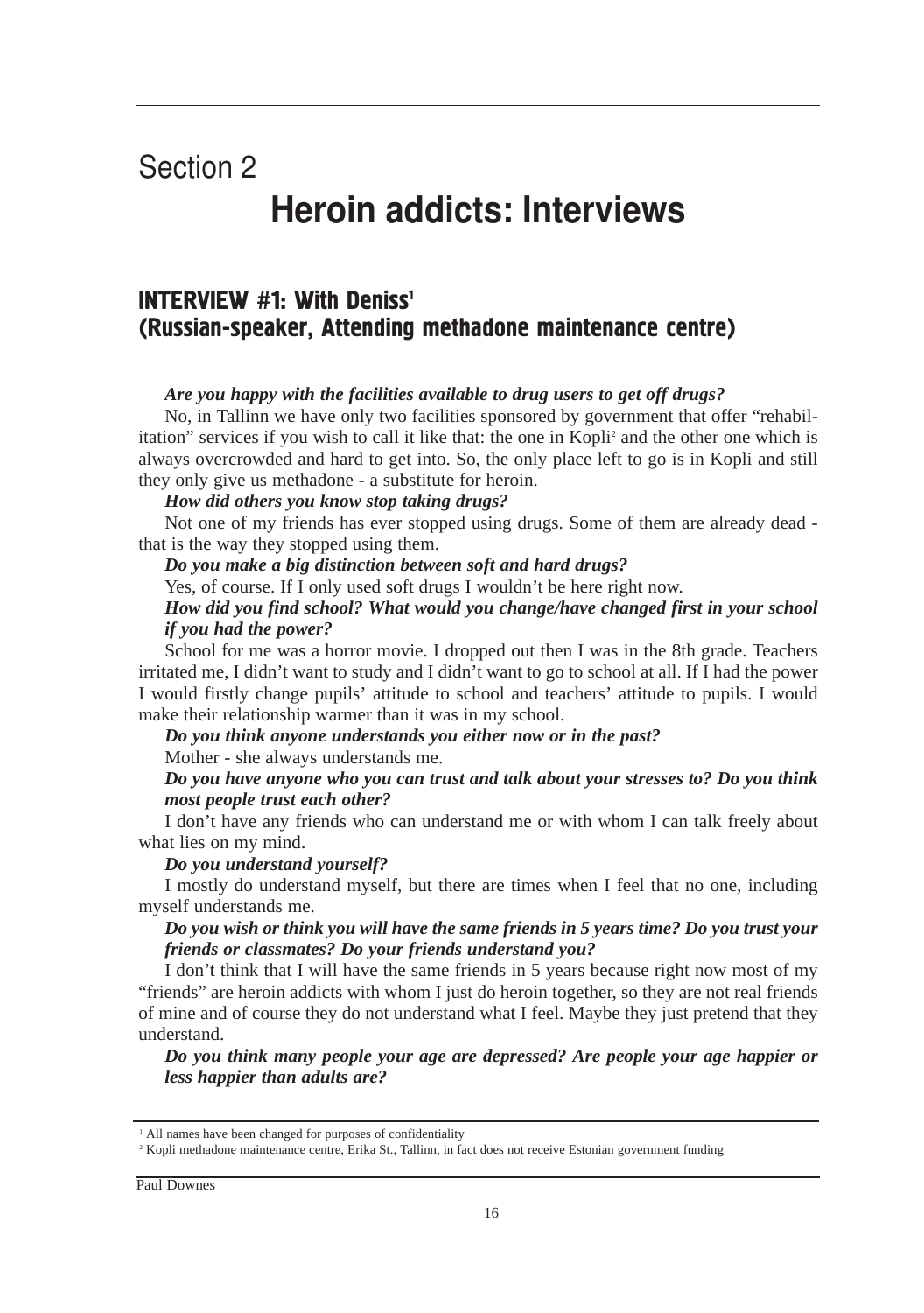I don't know about other people and I can not talk about how they feel. I am already an adult and I don't feel happier than before.

#### *Do drugs make you happy?*

Maybe earlier they made me happier, but now they only take away the pain of not using them and distort my life.

*What does love mean? Do you think true love exists?*

I think love exists but not as beautifully as it is described in fairytales which my mother read me when I was a little boy.

*What would you like to change in the world?*

My life. I want to turn everything around and start from the beginning, from childhood. *What would you like to change in people around you?*

I would like people to be more kind-hearted and I would like to eliminate drugs in the society.

#### *Is the world basically nice place?*

No. It is black and white; there are not any colours in it.

#### *Why do you think it is mostly Russian-speakers who are heroin addicts?*

I don't know about statistics, but it is true, Russian-speakers are mostly heroin addicts, Estonians like "Ecstasy", "Speed" more. Those drugs are more suitable for parties. Heroin is for the daily use; you don't go anywhere, you are just using heroin. "Ecstasy" you can take once a week, once a month. You take heroin every day. Of course, there are people who take speed every day also.

#### *Do you have any dreams for the future?*

I want to stop using heroin and start my life from the beginning.

#### *What you think you will be doing in the future?*

Firstly I need a job place, because, if you want to stop using drugs, you must have some occupation, you must not just sit at home and do nothing, you have to do some work. When you have nothing to do, then you start to use drugs.

#### *Would you like to have a family of your own one day?*

In the future, probably, but not now.

#### *What do you imagine your children to be like? What would you do if you found out your children took drugs?*

I will not have children for 5 years, at least, because I need to clear my organism. I don't want to have sick children. If I found out, that they are taking drugs, first thing I would do I would help them. I would show them from early childhood how bad is heroin. I would not just say, that heroin is a bad thing, as my parents were telling me, I would show them what it is in real life - what does it mean, what is happening after taking it. They must themselves decide if they want to take drugs or not, but I will explain to them properly about that.

*Would you be prepared in the future to educate younger people against taking drugs?* I wouldn't go to any schools. Firstly, I don't want to talk in the big auditorium. Secondly,

I'm not well prepared for that.

#### *Do you like Estonia?*

Yes, I do like Estonia. I was born here, I never lived anywhere else, and I would prefer Estonia, to the other countries (i.e. Russia). I like Tallinn, I like people in Tallinn, and it is a better place, than the ones in Russia.

*What are your nicest and worst qualities as a person?*

I cannot evaluate myself fairly, only people who know me can do that.

*If you were the leader of the Estonian government, what changes would you make in*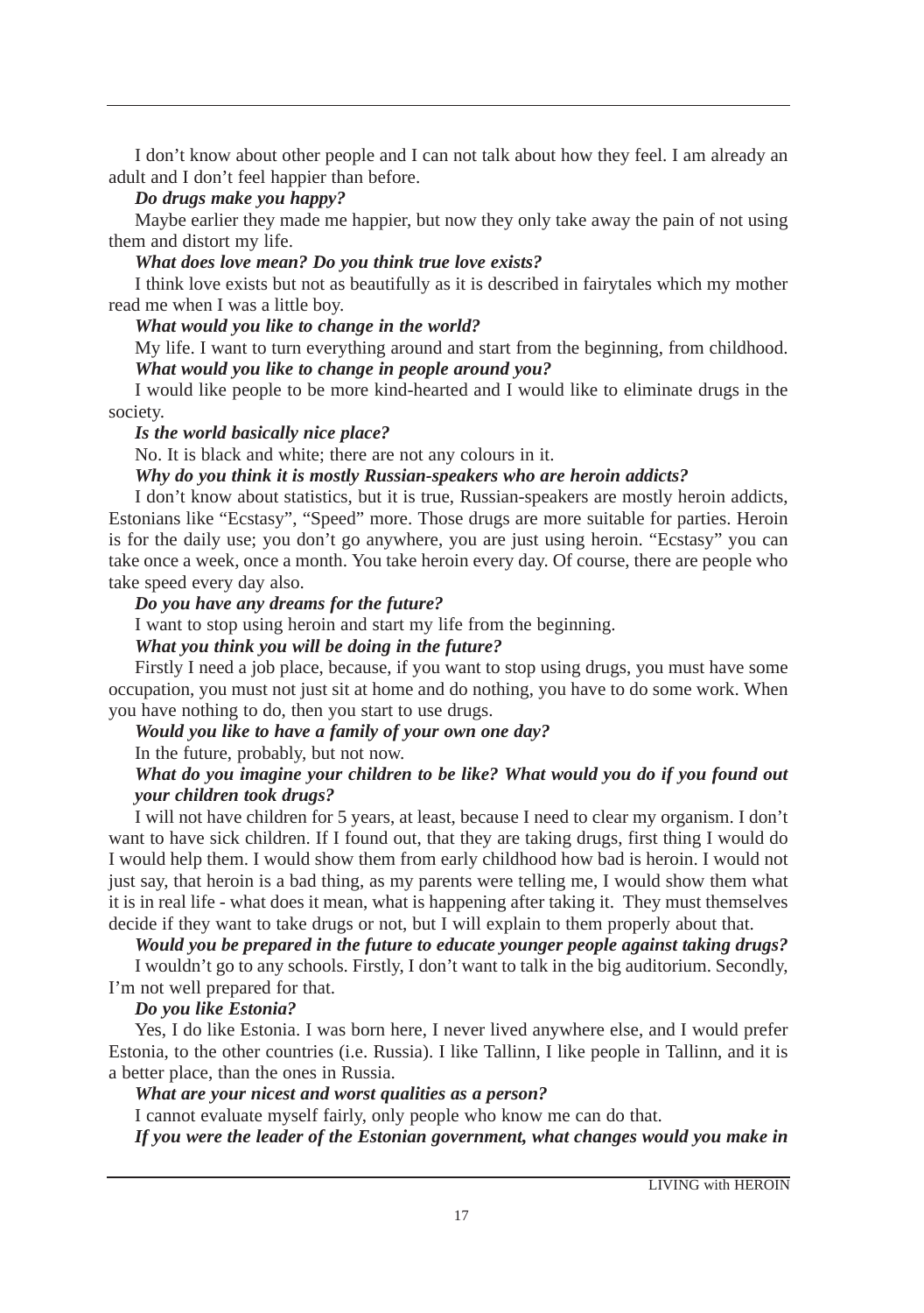#### *Estonia, to make everyone happier?*

If I were the leader of the Estonian government, I would find more resources to fight against drugs. I would give more money to the hospitals, where heroin addicts are cured. I would give more possibilities to the drug addicts to be cured, because they get almost nothing from the Estonian government. Besides Erika St., and one other place, there are not any centres for drug addicts. If you subscribe yourself to the list to get methadone, you must wait for six months till you can get it, in the other place the queue is even bigger. So, it is almost impossible to get treatment. A lot of people think, that drug addiction is not a sickness, they think, that there is no need for those people to live at all.

#### *What colours do you prefer? Why?*

Black. I associate it with headaches.

#### *What are the things that irritate you?*

Alcoholism, drug addiction, my friends, with whom I am doing heroin. They only call themselves friends, they are not real friends. Real friends have to help the other friends, my friends can only help me by taking me heroin, when I feel bad.

#### *Does the routine nature of everyday life upset you?*

Yes, of course it does. And I cannot change that I need more money in order to go to the cinema, for example, or do something else. Of course, if you have a lot of money, you can do everything you want. But anyway, even if you have a lot of money, the routine comes into every person's life.

#### *Do you believe in a God?*

Yes, there is something deep in my soul, but I don't go to the church every Saturday or Sunday. Every person has his own God in his heart, maybe not everyone is talking about that...

#### *What makes you happy?*

In my childhood sports made me happy, now - heroin. Love...? Yes... probably love is happiness in some way.

#### *What makes you feel most sad?*

That it is impossible to get out. To get out from everything, which is around me. I will never stop using heroin. There are only some people, who are using heroin and then quit it. In drug addict's head there is always a little thought about this pleasure which can be reached with the help of drugs, and it is impossible to forget this. You will never throw this thought out of your head. After some years of abstinence, you can close your eyes and remember the needle. This is called needlemania.

## **INTERVIEW #2: With Boris** (Russian-speaker Age 26, Attending methadone maintenance centre)

#### *Are you happy with the facilities available to drug users to get off drugs?*

No, I am not happy with the facilities for curing drug addicts in Tallinn. There are not enough rehabilitation centres and so many drug addicts.

#### *What made you first take soft and hard drugs?*

My first drug experience was sniffing glue while skipping my literature class in high school. Then my friends offered me to try marijuana and so on and so forth.

*Why do you think people use drugs in general? Are the teenage years a time of crisis?*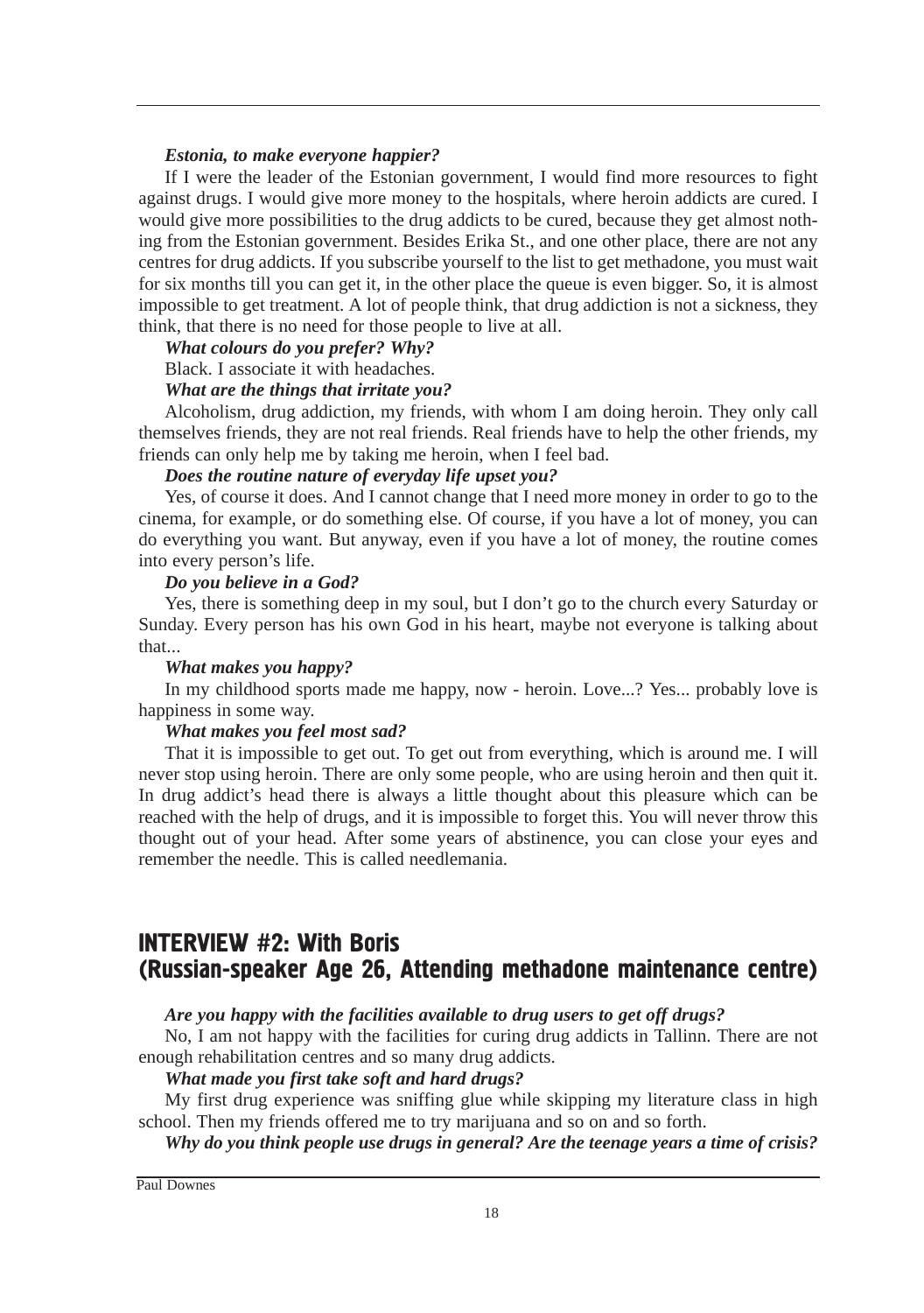People use drugs to get away from the reality. Yes, the teenage years are the time of crisis, because a lot of teenagers feel that adults/their parents don't understand them.

*What do you think would stop people taking drugs?*

Nothing can stop people taking drugs, even doctors and police.

#### *How did others you know stop taking drugs?*

One of my friends quit heroin, but he left the country and I haven't heard anything from him. *Do you make a big distinction between soft and hard drugs?*

Yes, but I feel that the person starting from innocent marijuana can simply finish up taking hard drugs.

#### *How did you find school?*

For me school was interesting, but I still didn't like to go there. Maybe it was because of my classmates/peer pressure - everyone in school said that they would rather do something else than go to school.

#### *Do you think anyone understands you either now or in the past?*

Yes, many people understand me, but no one can help.

#### *Do you have anyone who you can trust and talk about your stresses to? Do you think most people trust each other?*

I think, that I have a couple of persons whom I can trust and talk to. Otherwise, it would be a bigger stress when you have no one to talk to.

#### *Do you wish or think you will have the same friends in 5 years time? Do you trust your friends or classmates? Do your friends understand you?*

I don't have friends now, but I hope to find some friends in the future though, the friends who will understand me, who will help me in stressful situations of my life.

#### *Do you think many people your age are depressed? Are people your age happier or less happy than adults are?*

No, I don't think so. I don't think that many people who are 26 are depressed. I consider myself a minority. I feel that people who are above 20 are more rational and less influenced by others.

#### *Do drugs make you happy?*

Of course no. Do you think it's a pleasure to come here every day to take another dose of "medicine"?

#### *What do you do to avoid becoming HIV positive?*

Nothing. I do completely nothing to avoid it. If I'll become HIV positive, then it is my destiny.

#### *Do you think there is a big risk of increase AIDS in Estonia?* No.

#### *Why do you think it is mostly Russian-speakers who are heroin addicts?*

If statistics show, that mostly Russian-speaking people are heroin addicts, probably this is true, but I know, quite many Estonians, who are heroin addicts too.

#### *Do you have any dreams for the future?*

All of us are sometimes thinking about the future, not excluding me. Firstly I want to get rid of the drugs and then try to start a new life.

#### *What do you think you will be doing in the future?*

I'm not sure right now, probably find some workplace and live the life of a normal person. *Would you like to have a family of your own one day?*

Of course I would like to have one, but right now I'm not thinking about it, I still have to solve my own problems, because right now I will not give anything good to my family.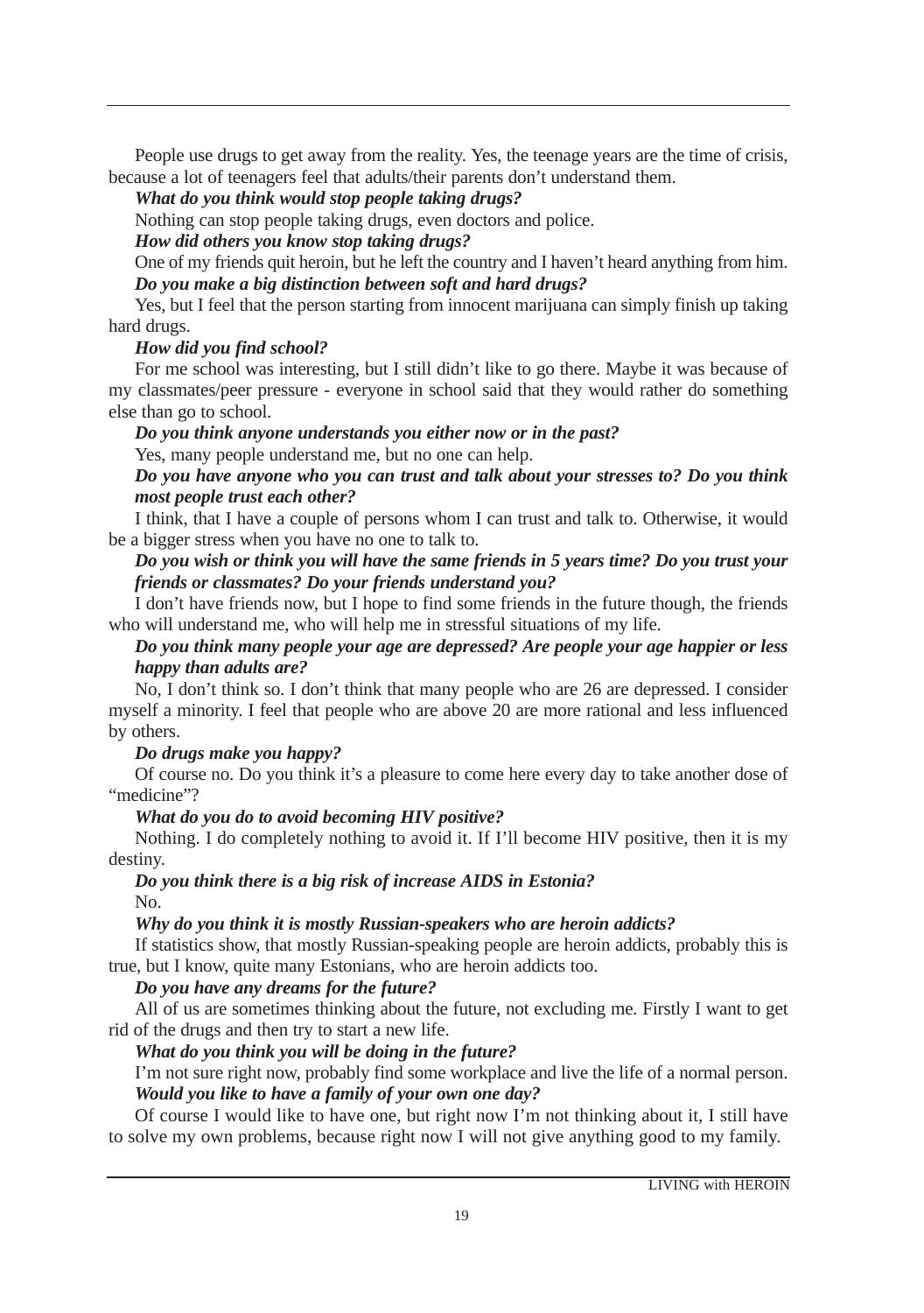#### *What do you imagine your children to be like? What would you do if you found out your children took drugs?*

My children will be the best in the world, they will be very good boys and girls and they will not use drugs, because their father will explain to them in a proper way what drugs mean and how to avoid them.

#### *What are your nicest and worst qualities as a person?*

I can't think of my nicest qualities. I'm too kind; this is my best and worst quality at the same time.

#### *If you were the leader of the Estonian government, what change would you make in Estonia, to make everyone happier?*

Firstly, I would make changes in the policies concerning education, both high school and college, so it will be more interesting for children. Also I would pay more attention to the drug addicts, so they would get the right treatment at the right time and of course for free.

*Does money play any role in your life?*

No, I just need it for living not for luxuries.

#### *Would you ever think of going back to school to get more education?*

I finished 9 grades of high school and a technical school, and I don't think that I will continue my education right now or even in the near future.

#### *What colours do you prefer? Why?*

Black. I cannot explain why I like it; I just simply like it, that's all.

#### *What are the things that irritate you?*

...Hmm... my addiction... hate... I don't know.

*Does the routine nature of everyday life upset you?*

Yes, it upsets me especially when it comes to the point when I feel bored and every day seems to be more and more useless.

*Do you have an ideal person to be like?*

At the present time NO, but when I was young I had many ideals.

#### *What makes you happy?*

I can't understand happiness at all.

#### *Do you think most people are happy?*

As my doctor says - "Only fools are happy."

#### *What makes you feel most sad?*

That I am sitting here right now rather than sitting in your place.

#### *Do you ever cry?*

Sometimes yes, sometimes no.

# INTERVIEW  $# 3$ : With Juri (Russian-speaker Age 17, Not in treatment)

#### *Are you happy with the facilities available to drug users to get off drugs?*

Not really, although I have never been there, I never felt that I really need it or want to go there. You know, as long as you don't want to get off really bad - these places ain't no good for you. But I heard that some doctors are good there, at least their attitude toward the people who go there is normal. Doctors just don't try to put a lot of pressure on you and don't lecture too much on how you should behave.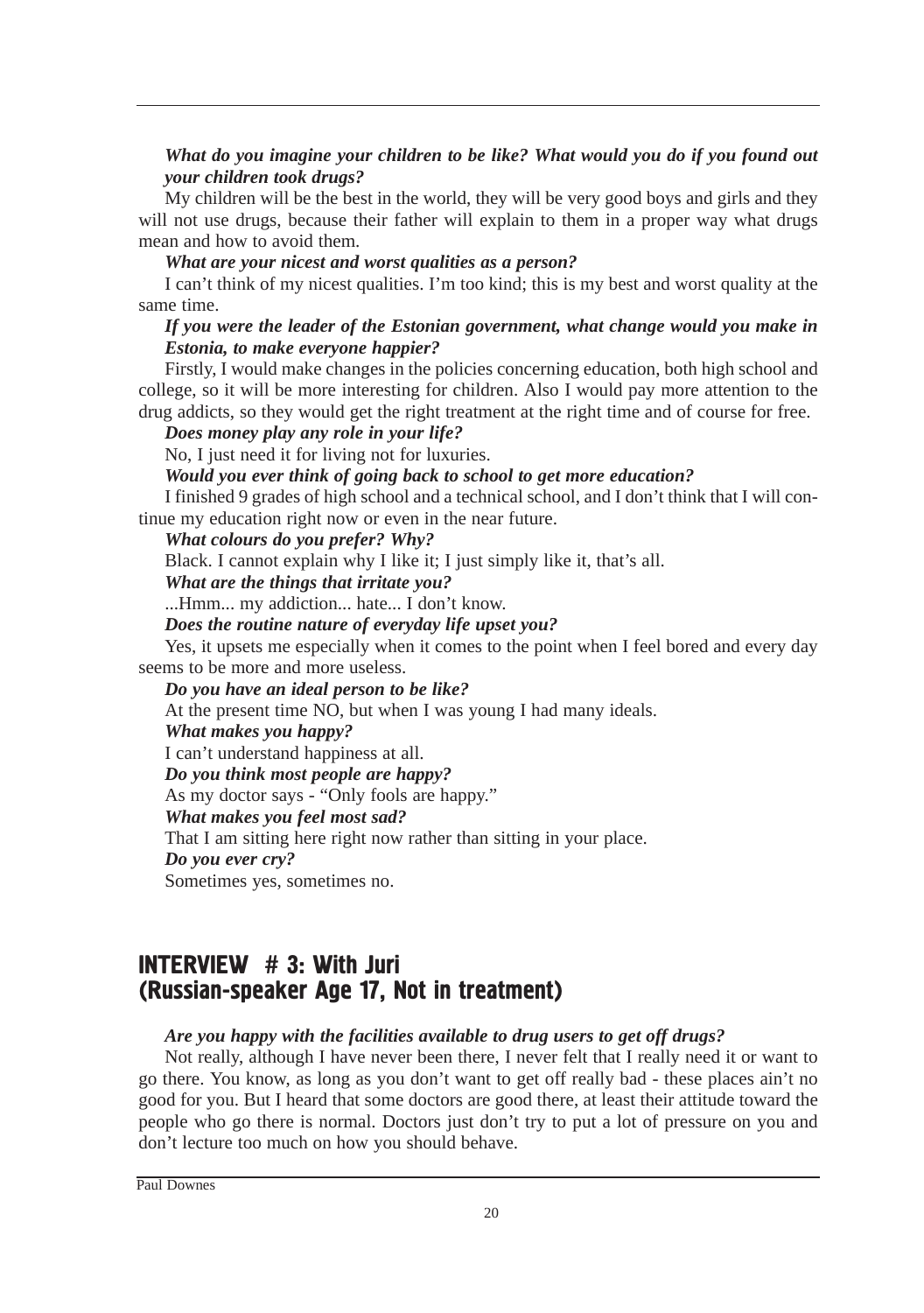#### *What made you first take soft and hard drugs?*

I started with soft ones. I was smoking with a friend, then amphetamines. Then heroin. You know, when you start - you just enjoy it, you don't think of the result. You do it to forget the problems that you may have, at least some people are on heroin because of that. But when you start, you are getting addicted to it, and it is invisible - that is the worst part; you can't notice the moment when you are crossing the line.

#### *Do you parents know that you are addicted?*

Yeah, they know. They tried to do something about it. I even tried one course of medicine that you can get at the store, but I quit it. My mother checks my arms every day, but I lie to her that it is all the old ones. I guess they are too busy to notice anything new.

#### *Why do you think people use drugs in general? Are the teenage years a time of crisis*?

Why ?? I guess, some just like it; others, maybe, want to try it. You know at the beginning, it is a great experience. Teenage years ain't no crisis, the entire life is a crisis.

#### *Why is the entire life a crisis, and what are the needs of teens?*

The life is a crisis because there is no exit from where I am now, or if there is one, I don't think I can go there.

#### *What do you think would stop people taking drugs?*

Ha. ha. The atom bomb, I guess. Actually, nothing can stop it.

*How did the others you know stop taking drugs?*

I don't know anyone who could quit.

#### *Do you make a big distinction between hard and soft drugs?*

The difference... Even one philosopher said, I don't remember his name, from Ancient Greece, that first it is alcohol, then soft drugs, then hard drugs. You go from one to another. The end is addiction.

#### *You were in high school one day, right? How did you find it? Would you change anything there if it would be in your power?*

School is fine, although now I have less time to go there. And also, I am thinking to quit and find a job. I guess I would change one thing; they already started to give some kind of knowledge about sex, how to protect yourself from getting HIV and all that stuff, but I think, they also should start telling people about the harm that drugs bring into our life, at least about the hard drugs.

#### *When you do get in troubles (we all get in from time to time), do you have a person with whom you can talk about it?*

What kind of troubles? When you are in a desperate need for some money? Or when police caught you when you were stealing something from the store? Or when you wake up one day and don't know what to do with your life? The first two, and other questions like that, are my damn problem. The third... I don't know. My mother did try to talk about my life before, but I was always so tired, that I would just say everything is fine, or something like that. Eventually, she stopped talking. I can't recall any serious questions that I had lately, actually, I don't think I had any.

#### *Do you have any strange experiences which you would be afraid to admit to anyone either on or off drugs (like energies from another world, etc.)?*

No. I never have any. At the beginning maybe I had, but I don't remember them now. *Do you wish or think you will have the same friends in 5 years time? Do your friends understand you?*

No, surroundings will change. I am planning to quit pretty soon, it just starts to take over me more and more often. Right now my friends are the people with whom I take drugs, with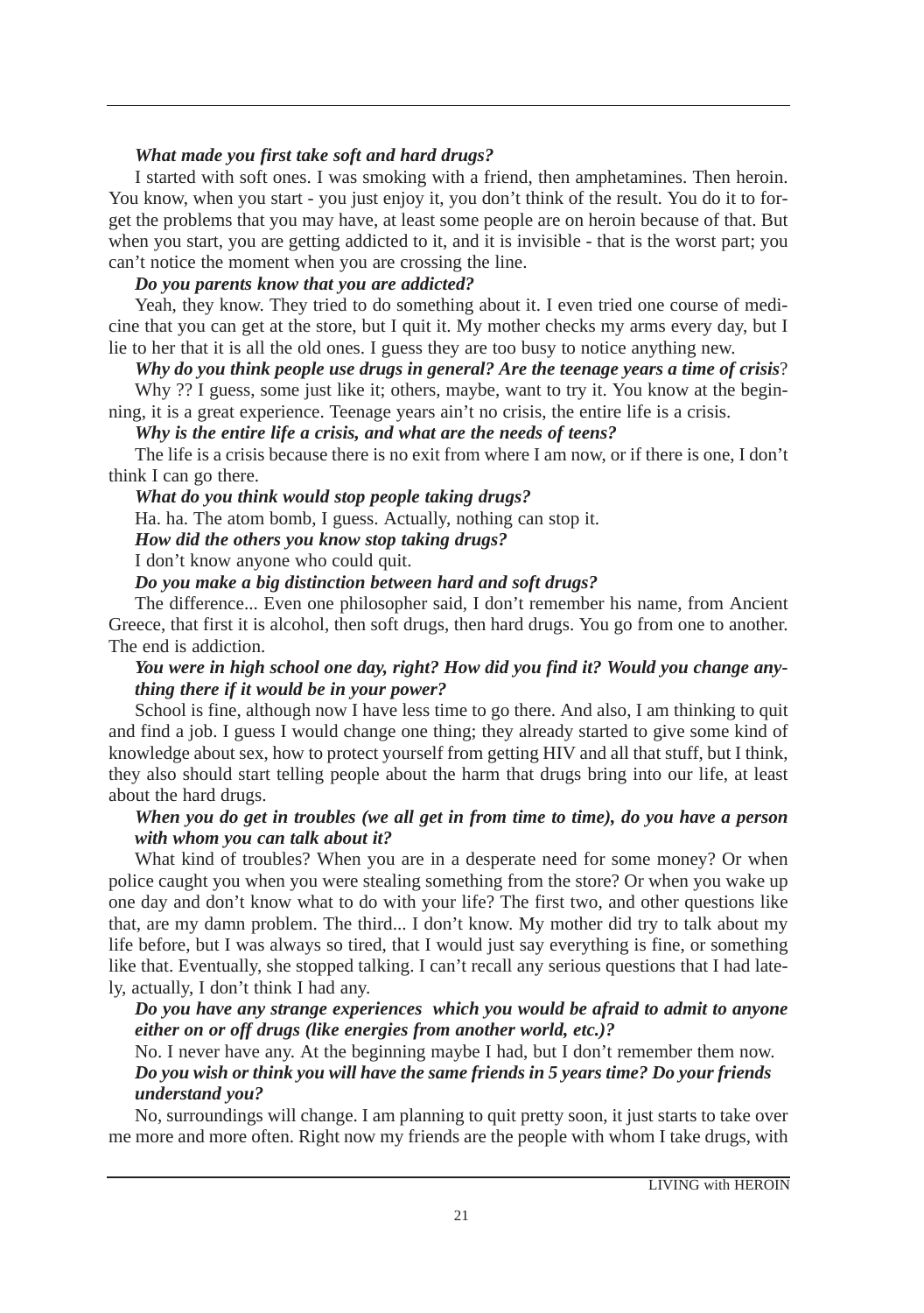whom I started. They are the same way, we do have understanding on a certain level, but I can't recall going anywhere further.

*How do you think, are people your age happier or less happy than adults?*

Majority is happier I guess, I don't know actually, never thought of others that much.

*Do drugs make you happy?*

No, it doesn't. The main thing I understood is ADDICTION. Addiction to anything is dependence, it can't make you happy.

*What do you do to avoid becoming HIV positive?*

We are hoping (long laugh). We are trying to use needles only one time.

*Do you think there is a big risk of increase of AIDS in Estonia?*

Yes, probably, yes. From people that I know... They gonna leave the track after themselves. And new generation, that is younger than we are... They are even more stupid: they are the ones that don't have any limitation, like it was in the States during the '60's.

*What does love mean? Do you think true love exists?*

Sure it does. To be in love means feeling really outstanding and I don't know. Totally fucked up with that idea!

## INTERVIEW #4: With Oleg (Russian-speaker Age 19, Not in treatment)

#### *Are you happy with the facilities available to drug users to get off drugs?*

Doctors are no good there at all, well, maybe they do give some medicine to take away the pain but that's it. They don't give the psychological help that people need there. I've been there once, don't know why I went there, but they don't show enough concern for us which is what the most drug addicted need.

#### *What made you first take soft and hard drugs?*

I started with friends, the same way, at the beginning the easy ones then ended up with heroin. The company - that was my reason and it is still the same.

#### *Do your parents know that you are addicted?*

Yes, they know it, but they didn't have money to put me on the course, they just tried to pay attention more. Usually it all ends up by checking the arms.

*Why do you think people use drugs in general? Are the teenage years a time of crisis?* People think that it will help them to forget themselves, in reality, it comes down to just try it - the will that drives many people. Teens ain't no different from the others, the only difference is that we don't have the money, yet, to satisfy our needs.

#### *What are the needs of teens?*

The needs... different people have different needs. My needs right now are to find money to buy that stuff. I don't think I want to quit yet. I think I am not crossing the line yet.

*What do you think would stop people taking drugs?*

I don't know, maybe the love of another person, or your love to another person; maybe self preservation.

*How did the others you know stop taking drugs?*

I know one person who quit. He died several months ago, overdose. I guess he got lucky. *Do you make a big distinction between hard and soft drugs?*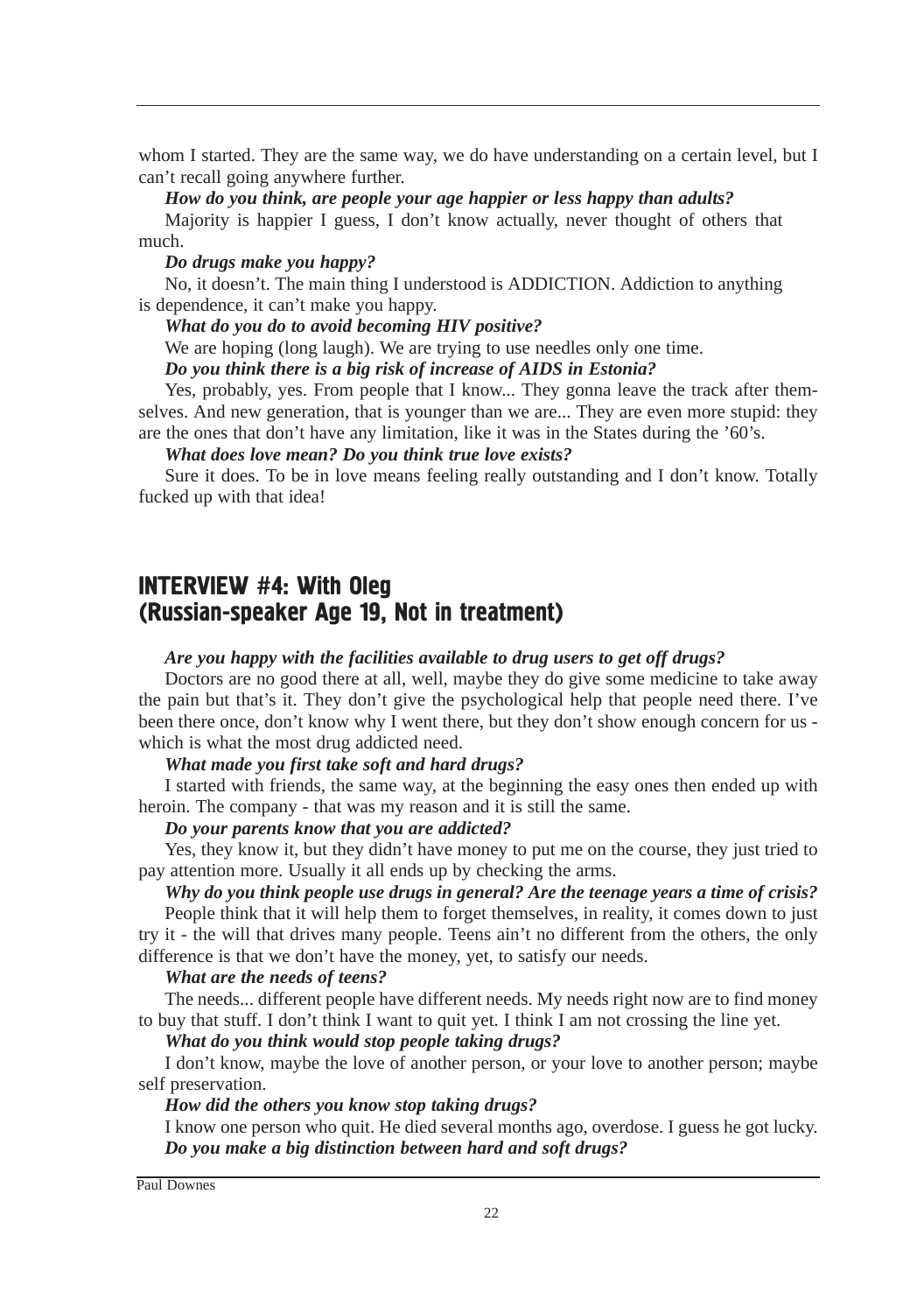There is a difference. From heroin, you can't be distracted. It is almost impossible. *You were in high school one day, right? How did you find it? Would you change anything there if it would be in your power?*

School became more and more boring from year to year, and right now there aren't many possibilities that we can do after school, so I quit a year before graduation. I thought I will be smarter then others and I will find a job before my classmates would even graduate, but while looking for one, I found heroin. But even if I would have graduated, I would have found heroin for myself.

#### *When you do get in trouble (we all get in from time to time), do you have a person withwhom you can talk about it?*

Problems concerning drugs, money, needles and all other things that are connected to it are my own business. The other problems... There ain't no other problems when you only concentrate on where to get something. You don't have time to think about them. At least I don't.

#### *Do you have any strange experience which you would be afraid to admit to anyone (either on or off drugs )? Like energies from another world, etc.?*

Strange experience...No, I can't think of any. Although I have heard that people really were going nuts under the heroin, but that's all from the overdose. Well, 'LOMKA' when your body is breaking into parts, when you haven't had any heroin for a long time, if you can call it strange experience. It is more scary and painful, than strange, but for you girls, this would be strange.

#### *Do you wish or think you will have the same friends in 5 years time? Do your friends understand you?*

No, definitely no. If they will be the same, then maybe the relationship will be in a different shape. I will try to change my mind - no drugs. We don't talk about it a lot. Some of my friends, who are not on heroin, know that I am, but it is my life - I can do with it what I want - they don't interrupt.

#### *How do you think, are people your age happier or less happy than adults?*

No, not happier. Old generation was happier. They were taken care of by government and society in the Soviet Union. I think for them it was more fun time then than for us.

#### *Do drugs make you happy?*

Time ago, yes, when I was only starting. Right now only dependence exists, willing to get away from the real life and real world; no interest to do anything. Can that be happy?

#### *What do you do to avoid becoming HIV positive?*

I try not to make any injections in real public toilets, don't use a needle for the second time, especially after somebody also. About sex... There are couple girls around this place, that everyone knows, they already have the virus. They are going to end up bad, now they are on heroin - they have nothing to lose. But I never go so desperate to fuck anyone.

#### *Do you think there is a big risk of increase of AIDS in Estonia?*

100% yes. Everyday increases, I would say. You know I am a guard over here, I know guards from other bars and different places. Every day we have enough stories with new people getting that virus. The stuff that is on TV is bullshit. - you can't imagine how real it is, and all those people end up with heroin - they have nothing to lose. So increase in one brings increase in another. Most of the stories that I heard are about girls, and that scares future mothers.

#### *What does love mean? Do you think true love exists?*

It does exist, it helps everyone. I was once really in love [he laughed as he saw his memories] It was great, you are like flying over everything that is like an obstacle on your way. You just get it and hold it.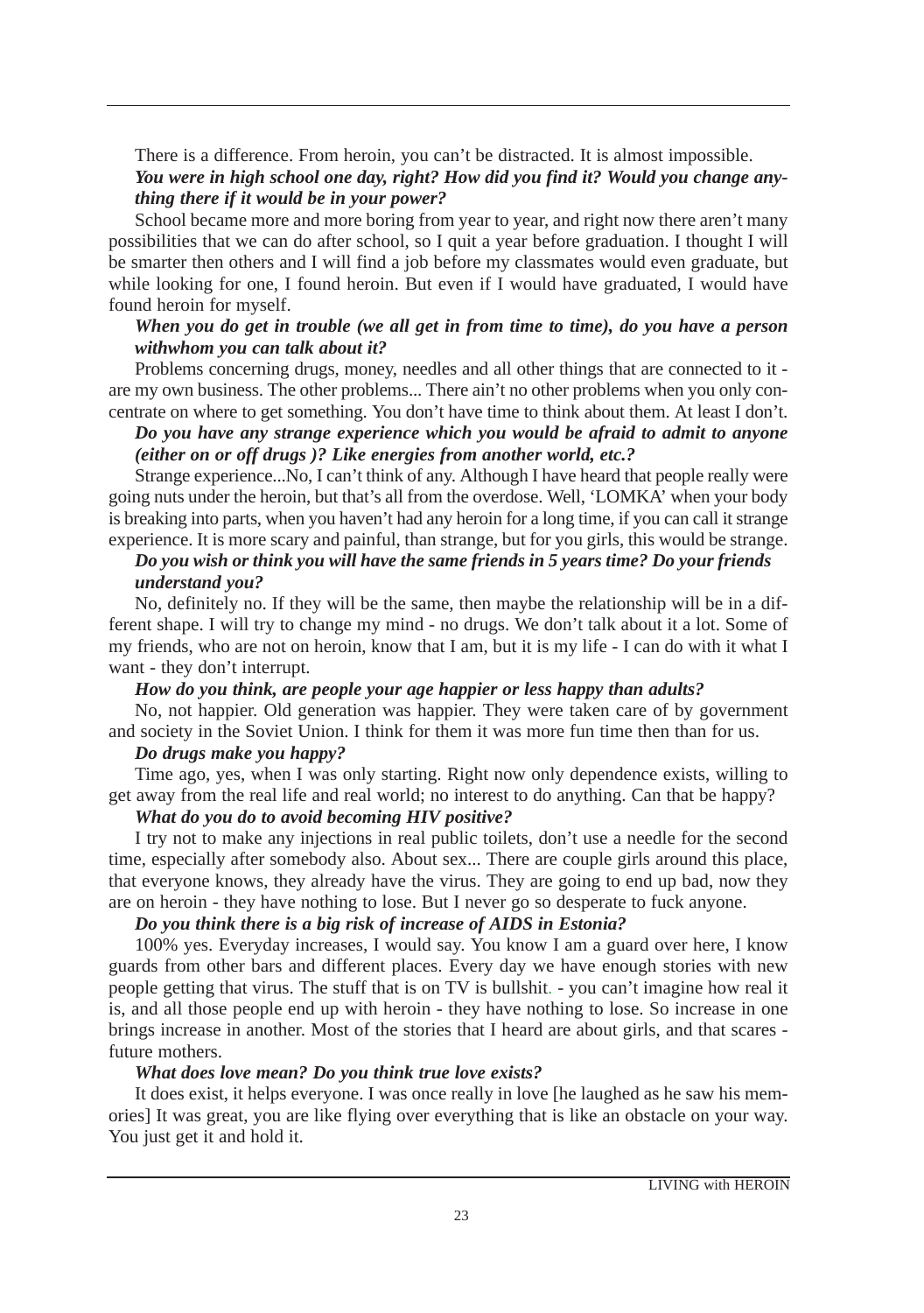## **INTERVIEW #5: With Sergei** (Russian-speaker 23 years old, Attending methadone maintenance centre)

#### FIRST INTERVIEW

#### *What made you first take soft and hard drugs?*

Actually everybody tries. Everybody starts with weeds, then they have to try something more serious. Just curiosity. We guys always want to try everything in life. That is nirvana. But nobody thinks about'breaking'3 then

#### *Do you talk openly with your parents?*

Of course I do. For example I told my mom about addiction, as I needed money for methadone. Mother gave money. We can freely speak about THAT.

#### *Why do you think people use drugs in general?*

Because they have nothing to do. When it is boring and they have no occupation.

#### *Are the teenage years a time of crisis?*

No, that is not true. I know for a guy, who started taking drugs when he was 30.

#### *What do you think would stop people taking drugs?*

Nothing. Maybe only if there were no drugs at all. Yes, only then people wouldn't have used them. It is not so easy. I mean it is not easy to explain to psyche that it will never get a dosage once again. If druggy can't fight it himself, he needs outside help. He can't fight against himself because of broken psyche.

#### *How did others you know stop taking drugs?*

I know just a couple of such people. Their girlfriends and work helped to get rid of drug addiction. But there are so few people like that... 2 out of 100.

#### *Do you make a big distinction between hard and soft drugs?*

Yes, I do. I don't need soft drugs.

#### *What do you mean soft?*

For me ecstasy, amphetamines, speed is very soft. Weed is not a drug at all. The only drug is what you inject.

#### *How did you find school?*

I had to study till 9th grade. Finished these nine years without any 3s. After was complicated, I chose the wrong direction- mathematical. I left it later on my own. If I continued humanitarian studies, I would stay. But in mathematics, you know, if you don't understand something in the beginning, you will never understand it later.

#### *What would you change first in your school if you had the power?*

Actually, I don't care. Everything is more or less OK. Don't want to speak about that. Stupid question.

#### *Do you think anyone understands you either now or in the past?*

People understand me. Always. Just some of them don't want to. You know the attitude toward druggies, they are like scapegoats. But to tell the truth they are the same, they are people.

#### *Do you know anyone who you can trust and talk about your stresses to?*

Druggies don't have friends. Druggies don't trust each other. Druggies don't trust others, as they don't respect them.

<sup>&</sup>lt;sup>3</sup> i.e. withdrawal symptoms

Paul Downes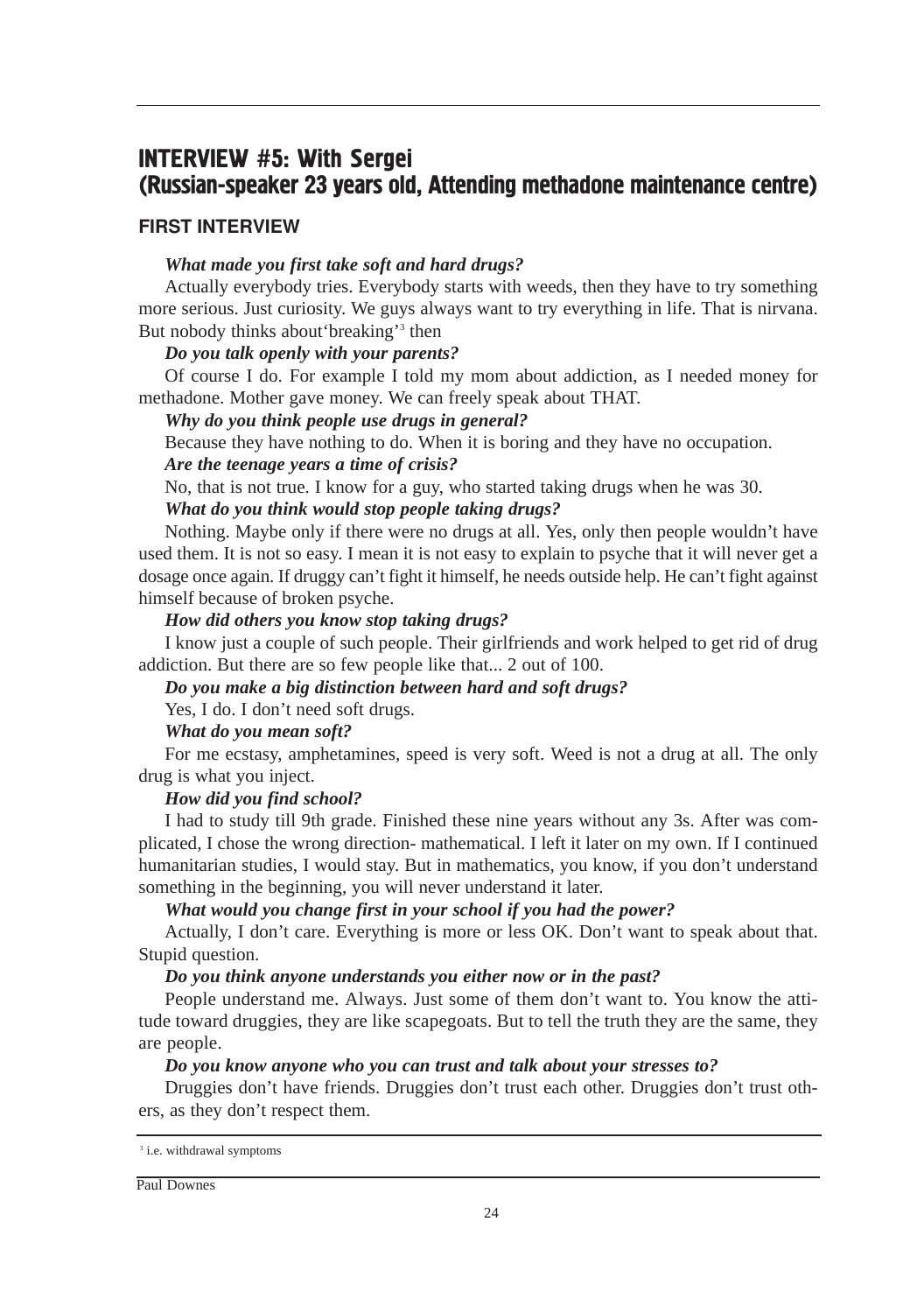#### *Do you think many people trust each other?*

No, never.

#### *Do you understand yourself?*

No, I am shocked with myself. Always. Want to do one thing, but do another, the opposite. I have a kind of split personality. One part of me wants one thing, another part wants different. Can't fight it. I am shocked.

#### *Do you ever have strange experiences with which you would be afraid to admit to anyone, like energies from another world?*

Yes, three times I had such experience. I go to sleep. Keep my cat close to my arm. Haven't noticed when I fell asleep. Suddenly I wake up because I realize that I take off. Slowly, slowly... and shake a little over the bed. Couldn't move a limb. The first time I didn't catch that it was just a hallucination. Even when I woke up, I still thought that it was real. The other time I noticed that I am not sleeping, not dreaming, that was realistic. Only then I got that it all is a work of drugs.

#### *Do you think many people around your age are depressed?* No, everything is OK.

#### *Are people of your age happier or less happy than adults?*

No, the difference is not in the age, but in the situation. Non-druggies are happier. Druggies are on one level of existence. They all are equally unhappy. No, not unhappy. They are satisfied from time to time when they get the dosage. But happy? No, never. Maybe only when they are cured. I don't know. I haven't been cured. Three times I decided to stop taking drugs, but all the same returned to the point of no return. So I don't know.

#### *Do drugs make you happy?*

Of course no, don't make. At the beginning they were giving the state of nirvana. But it was only a couple of times. They don't make happy - they make dependent. And I am dependent now.

#### *What do you do to avoid becoming HIV positive?*

Use my own syringe. I'm afraid of HIV. But never used condoms, and not planning to. I never have sex with drug addict girls - they may have HIV. I date with a girl 2 days, if I see that she is not druggy, I have sex with her. Probably because I have sex with them too soon, I lose interest and don't want them anymore. Next time if I date with a girl will not have sex with her as long as possible. Don't want to lose interest.

#### *Do you think true love exists?*

I don't know. I had a girlfriend. Maybe I loved her. But she wanted a bandit with lots of money. I understood it too late. Nobody existed for her, except money. Even her girlfriends were shocked.

#### *Are there many differences in the way girls and guys think, feel, or act?*

I think yes. We think in a different way. A guy is more important - he is the host. He is higher.

#### *Why do you think it is mostly guys who are heroin addicts?*

Boy hangs around more in that sphere. If a guy is a druggy, he is more acceptable in some gang. Girls, in their turn, don't hang around with girls who are druggies. That is less prestigious. Women are weaker.

#### *Do you believe in a God?*

It is like UFO. Until I see, I won't believe. But I feel that something exists. I am baptized by the way.

#### *Do you ever cry?*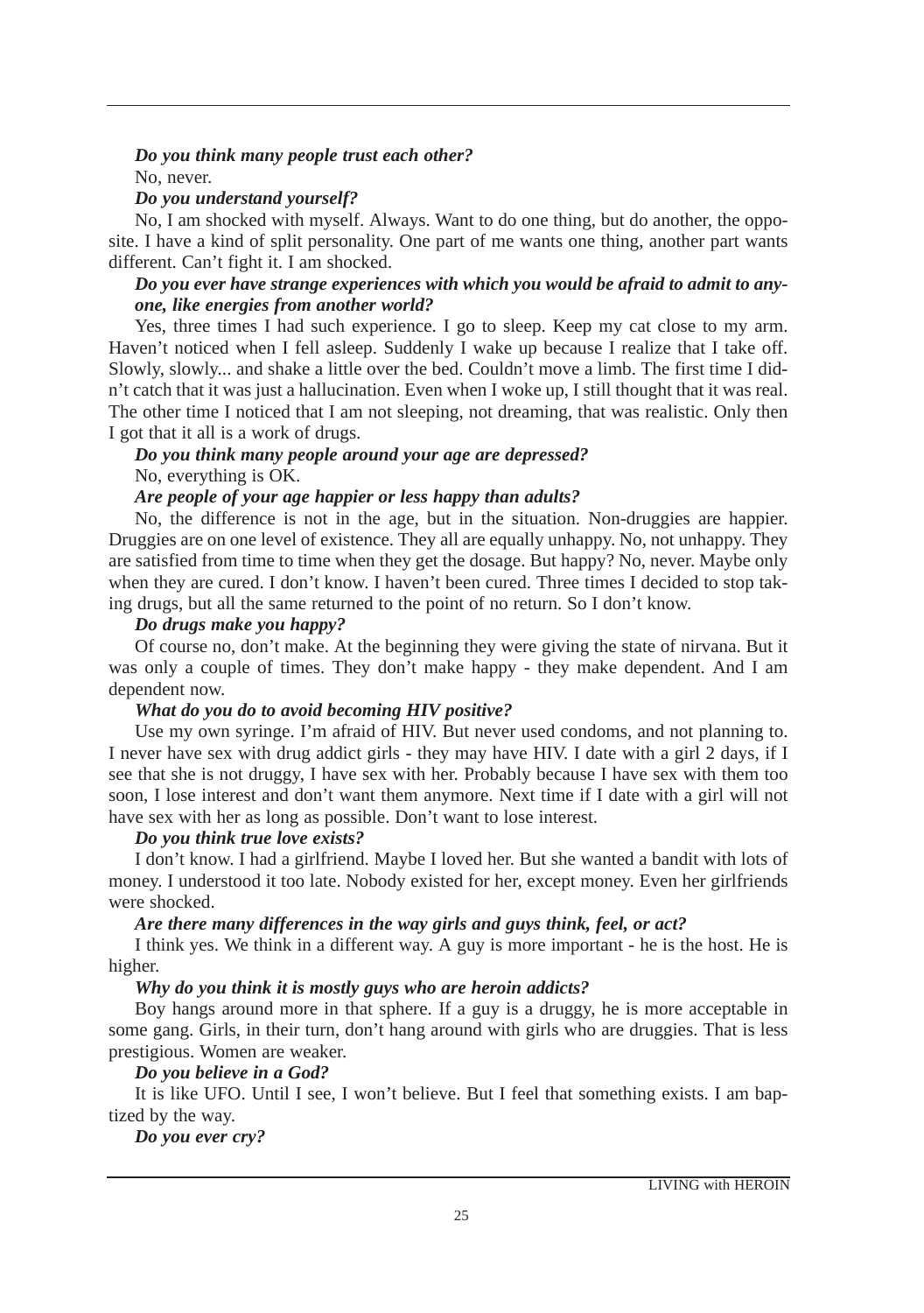Yes. When I am drunk. Tears go themselves. And they used to when I was quarrelling with parents.

*Cry often?*

I don't drink alcohol very often. I mostly smoke weed. *Do you have an idol or some ideal person to be like?* No. I love myself. I am an idol for myself.

#### SECOND INTERVIEW

#### *Would you like to change the world? People?*

Yes, I would try to get rid of all drugs existing in the world. Maybe I would leave weed -just for fun. It is more interesting with weeds. Would give job to everybody. There wouldn't be unemployment. But would prefer that alcohol existed. Everything is OK with people if there is no drug. So, I am actually satisfied with them.

#### *Is the world basically a nice place?*

Of course it is a wonderful place for living. What a stupid question.

#### *Why do you think that it is mostly Russian-speakers who are heroin addicts?*

Estonians sell drugs. I know. The other reason is that they have better conditions for living. They have money and work. People never start taking drugs when life is OK. They start doing it when life sucks - no permanent work, no language skills, discrimination of Russians. If the person has blue passport he is more likely to get a good salary and prestigious job. If employers see that you have grey  $\delta$  or whatever, they will think twice before deciding whether to take you or not.

#### *Do you have any dreams for the future?*

Definitely. Good job, no matter what. Whatever. I need just the fact that I am working, how much I get for what I do is not so important. I just want to work. And a girlfriend, of course. Good girlfriend.

#### *What do you think you would be doing in the future?*

I don't know. Haven't thought about that.

#### *What colours you prefer? Why?*

Blue or navy blue. Just like my jacket. I hate bright colours- they are too outstanding and irritating.

#### *Do you hope to have a family of your own one day?*

Of course. But first, good job is needed. And only then a girlfriend, for future. I will definitely find a girlfriend - who will love me. She will be the only and forever.

#### *What do you imagine your children to be like?*

I want to have a son. He will for sure finish school. He will study as much as needed, even 20 years. I will have nothing against it. Believe me, I will educate my son. He will never be like me - a jerk.

#### *What would you do if you find that your children took drugs?*

I would do everything to help to get rid of this addiction. I would pay as much money as needed, if it helps. I would pay even \$4,000 if it helps.

Paul Downes

<sup>4</sup> i.e. Citizen's passport

<sup>&</sup>lt;sup>5</sup> i.e. Alien's passport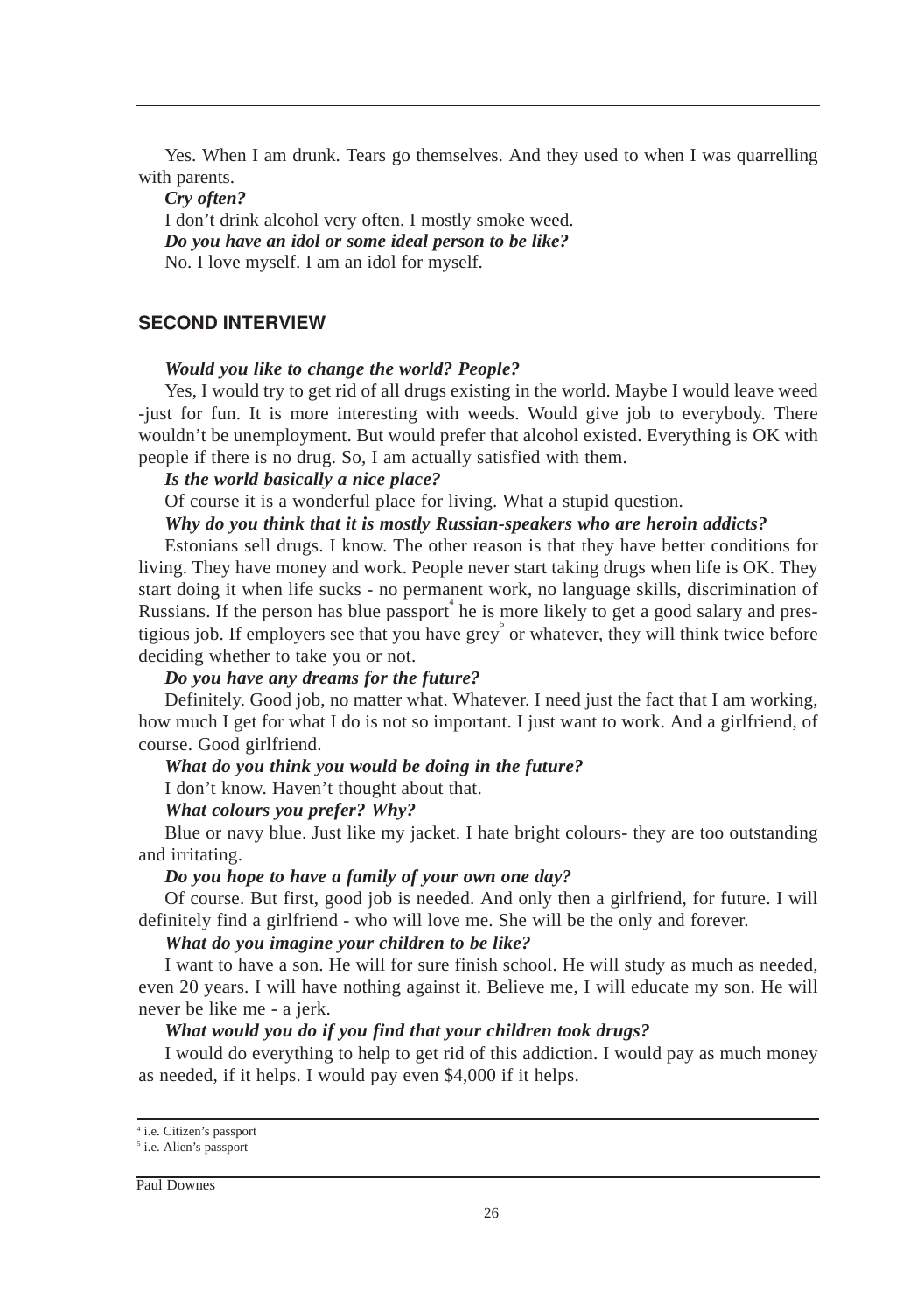#### *Do you feel that life is useless? For you? For others?*

No, it has sense, but I still haven't discovered it yet. Maybe later I will know. But it has some sense.

#### *Do you think that routine nature of everyday life upsets or bores you more than other people? Why?*

Yes, that is exactly what drives crazy and what forces you to take drugs. Every day you get up the same time - steal something in order to get money for heroin - sell what you have stolen - inject heroin and again the same thing. Again come to the point of no return. The next day is the same. That kills the most. I think that it depresses me the worst, much more than other people. Other people have work, girlfriends, they have an aim in life, I don't. I am not so lucky as others. I don't know why.

#### *What are your nicest and worst qualities as a person?*

The worst side is drugs. The best is that I am very nice and handsome, smart and young.

#### *What are the things that irritate you?*

There are. But I can't remember them now. But I get irritated very often. You know, when, you have broken psyche, you get irritated very often without any reason.

#### *What do you think needs to be changed in Estonia to make young people happier?*

Everybody should be equal. Let all Russians get jobs - Estonians are socially higher than us.

#### *What extra facilities in the environment would you like to see for teenagers?* Nothing.

*Would you be prepared in the future to educate younger people against taking drugs?*

Of course, I would be prepared for that.

*What does money mean in your life?*

It is - it is not- that doesn't matter. Who cares? I personally don't need money. But girls want it, for them I need money. To satisfy them.

#### *If you had the possibility not to go to school, would you? Why?*

I would go. How is it possible? I wouldn't be able to read, write, calculate, and count. I wouldn't be able to pronounce 'r' and 'l'.

#### *If you have left the school would you ever think of going back to get more education?*

Yes. Definitely. I would continue education, but now it is too late.

#### *What makes you different from others?*

I don't think that I am very different. I am a druggy; I know that normal people view us as different. But actually we are not.

#### *Do you want to do something extraordinary sometimes?*

Yes. Something that is unavailable right now, something which I can't afford. Give money and I would do something extraordinary.

#### *If you could wish three things what would they be?*

1. Good health- normal kidneys, liver. Would wish that my organism forgot that I used to take drugs. 2. Good health to parents. Well-being for them and myself. 3. Family, work, girlfriend.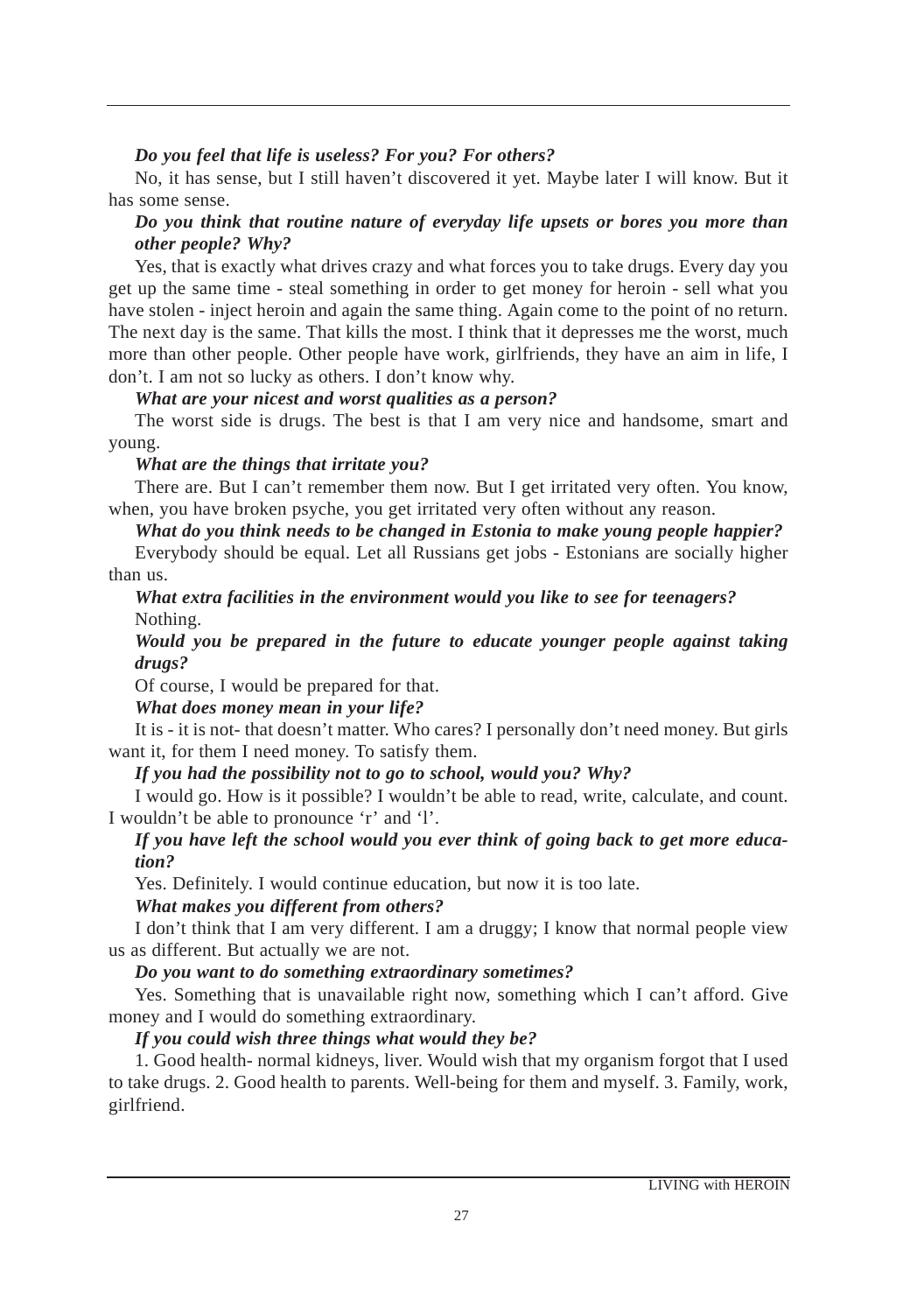## **INTERVIEW #6: With Konstantin** (Russian-speaker age 25, Attending methadone maintenance centre)

#### FIRST INTERVIEW

#### *Are you happy with the facilities available to drug users to get off drugs?*

As a matter of fact, I am. I do not know what I would be doing if there was no such centre. Nevertheless, other centres are not as good quality as this one. Last year I was attending a drug clinic in Lasnamäe. There they gave me a kind of pill after which I felt even worse. Once I got them I decided to go to my summer house to try get off drugs with the help of those pills. What happened next was awful. Those pills were very weak, so I nearly died. After this, I decided that I do not have another choice than trying methadone. First I came to this centre at the 6th of December<sup>6</sup>, I even marked this day on my calendar, and happily, since that I feel better.

#### *What made you first take soft and hard drugs?*

At first, I just wanted to try, because my friends always advised me to do it. First time I took heroin I did not like it at all. I felt bad, my head was aching and I could not eat. Some days later I decided that I should try again, because first time I was not able to realize what, actually, this drug does and why everybody uses it. After that, came the third, fourth, fifth time, and so on. Thus I was using drugs for five years. And marijuana - I do not take it as a serious drug. It is nothing compared with heroin. Once heroin takes you, it will never leave you alone.

#### *Do you talk openly with your parents or maybe brothers/sisters?*

With parents?! Never!! Till now my mother does not know how serious my disease is. Happily, I have some people who I can always talk to and be honest with. They are my sister and my girlfriend.

#### *Why do you think people use drugs in general?*

Usually young people have nothing to do, they just meet in the yard trying to find some new adventures and feelings so they are using drugs. And it is obvious.

#### *What do you think will stop people taking drugs?*

If all dealers die out.

#### *How did others you know stop taking drugs?*

I do not know people who stopped taking drugs. There are some who just quit for a short period of time, and then started taking them again. Nevertheless, I still believe that I will manage to do this.

#### *Do you make a big distinction between hard and soft drugs?*

Soft drugs are not as serious as the hard ones. You can always stop taking them. For example, I can smoke hash for one year and then stop in one day and it would not influence on my psyche at all. Heroin is different. It eats you up from the inside and leaves only when there is nothing left of you.

#### *How did you find school?*

It was a long time ago. I can hardly remember what happened to me at that time…The only thing I remember is that I was the one who always had the worst grades in the class. I hatedschool and I skipped lessons all the time. Everything finished when I was expelled from the 11th grade for 2's in math and chemistry.

<sup>6</sup> Date changed for purposes of confidentiality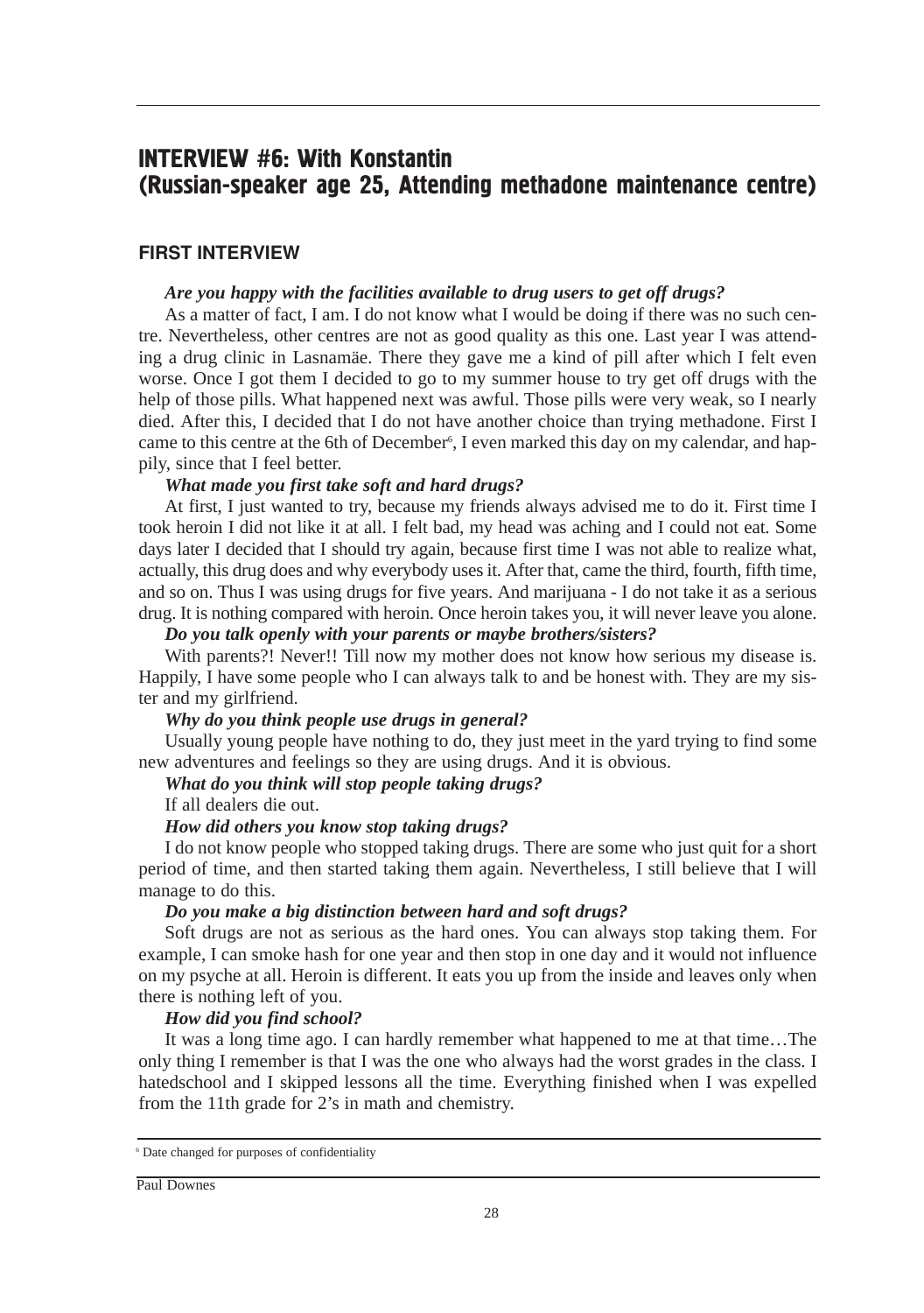#### *What would you change first in your school if you had the power?*

I cannot imagine that I have the power. I would never have enough power to change anything.

#### *Do you think anyone understands you either now or in the past?*

I think that my girlfriend does. If not, why would she take care of me all the time?! Sometimes I think that my sister does, but she is so different from me. She is too positive and I am too negative.

#### *Do you think most people trust each other?*

I do not think that people can trust each other. In the past it could be but not now. Maybe because I am taking drugs. World of drug addicts teaches you not to trust anyone. Everybody just wants to tell you lies and make you feel bad. I had an experience when I told a very secret thing to a person who seemed to be very friendly, and on the next day everybody knew my secret

#### *Do you understand yourself?*

No. I do not think I am doing the right thing. I just cannot stop myself. It is stronger than I am. It always directs me to the wrong way. I am just a sick person and my disease is very grave. There were moments I lived only because and for heroin. I was not interested in what was going in the world. It was awful, how can I understand myself after that?

#### *Do you ever have strange experiences, which you would be afraid to admit to anyone?*

No. A lot of times I had just hallucinations after taking heroin. They are not extraordinary. I was flying it was beautiful. Lying on the bed with closed eyes and watching colourful movies. At first I was happy to see them, but after six months they disappeared. They were gone. Nowadays I do not have dreams, I fall asleep and never see anything. It always happens, at first you take drugs to feel something special and in the end just to remove strong pain.

#### *Do you wish or think you will have the same friends in 5 years time?*

I do not have friends anymore. Friends are people who you can trust, unfortunately I do not have those. In the world of drug addicts there could not be friendship. Once I thought that one boy is my friend, but he took my money and disappeared.

#### *Do you think many people your age around you are depressed? Are people your own age happier or less happier than adults?*

I think our parents are happier than we are. They do not know what drugs mean and what they can do to your life. But from the other side they have such kind of children as I am. Also I think that nowadays everybody's life is very depressed and unhappy, because of poor country and unemployment.

#### *Do drugs make you happy?*

At first they made me happy, now they do not. I hate them; they killed my life. But actually, they can make one happy when your organism needs drugs. In the life of a drug addict there is no more happiness than to get a dose. I am not taking drugs now, so I do not think they will make me happy at the present time. The only happiness for me would be to quit it and never come back to those hard times.

#### *What do you do to avoid becoming HIV positive?*

I always use only my own syringe.

#### *Do you think there is a big risk of increase of AIDS in Estonia?*

I think yes! I heard that already school children are taking serious drugs and lots of them are suffering from hepatitis.

#### *What does love mean? Do you think true love exists?*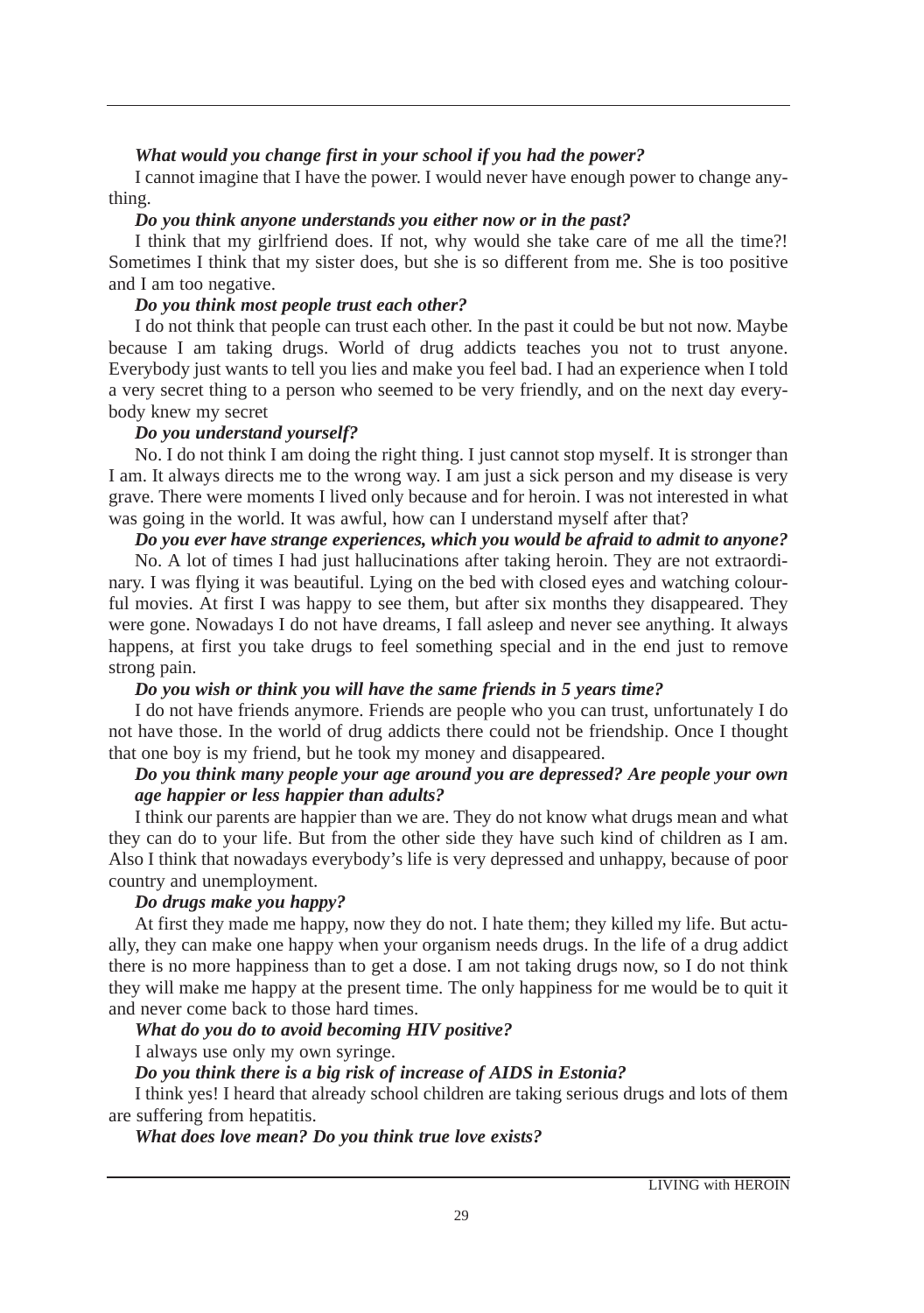Love is something you can never get enough of. But to my mind, love can live only for 3-4 first months. Later it becomes a habit. I have seen true love only in Hollywood movies, not in life. In our cruel environment there is no place for love.

#### *Do you think guys and girls have the same attitude to sex?*

I think that girls are more sensitive creatures than guys, that is why they take relationships with sex more seriously than guys. For them it is a first love, but for boys it is just a first experience.

#### *Are there many differences in the way guys and girls, think, feel, act?*

I do not know, but I think it depends on personality. There are different kinds of girls as there are different kinds of boys.

#### *Why do you think it is mostly guys who are heroin addicts?*

I completely disagree with this statement. I know as much girls as boys taking heroin. *What makes you happy?*

I think, money. If you don't have money you are not able to do anything. You could not go out, have a nice girlfriend and a car. Money rules in this world. Money is everything for me and for every person in the world. If I had a lot of money I would probably never stop taking drugs. I am trying to quit just because I don't have enough money to continue.

#### *Do you believe in a God?*

No! I never believed in fairytales.

#### *What makes you feel sad?*

Sometimes I am sad. I think about the past, future and present. Future always scares me, because I can not predict what will happen within some years. I think about my parents, my girlfriend and how difficult it is for them living with me.

*Do you have an idol or some ideal person to be like?*

No, I never wanted to be as someone else. I am what I am and I could not be someone else. *Would you like to change the world?*

I can't change anything. But if I could I would probably change people to be more kind and helpful.

*Is the world basically a nice place?*

No. But I can't explain why.

*Why do you think it is mostly Russian-speakers who are heroin addicts?*

Because Russians are repressed in Estonia. They will always be in the background.

*Do you have any dreams for the future? What do you think you will be doing in the future?*

I would like to have a family. I would like to get rid of all my problems, earn a lot of money and live without drugs.

*What colours do you prefer? Why?*

I like green and blue. Blue because of sea, and green because of trees.

*What do you imagine your children to be like?*

I was never thinking about that. We'll see. But I do not want them to be like me.

*What would you do if you found out your children took drugs?*

It is hard to imagine. I would be shocked. But I think I would tell them my story. This would be the only thing I could help them. Almost everyone usually takes only his or her own decisions.

#### *Do you feel that life is useless?*

Life is beautiful when everything is all right.

*Do you think the routine nature of everyday life upsets or bores you more than other people?*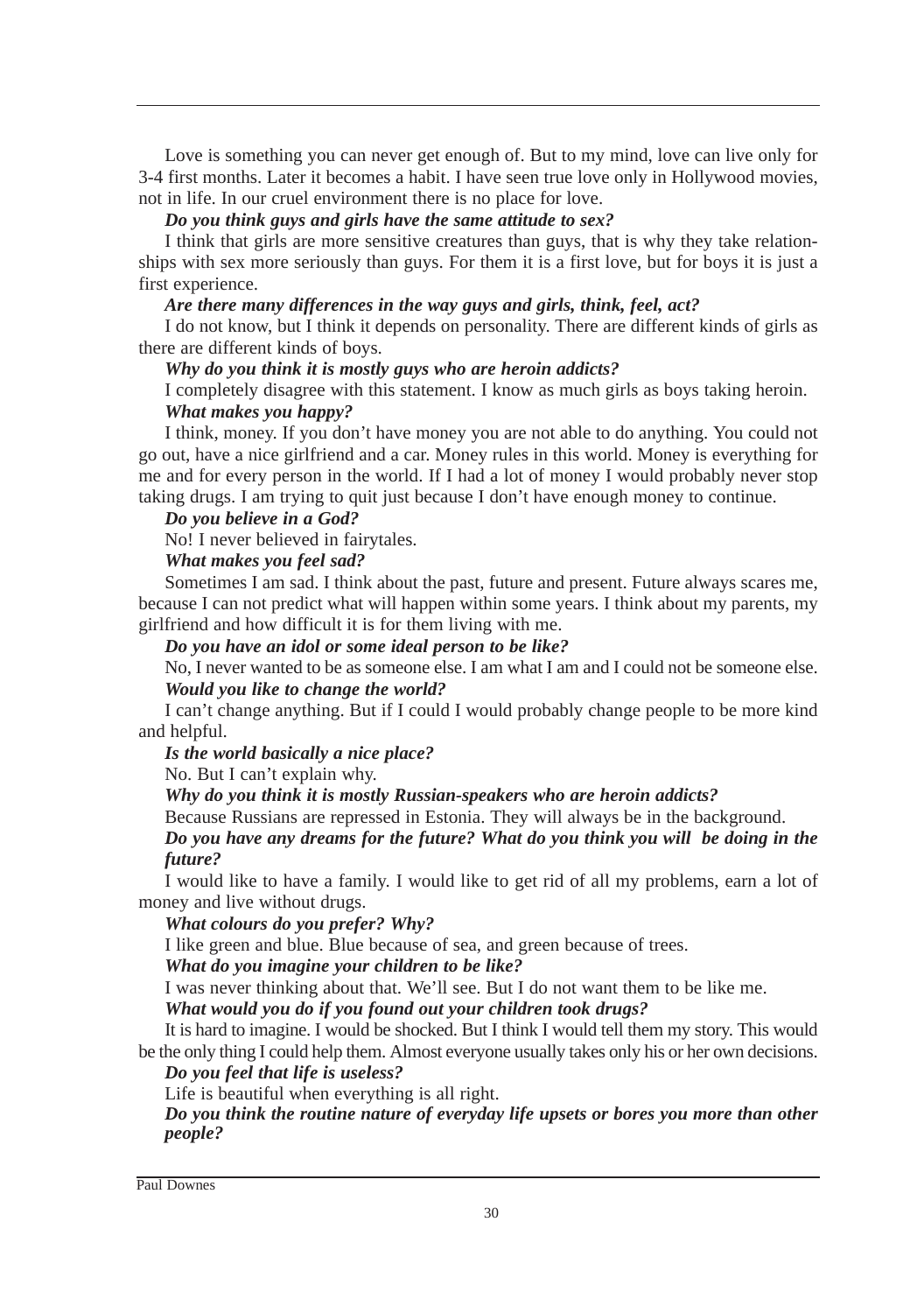My life is the same day after day. Every day I do and want the same thing and I can hardly see the way out of this routine.

#### *What are your nicest and worst qualities as a person?*

I don't know. I think I do not have nice qualities. I am a liar and a drug addict. My mother already does not believe me. I ruined my and my relatives' lives. That is why I could not be a nice person.

#### *What are things that irritate you?*

There are a lot of things. I hate when my mother is shouting at me. She became very strange in the past years.

#### *What do you think needs to change in Estonia to make young people happier?* I have no idea.

*Would you be prepared in the future to educate younger people against taking drugs?* There would not be any use in that? If one decides to take drugs, nobody is able to change his decision.

#### *Do you like Estonia?*

No, never! It is very boring to live in Estonia. I would rather live in Australia, but I don't have money to go there.

# *What does money mean in your life?*

Everything.

#### *If you have left school would you ever think of going back to get more education?*

Of course, not. My sister has a high education. She spent a lot of money to get it and till now she is working…and only has a minimum wage.

*What makes you different from others?* I am a drug addict. *Do you want to do something extraordinary?* I want to jump with a parachute. *If you could wish three things what would they be?* If I tell you they will never come true.

## **INTERVIEW #7: With Mikhail** (Russian-speaker 22 years old, Attending methadone maintenance centre)

#### FIRST INTERVIEW

*Do you talk openly with your parents?*

My father knows. But I do not want to upset my mother.

*Why do you think people use drugs in general?*

Why? Fools, they want and they do it.

*Are the teenage years a time of crisis?*

Teenage time might be a crisis time. Teenagers look at my age people and learn for bad. *What you think would stop people taking drugs?*

What can stop them? If you yourself do not want then nobody would force you to stop. *How did others you know stop taking drugs?*

There are some. Pissed off - then stop, then again from the beginning, sometimes more sometimes less.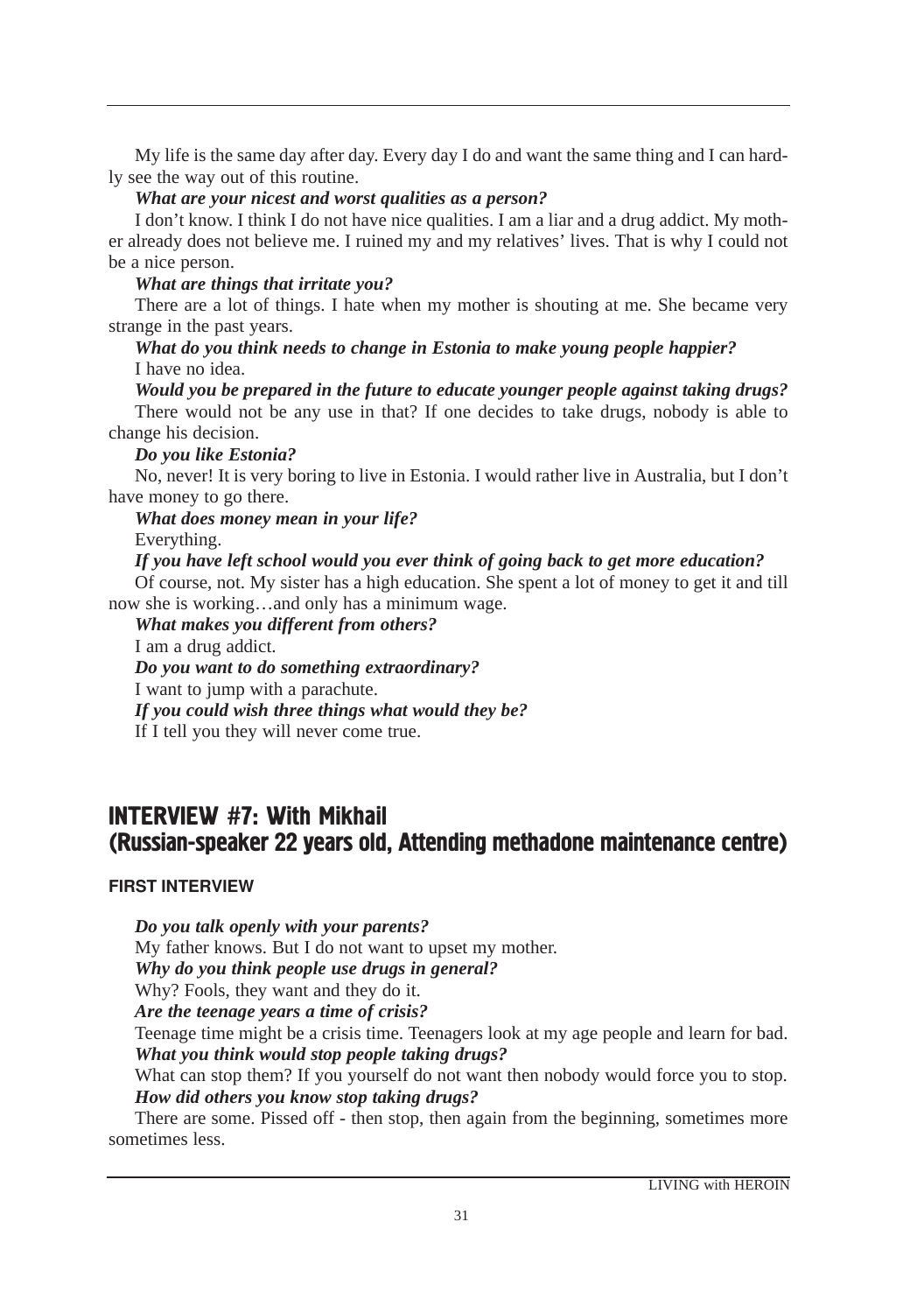*How did you find school? Like/Dislike?* I liked studying. *What would you change first in school if you had the power?* Nothing.

*Do you think anyone understands you either now or in the past?* I have friends they understand me. Many friends in different cities. *Do you have anyone who you can trust and talk about your stress?*

There is my girlfriend. She can calm down stress.

*Do you think most people trust each other?*

It is possible to believe people.

*Do drugs make you happy?* Drugs support me in order to survive. Actually, at first it is good and after - there is not

anything good.

*What do you do to avoid becoming HIV positive?*

I do not inject in a company with others. I have my own syringe. I know someone who picked up a syringe from the floor. It did not matter for him.

*Do you think there is a big risk of increase in AIDS in Estonia?*

It is logically, it is increasing and it will continue.

*What does love mean?*

Love? I loved in school and after I did not love anymore.

#### *What makes you happy?*

When I am not injecting that makes me happy, because I am trying to stop for the third time. I want to stop, when I stop, that will make me happy.

#### *Do you think most people are happy?*

No. How can they be. Everyone wants something.

*Do you think many people are pretending to be happy even though really they are not?* Why do they pretend? There are happy people, but there are only few of them.

#### SECOND INTERVIEW

#### *Would you like to change the world? People? What? (if yes)*

If I were the one who decides everything then I would change many things. People are missing many things...I could make that for each of us everything will be equal.

*Do you hope to have a family of your own one day?*

Of course, everyone wants to achieve this. The way is - you are born, married and continue life.

*What do you imagine your children to be like?* 

Children will have a good life. They will live well as it should be...I will look after them. There is no chance to deceive me. I will not let them come up with drugs.

*Do you think that life is useless?*

There is use and meaning in life. At least for family.

#### *Do you think the routine nature of everyday life upsets or bores you more than other people?*

I am not bored.

#### *What are your nicest and worst qualities as a person?*

Nicest are - I am sociable, I love children but only when they do not cry, I think I will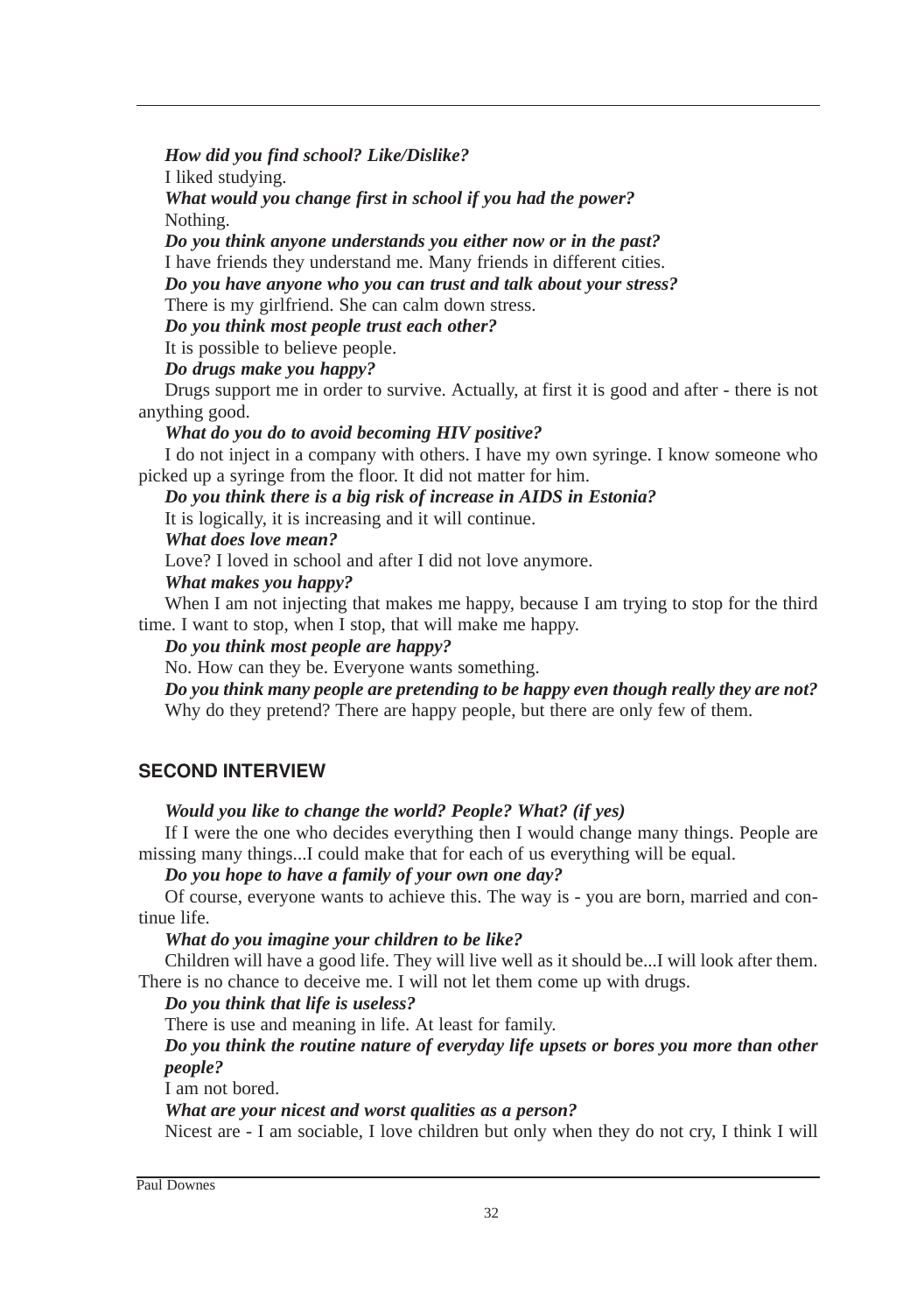be a good father. And I am honest but only with people close to me. Worst are - I am not honest with strangers. Actually, I have many such qualities. When I drink a lot I become very aggressive.

#### *What are the things that irritate you?*

"PODLJANYE" things<sup>7</sup> - when people tell lies and make a fool of me.

*Would you be prepared in the future to educate younger people against taking drugs?* Why not? If there could be a need I would help. But I am lazy. I do not have great wish to do that.

*Do you like Estonia? Why?*

In summer - yes, I do. Normal small place.

*What makes you different from others?*

I do not know. I am living by my own way. Every one lives by his/her own way. I am a funny person. I can pity someone, or myself

*If you could wish three things what would they be?*

Maybe normal life, money. I do not know what I need. I have almost everything. I would like to fall in love with a normal person. - And third wish I will keep just in case.

*Interviewer's (female Russian-speaker from Latvia) comments:*

"I emphasize the way Mikhail was speaking - no clear sentences and words. Most of the time he was in some way repeating questions I was asking. That means he has to pronounce basic words in simple sentences or questions himself in order to hear his own voice which is more clear and understandable for him."

## **INTERVIEW #8 With Artur** (Russian-speaker 25 years old, Attending methadone maintenance centre)

#### FIRST INTERVIEW

#### *Are you happy with the facilities available to drug users to get off drugs?*

No, I'm not happy. Here are no facilities at all. Nowhere are such facilities. This treatment by methadone gives nothing. One drug replaces another one and that is all. The only thing is that methadone is cheaper, so I save my money .

#### *What made you first take soft and hard drugs?*

I started in 1994. At this time I had free money. It was interesting to try. And who is not interested, show me! A lot of drugs remained after Soviet Army, when it departed from Estonia and it was very cheap. Later I took "soloma" (opium poppy straw) and now – heroin.

*Do you talk openly with your parents or maybe brothers, sisters?*

My family knows that I am a drug addict. They help me. My father is a doctor and tries to help me. Once I quit, but then, after one year I started again. I had many private problems by this time: no job, my girlfriend … (pause, tapping his foot) I wanted to forget everything.

#### *Why do you think people use drugs in general ?*

Each person has own reasons for that. For me this is a pleasant state. An interest leads people to that they try drugs, but not all of them necessarily become drug addicts.

<sup>7</sup> Subsequently explains that this word stands for Russian slang which might be translated as 'meanness'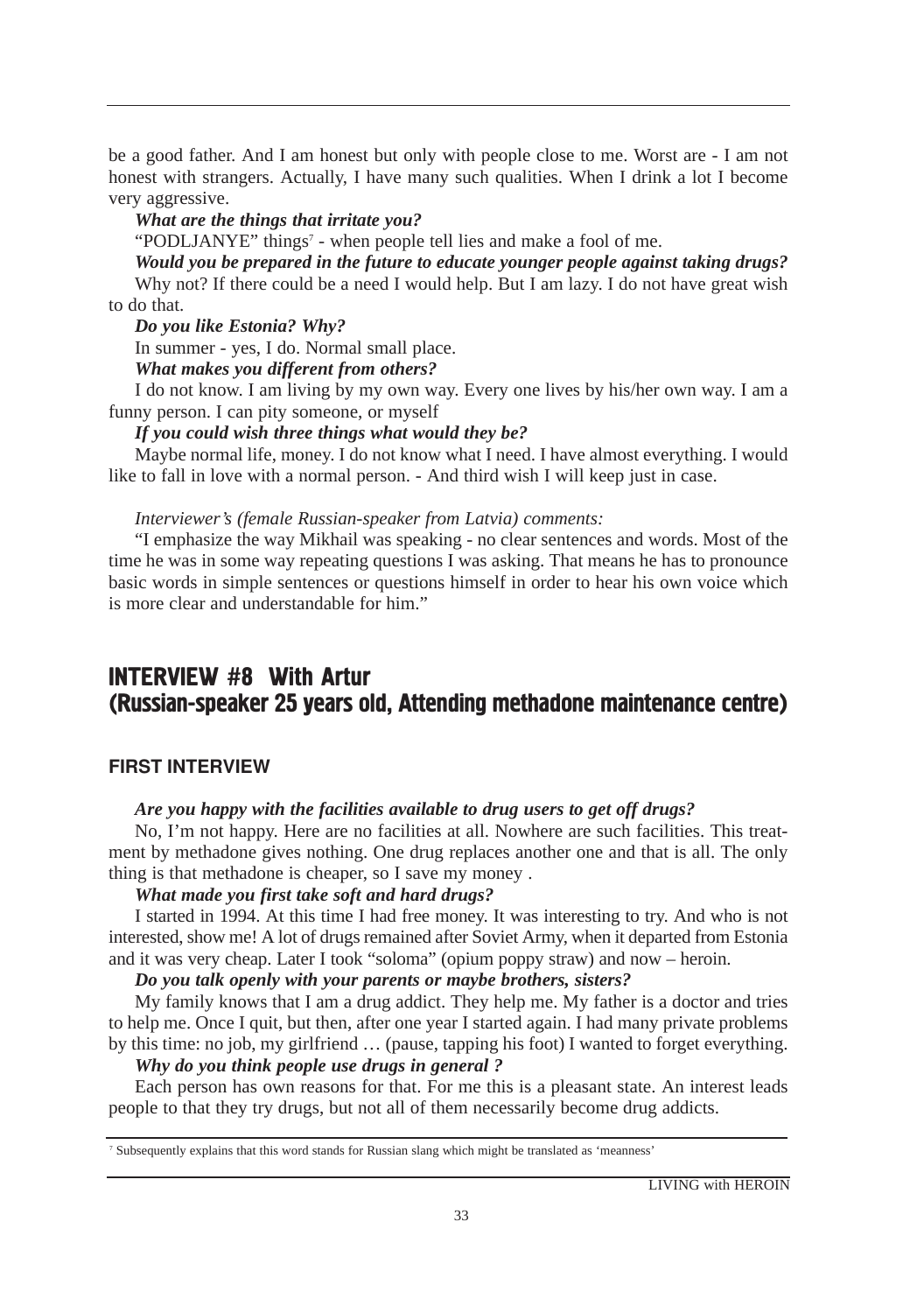#### *Are the teenage years a time of crisis?*

I think that age of 25 is also crisis. Crisis could be at any age.

*What do you think would stop people taking drugs?*

Some other things providing the same strong and powerful pleasures. I don't know, for instance, to jump with a parachute or to have sex. Fear for the future can not stop that, no

#### *How did others you know stop taking drugs?*

I don't know people that seriously took drugs and then stopped. Only those who were playing games with drugs, they can stop.

#### *Do you make a big distinction between hard and soft drugs?*

I don't make any difference between soft and hard drugs. There is no difference in their influence. "Soft" and ''hard" are specially made up words for the reason to legalize drugs gradually. Alcohol causes more harm for people than drugs.

#### *How did you find school?*

I did not like my school but I studied well. I studied at Technical Institute. I was a good student.

*Do you think anyone understands you either now or in the past?*

Understand me? I hope, yes. I do not know who concretely understands me. One person can't understand another 100%. I have no special need to be understood. I am not a writer or a poet.

*Do you have anyone who you can trust and talk about your stresses to?*

I have one person.

*Do you think most people trust each other?*

Partly, yes. But not in general – no.

*Do you understand yourself?*

No... no.

*Do you ever have strange experiences, which you would be afraid to admit to anyone (either on or off drugs)? Like energies from other world?*

Sometimes I have, but no energies from another world. What do you mean by strange experiences? If I feel that my feet sweat it is sometimes strange experience that I can not share with others. But what else?

#### *Do you wish or think you will have the same friends in five years time?*

I think I have the same friends five years later. But I don't know what will be with me after five years.

#### *Do you trust your friends? Do your friends understand you?*

I trust my friends partly. Friends are different and all understand and see me differently. Everyone knows you in different ways. For example, some know that I am a drug addict, some – do not.

*Do you think many people your age around you are depressed?*

Many people of my age are depressed. For instance, it is not possible to get a job.

*Are people of your own age happier or less happier than adults.*

There is no relation between happiness and the age. You may have terrible childhood, for example.

*Do drugs make you happy?*

Make me happy? ...no.

*What do you use to avoid becoming HIV positive?*

I use condom, I don't use strange needles.

*What do you think there is a risk of increase in AIDS in Estonia?*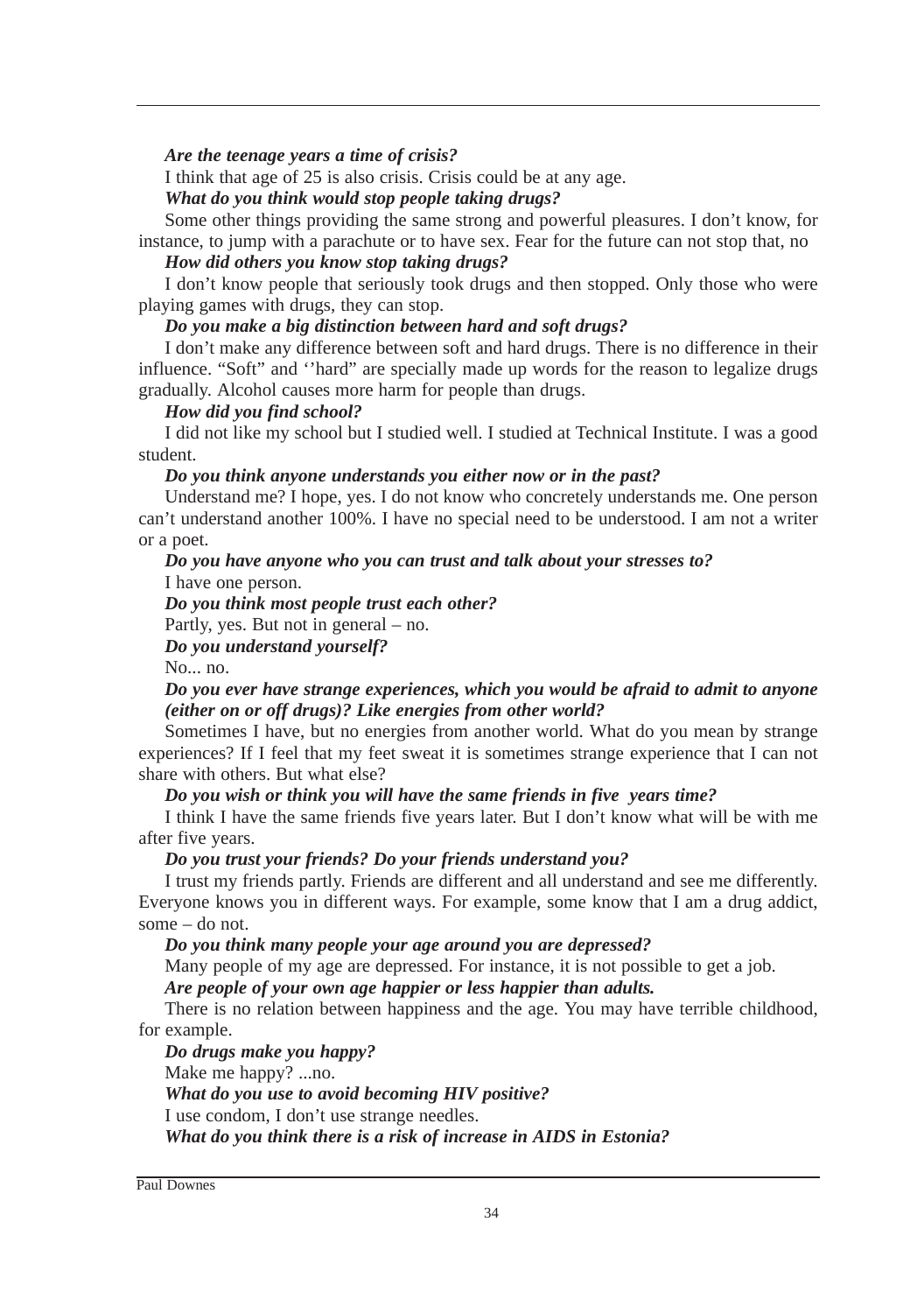There is a risk; AIDS is a world problem, but it is not connected to drugs.

*What does love mean?*

I do not know.

*Do you think true love exists?*

I do not know.

*Do you think guys and girls have the same attitude to sex?*

The attitude is different. Oh, this is a long issue. It comes from human history. From polygamy: there was one man - male and many females. Men need more sex than women.

*Are there many differences in the way guys and girls think, feel, and act?*

Women have different aims in life, than a man has. Of course, they act and think differently. But in our time there is a shift in the roles. Everything moves toward one middle point.

*Why do you think it is mostly guys who are heroin addicts?*

Women have less money, so they can't buy heroin on their own money. If they use heroin, that means that their boyfriends or sponsors buy it. A woman depends on a man.

*What makes you happy?*

Money and drugs.

*Do you think most people are happy?*

No, I do not think so.

*Do you think many people are pretending to be happy even though really they are not?* Of course, they mostly play that they are happy.

*Do you believe in a God? Do you feel a God protects you?*

I think I tend to believe in God. And God protects me.

*Do you ever cry? Cry often?*

Yes… What do you mean by "cry"? Cry physically? Physically, no. But sometimes inside we all feel like crying. And what do you mean by "often"?

*What makes you feel most sad?*

Lack of money.

*Do you have an idol or some ideal person to be like?* No ideals.

#### SECOND INTERVIEW

#### *Would you like to change the world?*

Of course, I would like to change the world. I'd like that all live by God's law. I want that we have nothing but God's laws.

*Is the world basically a nice place?*

Yes, it is nice; I like it.

*Why do you think it is mostly Russian-speakers who are heroin addicts?*

Russians have different temperament. We have a joke, that Estonians are frozen, anyway, without any drugs. But in fact it is more difficult for Estonians to get heroin. They have no channels.

*Do you have any dreams for the future? What do you think you will be doing in the future?*

Yes, I have (silence). *What colours do you prefer?* Dark-blue, green. I just like them.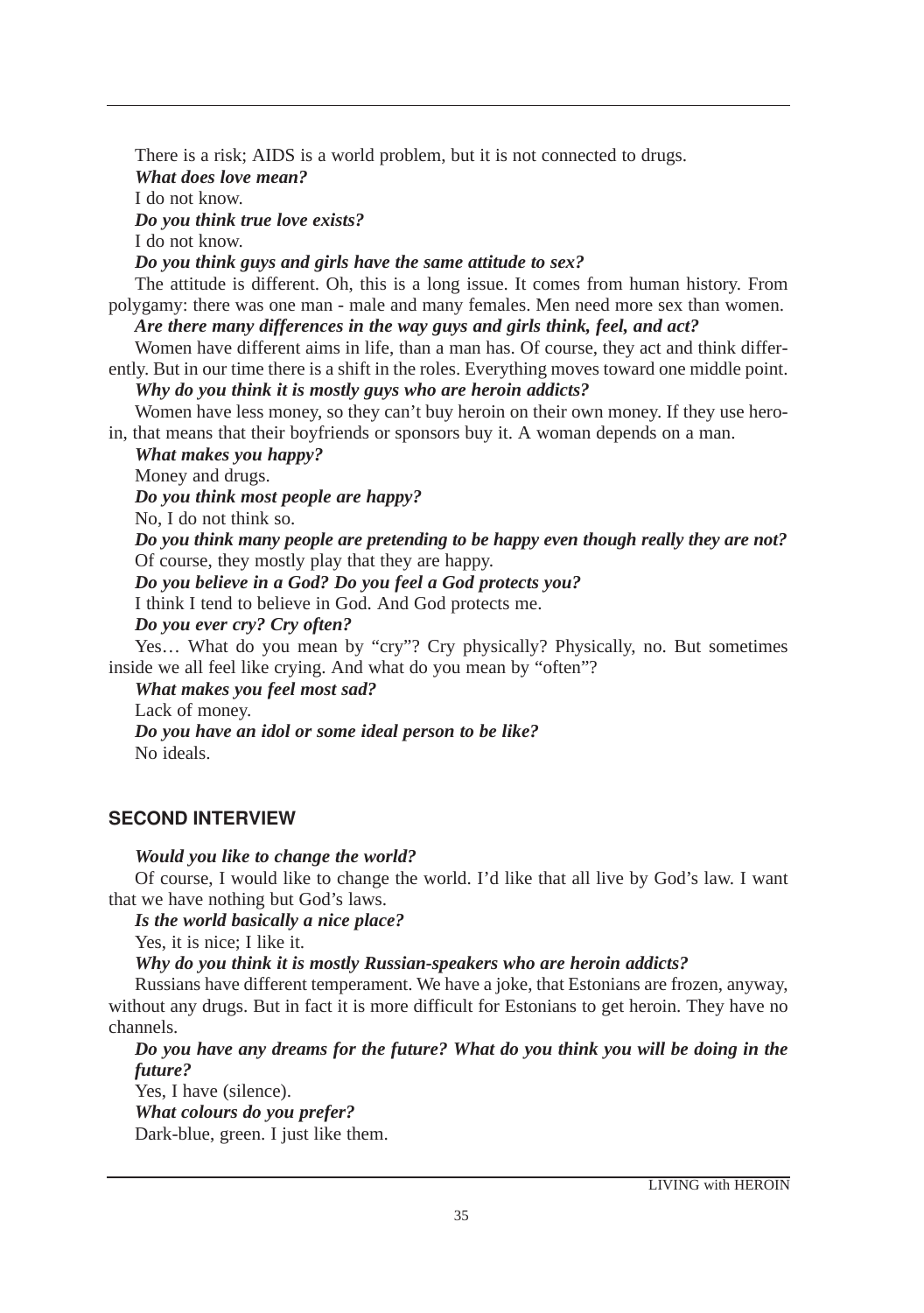#### *Do you hope to have a family of your own one-day? If so, what do you imagine your children to be like?*

I do not think now I can give to my son anything. In future, yes, I dream to have my family, (pause, he is looking aside and smiling). I have no imagination what kind of children I'll have. They will be as they will be.

#### *What would you do if you found out your children took drugs?*

I would not like it. I would try to find out the reason, because the important point is not why they are taking drugs, but why they started. Of course, I would stop it.

*Do you feel life is useless? For you? For others?*

I feel often that life is useless. I do not know how about others, but for me it is like this. *Do you think the routine nature of everyday life upsets or bothers you more than other people?* 

Routine bores me, yes. Everyone feels the same. People lie if they say that they are not upset.

*What are your nicest and worst qualities as a person?* 

Kindness and responsiveness. Negative - thirst for profit.

#### *What are the things that irritate you?*

I did not understand. (Aggressively) Nothing can irritate me.

*What do you think needs to change in Estonia to make young people happier?*  We need the second language in Estonia - Russian. The second official language.

*What extra facilities in the environment would you like to see for teenagers?*

I wish to see more warmth and attention from parents. There is a lack of them in relationships. Also a normal, good attitude towards children should exist. There is a lack of money, parents have not enough money for their children. Nor belief in God or in goodness.

*Would you be prepared in the future to educate younger people against taking drugs?*

No, I'm not ready. I would not deal with this kind of thing. It seems to me that if a person deals with anti-drugs education, then he has nothing else to do, he has no other work to perform. Or if he all his life injected drugs ("kololsja"), but suddenly started to work with drug addicts now he is good one, right person, yes? He just replaces one way of dealing with drugs with another. And now he is a world's saviour, who wants to improve those bad angry drug addicts.

#### *If you were the leader of the Estonian government, what changes would you make to Estonia to make everyone happier?*

To make everyone happier? I would create more contacts with Russia and spend less money on the military.

#### *Do you like Estonia?*

No, the climate is unsuitable, but other things in general satisfy me.

*What does money mean in your life?*

Everything.

#### *What makes you different from others?*

I do not want to tell about myself, others should tell that.

*Do you do something extraordinary sometimes?*

I do it always.

*If you could wish three things, what would they be?*

One kilo of heroin, tour to Cyprus for one month, I have never been there, and a … Gold credit Card.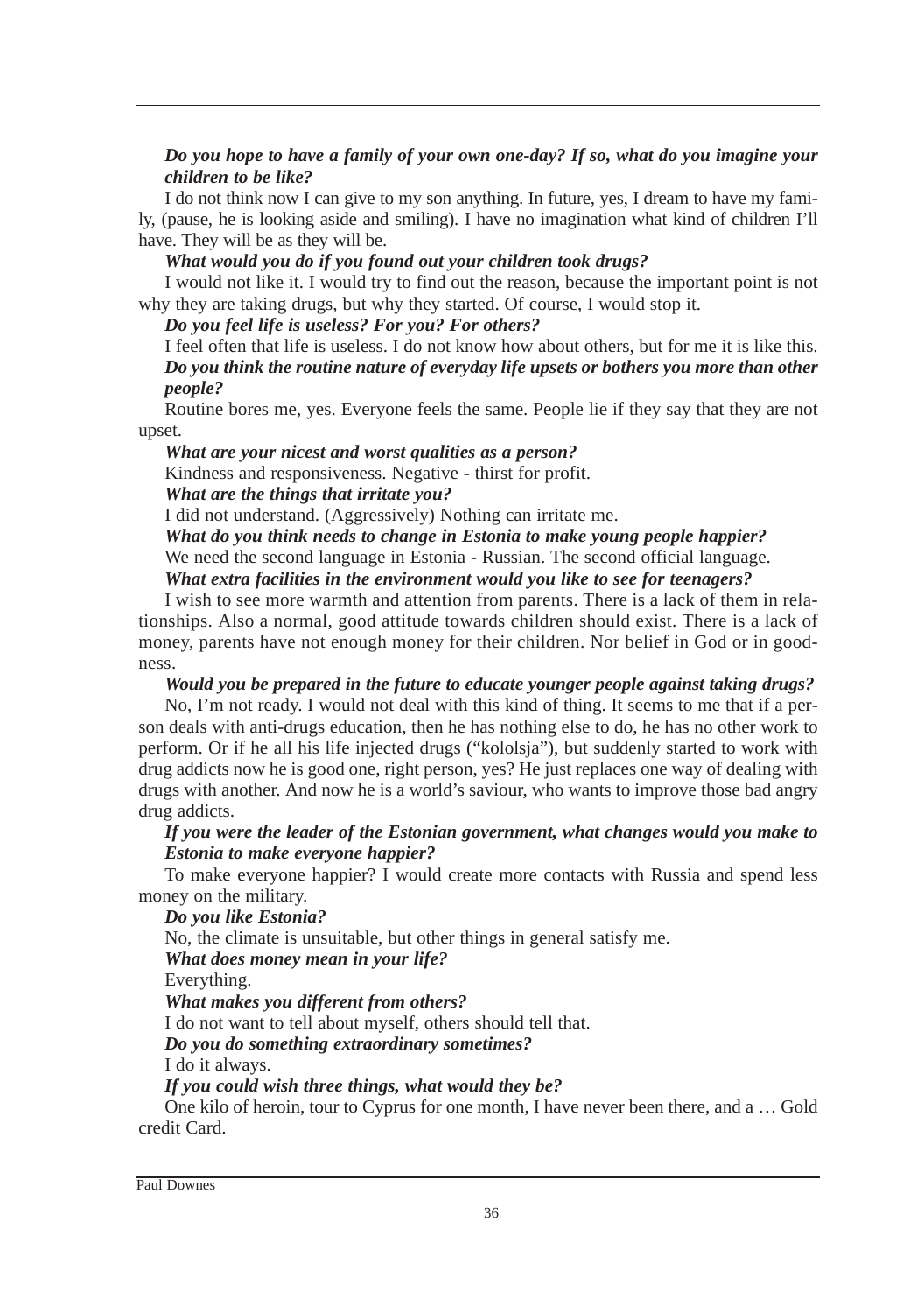# **INTERVIEW #9: With Vladimir** (Russian-speaker, Attending methadone maintenance centre)

#### FIRST INTERVIEW

*Why do you think people use drugs in general?* At the beginning they want to experience new sensations and to feel just cool, but later use them because they just become addicted to it. *What do you think would stop people taking drugs?* If life would not be such a fucked thing. *How did you find school? Did you like it or not?* I had fun at school, I only did not like teachers and their methods of teaching, and it was just boring. *Do you think most people trust each other?* I just do not care about it. *Have you ever experienced to be in hell?* Narcomania is a real hell. *Do you wish or think you will have the same friends in 5 years time?* I believe they would not be my friends after 5 years. I want to cut with them and to make new friends. *Is it easy to find new friends?* No, difficult. However, I have a hope. *Do your friends understand you?* Yes, we have the same problems. *But before you told me that there are no big friends among drug addicts ?* And we are not 'big friends' just we know each other. *What about your friends that you had before becoming addicted to drugs?* When people have different problems they start to speak in different languages, without having something in common we have just split apart. *Do you think many people your age around you are depressed?* I believe so, especially for the Russian-speakers. *Are people your own age happier or less happy than adults?* Maybe even less happy. *Do drugs make you happy?* They make me unhappy but not immediately. At the beginning there was euphoria soon afterwards it passed and began a real horrible life. It is just a disaster. *Is it not a too high price for so short time of pleasure to pay?* Yes, it is. However everybody simply believes that he is not as others and will be able to stop when he/she likes. *What do you do to avoid becoming HIV positive?*  I use only my own syringe and I do not give it to anybody, from my side I do not take from others as well.

*Do you think there is a big risk of increase in AIDS in Estonia?*

Yes. I think if some addicts were infected by AIDS, their number would increase rapidly. *Among your friends, drug addicts that you know are they also using only their own syringes?*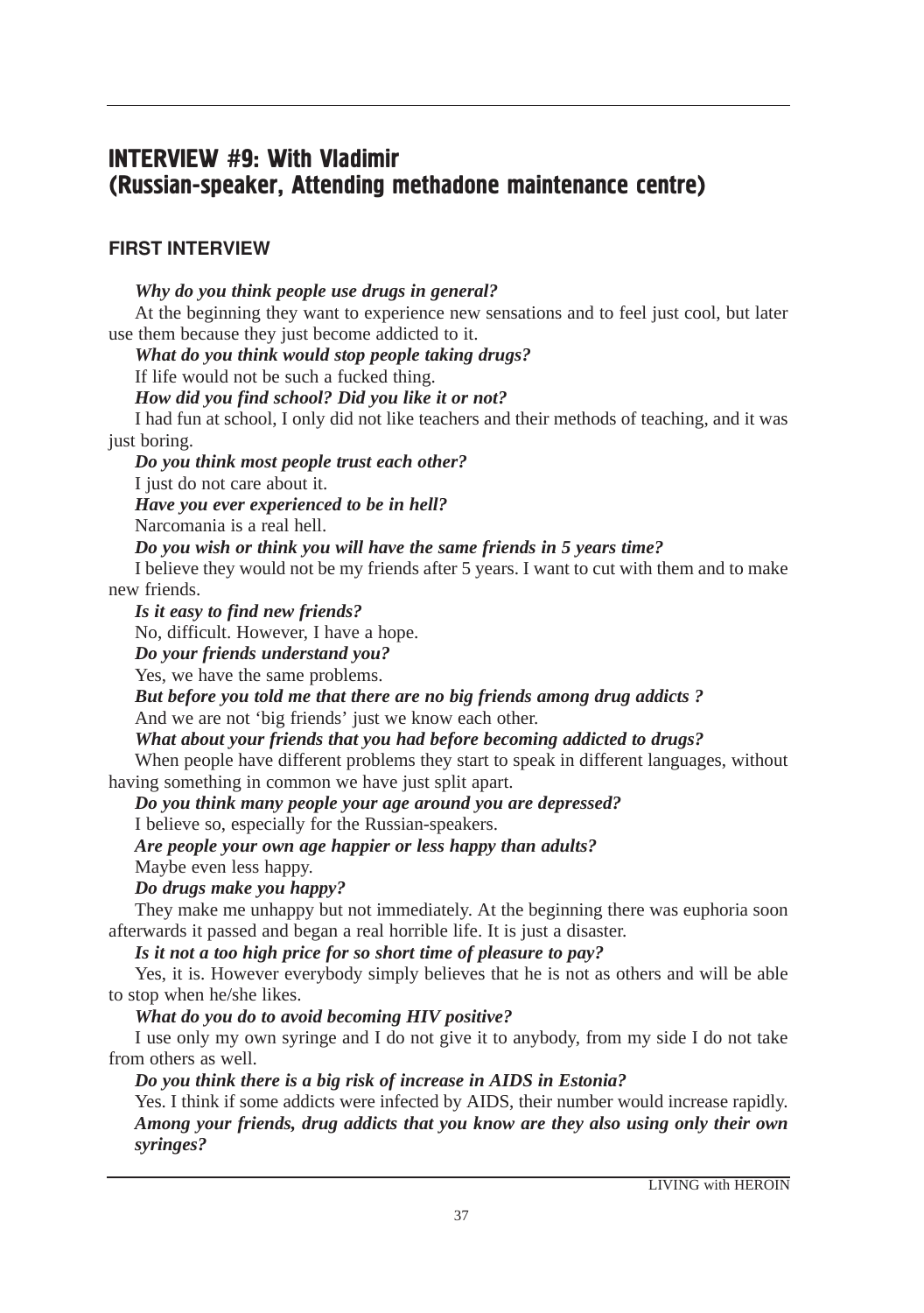Not always. Particularly if to look at the young narcomans, they can pick up the syringe from the street and use it.

#### *Are there many differences in the way guys and girls, think, feel, and act?*

Yes, there are even big differences. I think that a real friendship can be only among men. Friendship among women somehow can be, but a friendship between man and woman is really impossible, because always will be one side who would want more than friendship. Women love deeper and more sensitively than men.

#### *Why do you think it is mostly guys who are heroin addicts?*

I do not know, it always was so, however among them are many addicts too. Usually it is looked at the statistical data but not all women want to be known that they are drug addicts. Principally women are innate mothers and they decide more rationally to become a user or not. To drive them to use narcotics is more difficult.

#### *What makes you happy?*

A hope that I can give up narcotics.

*Do you believe in a God?*

It is difficult to answer, because I think I have been in hell. I want to believe in existence of something different, something good.

#### *Do you feel that a God protects you?*

Not always.

#### *And how it is when you feel God's protection?*

Like police did not catch me or I could be beaten by somebody but somehow escape. When something bad accidentally passed away.

*Do you ask God to give you power to cut narcotics?*

Yes, in the depth of my soul, I ask.

*Do you ever cry?*

Yes, when I feel that I cannot achieve what I want.

*Is the world basically a nice place?*

No, it is a hard place to live.

#### *Why do you think it is mostly Russian-speakers who are heroin addicts?*

Because for somebody it is beneficial.

*What are your dreams?*

To find a job, to study or even to marry.

*But there are such dreams?*

Sure, like for all normal people. Everything that is common for humanity is common for me.

#### *What colours do you prefer?*

I like white, it is a very clean and easily changeable colour. You can add another colour and white becomes different. I like black as well. It makes me feel calm and lets me to feel harmony inside and outside. I think it is a colour of triumph.

*Do you hope to have a family of your own one-day?*

As all normal people.

#### *What do you imagine your children to be like?*

Whatever they will be the most important is that they will not be drug addicts and preferably not be lesbians or homosexuals, just normal people.

*Do you have anything against lesbians or homosexuals?*

It is their matter until they force others to become one of them.

*What would you do if you found out your children took drugs?*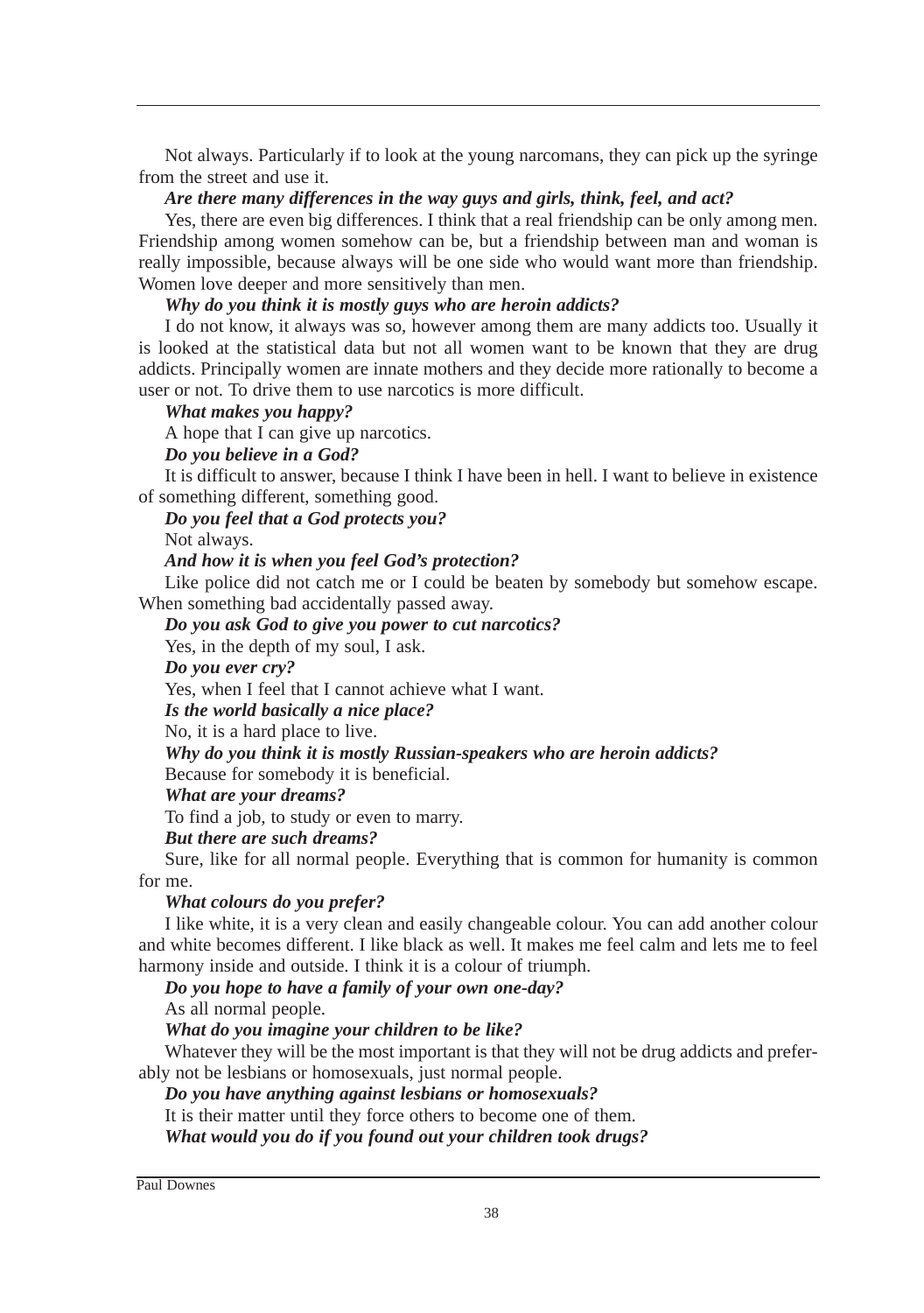I would try seriously to speak with them and to advise them immediately to go for the treatment

*If they were not to obey?*

I do not know, I would exclude them from the house.

*Do you feel that life is useless?*

When you are using drugs, it is useless enough. The meaning of life becomes how to get narcotics in order to feel normally and not to feel pain. That is all life.

*What are your nicest and worst qualities as a person?*

The worst my feature is the lack of strong will, the best - I don't know, maybe that sometimes I feel shame for my actions.

*What do you think needs to change in Estonia to make young people happier?*

Studying programs should be reviewed, they should be interesting, and of course, to protect a young person from using drugs.

*Would you be prepared in the future to educate younger people against taking drugs?* It is possible but I would not take part in it.

*If you were the leader of the Estonian government what changes would you, make to Estonia to make everyone happier?*

First, I would change the law about Estonian Language and the law about citizenship. *What would you like to change in the law of language?*

I would do two-state languages-Estonian and Russian.

## *Do you like Estonia?*

I was born here. Of course, I like it with all its bad sides.

*What does money mean in your life?*

It means to get narcotics, my survival depends on it.

*What makes you different from others?*

Do you mean me from the addicts or from normal people?

*I mean you as a person, individually, compared with other addicts and normal people.*

I do not know how to formulate it. It is a difficult question. We are addicted people, we are sick and they are healthy although among them are sick people too.

*If you could wish three things what would they be?*

To give up narcotics, to restore health and maybe to have a chance to turn the time back and to change everything.

*Is it the strongest wish to turn time back?*

Probably yes, then I never would try narcotics if I knew what would be later, that is for sure.

# *Interviewer's (Lithuanian female) comments:*

"I remember when the first time I came back from the AIDS Centre I was in a condition close to shock. 'Does really this parallel world exist together with mine ?' I asked myself. This world full of disparity, darkness and pain, where different rules are valid...I knew about this world's existence only very vaguely but for the first time I faced with it face to face and I asked myself, is it better to know all that,or not? Maybe it is much more comfortable and easier to live blindly, seeing just what you want to see. Do we need to help them? Some would probably argue that drug addicts are not worth such efforts, they are just the rubbish of the society. Of course for us it would be much easier to live if we got rid of addicts, alcoholics, mentally ill persons, invalids, homosexuals and lesbians. We would become clean humankind without this 'rubbish', but would we be still human beings? I believe not. Nowadays when the competition is continually growing and the question of survival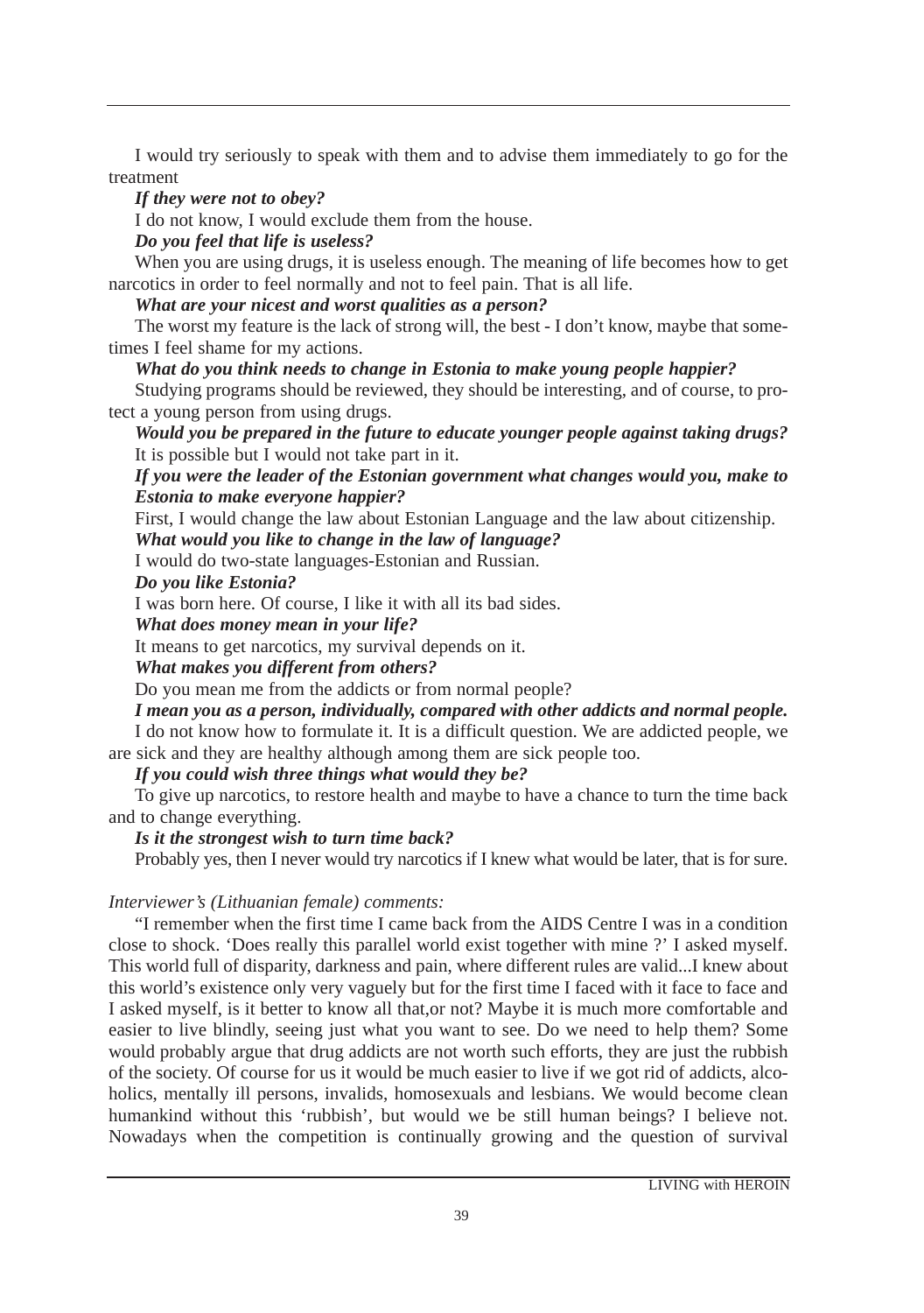becomes even sharper and everybody cares only about himself, when our society becomes more and more egoistic oriented, these questions are going to the second if not to the third, fourth or even fifth place of importance. It is not the way to solve these problems just closing eyes in front of them, since later they become even bigger...Several times to some questions Vladimir answered that he, 'as all normal people'. It made me think that he still assumes belonging to our society. Do many 'normal people' would agree with it? To my mind the main reason why our society is turning back from them is that it doesn't believe them still to be human beings with their own identity and personality.

Why Russian-speakers? Due to the requirement of knowing Estonian language and some of them being without citizenship they can not find a well paid job, to have stable source of income and to some extent to feel safe. You may again ask me what are the reasons for this situation? Maybe Estonians still do not want to recognize Russians also having a right to live there. The perception of Russians as occupiers I believe is still alive. I have experienced the hostility from the Estonian workers in the shops, banks when I was speaking in the Russian language. It could be said as 'Estonia only for Estonians'. Perhaps is still alive anger and felt pain inside by the Estonian people because in many families as in Lithuania some family members have been killed or sent to Siberia at the time of Soviet Union occupation.

So, it can be asked how much is society guilty for this problem arising? Some may argue that anyway every person is responsible for his actions and decisions. Then I would like to argue that a person is as responsible as much as he understands the consequences and the results of his actions. How many teenagers know about narcomania? Only that it is a bad habit as drinking or smoking and which is the source of highest pleasure experience. In teenager's years when the individuality formation is still incomplete, the crowd easily moves him. Everybody did it and says that it is cool, so why should I not try it? For the society it is much cheaper to prevent the origin of the problem than later to deal with its consequences. That is why people should be provided with more information about narcomania, especially the young generation."

# INTERVIEW #10: With Igor (Russian-speaker, Attending methadone maintenance centre)

#### FIRST INTERVIEW

#### *What made you first take soft and hard drugs?*

I don't know, first I tried glue-sniffing. Then it was marijuana, and after all that I injected heroin. The person who offered to try heroin was my best friend. Now he does not do any drugs except weed. I have come here now to try to escape from this shit.

#### *But what were your personal reasons for taking drugs?*

First of all, I am a musician. All members of my rap band are drug addicts. But not all of them are heroin addicts. For 4 years we only smoked Mary Jane<sup>8</sup>. Second, I had nothing to do and thought 'Why not ?'. Then I tried this shit. I had big troubles with my mother and had no job.

<sup>8</sup> i.e. Marijuana

Paul Downes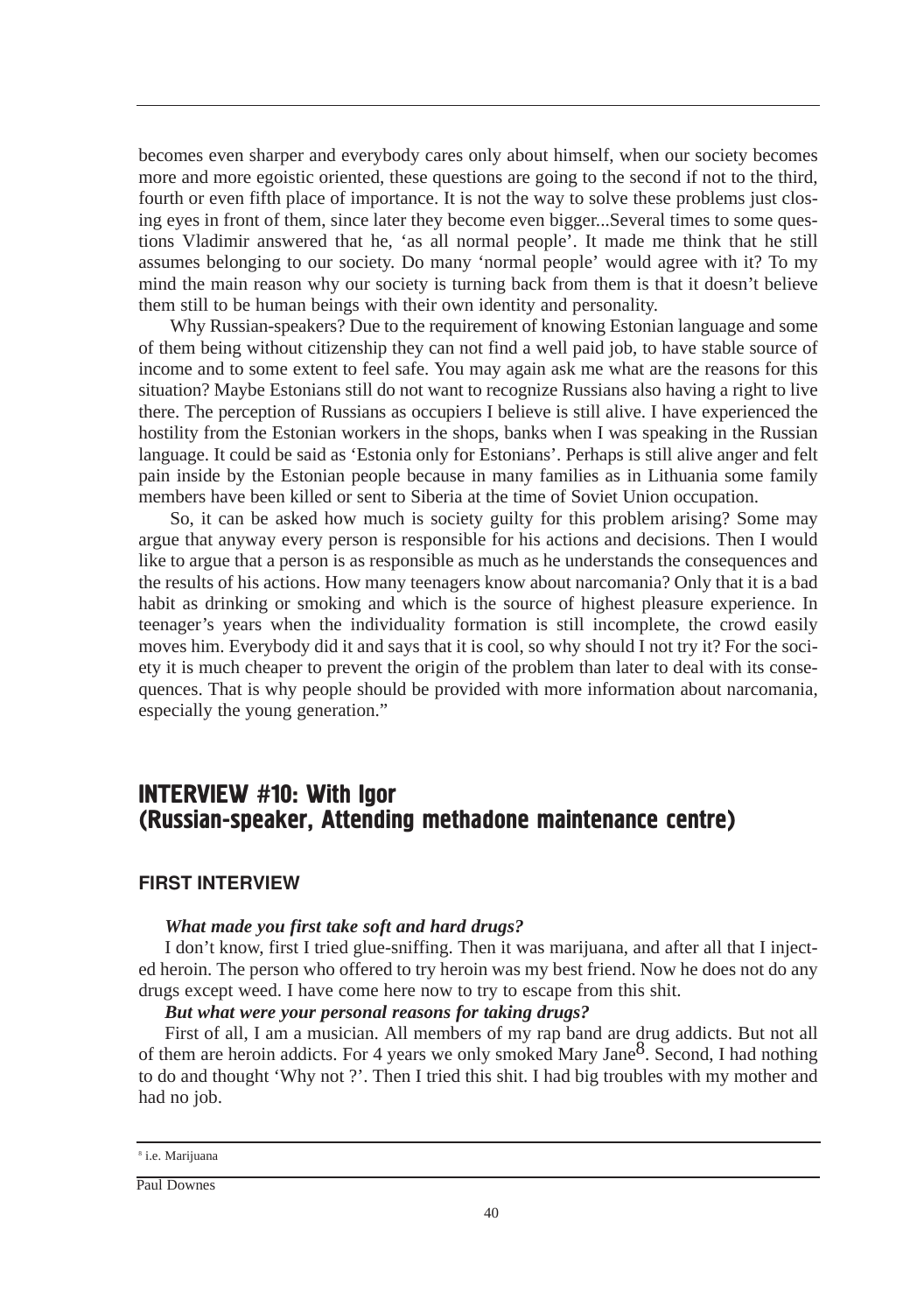## *With whom do you often talk openly?*

With a friend of mine. He is the only person whom I can tell all my problems and secrets. He actually was the one who put me on the needle. Sometimes with my mother.

*What do you think would stop people taking drugs?*

Maybe if all drug dealers would be in prison. I don't know, don't know.

## *How did others you know stop taking drugs?*

Two of them by death. My best friend just wanted to quit. He tried and tried, and those attempts were successful. But most whom I know tried but could not stop taking drugs.

## *How did you like school? What would you change first in your school if you had the power?*

I liked to study. But I hated all of my teachers. They were too strict and do not allow freedom of choice. I would like to see teachers like they are in the USA.

## *Do you think most people trust each other?*

#### Sure.

*Who?* For example, my friend. Most of people only show their interest to you. But they never really say the truth to each other. Everybody knows that and does not trust one another.

## *Do your friends understand you?*

All my friends mostly understand me because they are the same as I am. During 5 and more years I have the same friends. Apart from those two who died and 4 new people that joined our group.

## *What do you do to avoid becoming HIV positive?*

I don't use dirty needles at all. I always control myself in this way.

*Do you think there is a big risk of increase of AIDS in Estonia?*

I can undoubtedly say YES. Remember we didn't have such a problem, for example, 7 or 8 years ago.

#### *Why do you think it is mostly guys who are heroin addicts?*

It was always more guys than girls. I don't know why. Maybe because they like risk more.

*What makes you happy?*

Kind company, people's good attitude, success. *Do you believe in a God?*

Yes.

# SECOND INTERVIEW

#### *Why do you think it is mostly Russian-speakers who are heroin addicts?*

Somebody has a benefit from that. And Russian guys are more risky, and most of them have no job. There is only one and strict law: You don't have anything to do, therefore drugs.

*What would you do if you found out your children took drugs?*

I would kill that son of a bitch.

## *Do you feel that life is useless? For you? For others?*

No. But for drug addicts who took drugs for a long time, tried to stop doing drugs and couldn't - for those it is useless.

## *Do you think the routine nature of everyday life upsets or bores you more than other people?*

I don't think about it. I have an emotional life. I have to steal in order to get money.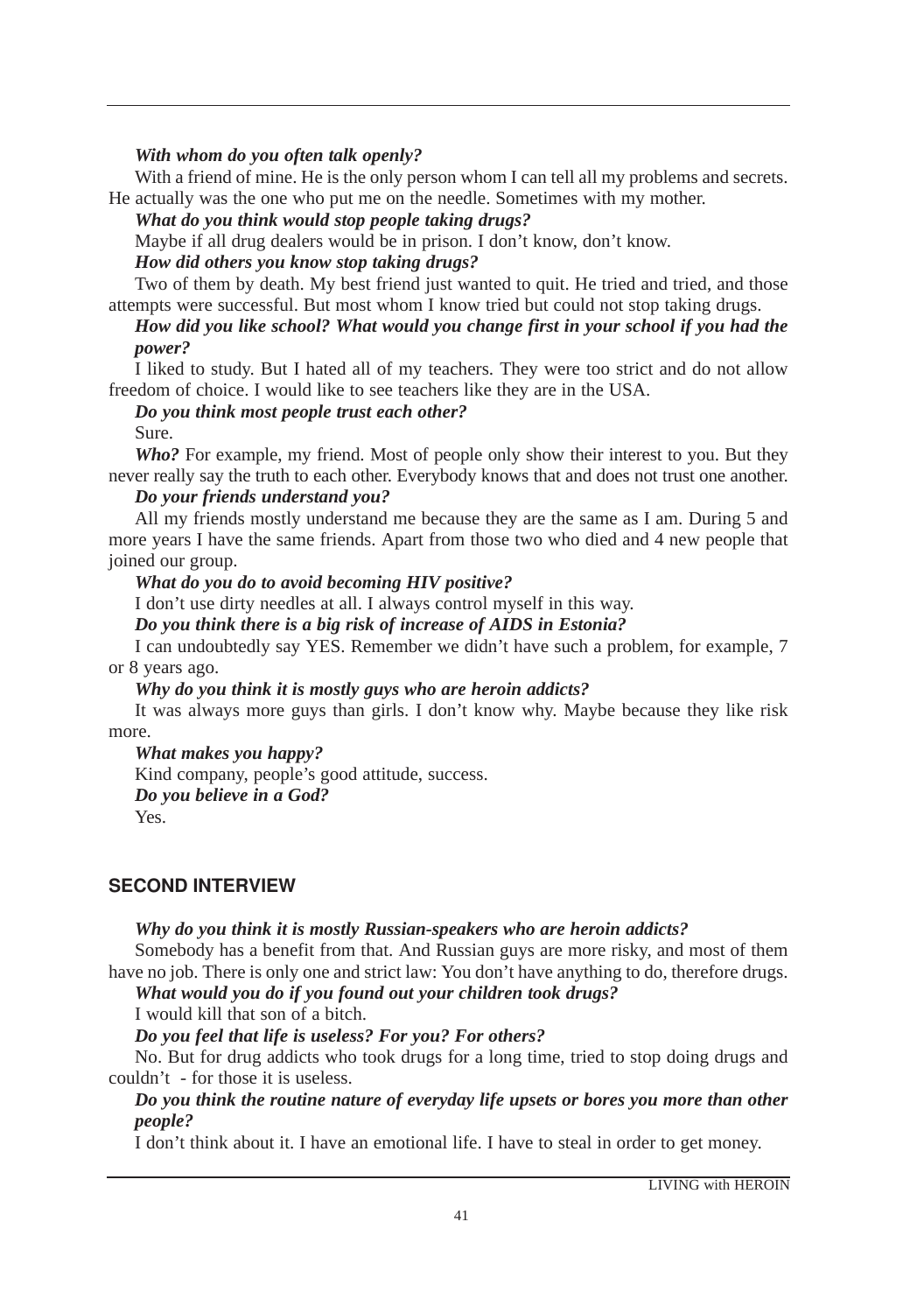## *What do you think needs to be changed in Estonia to make young people happier?*

The law about language and citizenship should be given to everybody who was born here.

*Do you like Estonia? Why (if not)?* Yes, because I was born here. *If could wish three things what would they be ?*

- 1. treatment free of charge,
- 2. kindhearted police,
- 3. parents would be more understanding and wouldn't bother me.

#### *Interviewer's (female Russian-speaker from Estonia) comments:*

"People who believe they have little chances to achieve their goals may become drug abusers. They feel cut off from the rest of the society. Some of them are poor and see no way to escape from their poverty."

# **INTERVIEW #11: With Vadim** (Russian-speaker aged 19, Attending methadone maintenance centre)

## FIRST INTERVIEW

#### *Are you quite satisfied with the facilities available to drug users to get off drugs?*

I do not like the facilities themselves, but I like that such a place exists, where you can get better.

#### *What made you first to take soft and hard drugs?*

How I started? Frankly, I did not even notice becoming involved with this. In the beginning, I just tried. Afterwards I already wanted to try again. At first it was amphetamines, ecstasy and then I got bored with them, they no longer had the effect I wanted. I tried hard drugs. I liked the sense of relaxation they gave me.

#### *So, you liked the feeling?*

Yes, I felt relaxed, felt good. I had nothing to do.

## *Do your parents know that you are addicted?*

Yes, they know everything.

#### *Why do you think people take drugs in general?*

I do not know. I think they lack something in life. They want to forget everything, feel somehow lost.

#### *So, this means that life is very difficult.*

For some, it is difficult and others have nothing to do. It is different for different cases. I do not know if it's a crisis. I did not experience it. I do not know.

#### *How did others you know stop taking drugs?*

It is very difficult. I could not stop on my own, and I have tried.

#### *If it is not a secret, how many times?*

I have been an addict for two years and tried various methods, but methadone has proved to be the most effective one.

#### *Was it your choice to come here?*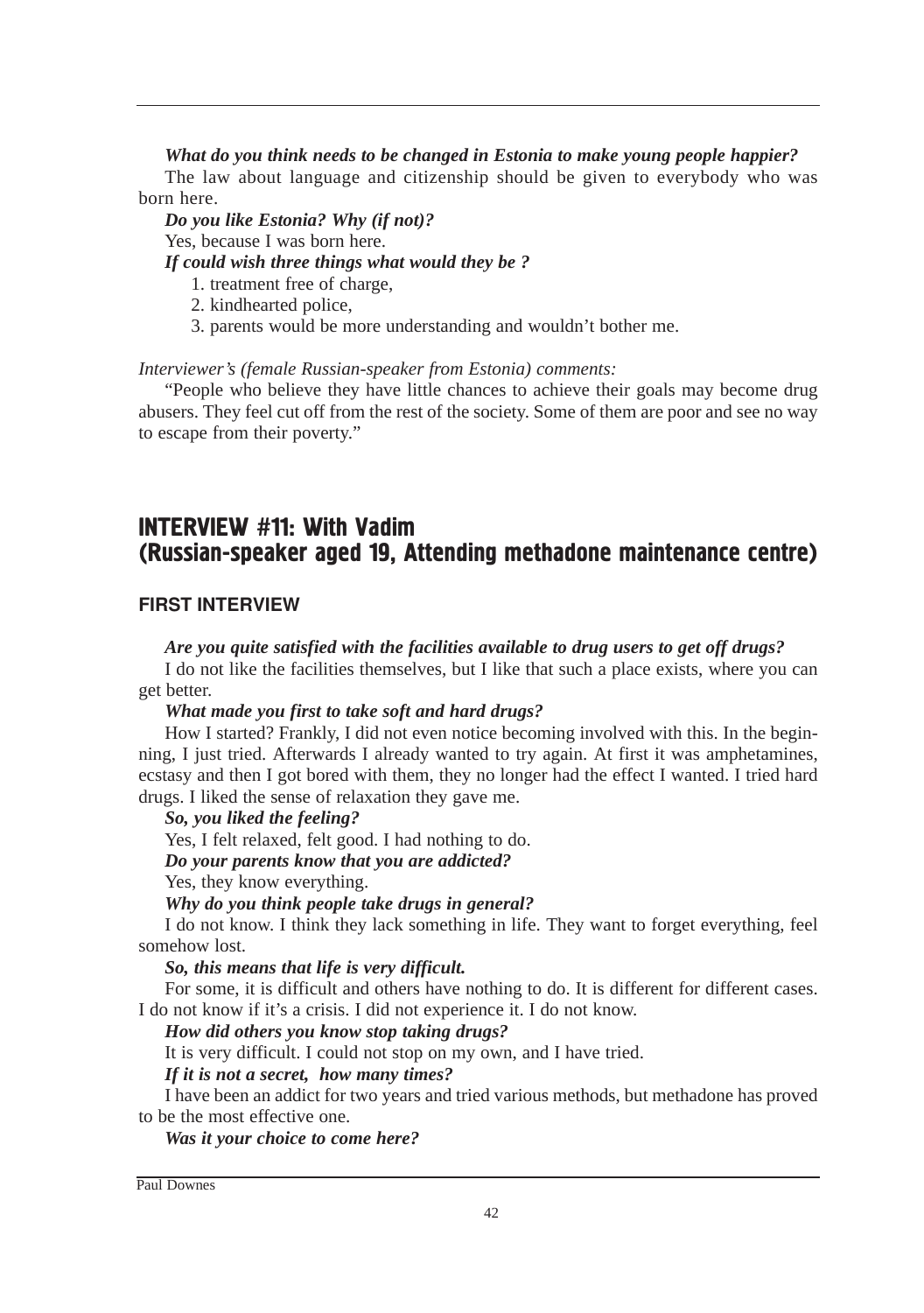Yes, I came with my mother. I got sick of waking up every morning and thinking where to get some.

#### *Do you have anyone who you can trust?*

Yes, I told that I was quitting. No one called me a fool- on the contrary they said that that was the right thing to do. And did not pressure me.

## *You have really understanding friends, right?*

Yes, they were proud of me that I came here.

## *How did you find school?*

I did not like school very much. Later I was expelled from it.

## *Did it happen before or after?*

It was already after I started using drugs, and was not the reason for using them. I started "having fun" simply because I had nothing to do. I do not know about the changes. One thing is sure I would have finished school, being a better student. I would change my behavior if I could. I would have a totally different attitude, but I guess it's already too late.

## *Do you think anybody understands you either now or in the future?*

There were different people and they behaved differently. Some were disapproving of me. The ones that also used drugs were, of course, very nice with me, and non-users were very bitter. They did not trust me- as an answer- I did not, too. People, who did not use drugs, could not understand me.

## *Do you have anyone who you can trust and talk about your stresses?*

I can always talk to my mother. I do not think that most people trust others. It is because life is very complicated. I do not think it is a good idea to trust others. I have had many situations where I afterwards regretted trusting people. Now I believe it is better not to trust people…Of course, I trust a couple of people, but only them. And among drug addicts it is better not to trust anyone at all. They are just like this.

## *Can they use information against you?*

Yes, and they do this very frequently and easily.

# *Do you understand yourself?*

In some sense I do understand myself, I more or less know my limits - both top and bottom.

# *Do you ever have strange experiences, which you would be afraid to admit to anyone?*

Drugs have this effect- you forget about problems and somehow feel lost in a pleasant way. I do not believe in any energy. It is nonsense, I guess.

## *Do you wish or think you will have the same friends in 5 years time?*

I do not know what will happen after five years. I do not change friends very often; I have steady relations. I trust some of them fully, but do not trust others. I have both kinds. These whom I trust, understand and never judge me.

## *Do you think many people your age around you are depressed?*

Of course, nowadays many people are depressed. The number of drug users is increasing. They try to solve problems by using drugs.

# *Are people of your age happier or less happy than adults?*

I think yes. So many things came crushing down on them.

## *Do drugs make you happy?*

Yes. They make things easier, life - less complicated. It gave the sense of control, that everything was right, good.

# *What do you do to avoid becoming HIV positive?*

I do not know. I mean, I have friends that are diagnosed positive, but I really do not know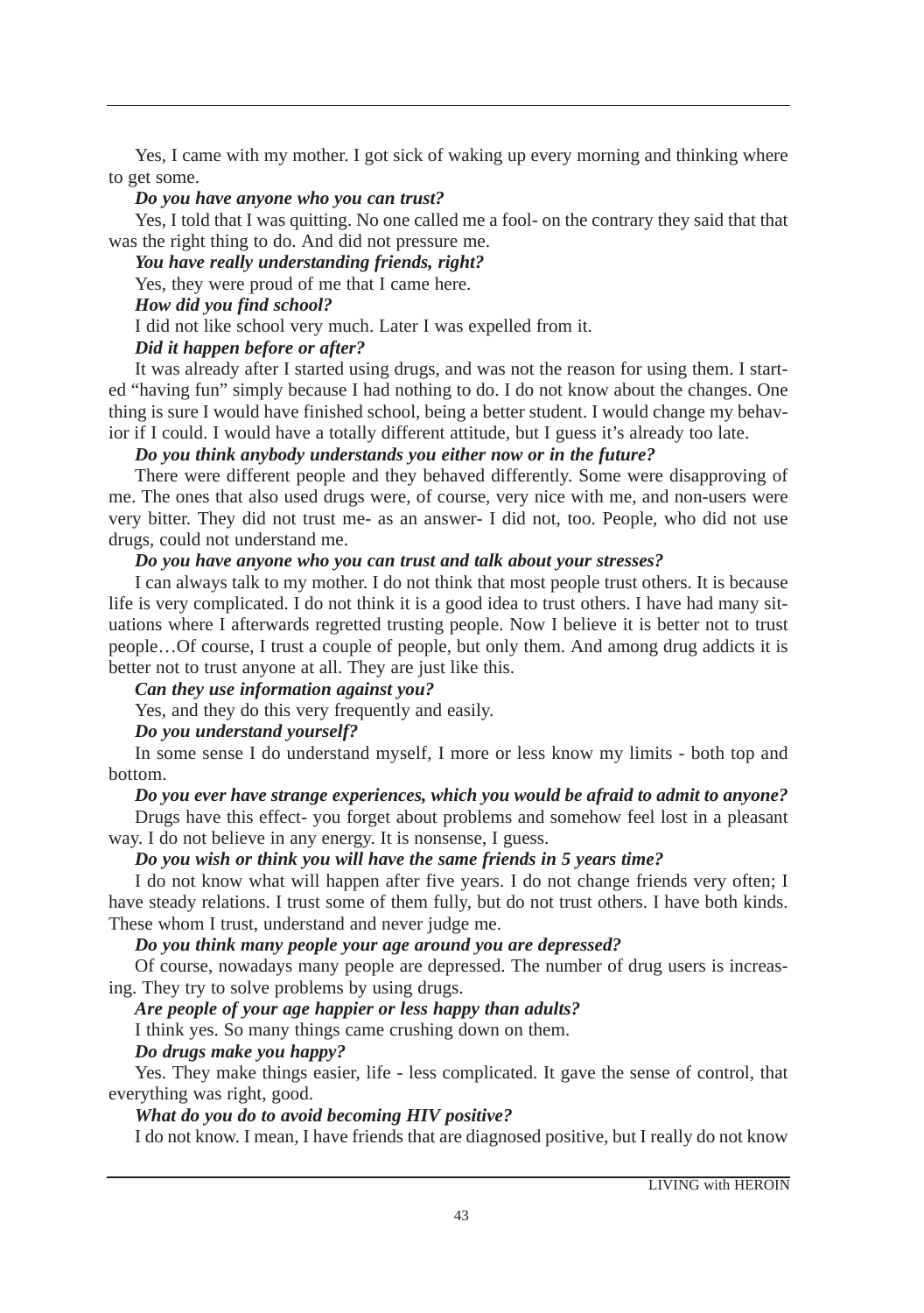what could be done. It is absurd. For example in some drug stores, they tell us that there are no syringes. They do not sell them - just like this. They tell that syringes are only for medicine. Do you see? This summer here in Kopli they told me that they do not have syringes they are meant only for medicine.

#### *It is strange, especially when you are willing to pay. It is nearly discrimination.*

Right. See? How are the addicts are supposed to live? I mean, sharing one needle. Perfect conditions for HIV. In addition, if you tell in the drug store that people might be infected, they say: "It is your problem." Just like this.

## *Do you think there is a big risk of increase in AIDS in Estonia?*

Of course. The same story with needles. They just go round in circles. Especially in discos, where you just come and take it without consideration. Sure it will grow.

#### *Do you think true love exists? What does love mean to you?*

Love? I do not know. I have a girlfriend and everything, but... She also was concerned for me to stop using drugs, but... I think true love exists.

*Do you think guys and girls have the same attitude to sex?*

I know some girls that have the same attitude to sex as we do, but the girls are different. Generally, I agree that there is difference.

## *Why do you think it is mostly guys who are heroin addicts?*

I actually know girls who have been using heroin longer than some guys. But generally - I do not know. Maybe it just came out this way. I do not argue that there are more guys, but really do not know why. Probably the girls are wiser on this matter.

## *What makes you happy?*

Now, nothing. I am telling you - really nothing. Even holidays are somehow uninteresting. *And earlier ?*

Oh yes, then I was happier, everything was better. I do not even drink now. That is why for me, a holiday is not even a holiday.

#### *Do you believe in a God?*

No. No. Earlier, when I was a child, yes. The saddest thing is that I got involved with these drugs and that I will not be able to get over them.

## *Why?*

The entire time it is so tempting, that I felt very close to giving up. There are such days when I just need them, very tempting. It is as they say, "in my blood" already. There are people who smoke, right? I only want an injection. I try to control myself.

#### *It is hard, right?*

Extremely hard. Especially when most of my friends are doing this. It makes it even harder. I have to just leave, leave my company.

## SECOND INTERVIEW

#### *Would you like to change the world?*

Of course I would like to. I do not know what. Maybe to give people a better life.

## *Why do you think it is mostly Russian-speakers who are heroin addicts?*

Don't know. Why only Russians? There are also Estonians who are drug addicts. Maybe there are more Russians. I do not know how to explain. Maybe Russians are more adventurous. I do not know. It is just from my observations in town, conversations. I find here much more Russians. Estonians maybe are more engaged-learning, stuff, and Russians...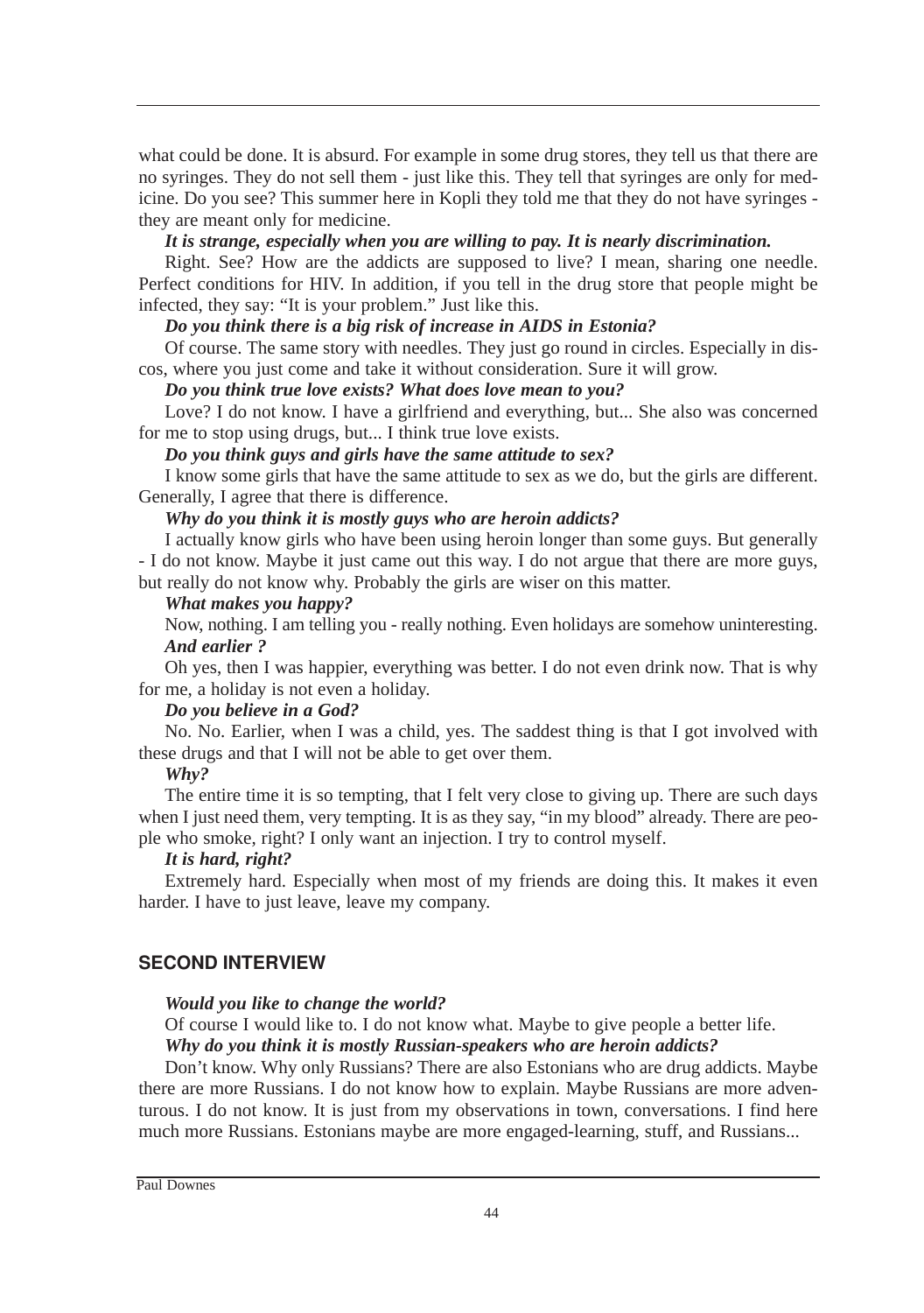## *What about Russian- Estonian conflict?*

I do not think it is prevailing at least in the groups, where I spend my time. No one cares – Russian, you are, or Estonian. It is not important. The important thing is that the person is good.

## *Do you have any dreams for the future? What do you think you will be doing in the future?*

No dreams about future. None whatsoever. I do not even know what I will be doing tomorrow. Yes, I live this day.

*What colours do you prefer? Why?*

Black. I do not know why, just like it. It is the best colour.

## *Do you hope to have a family of your own one day? If so, what do you imagine your children to be like?*

I think yes. I do not know. I want to see my child turn into a decent man. I will look after him, to protect him from getting into the same stuff I got.

#### *Would you tell him/her about your experience?*

If he faces the problem probably even when he grows up, to know that it is dangerous. *What would you do if you found out your children took drugs?*

I would do something to cure him. I would do something the very minute I noticed it. It is very hard. You tell them not to take - they do it secretly. The worst thing is when they run away, because they have only one wish - to get high right now. And he will do it, no matter what. It depends on the person.

## *What do you think needs to be changed in Estonia to make young people happier?*

I do not know. Maybe to devote more time to young people, so that they would not just hang around, have nothing to do.

### *What extra facilities would you like to see for teenagers?*

Some entertainment, like discos and other events, clubs. To keep people busy. Because drugs come from having nothing to do.

## *Would you be prepared in the future to educate young people against taking drugs?*

No. Every man makes up his own mind. You can talk what you want. I have been in the situation, where I tell a person: "Don't try, because if you like it there's no way back"- but if he really wants it - he will do it. You cannot do anything about that. It depends on the person. If he wants it, no one will talk him out of this, not even his own mother.

#### *Do you like Estonia? Why?*

Yes. I don't know why. I came here from Russia, where life is much more complicated. And people are living rather poor there. It is better here.

## *If you had possibility not to go to school would you? If you have left school would you ever think of going back?*

I would not have gone to school. I did not like studying. Now, I would go back to school. If I could start all over I would go now.

## *What makes you different from others?*

No idea I am not different, I guess. I do not know. I like working with cars: fixing them and stuff. I guess you could say that is my hobby.

#### *Interviewer's comments (female Lithuanian):*

"I was very astonished with the story about the situation in drug stores; I want to believe that there are only a few of such ones".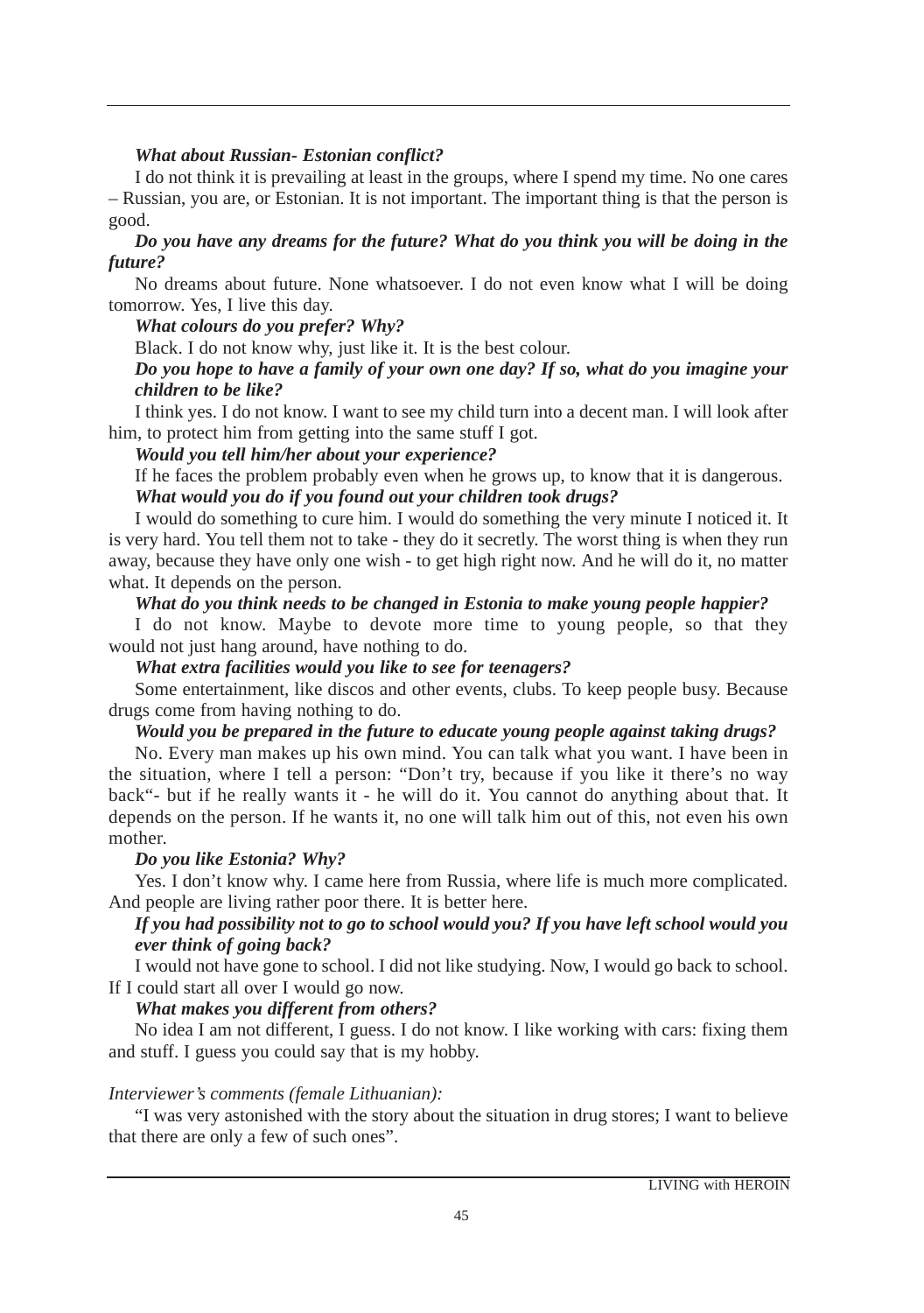# INTERVIEW #12: With Maxim (Russian-speaker aged 21, Attending methadone maintenance centre)

## FIRST INTERVIEW

## *What made you first take soft and hard drugs?*

Curiosity. We were a gang of 12 guys since school time, but we did not use any drugs, but afterwards we started to smoke weed just because of curiosity. I spent 3 years just using soft drugs and nothing more. But then got bored, there were no emotions in it, so I wanted something more. Then one of us got the chance to try heroin and later he persuaded us to try, he was appealing to the strong emotions we would have. So in a week we all got a chance to try. And none of us has stopped since that day.

## *Do you talk openly with your parents or brothers/sisters?*

Yes, my parents know everything, actually mom was the one who brought me here. I believe my brother will never go my way, for he has seen enough of this horror. He's 15 years old and I'm the bad example for him. Sometimes I feel my parents are fed up with me. From what they say I learn they don't love me anymore.

*Why do you think people use drugs in general?*

Mainly curiosity, influence of friends. I don't know.

## *Looking at your brother, do you think that teenage years are the time of crisis?*

My brother has a "good" example, but generally, it is. Age of 16,17 is the time period when young people are risky, wishing to try everything new, no matter what. You haven't made your mind up yet. You just don't know, don't care. Right now there are many 13,14 teenagers already addicted to heroin.

#### *Do you make big distinction between hard and soft drugs?*

Soft drugs it is the first step, when you are using soft drugs, you think you can quit any time, but actually you are searching for something more and then... hard drugs. Not always, of course.

## *Do you think anyone understands you?*

No.

*Why not?*

Don't know, no contact with old friends, no new ones. In the normal sense of "friends" I have none, just mates, people I know.

## *Do you trust anyone? Is there any person you can confide?*

No, I'm on my own. Actually I'm very lonely. I wish I had someone beside me. Sometimes you just need to know, someone's there for you...

#### *So, what happened to your friends?*

After we first tried heroin, we just split, like in groups of three or four. It is impossible to inject in that big group, everyone is thinking about themselves. People are becoming very selfish. Some of them are in prison, some are dead.

# *Are other people around you happier than you? For example people of your age that do not use drugs?*

Sure, for them every small thing can be something special. They see sun is shining and it makes them happy. They see such little things and details I even do not notice. For me the world seems grey, without anything to be happy about.

#### *Do drugs make you happy?*

No, they are relief but not happiness. With time they even do not make any surprise for me. I would be happy to get rid of them, but I can't. What's so happy there?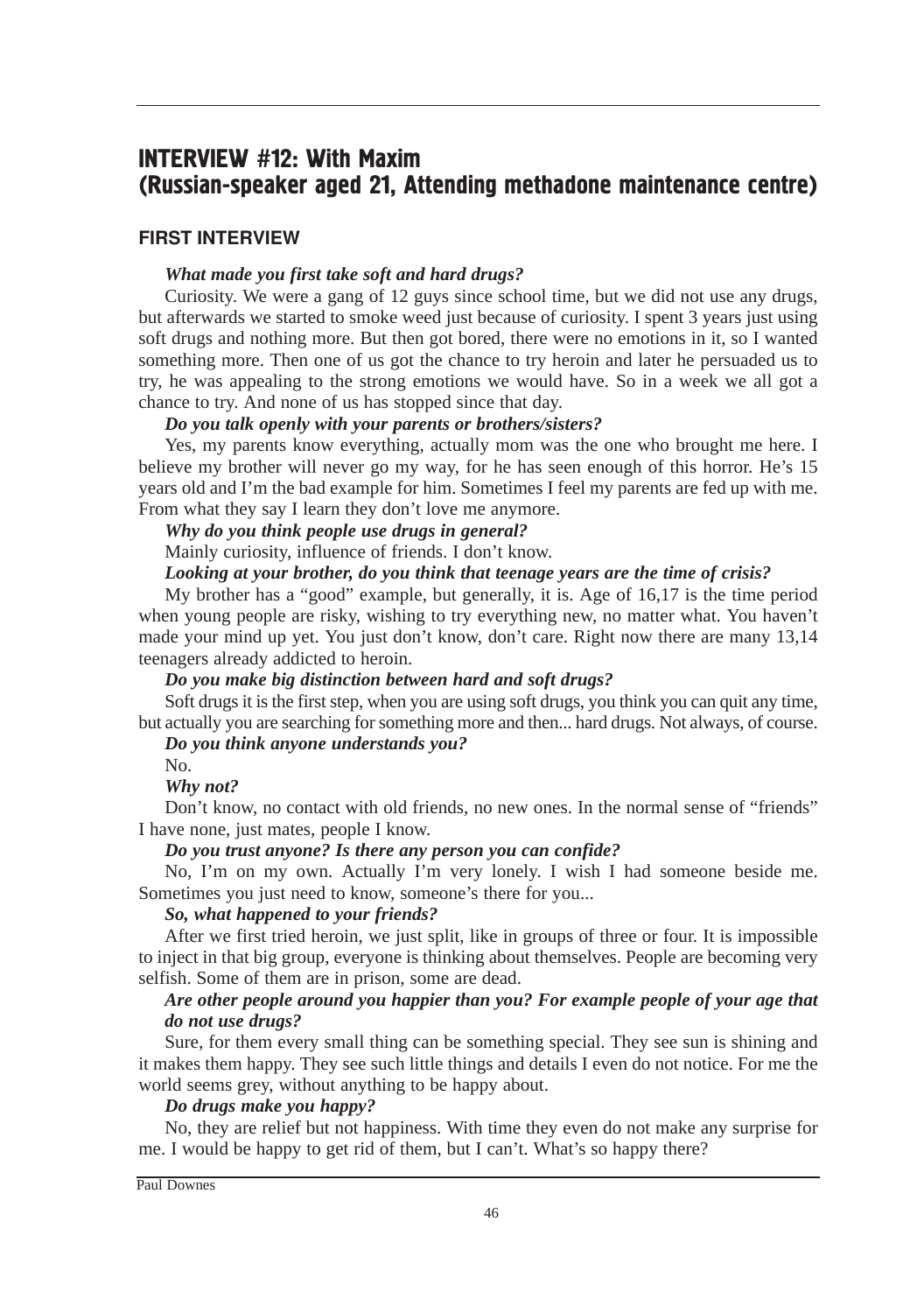## *Do you care to avoid becoming HIV positive?*

Sure, today you can't ignore that. I change syringes all they time. I'm careful with that. *Can we ask a personal question? Do you have a girlfriend?* Not now.

*But during these 5 years as drug addict, have you had one?* Yes I did, but I left her. *Why?*

What's the point to give her a bad time, if she can't change anything. It was not a normal life for her; it is better for her to find somebody else.

*Did she do anything to stop you using drugs?*

Yes, all the time. She begged me, tried to persuade, but what could she do against my own will.

## *So, did you want to quit?*

No. I just could not... That's strange but you can not find a border between can't and don't want. I couldn't that is why I did not want to. I don't know.

## *Do you think there is love in the world?*

Probably yes. People love, don't they ? I don't know, but probably yes, not for me now. *Why do guys use hard drugs much more than girls do?*

Girls are just differently orientated; they do not care much of such things. But it is awful when a girl is on heroin, it's even worse than guys. Girls change in a very short time. It's really awful. I have seen some. They change physically a lot, they are not normal girls anymore. They are weak, ugly. It never happens that quickly and dramatically to guys.

## *Do you believe you will quit using drugs?*

I don't know.

## *But there should be at least one small thing that makes you happy!*

See... when you have gone through this program of methadone... afterwards your life is as blank sheet of paper. And you can't feel it. You search for something that interests you... that can take your attention... I don't know how to explain... like what's the point. You search for that point.

## *Any meaning in life?*

Yes, meaning... you just can't find it. Nothing is good enough, you just can't find that meaning. And then you come back to heroin.

## *Do you have an ideal or some ideal person?*

No, there are no idols anymore.

## *But did you have any before?*

At school, sure, I had some film stars, you know, heroes I was looking up to. But not now. Now it's all gone.

# **SECOND INTERVIEW**

# *Why do you think it is mostly Russian-speakers who are heroin addicted?*

I haven't figured out that. I have thought about it, but no... I don't know. Estonians are using more Ecstasy and stuff like that.

## *Do you have any dreams for future? How do you see your future?*

I don't have any in my mind. I mean, I do not see or think about anything after today. I live for today.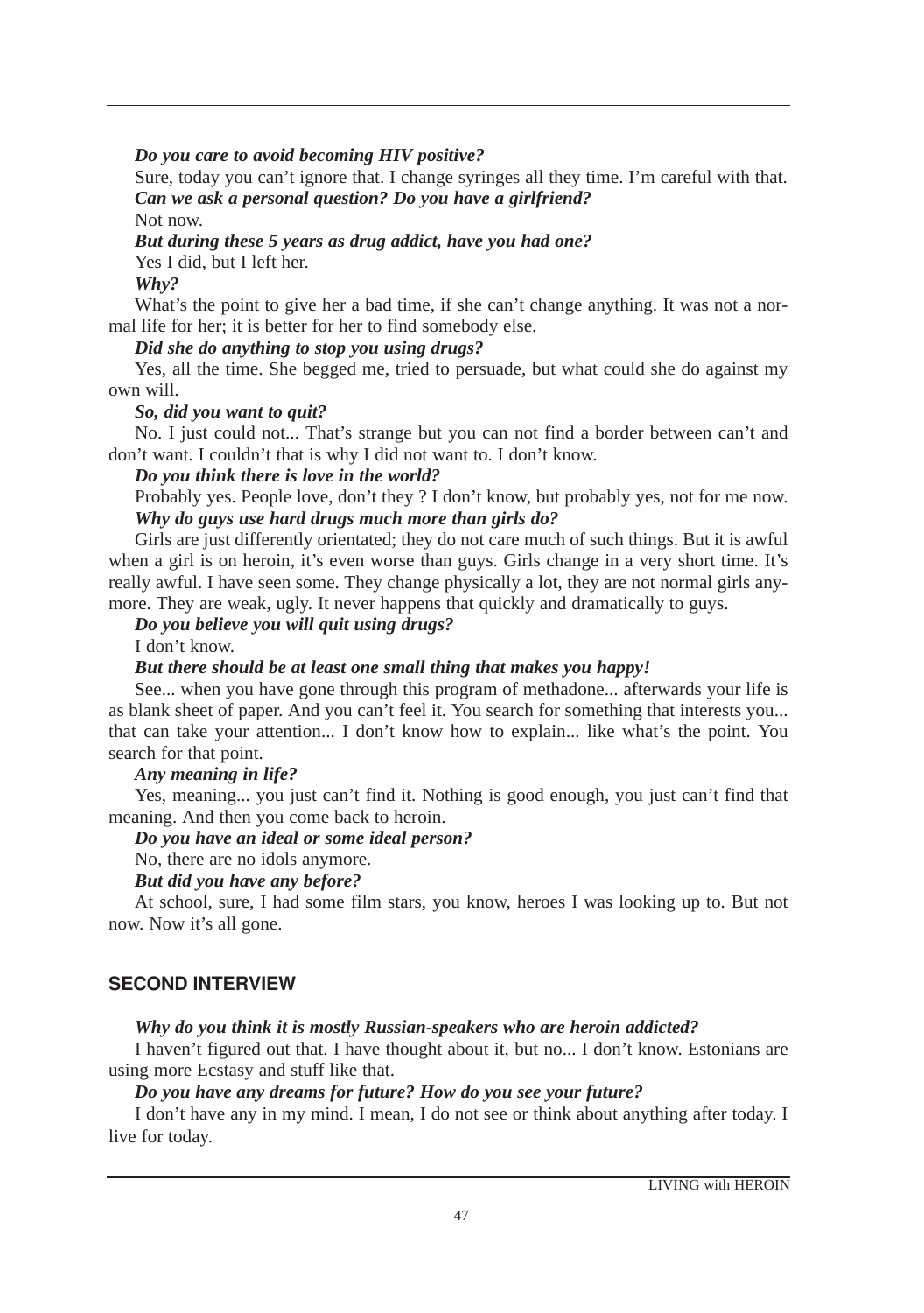#### *What is your favourite colour?*

Blue. Not light blue but, you know, dark blue. Even with a green shadow. *Like a sea?* Yes, exactly. *Do you like sea?* Yes a lot. Not ours, but the one in South, in Crimea. *What would you do if you found your children were using drugs?*

I don't know... Really, what could be done...? My parents, they did that much, but still... I don't know what parents can do.

#### *To inform, to tell. Does education about drug addiction help?*

I think that because of too much information many people started to use drugs. When there was no information, there were just a number of people who used drugs, but then they started to educate, to inform and it was like an advertising. Teenagers just wanted to try what's so different and dangerous in that. When I started to use drugs I knew every drug addict by face, there were not so many of them. But now... there are a lot of them and they are becoming younger and younger. When we started we were 16 and we were exceptions, the youngest ones. Now there are even 13 year old heroin addicts.

## *Would you agree to educate people in future?*

No, I don't think it works.

## *Are there many things that irritate you?*

Yes. Sometimes everything. I just go along the street and everything irritates me. Cars, people. Seems like they are looking at you like from above. Probably they are not, but that's how I see them.

#### *Does routine bore you more than others?*

Everything is routine for me, so it bores.

## *Can you describe your day before you start using drugs?*

I woke up at 7, went to school, that went in for sports, then home, homework, dinner. Then I went out with girls, friends or just for a walk. Then home and sleep.

#### *And now?*

Now... like yesterday. I came here, got my methadone, then went home and watched TV for the whole day. Nothing special...

#### *Do you feel life is useless?*

For me yes.

#### *Do you think people's attitude to drug addicts is normal here, in Estonia?*

It is not. And I think it must not be normal. There is nothing normal in it. Those people are sick. None of them have chosen to be drug addicted by himself, they were very forced by different circumstances. We are sick, our mind is sick.

## *What is the most important and valuable in your life?*

Important or valuable?

*Valuable.*

My mom. I treasure and love her. Definitely my parents. They are everything I have.

#### *Interviewer's (female Latvian) comments:*

"Maxim didn't take his jacket and hat off; he sat and at once started to smoke a cigarette. His nervousness and tension was seen in his physical appearance, he played with the ciga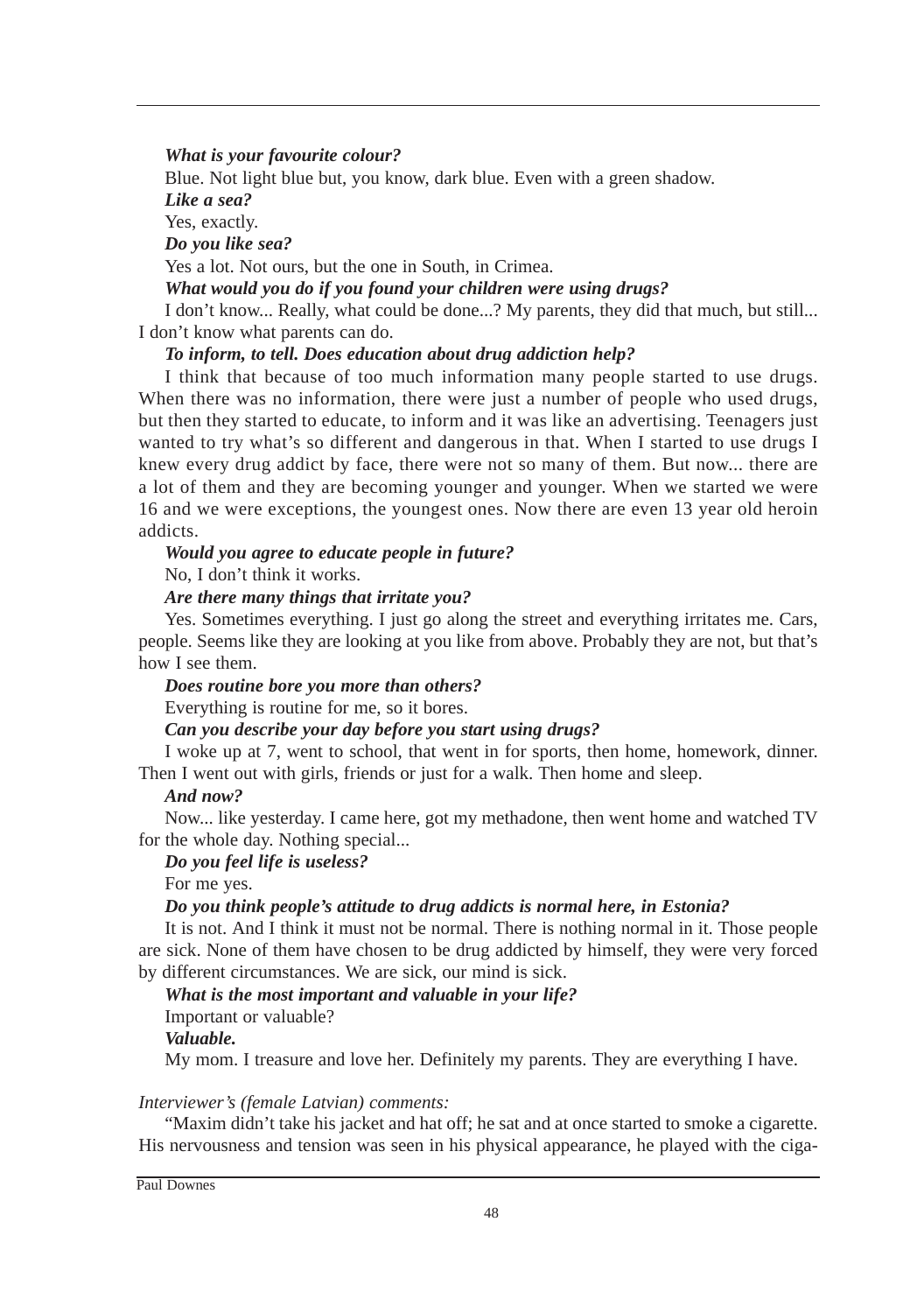rette and rather nervously shook the ashes off it. At the very beginning we told a little bit about ourselves, where we are from, what our names are and why we are here. Maxim was rather responsive and that helped us a lot and in a way tore down the possible barrier and distance between us."

"First thing that surprised me was the fact that he is a normal person, in many ways just like me and all the other young people around. He used to study, he had some future plans, ideas, interests and he even had a girlfriend, so at this point a majority would identify with him. It seemed that almost everything changed on the day he first tried hard drugs, as if an old life stopped and was changed to a different one. I was expecting to meet a total society's outcast, an angry, negative and full of suspicion person, more like the one that is usually presented to us in mass media. However, in front of me was a very sensitive person who was just truly lost and needed professional help. Beneath the surface that is seen to an eye there is a young man who longs to love and be loved just like each one of us. It's true when people say that eyes is a mirror to one's soul. Maxim was a good example of that. He was being very frank and open and didn't view us as a potential threat or someone who has come to look at him from above. I was afraid of that, so during the interview I was trying to sound as natural as possible and be as sincere as I can, so that he would see me as a young person just like him. Just a short sentence was needed to break the ice or a possible wall that was built by my suspicion and prejudice towards him. When asked what is the most important and valuable thing in his life, he answered " Mother". That's when I identified with him and felt like saying, "I know what you mean. I know just how it feels." This was one thing that made me realise he was a normal person, it's just that at some point something went terribly wrong and now this young man is lost."

# **INTERVIEW #13: With Ivan** (Russian-speaker, Attending methadone maintenance centre)

### FIRST INTERVIEW

# *Are you happy with the facilities available to drug users to get off drugs?* Yes. Well, I don't know.... Yes.

# *What made you first take soft and hard drugs?*

Well... It was interesting to test it, find out what is it. It was long ago. First, it was 'weed'. The first time I injected myself was when I was 18 years old, at my birthday - amphetamines. After amphetamines there were drugs made from poppy. Then heroin. This is the second time I am taking the methadone treatment.

## *Do you talk openly with your parents?*

Of course. When I was on the needle, I wasn't communicating with my parents at all. Then. .. how could I explain, you don't need parents at all. Well, I almost wasn't at home all the time. I was just sleeping at their place. Then there were only conflicts. They knew, of course, but what could they do? I wasn't 15 or something...

### *Why do you think people use drugs in general?*

They are lost people. It's all over with them. I don't know what makes you start using drugs. I don't know. Different causes. Hey, I can tell you the impressions, if you like. Well,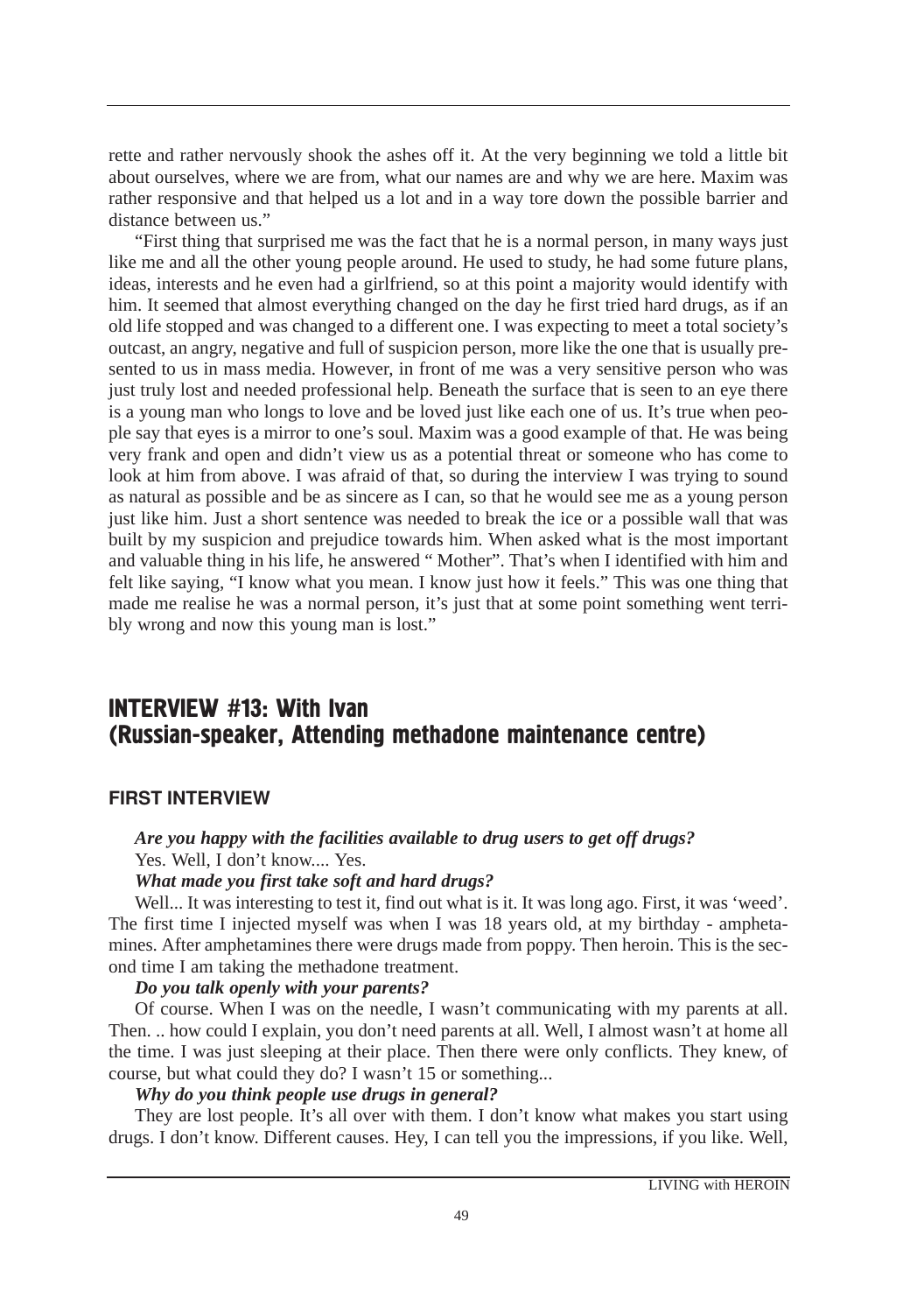it's a flight. A flight. You get virtual experiences from ecstasy, amphetamine. Opiates - in blood. Feeling sweet, want to sleep. Heroin - sleepy moods.

#### *Are the teenage years a time of crisis?*

No. No, no, it's not because of that. I know some drug addicts now, who are 12 years old and less. You know, from the district where I live, I started injecting the last from everybody, on the whole, from everybody. I know 2 brothers who are just beginners now. The younger one was sniffing glue from 8 years old. For 5 years. He's got asthma now and is passing to something harder. Their parents are alcoholic.

## *What do you think would stop people taking drugs?*

What would stop them? Well, I don't know. Maybe unless all the drug dealers would be put in jails. I don't know, what else could you do? Put the drug user in prison. Because sooner or later, the drug user goes to prison. They have to get money somehow, so they all are criminal. If you are in some gang, and they are putting pressure on you, saying 'look, how bad you feel, all body's wringing and breaking, and you can easily fix that, just get money.'

# *Do you make a big distinction between hard and soft drugs?*

All these LSD, amphetamines, ecstasy, etc, they are not really drugs, just something to test in the disco. And heroin... Heroin is different, you inject yourself a month or so, and you're lost. What month, actually 2 weeks are enough. After you try heroin, you wouldn't want any ecstasy, amphetamines etc. Of course I make a distinction. For example, amphetamines are a soft drug, heroin is harder. But you also get more pleasure from heroin.

## *How did you find school? What would you change first in school if you had the power?*

I liked school. It was fun in it. Studying didn't go so well, but school was a good time. I studied until 14 years old, then tried to study in some other educational institution, but it didn't last. Now for 5 years I haven't had a job. I would like lessons not to go like usually. Like abroad, you know, in the style of a game, then it's more interesting.

# *Do you have anyone who you can trust and talk about your stresses to?* Yes, I do.

## *Do you wish or think you will have the same friends in 5 years time? Do you trust your friends? Do your friends understand you?*

Basically, friends stay the same, but I wish not to communicate with those who are on the needle so much. Before all my friends were drug addicts. Now also, many of them. But I have normal ones, too. I have a friend whom I can tell all my worries. I don't know about other people. I trust only the closest friends.

## *What do you think would stop people taking drugs?*

Health, basically. I don't know. Money. If you are not addicted to hard drugs, they cost a lot. *How did others you know stop taking drugs?*

This friend I told you about, he stopped. He doesn't do it even if you would suggest. Once we suggested him for free, but he refused.

## *Do you understand yourself?*

Yes, of course. If I wouldn't, I wouldn't come here at all.

## *Do you ever have strange experiences which you would be afraid to admit to anyone?*

It depends on the drugs you take. If you take some hallucinogens, then of course, you'll have these experiences. For me it was long long ago when I was sniffing glue, then I had some strange funny vision. I thought that I was dead and saw the world from aside. I was a little wheel, pink one, every person in this world was a little pink wheel, the entire universe, me too. I was twisting there with everybody. And then I felt that somebody kicks me out of there, like pressure or something. I felt like all the actions, moves I do are controlled by some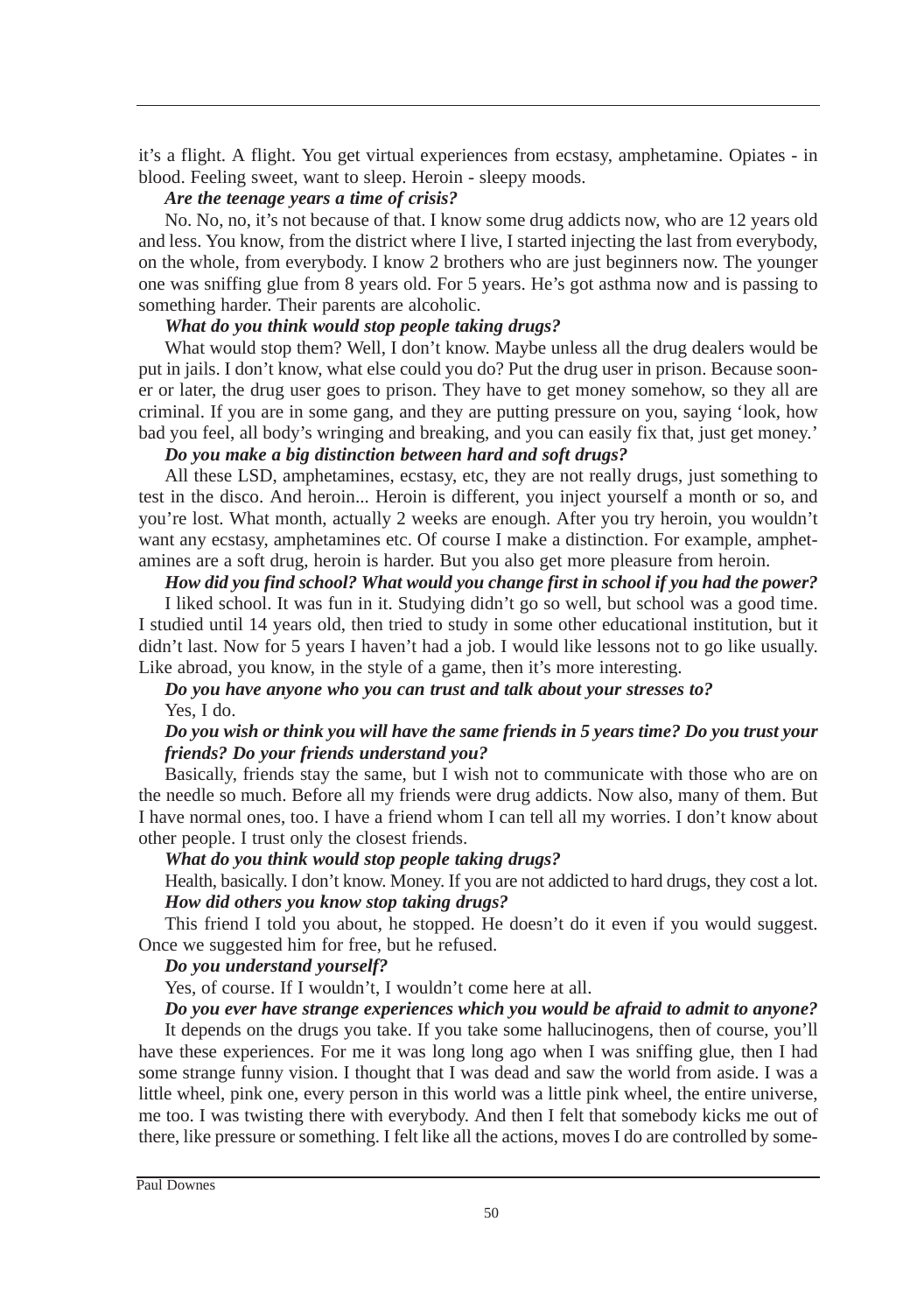body, it's like, you know, somebody is telling me to what to do. I felt I was standing on the road when I had this vision, and fell, all my face was in blood. Well it was long ago, so.

#### *What do you do to avoid becoming HIV positive?*

I'm using my own needle. I have neither AIDS, nor hepatitis. The hepatitis has almost everybody I know, but I don't.

#### *Do you think there is a big risk of increase in AIDS in Estonia?*

Do I think there is a big risk of increase in AIDS in Estonia? Do I?! I'm certain of that, I'm sure it will increase rapidly, sure in 150, no, 200 percent.

## *What does love mean? Do you think true love exists?*

Yes, I believe true love exists. In the past I was very hurt by one girl. She acted with me not very nice, cruelly. But I'm sure that it's all in the future.

#### *Are there many differences in the way guys and girls think, feel and act?*

Of course there is. Well, I don't know. It's kind of difficult to talk with women about women, you know. Well, what... I don't think that a woman and a man can ever be friends. They can be lovers, couple, whatever, but never friends.

*Why do you think it is mostly guys who are heroin addicts?*

It's always been like that. But the number of girls on the needle is also increasing nowadays. I've no idea.

Could we do it faster, there's somebody waiting for me in the station?

#### *Do you believe in a God?*

Not so much. He is for those who are somehow different than me to believe.

*Do you have an idol or some ideal person to be like?*

I had some idol from time to time. Now... I don't I guess.

# **SECOND INTERVIEW**

#### *Interviewer's comments:*

"After waiting for 45 min., we were about to decide that Ivan will not come that day, when he showed up. Ivan looked different than in the first interview. He seemed drowsy, sometimes worried about something. He greeted us and went to take the methadone dose. After that he just went through the door. After 15 minutes Ivan came back. He seemed to be a bit happier and explained himself as not being in a mood. We agreed to talk."

*Would you like to change the world? People? What?*

To change something... What could you change? Yes, I would like to change people; I would like them to be kinder, simpler.

*Is the world basically a nice place?*

Well, yes.

*Why do you think it is mostly Russian-speakers who are heroin addicts?* It is useful for somebody.

#### *Do you have any dreams for the future?*

To get free from drugs. Then, I don't know, maybe to get a job. Help parents.

*What colours do you prefer?*

Black and grey.

## *Do you hope to have a family of your own one day? What do you imagine your children to be like?*

Yes, of course. My children would be normal, just like everybody else's. It's hard to tell what my children will be like.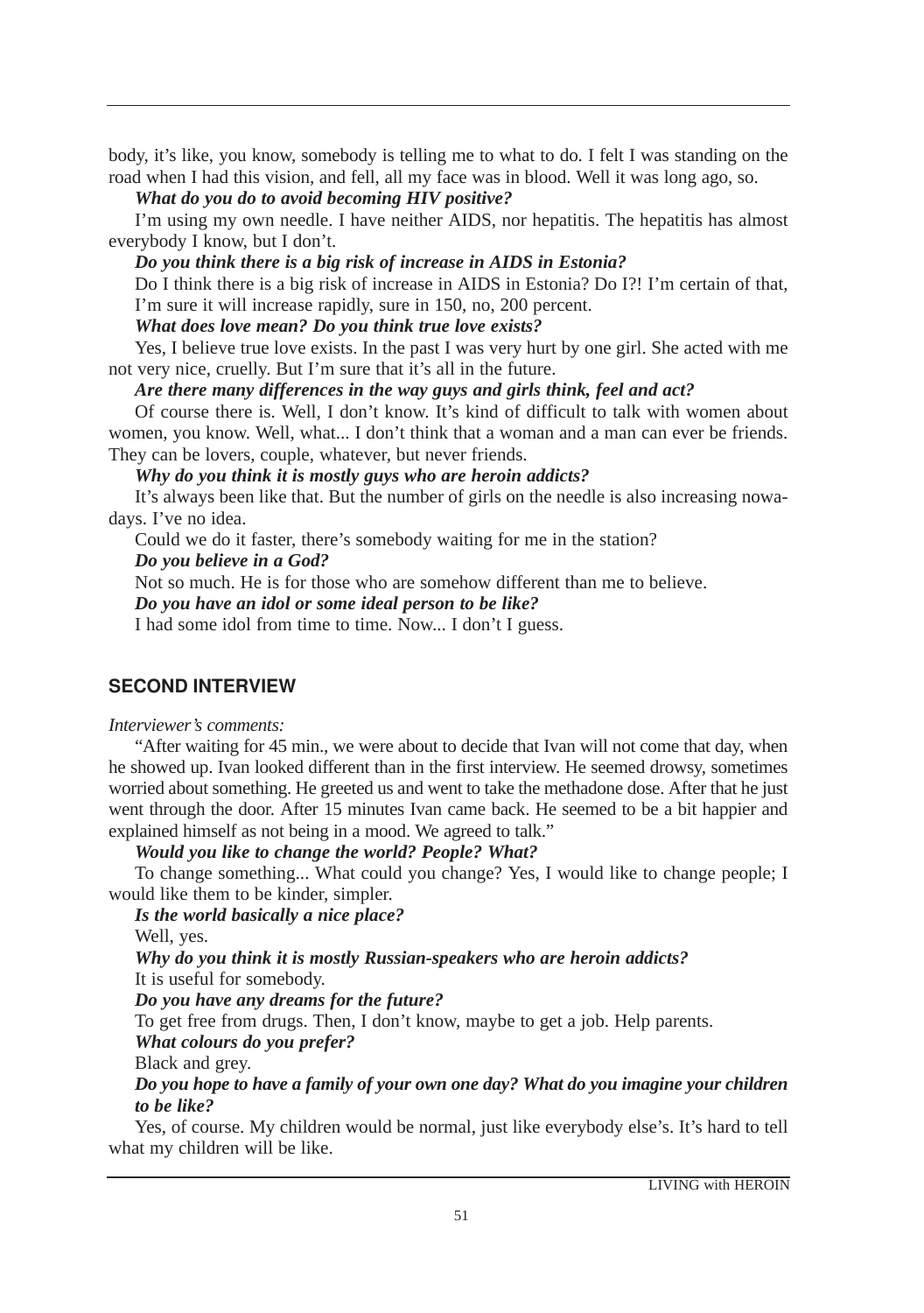#### *What would you do if you found out your children took drugs?*

I would try to help them stop, of course, but what could parents do? I would try to look after them before if they are taking drugs. It's hard to do anything when it's too late.

#### *What are the things that irritate you?*

When I was on the needle, I was conflicting with my parents all the time. Now it seems ok. They want to help, still, I'm their son, their blood

# *What do you think needs to change in Estonia to make young people happier?*

Well, more entertainment, more fun, better living conditions. More money. Also, there's that law, you know, that you don't get citizenship if you don't pass the language exam.

It's stupid, I mean, I was born here and live here, but I'm not, well, kind of admitted.

## *Would you be prepared in the future to educate young people against taking drugs?*

No, I don't want to do that. If someone decides to use drugs, you can't stop him by preaching lectures.

Are there many questions left? I have a meeting in half an hour

## *If you were the leader of the Estonian government what changes would you make to Estonia to make everyone happier?*

I would change this law about citizenship.

*Do you like Estonia?*

Yes. My motherland.

#### *What does money mean in your life?*

Everything. When I was on the needle, if you don't have the money, you're dying.

Money was actually not so important, sometimes you don't realize how much of it you have, counting it in doses. When I think now, how much money I had then...

*Would you ever think of going back to get more education?*

No, it's too late. I'm 21 now.

*What makes you different from others?* 

Nothing. Only that I was on the needle or what? It depends with whom you compare. *Do you want to do something extraordinary sometimes?* 

Yes, well, everybody has these bad moods.

*If you could wish 3 things what would they be?* 

Three things. First to get free from drugs. Then a million dollars. Then a miraculous stick, that can make all the wishes come true.

#### *Interviewer's (female Lithuanian) comments:*

"Often when people think about the drug addict, they think about him/her as somebody out of this world, different, dangerous, somebody, who they would never imagine in the person of their neighbours, relatives, children, or themselves. The one sentence that was probably used by all the interviewing students of Concordia in the drug centre was I would never say that he's a drug addict. It was said about every person who came through the door of the centre to take the usual dose of methadone

One of the reason why people are taking drugs and then find it so difficult to quit, in my opinion is a lack of social support. In Estonia drug addicts are usually, actually, almost the whole of them are Russian-speakers. The position of this minority class in Estonia is unenviable. The fact that it is so hard to break out of the wheel and consolidate in the society where you are not welcomed, is one of the major causes why people try to run away from reality by taking drugs. The lack of social support is needed much more when a person is already addicted to drugs and wants to get free from them.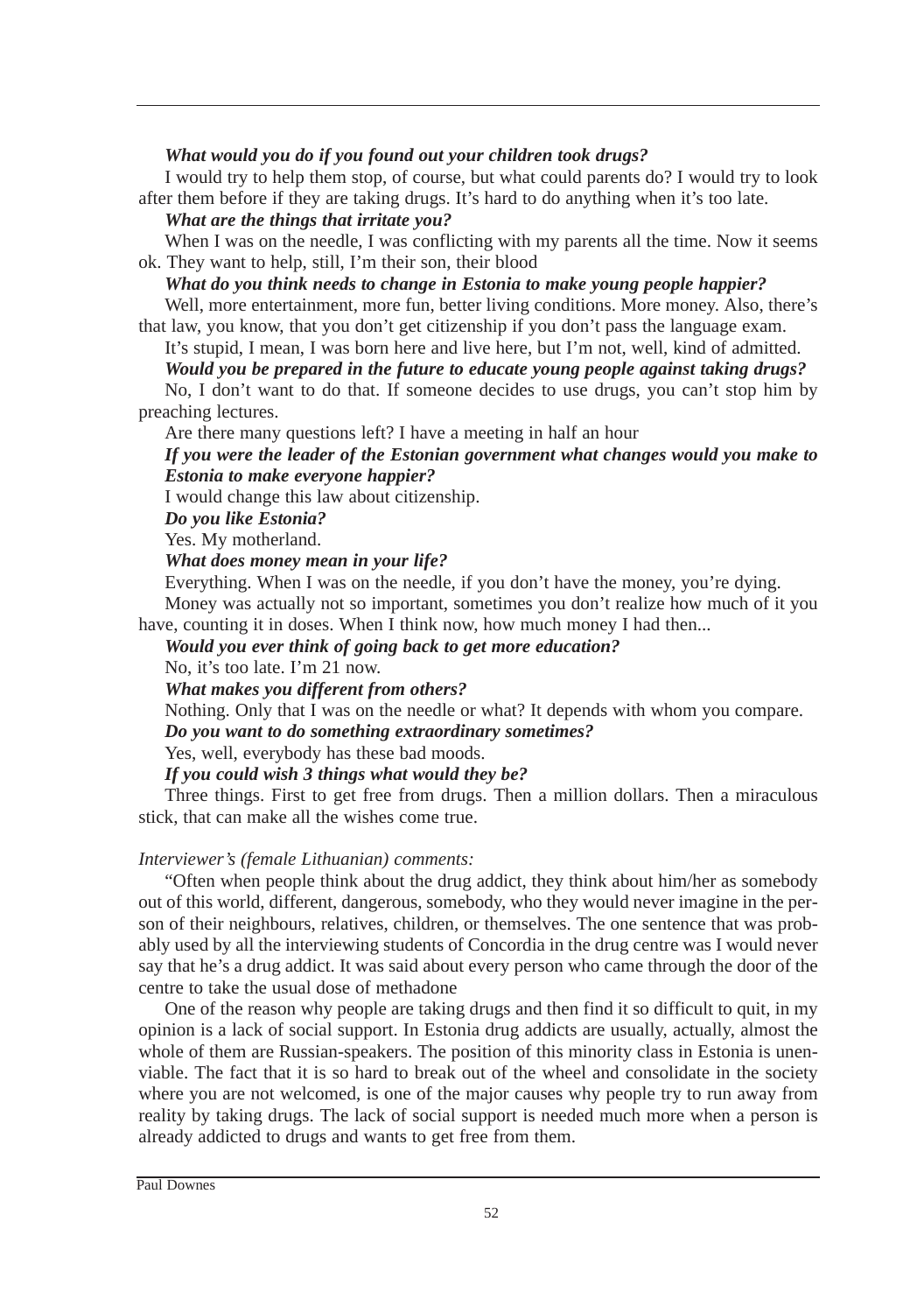Another reason why people start using drugs could be the desire to belong to some kind of community. If the community of a majority of this society rejects them, they are trying to find other ways to fulfil this desire. The gangs that Ivan mentioned above are in a way protesting, opposing the rules and laws of the society they live in (and where they feel unwanted).

The only way they can get the privileges of others is by assimilating. This process needs disunity, you can only get to the 'higher' level one by one. Gangs are in their way protesting against the idea that people different from them are better. They do it in the active way - by breaking the law and regulations, and in the passive way - by trying to get away from reality. The way to do that is drugs.

However, people who are starting to use drugs often are not aware of the consequences drugs can cause to their lives. The lack of information, in my opinion, could be another cause for drug abuse. The information that is known to people, especially teenagers, is basically tempting descriptions of experiences while using drugs. People are often not aware of the consequences of drug abuse because they don't really know them. From my own experience at school I remember that even our teacher of biology admitted that she would like to try some drugs to find out how does it feel. There should be more information about drug abuse's consequences because often drugs are compared with the damage that other unhealthy products cause. As so many things are banned in this world, it's hard to make a distinction, which of them are more dangerous.

Basic causes why mainly Russian-speakers in Estonia are injecting themselves are the depression, alienation, and lack of information. Considering the seriousness of problem and being aware of it's growth in the future, it is necessary to fight with the sub-reasons of drug abuse, not the consequences or results."

# **INTERVIEW #14: With Deniss** (Russian-speaker 23 years old, Attending methadone maintenance centre)

#### FIRST INTERVIEW

## *Are you satisfied with what is happening here, about treatment and other opportunities? How are they in reality?*

Satisfied with methadone? Right? It's for happiness. Because, without methadone, on dry, you just to sit at home and swallow pills. It's such a torture, those pills they don't take away the withdrawal symptoms. Do you get it? It's pure torment to close yourself, yes and to fret for a week. But methadone you take and you don't feel yourself bad. Do you understand? It's for happiness. Methadone is for happiness. There is such kind of people who went over to methadone…lowered the dose, ended with methadone, and then continued…But, when a human being wants to stop it, well, to get down, methadone is for happiness. It's the nice thing.

## *And the first time you used drugs, why was it? You saw that others feel themselves great?*

No, the first time, when came that poppy…everyone started to try it, and I also wanted it. Everybody felt great. Just curiosity aroused. Tried, felt well, and so…then got addicted. If a human, I say to you now for 100% it is so, if a human being gets addicted, it takes him, breaks him. When he first time tries to 'jump out'('SOSKOCHIT'9 )…he will later get back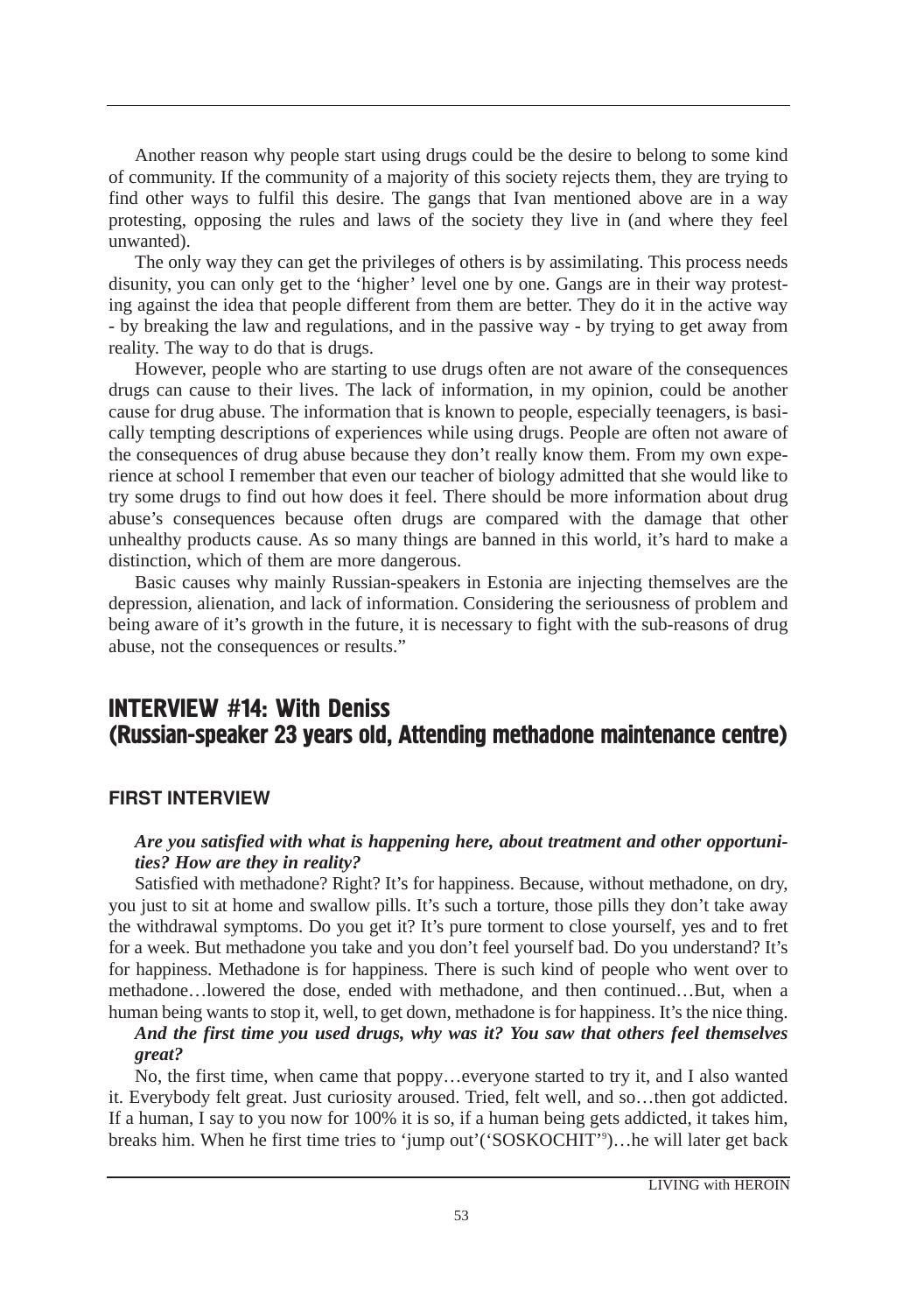to drugs more than once. He will take it many times. Stimulus is needed. Suppose, after you stopped liking it, yes, you should immediately find an activity for yourself. First, like job. Second, the girl should be in the evening, and then it's realistic that the girl will hold you in her arms, and the job. But, there is nothing of that, so you have the whole day free, there is nothing to do, there is absolutely nothing to do, and that's because nothing is to do. Because of that starts that guilt.

#### *How is it with your parents? Are there brothers, sisters?*

I'm the only child in the family. At the beginning, of course, no one knew about that. Later, when I already started…the financial problems, of course we turned to parents, so that they would help, because no one else will help. So, we say it to parents, and together start to climb out from that.

## *Have your parents ever seen you under the influence of drugs, or you haven't taken drugs in presence of your parents?*

If to say truthfully, I have such an organism…that I have…to take it with buckets. You can't see it by looking at me, you understand, you can't ever see it by me.

## *How could you describe in one word those people who use drugs? Do you have the definition?*

There is, there is... let's take 100% of dope-fiends. From that 100 %, 10% will stay human beings. Others will stay...dope-fiends: those who you already can't trust, already will let you down, already will deceive the guys ... with whom they spent time together...10 % only will become, stay normal. Will hold themselves back. You know ... there are such guy concepts. We all live, basically, according to guy's concepts. So, for a dope-fiend later these guy's concepts are not existing. They will do everything for drugs…90 % are those who will become Devils, you understand, they don't care. For drugs they will sell [spitting three times over shoulder] their mothers. Dope-fiends will fall down ... you can't trust them.

# *You said that you used first time because of curiosity? But others?*

## I said to you that its psychological sickness

# *How are others? Do you know any people who stopped using drugs?*

…Let's take only Lasnamäe. I know almost everybody, during the 4-5 years, in the city, for example, when I started in the city to use that ... people... old dope-fiends they all the time, they stop taking it, after some time they will come again…But now started to add only new ones. That is young ones…Who are 13-14. For example, at 15 years I even didn't know what is weed...Those who were born in 1970 they grew up before, so later they didn't need it. But, now it is so widespread that even 13 year old boys already start to use it…13 year old boys. And at fourteen years they already say, "we can't live without drugs". They say already such things. But, younger ones see that we, older ones, how good it is for us, and they know, 100% know how it will end. Later will be pain.

### *Do you know someone who has stopped using drugs?*

From Lasnamäe I know only three people. Only three people who tied it up. Girl friends helped two of them…it's very difficult to jump out. Very difficult…

## *What can you say about the school? School, studying, education?*

Oh, I finished the school already a hundred years ago…I finished the 12th grade, then in our school there was no such thing…But now young people in schools, without mentioning older classes, already before 9th grade they start doing it. Most hurts that young people start dealing with it.

<sup>&</sup>lt;sup>9</sup> i.e. stop using drugs

Paul Downes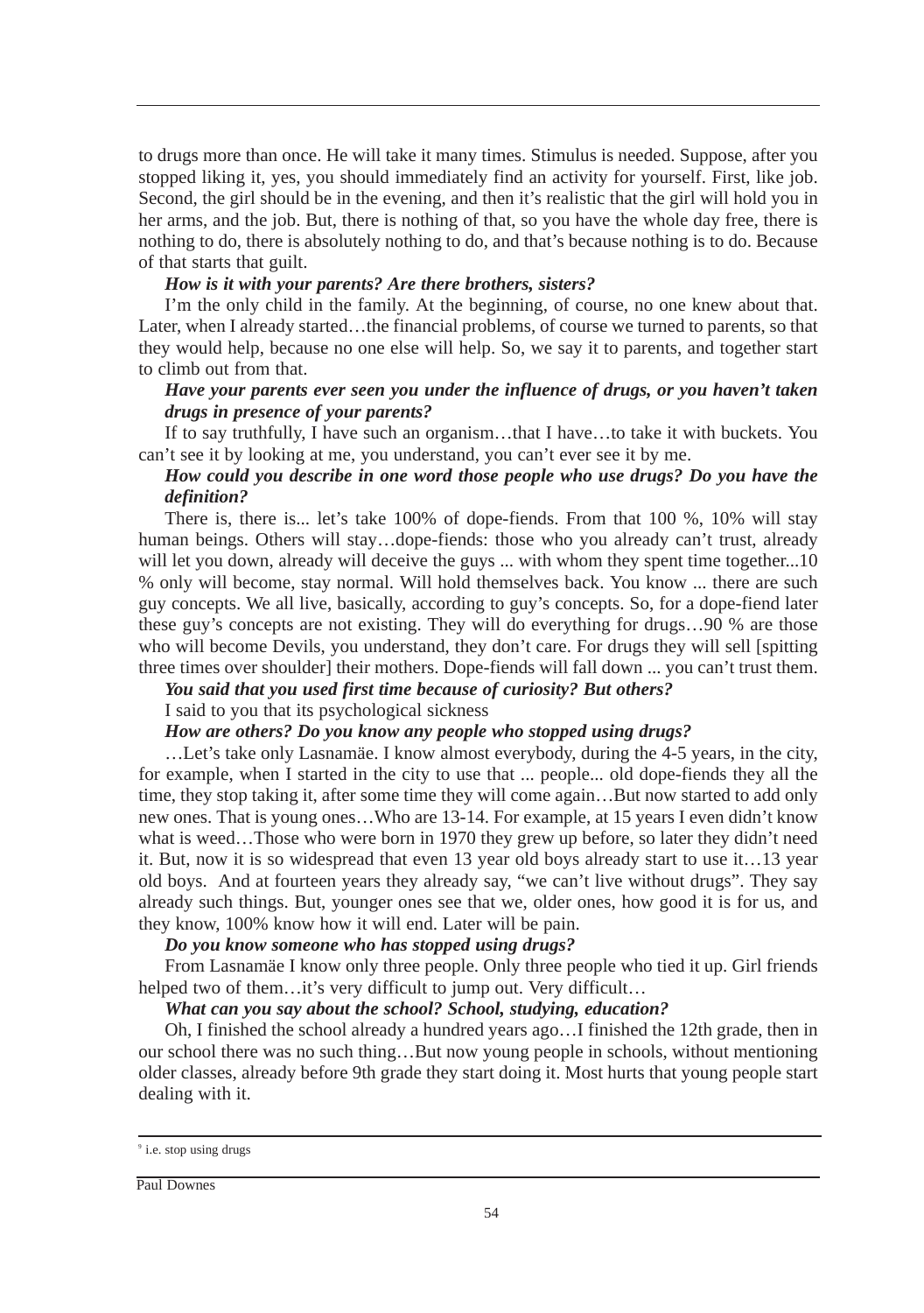## *Are there ways to stop it? Like if you would be a God, and decided to stop it? What would you do? Or you haven't had such ideas?*

Young people in schools should stop. There should be, at least once in a week, a class where it is said what the drugs are, and maybe even to show movies where old dope-fiends would say to them that if you try it, it will not work…young people think that they will inject, inject, enjoyment, enjoyment. They don't think that later pain comes, and that later it will be very difficult to 'jump out'. I think that in schools there should be this class where they would teach it. So that young people would already know from schools that they should not play with that…it should already start from sixth-seventh grade.

## *Now, suppose that you have the pain, do you have someone to talk with, or you don't need it at all?*

When I feel the pain?

#### *Yes, when you are really sick.*

It will not help, it will not help. I will talk, of course psychologically it will help, but if I'm sick then what's the point to talk. I know he will tell me tie it up, buddy, that it is bad. If I am really sick, then talk will not help, because I think about something else. But when I have got over it then this talking helps a lot. Helps very much.

#### *Do you understand yourself?*

You know, I understand myself, not even only I, we all, we all want get rid of it...You have to find a job, so that you will work.... If you have something to do ... if you work till four o'clock, then come home, till I eat it will be five o'clock. Then I may go out, drink a beer, smoke weed, then it's another thing. But, if you don't have anything to do, starting from the morning, nothing to do at all, then…of course, you'll go, will make there some money, and you already have made injections, because there is nothing to do.

## *Have you had strange experiences, which you think have happened only with you? No one else has experienced it?*

…Such terrifying thing happened. On the second time I understood that it is the drugs. Look, I am watching TV in the evening. I turned TV off, and there was a second when I fell asleep … but I didn't know that I fell asleep. So, I am sleeping, and then happens this, there was such a feeling that someone had been in the room. Such a feeling then they like started to lift me from the bed. Lift me, then I came down. The most interesting thing was that I couldn't move. Couldn't move, couldn't yell. My hand was like paralyzed... Can't yell, yes, can't reach the door-handle, to start yelling, can't open my mouth, can't do anything. You understand? And, I say, I am thinking that I am not sleeping. Then suddenly I think that this is over, thank God. It was the first time. Thanks that that was over. When it happened for the second time, so, then when I woke up, then I understood that I was asleep. Then I understood that... on the first time I was also sleeping. Then I understood that it's because of drugs. So, this thing happened. Terrifying things happened... I really thought that he is really taking me away, the Devil or someone else. Can you imagine? Yes, this is because of drugs.

*Are there many people, not only dope-fiends, around you who are depressed? Problems, stress, they don't know what to do?*

No.

*There are no?! So, everyone is happy.* No. No.

*I mean that they don't know anything, are not sure in the future.*

A-a-a this kind. Of course, there are this kind, because you see what is happening now.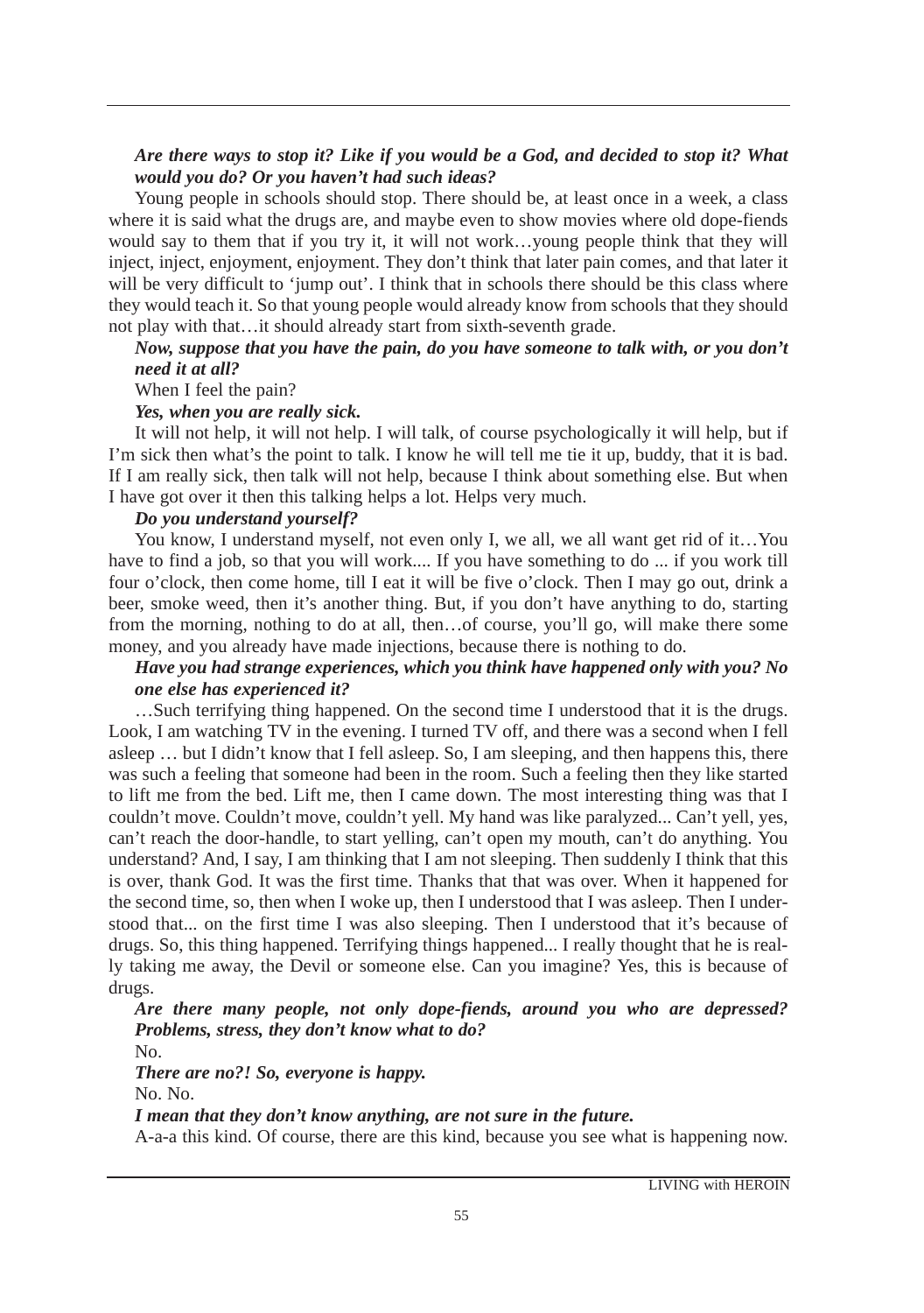Now, no one knows his or her future. You understand? Now, everyone has this problem that they don't know what will happen with them, suppose, in a year. You understand? I say, that now people can't find a job…Before…if you were studying, suppose that you finished 12th grade, went to study somewhere else. To study, to study, to study. Then you have stimulus. If you study till the end, even you will study for ten years, later you will be a 'shit on wheels' and get the money. If you don't study, then, of course, the tube. Then of course, everyone has this kind of problem now. No one knows what will happen with them, let's suppose, in a year. It's difficult to live now.

## *You said that everyone wants to go down from drugs? Does this mean that drugs made you less happy? Can drugs make a human happier?*

Drugs make everyone, everyone unhappy. Everyone. And I'll say, that everyone wants to jump away from them. Everyone. But this is not coming out.

#### *What are you doing to avoid AIDS?* AIDS spreads through needles.

*Are you doing anything?*

I don't do now, but did before. I use only my own syringe, only my syringe. I don't use condoms! Do not use, but if I…sleep with someone, then I know that this girl, everything is OK. But with kind of cellar ones, with her I will not do it with condom, I will not sleep with her at all.

# *Do you think that AIDS will increase in Estonia?* It's not likely.

## *What do your friends think about that?*

…Some of them are using condoms. Of course, when they are drunk, you understand, they do not control themselves. But, the dope-fiends that fall down, they, I think, don't care anymore. They may take a syringe from someone. It's nothing if they take, it's only half of the problem . But, now I'll say to you such mischief that you will be in shock. They find on the street dirty syringe, no one knows whose it is, dirty syringe. Dirty, no one knows whose. Can you imagine, they take and use it. Such fallen dope-fiends, they may do this kind of thing.

## *I understand that it's you, but your friends?*

The ones who are normal think like me. But dope-fiends they don't care…They are not thinking about that. They don't think that there is such thing as AIDS. They don't care. It will not touch me, or they even don't think about that. They find a girl there's no condom in pocket, so let it be. Oh, there's more. We have not had contact with AIDS. We don't know… that it's dangerous, of course, as we haven't had contact with it. We don't have in our heads that AIDS is so terrifying, we haven't had contact with it. Those who haven't had contact with it, those don't think much about that. No one from us thinks now much about AIDS.

## *Does true love exist? What is it?*

If to take in a big plan, we, young people, don't know yet what is love. I'm sure of that. But, if you met a girl…you think that you love her, but this is not love. When you are already married, you are older, you have a child, and then this is love. But when you just hangout with a girl for half of year, you sleep with her, walk everywhere with her. You think that you love her, that she loves you, but this is not love...love is later, when you are already married, if in your family everything is "OK, all right"…But we haven't had contact with love. Because, like if we met a girl, she loves you, you love her, you think that you love her. But then there happens something, and you go apart, saying, "Oh, went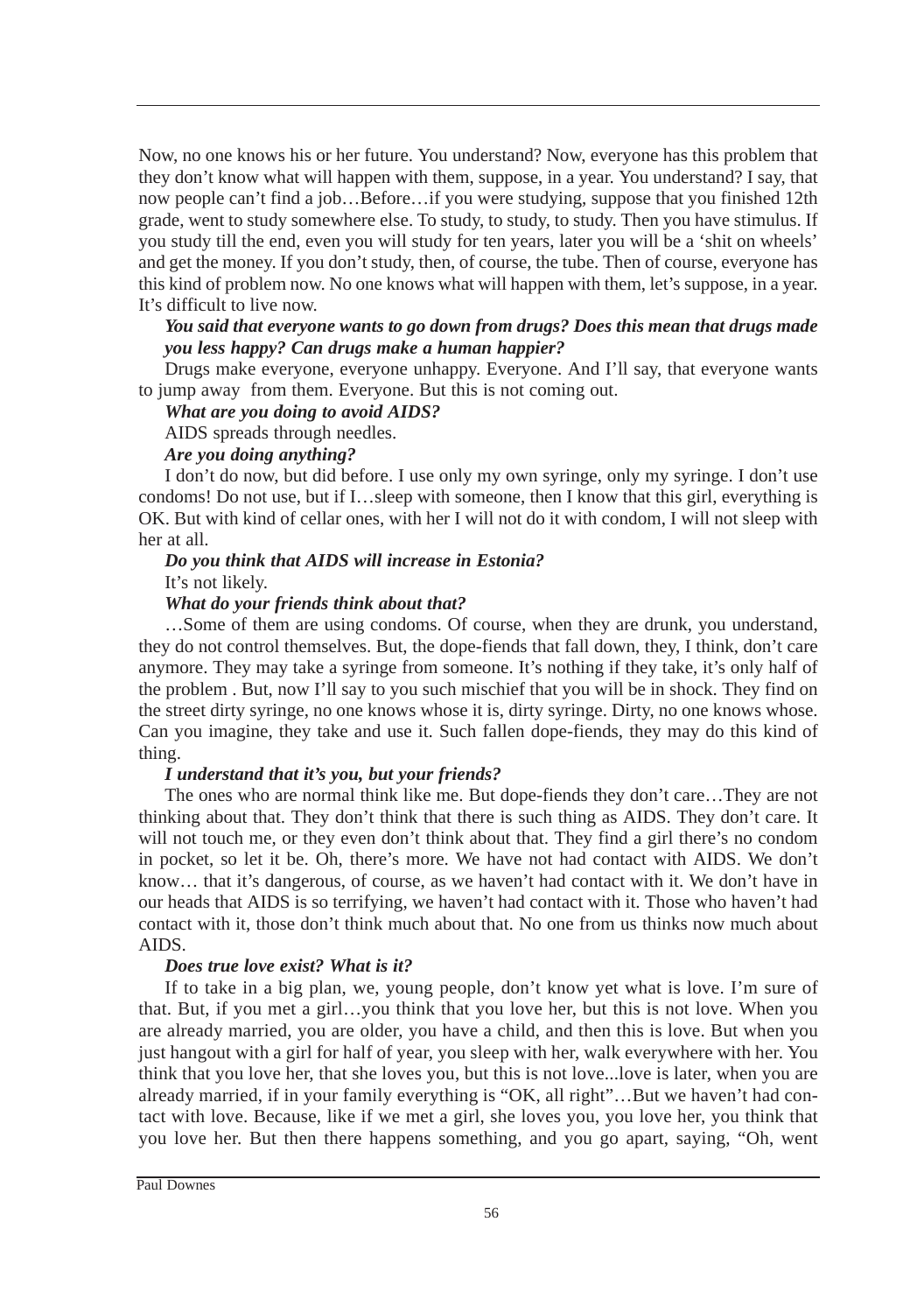apart, so went apart". But there was love. Or just a big habit. Habit. It's a habit. You just were with her a year, you think you love her. But, I say, it's a big habit, that you see her all the time…

*Continuing this thing about sex. Are girls different from guys? How they think, feel?*

Yes there is a difference. Girls are... yes love exists in them. They love as for real. Let's suppose, when they go apart, guy is thinking, "If we went apart, then there's nothing to do. I'll find another one.'' But the girl is suffering.

## *But why according to statistics it is mostly guys who are heroin addicts?*

…if a girl is injecting, so for me, she is not a girl, she is for me disgraced meat, the dirty girl…For me, girls should not even take drugs. If she smokes with her boy friend, she is welcome. Have a smoke, and enjoy it together, that's all right. But, if a girl gets addicted, then she is not a girl anymore. It's a dirty being,

## *Is there happiness?*

If without drugs, then there is happiness.

### *What would make you happy?*

When I jump out completely, find a job, find a girlfriend. It will be for me such happiness, that I have tied it up, that I have a girlfriend, this will be the happiness for me.

## *Do you believe in a God's existence?*

… let's suppose that in this moment I am not a dope-fiend…There is not [a God]. Even if I am a dope-fiend also - is not. Although, I am christened…God exists in books, but so, like there is a war, if God would exist then there would be no war. And, so I think that God is not existing. The same about UFO. UFO, I haven't seen it, and it seems to me that there is not it. But, I do not miss such interesting TV broadcasts. I'm a fanatic of such horror, you know, and other topics. The flying saucer fell down in U.S. There was shown how ... our UFO died there. They showed that freaky UFO-guy. The alien. So, I think that UFO exists.

## **SECOND INTERVIEW**

#### *Would you like to change the world? People? If yes, then what and why?*

If it would be in my power…to be a God, then, of course, I would like to change almost everything! But, mostly…it would make no sense to change the world . Because, as the world is, so it will be. The most important is to change people, because people create the world. How people will act... from that will depend our lives. The first thing would be to change ours ... who are standing on the top: all deputies, from them depends all our life. So it is. And finally, most relevant, of course, I would take away all this tripe: drugs. Cigarettes, of course, I would keep vodka also, so that there would be at least some things for people to relax. But, if it would be in my power, drugs, I would lock them away so that there would not be them at all. But, it would be preferable to change our cones: these deputies... everything, I think, depends on them, not on us small people.

#### *Is the world a nice place?*

World? I think ... yes...I'll say to you so, that to live, it's such a good thing. It's given to us only once, and we ruin it. But the world and life is a very nice, good thing.

*Do you have any dreams for the future? And what you think about the future?*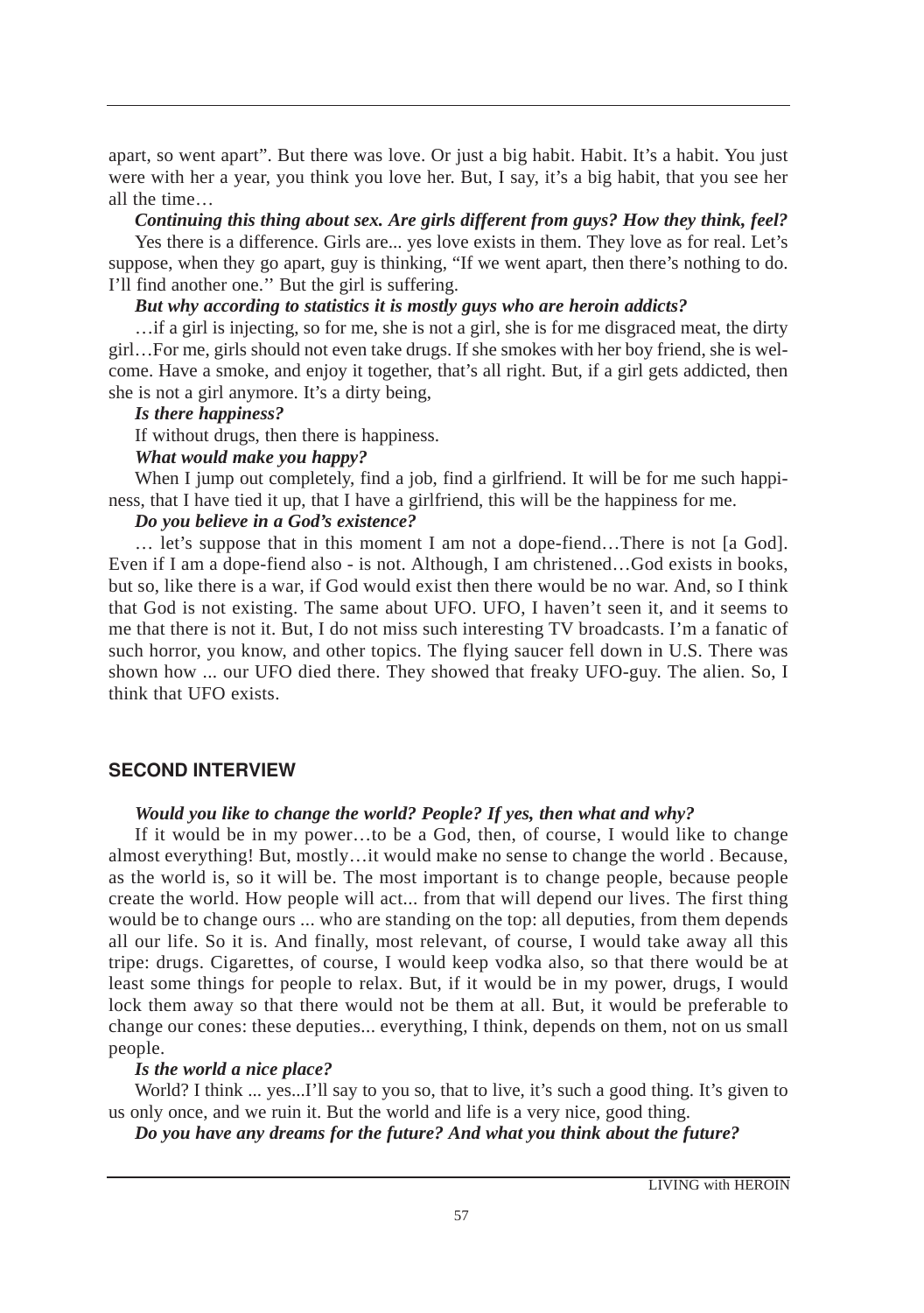I almost don't think about the future, because to guess about the future, I don't know what will be ahead. But there is a dream about my future. I already said it before, but I'll repeat. My dream is not a big one. I would say that it's a small, obtainable dream. First, to find a good job, so that there would be continual job. Second, to get rid of those drugs. Third, to find a girlfriend, that would understand me, would love me, and to live, organise a small family: I, wife - my loved girl -and of course a child. The most important is that there would be a job, that would be continual salary, so that it would be possible to live your life normally with your family, so that everything would be obtainable.

## *What's your favourite colour? Why?*

Oh, you know, I haven't thought deeply about that, truthfully said. But... I like a couple, not a single colour. Very bright colours... very bright yellow, very bright like orange, very bright red. Of course, those colours are beautiful, but they are not natural. I like the natural colours, like blue, sky blue, green. Of course, I would like to see the world in such colours, in more bright colours.

## *Do you want to have your own family, and what do you imagine your children to be like?*

I may say that a family is my small dream. Of course, we all want to have our own family. I want to have one child - a boy. I would like to educate him by myself. My wife would help but I would bring him up... before it wasn't like it is now. Now, the most important is education, I would do that my son would get the education, finish college, and then would go to an institute or university. Of course, if there is possibility then go further. The more he will study, there will not be anything bad from that, but the future will be secured for him.

## *What would you do if you found out that your child is taking drugs?*

The first thing, I would read a lecture to him, that how awful a thing it is. It's the first thing. Second, I would help him to come out from that life, would help him to come out from drugs forever. I would do anything, that my son would get rid of that. Third, of course, I would ... not let him take drugs, I would educate him so, look after him so that, I think it would ... will not get to that my son would try drugs.

# *Do you feel that life is useless? For you? For others?*

Oh, you know, for others, some people already think that they are dope-fiends, the lost human beings who don't have a future. I don't want to believe that, but I'm afraid of that. So, I want to believe that I will have a future. Our future, my future, future of other people depends only on yourself... there is such a theory that you make the problems for you, yourself.

## *What are your nicest and worst qualities as a person?*

The worst are, I think, that all my bad characteristics are only because of drugs. The

good, I think ... It's difficult to say…because I don't know about myself... Someone else should look and say what are good and bad qualities. The bad ones, I may know a little, because of drugs. But the good ones, I don't know them, because I don't see them. This is the thing. But they exist.

# *What things irritate you?*

For example? *What irritates you?*  Like what? What would you answer if someone would ask that from you? *For example, that people take drugs. Does it irritate you? Or that you can't find a job?*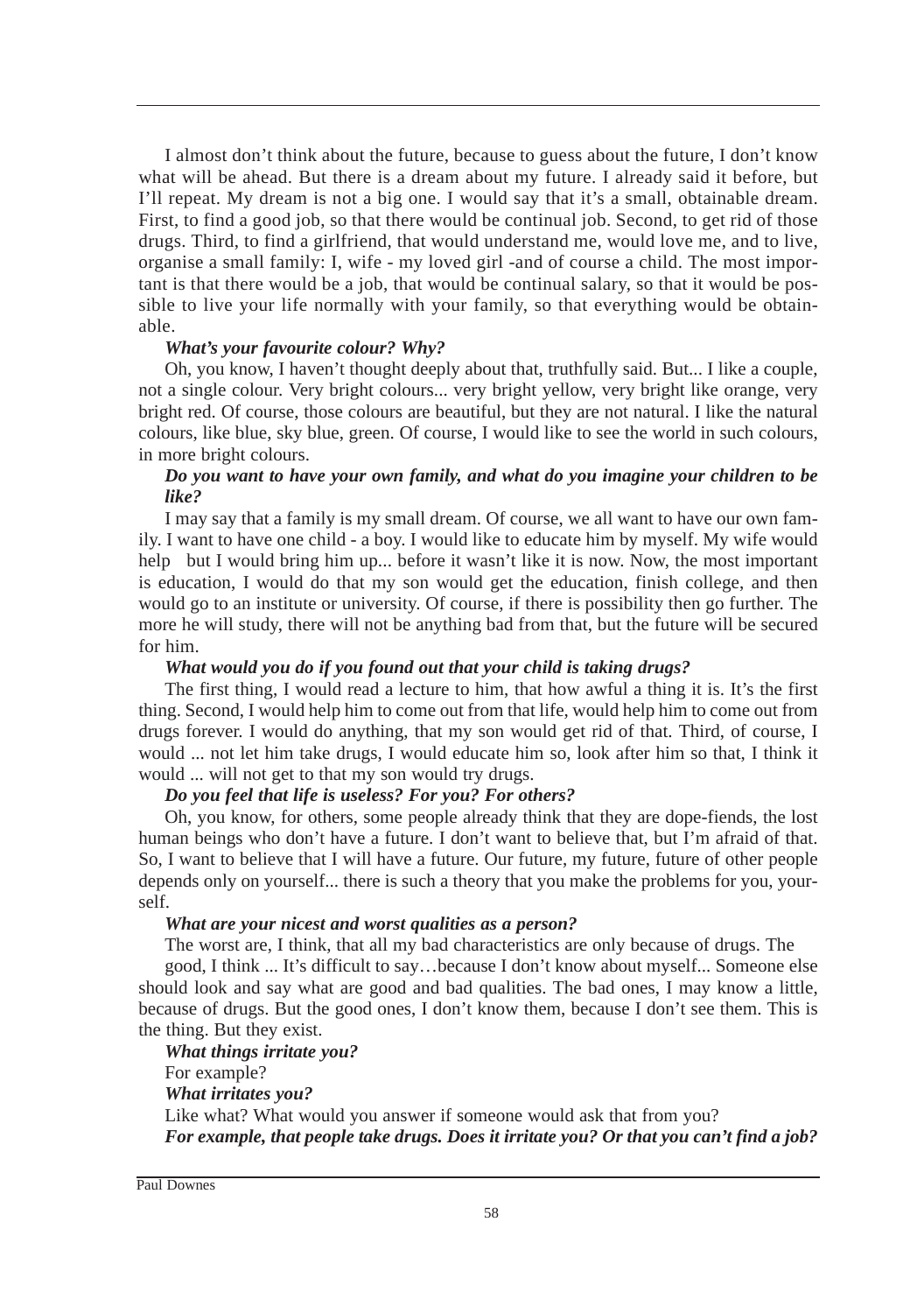Oh... I understood. Irritate me ... sometimes it irritates me that many young people want to find a job, to start a normal life, so that there would be the stimulus for life. Because, we can't find a good, cool job, we can't even find an easy job. It's even difficult to find an easy job…that irritates me very much, because it's so difficult. I think, that it's the first major problem that we young people face. Because, I think, if we would have a good job, if we would go to work, already it would be the activity to do till the evening. Plus, then we would relax in a completely different way.

## *What do you think needs to be changed in Estonia to make young people happier?*

First, government should think, and give to every young person the possibility to work. If we, young people, start to work, then our time will be occupied; there will be no unneeded spare time. So, we will work, and at the evening we will spend time concentrating on ourselves, on our girl friends, on the weekends we will rest, go to the library, cinema. The most important is to get a job. It's the most important. It is all about the money. Most important is the job.

*Would you be ready to speak to young people about drugs?*  Yes. *Yes?* Yes. Yes. *If you would be the leader of the Estonian government what would you change to make people happier?*

Like it was already in previous question, if I would be one from the government, moreover, a president, then I would immediately…there is almost nothing that you can do so suddenly. But I would achieve it, even if it would take one, two years, but I would achieve that all young people would have a job. Not only for those who, suppose, are plumbers, and have worked for thirty years, that they would get a job. But young ones are not being taken, because they just graduated, don't have any experience. This I would not do. I would give to everyone the chance to work, if possible, free education, if a person wants then let him study for free, because many people who want to study, we may even say that many intelligent people can't study, because everything is to be paid for. This may be the reason why we don't have now much great scientists, writers, because people can't carry out their wishes into reality.

#### *Do you like Estonia? Why?*

Let's start from my birthplace. It's Ukraine, when I was one year old; my father took me with my mother to here...So, I started to live in Estonia when I was one year old...I live here already for twenty-two years, because of that...although, I was born in Ukraine, I feel that Tallinn is my homeland. I like and love it. I have lived here all my life, because of that I am happy with my homeland - Tallinn.

#### *Do you want to go to school and get more education?*

You know, a lot of time passed since I last studied. Truthfully said, maybe even if I would want, but because I have taken drugs, haven't studied for a long period of time... because there is no big wish I would not accomplish that. Because, the memory is not the same anymore, of course if there would be a big will, and if it would be needed, then I...would put the goal in front of me, to study, to finish, then I think I would have studied ... finished. But, if I would like to learn another profession, then I would, so that there would be a profession to go to work. Overall, of course, I want to work.

## *What makes you different from others?*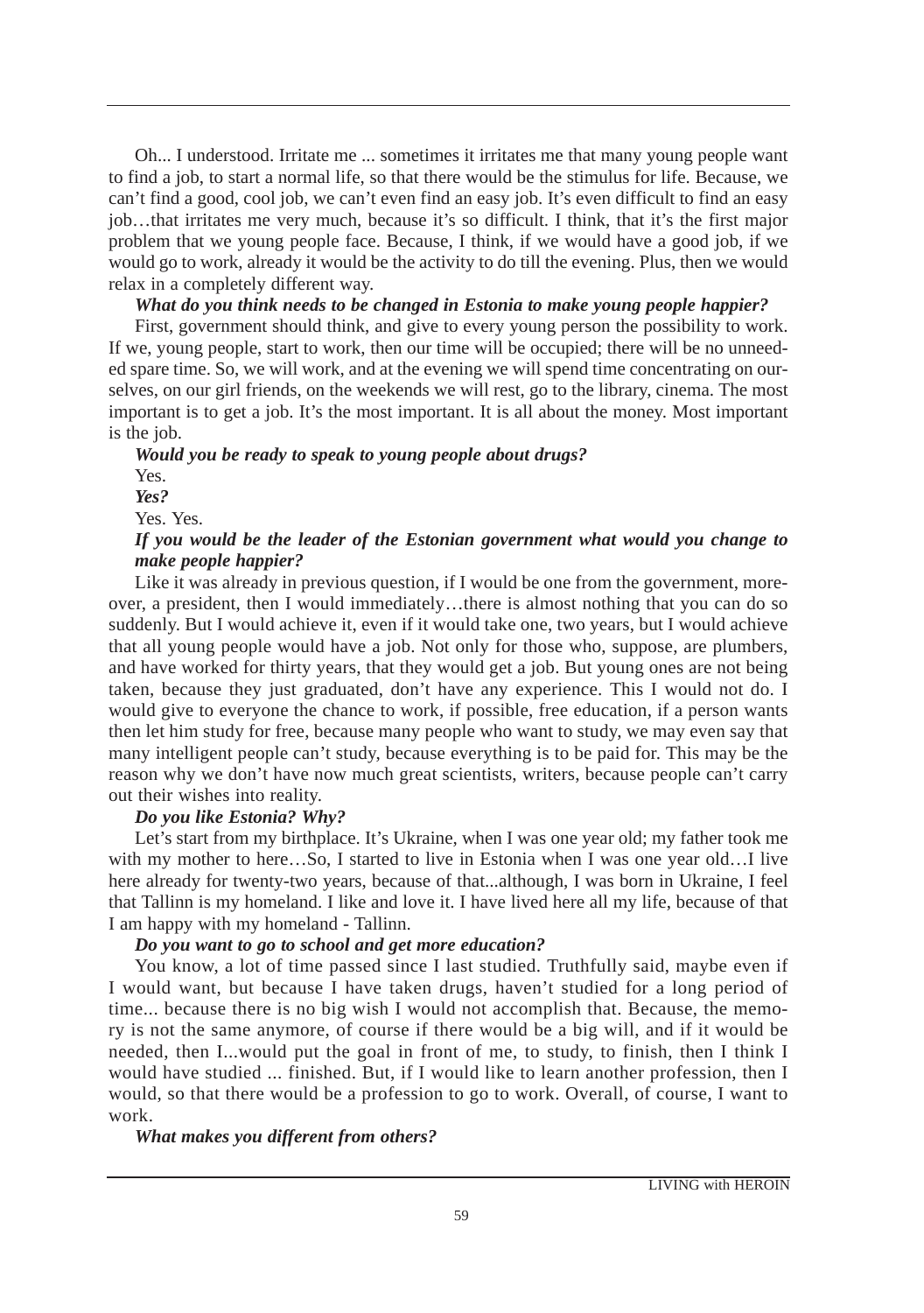I don't differ in anything from ordinary guys, like me. But those who are studying, haven't ever taken drugs, from them I differ very much. They, who are studying in universities, in institutes, we may say that their future is already secured. They don't have anything to worry about. Because of that...of course there are differences, are similarities, it's difficult to list them.

#### *If you could wish three things what would they be?*

Three wishes! ... First, is it realistic wish ? Suppose if my first wish would be to give immortality, suppose, to parents, and if possible to everyone. Is this wish realistic? If it would be realistic wish, so that... Overall, immortality is not realistic, because if to give to all people immortality, then add up new born children, then there would be so much people that it would be impossible for mother earth to feed them all. If realistic wishes, then first wish that me ... everything would be all right with my parents, so that they would not get ill, would live long and good life. Second wish, that everything would be all right with me, that I could climb out from these drugs, would find a job. And the third wish is that everyone in the whole world... people would be good, better. That everyone would have some kind of spark of happiness.

# **INTERVIEW #15: With Andrus** (Ethnic Estonian. Occupation - a model. NOT IN TREATMENT)

#### *What made you first take soft and then hard drugs?*

I used marijuana just for fun. Tried it first time with my relative and then later with my friends. Was pretty interesting feeling. We laughed a lot and made funny faces. Also drank a lot of water - that seemed pretty odd for me at first.

#### *At what age did you start ?*

I think I was at  $11^{th}$  or  $12^{th}$  grade...that is something like 7 years ago.

#### *How did you move to harder drugs? Like heroin or cocaine for example.*

I had a small break from drugs when I was working in Europe…When I came back one of my colleagues suggested to me that I would try cocaine. Would help me to lose some weight…I had a small beer belly in front of me when I returned. So it started.

#### *Do you talk openly with your parents or maybe brother-sisters?*

My mother has asked me a couple of times about drugs and even warned me about it but I haven't confronted her to say that, hey, I use them. No, I don't talk about drugs with my family...I talk about other issues and things like my work and so on.

#### *Why do you think people use drugs in general?*

Among my occupation mostly people use it to lose weight fast. In general I think there is no single answer to your question. Everyone is different.

## *But what might be the main reasons in general?*

You might want to impress someone. You might want to feel better. You might want to appear more attractive. You might want to just get away.

## *What do you think would stop people from taking drugs?*

What has made people stop smoking?!

#### *So you say there is no way?*

I'm saying that there are numerous people who start smoking each year and numerous people who stop each year. There are ways - but the method or the thinking against drugs must be thought from 1<sup>st</sup> grade.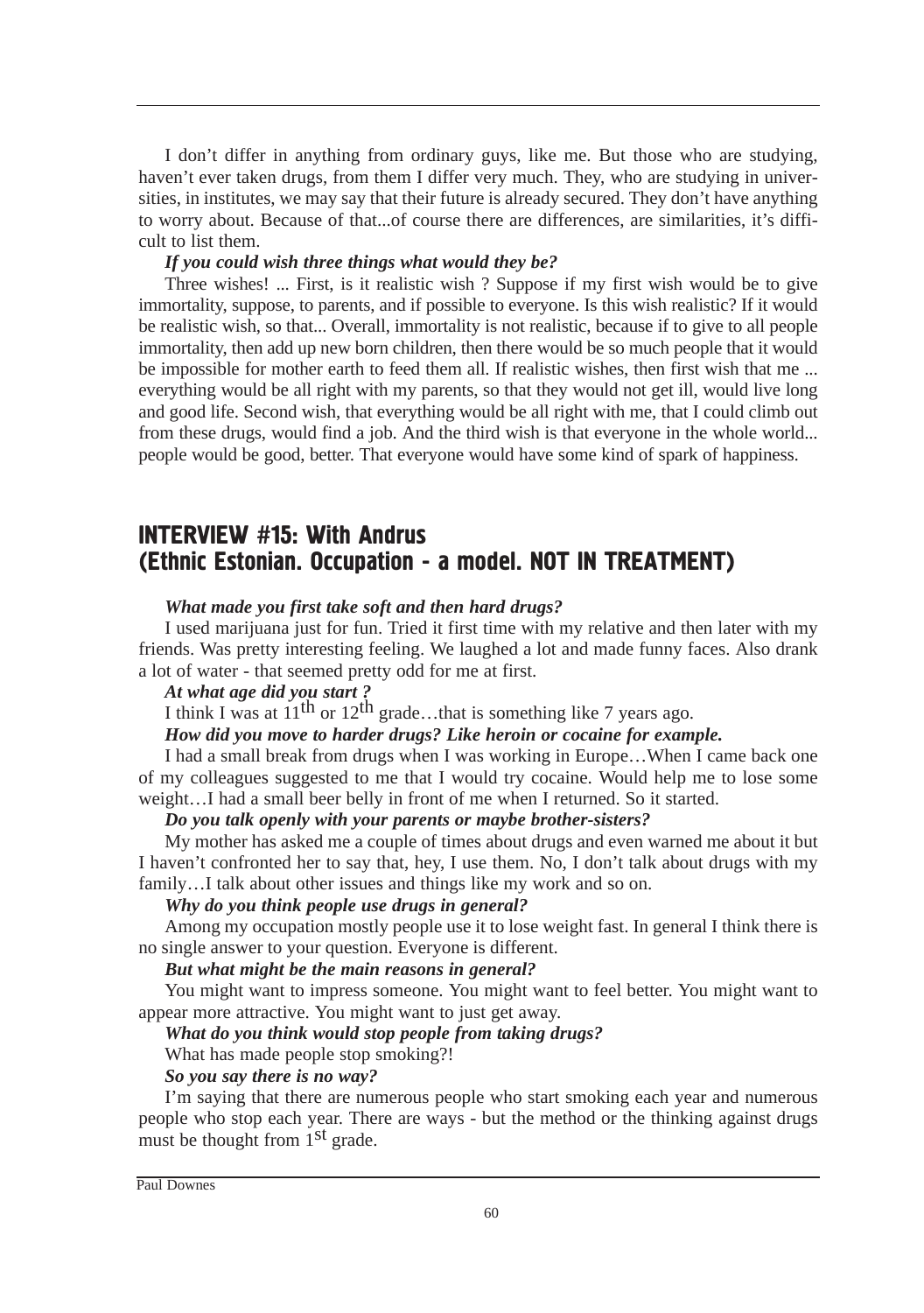#### *How did others you know stop taking drugs?*

I stopped using when I was away - had no contact with my friends or any of the sellers. Just kept away. Others…never asked. At one point one friend of mine just said that -enough.

*Do you make a distinction between hard and soft drugs?*

The effects and the vision is different. there is totally different feeling with cocaine and heroin…you are flying and having sex with angels.

## *How did you find school?*

Mostly disliked school. I'm no fan of 12 grade education…

## *What would you change/have changed first in your school if you had the power?*

Make the classes more active maybe and more student oriented. Leave singing out as a totally useless item and put something like restrictions on chemistry and stuff. Where the hell do you need chemistry in real life? Useless subject.

## *Do you think anyone understands you either now or in the past?*

Understand in terms of drug usage? Don't care about others… it is their business if they accept me or not. I'm not going to beg for someone to help me or something.

## *Do you have anyone who you can trust and talk about your stresses to?*

I trust my sister with most issues…there are friends of course.

## *Do you think most people trust each other?*

I don't stick my nose into strangers' business. What I can say about my friends then yes most people - although I have many friends - have a couple of closest friends. So I would say that yes among my friends there is trust between each other.

## *Do you understand yourself?*

There is logic in my decisions. Sometime I only wonder do the visions I see…do they mean anything. I don't understand the visions I see…although they are explicable.

## *Do you wish or think you will have the same friends in 5 years time?*

I hope I will have would be the best answer. When I came back from touring I had a lot of people who were bit far from me afterwards. But I think true friends will stay with me.

# *Do you trust your friends or colleagues? Do your friends understand you?*

I haven't let my friends down and vice-versa. So there is trust among my friends and colleagues. The level to where I trust each person individually varies. I for example will not give my bank card to a colleague – not because maybe mistrust but because they are not so close to me as my friends are.

#### *Is there much depression among your friends?*

No, I don't think so. There are people who sometimes are feeling bad and so on…but those moods pass. On the other hand I wouldn't call people really that happy either. People are just getting along with life.

## *Do drugs make you happy?*

Drugs have a place in my life. I would but them under passion and desire.

## *What do you do to avoid becoming HIV positive?*

That is a somewhat problematic issue. I always try to avoid unsafe sex and other items such as needles.What I basically do is that I have always with me some amount of condoms and I always have used a clean needle. In Europe the situation I think is better than what I have seen here. Usage of heroin in form of powder is better in case of avoidance… although the feeling is different.

## *Do you think there is a big risk of increase in AIDS in Estonia?*

I'm afraid there is. People have to think more. I think there should be some sort of free needles in either hospitals or in AIDS prevention houses.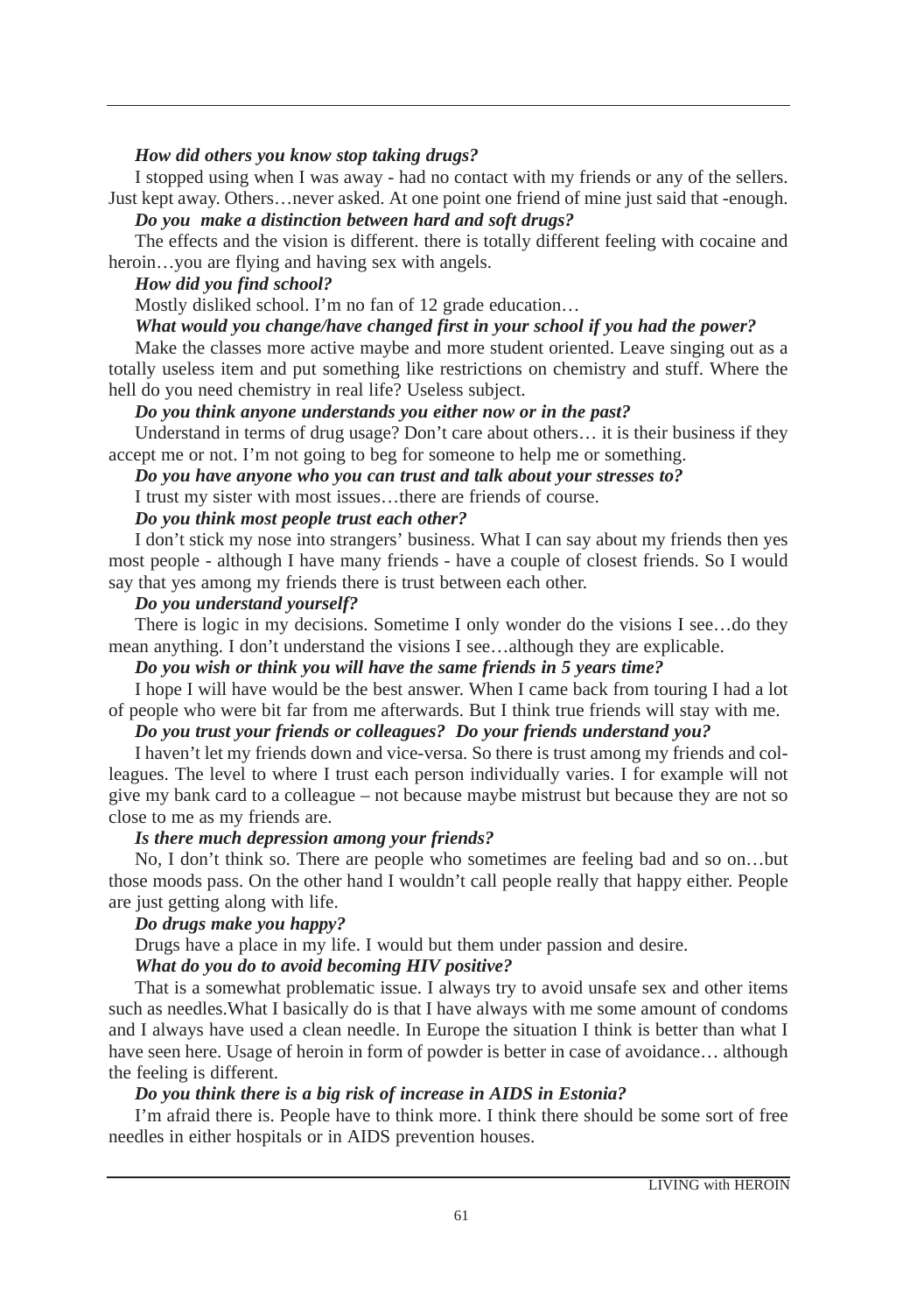#### *What does love mean? Do you think true love exists?*

Love is something we have to define for ourselves. I can't tell what love means to you, and you can't define love to me. Love is a state where you care only about other side of you. I'm not so certain about true love – that it exists. True love I think is the one whom you marry.

# *Do you hope to have a family of your own one day? If so, what do you imagine your children to be like?*

Sure I hope to have family. I would like to try African women before that and later get married. Have thought about children…maybe they will be black

*What would you do if you found out your children took drugs?*

I think we all have made mistakes. And we all have stolen apples from a neighbour's garden. So if they take drugs I would explain what and where it leads them. According to an article I read in some magazine about every 4th child has tried drugs. A bit overestimated but still. The world is no wonderland to live in.

#### *Do you like Estonia ?*

I would prefer some other place to live. Sure I have seen nicer and worse places…Estonia is my home and I will always come back here. But I really like the city of Paris and Vienna. Nice places to live.

## *Would you like to change the world? People?*

I think if all nations would live – this is utopia it will never happen but – in same level as European countries do then that would be something to aim to. So I would like to change the living standard in other countries - and in Estonia as well.

*If you were the leader of the Estonian government what changes would you make to Estonia to make it a better place?*

I would speed up the process of joining the European Union. It is nice when you can travel in so many different countries and you don't have to show your passport all the time.

#### *What makes you different from others?*

I have got a fairly good income. Not exactly president of Hansabank but still pretty ok. So I'm relatively rich to enjoy life…and the enjoyment is what makes me different.

#### *What does money mean in your life?*

It is good to have a salary and so on. Yeah it means pretty much. Can seduce some girls and can travel with money.

#### *Are there many differences in the way guys and girls, think, feel and act?*

I think there is not. Both have there weaknesses and strengths.

*Do you think guys and girls have the same attitude to sex?*

Yes they have.

#### *And the attitude…?*

I think both desire sex after some point in their life. Guys are maybe more active when they are young while the sexual peak for women comes at age of 40. But sex is sex…both do it. If there is a girl at nightclub and you go and talk to her…then later when you move closer….some 90 per cent will not reject you.

*Why do you think it is mostly guys who are heroin addicts?*

Around my colleagues and friends it is not so.

## *Why are there many girls who are heroin addicts ?*

I think the reason is the same – they want to lose weight. If you have been "out" for a while then in order to be back you have to be in shape. Heroin helps to reduce weight.

## *What makes you happy?*

I make myself happy. If I get something right or if I'm having a good time with my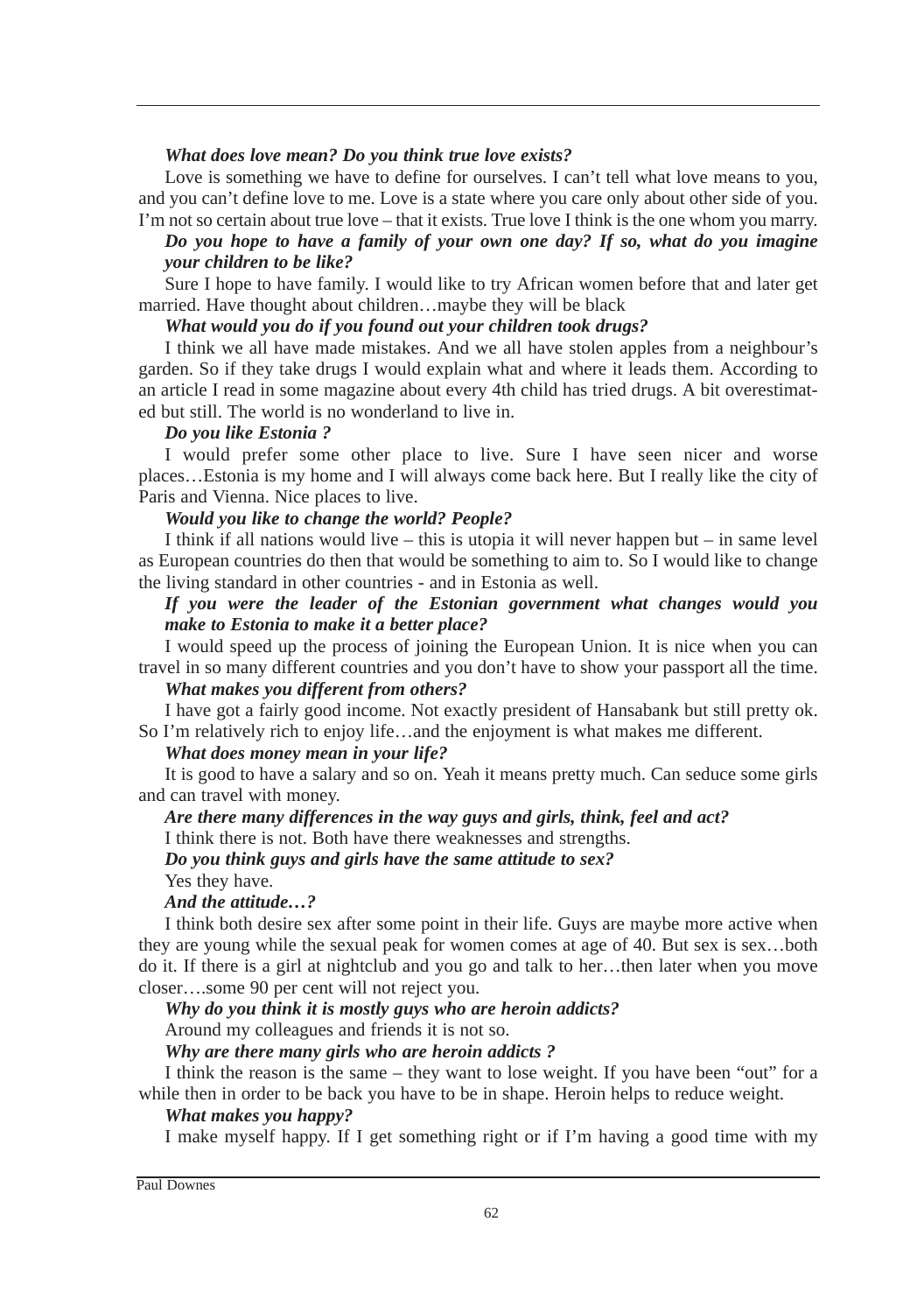friends then that makes me happy. Regardless, with or without drugs. If there is a party then drugs are one part of that…and they help me relax as well.

## *Do you think most people are happy?*

Most people are so so. They are not happy and they are not sad either. They are getting along with life.

#### *Do you ever cry? Cry often?*

No, I do not cry. Do I look like the person who will cry?

## *What makes you feel most sad?*

I have been most sad when I lost a friend. It is always sad to lose someone close – I mean not that they are dead or something but when they move to another place you don't see them as often as you would like.

## *Do you have an idol or some ideal person to be like?*

In the job I have I always have some role model or figure in my head. I don't like to be that role figure in my personal life…

## *What colours do you prefer? Why?*

You can not prefer one colour. Colours should be changed according to moods and other things like events and other clothes. You don't put white socks and black shoes.

I think my favorite colour would be…grey.

## *Have you ever felt life is useless? For you? For others?*

Life has had its ups and downs. Life is something we experience only once. I have had friends who have screamed that they want to die…and I have fallen down as well and prayed for god. When nothing happened I felt pretty lousy. That might have been my only moment when I felt something like that. It happened in my teenage years.

## *Do you think the routine nature of everyday life upsets or bores you more than other people?*

I can't imagine routine life. My life is pretty moving and in general I think life is routine to those people who wish to make it routine. There is always a possibility to make it more interesting.

#### *What are your nicest and worst qualities as a person?*

The drug thing is one of my worst qualities - also the short temper. I'm maybe not so devoted to one woman as other men are. That is not a nice quality. Nice qualities…it is hard to point out what you like about yourself. I would pass that question.

#### *What are the things that irritate you?*

The poor living conditions where some people live. The people who talk of things they don't know. Some say – this is very fashionable right now in Paris. Like hell! It was fashion six months ago.

#### *What do you think needs to change in Estonia to make young people happier?* There is a lot to change. Everyone likes a free ride.

## *So we should offer more free services?*

To a certain extent yes. Why not promote young people more than others?

*Would you be prepared in the future to educate younger people against taking drugs?* I first have to get the demon out of me then I can think about others.

## *Do you want to do something extraordinary sometimes?*

Sure. Bunji jumping sound nice and other things. Want to do some sport activity like canoeing, riding etc.

## *If you could wish three things what they would be?*

For me? I would like to have nice life in future. That's all…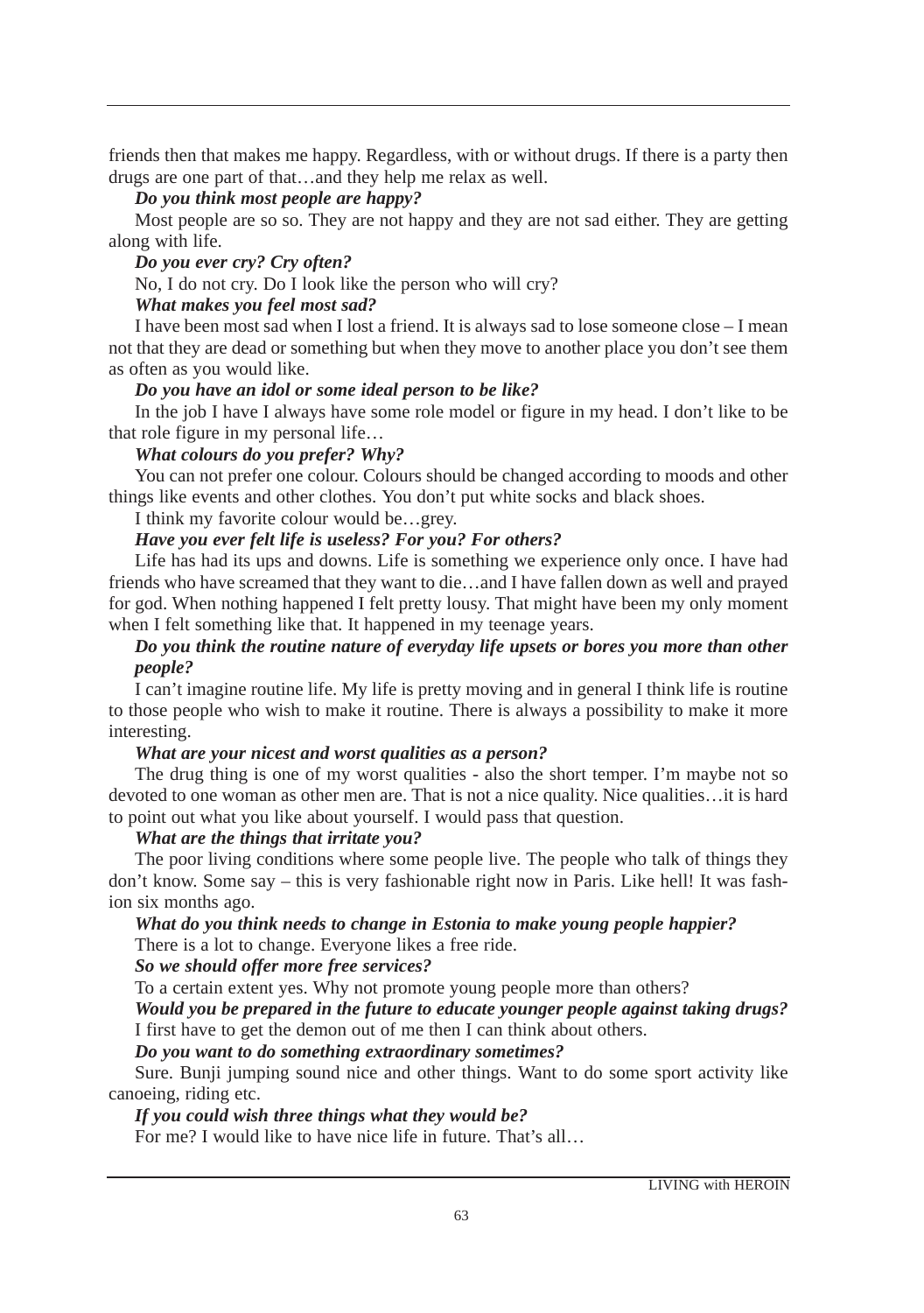# INTERVIEW #16: With Vladimir (22 year old Russian-speaker, Attending methadone maintenance centre)

# FIRST INTERVIEW

# *What made you first take soft and hard drugs?*

We just have to experience everything in our life. Therefore, I did it with my friends. *Do you talk openly with your parents or maybe brothers/sisters?*

Yes, we have open relationships. They know everything about my problems with

drugs.

*Why do you think people use drugs in general?*

I think 80 % of people use drugs. Russian-speakers mainly.

*Are the teenage years a time of crisis?*

No.

# *What do you think would stop people taking drugs?*

Well, I do not know. You need to change the whole way of your life. It is very difficult from psychological perspective.

*How did others you know stop taking drugs?*

I do not know such people. Actually, I know. They started to believe in God.

*Do you make a big distinction between hard and soft drugs?* 

Heroin makes me calm, but other narcotics more lively.

*How did you find school? Like/ Dislike?*

When I had to go to school, I did not like it. I wanted to finish it as soon as possible. But I would like to go to school now.

## *What would you change first in school if you had the power?* Nothing. I do not care.

*Do you think anyone understands you either now or in the past?*

Yes, people understand me.

*Do you have anyone who you can trust and talk about your stresses to?* My mother.

*Do you think most people trust each other?*

Certainly not.

*Do you understand yourself?*

Sometimes not.

*Do you ever have strange experiences, which you would be afraid to admit to anyone? Like energies from another world etc?*

I do not experience such things.

*Do you wish or think you will have the same friends in 5 years time?* 

No, I do not think so; they will be absolutely different.

*Do you trust your friends?*

I do not have any friends. I have a brother.

*Does he understand you?*

Yes.

*Do you think many people your age around you are depressed?*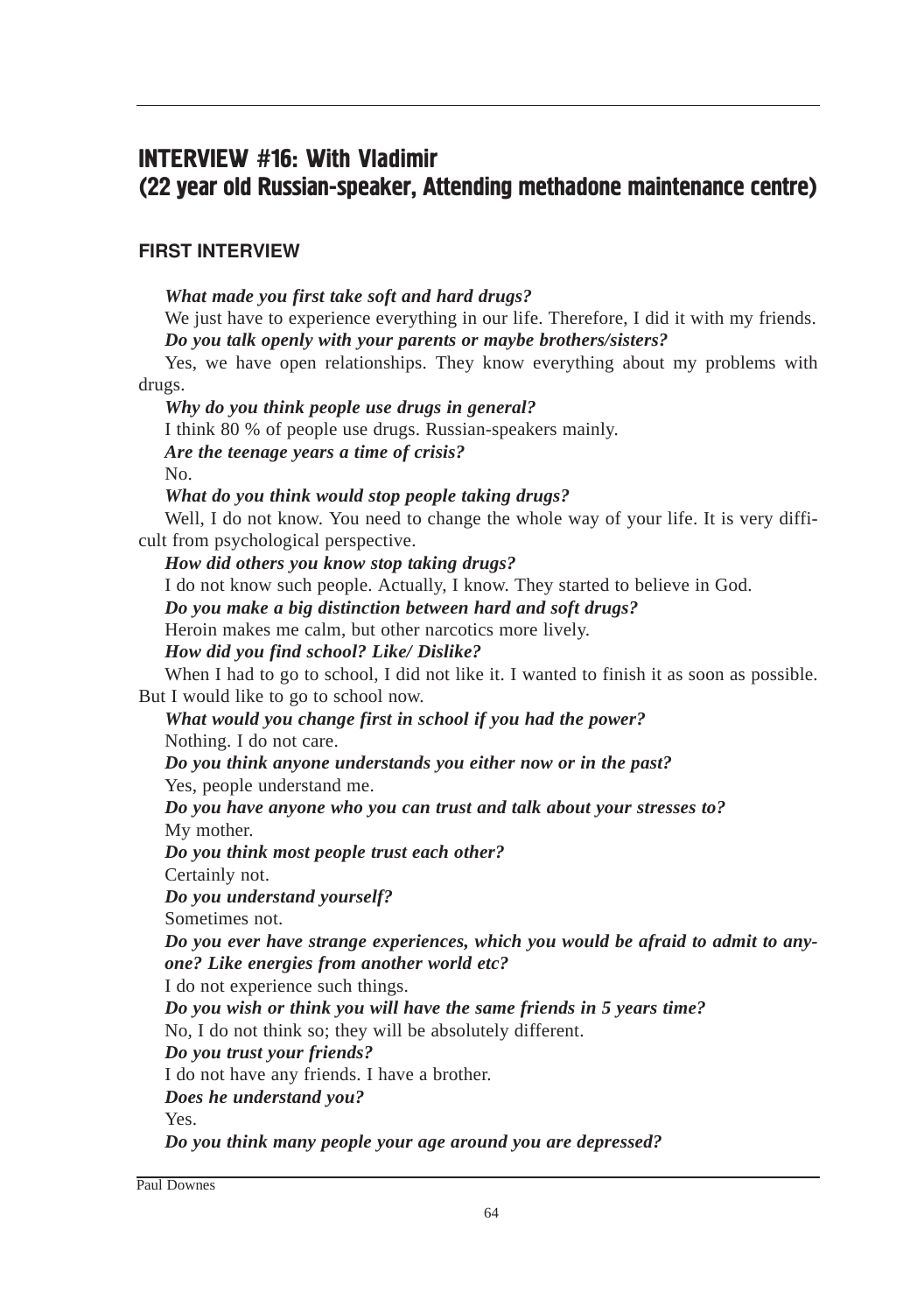Well. They all have their own problems. All people are very closed. Nobody takes care of you. Everybody thinks of himself.

*Are people your own age happier or less happy than adults?*

No. Adults are happier.

*Do drugs make you happy?*

No, you just forget your problems. You go into your own world.

*What do you do to avoid becoming HIV positive?*

What do I do? Nothing. I did injections with my own syringe. I had my own. I did not give it to anybody.

*Do you think there is a big risk of increase in AIDS in Estonia?*

No, I do not think so.

*What does love mean?*

Well, relationships. When you love somebody. You cannot live without him/her. You understand each other.

*Do you think true love exists?*

Yes, I guess.

*Do you think guys and girls have the same attitude to sex?* 

No, different. Guys think differently, not like girls.

*Why do you think it is mostly guys who are heroin addicts?* 

I do not know. Maybe they have more problems.

*What makes you happy?*

Me? If I could stop taking drugs, I would be much happier.

*Do you believe in a God?*

In God? Yes. If you believe in God with every piece of your heart then he can help you. I cannot yet believe in God as I would like to and do what he tells us to do.

*Do you ever cry?*

To God? Yes. It happens sometimes. *What makes you feel most sad?*  Everything. Life. *Do you have an idol or some ideal person to be like?*  No.

# **SECOND INTERVIEW**

*Would you like to change the world?* No. I have enough problems of my own. *Why not?* God has created the world as it is now. It means it has to be like that as it is now. *Why do you think it is mostly Russian-speakers who are heroin addicts?* Estonians visit more discos, but Russians prefer instead to meet at someone's apartment and take drugs there.

*Do you have any dreams for the future? What do you think you will be doing in the future?*

First, I would like to stop taking drugs. What next, I will see then.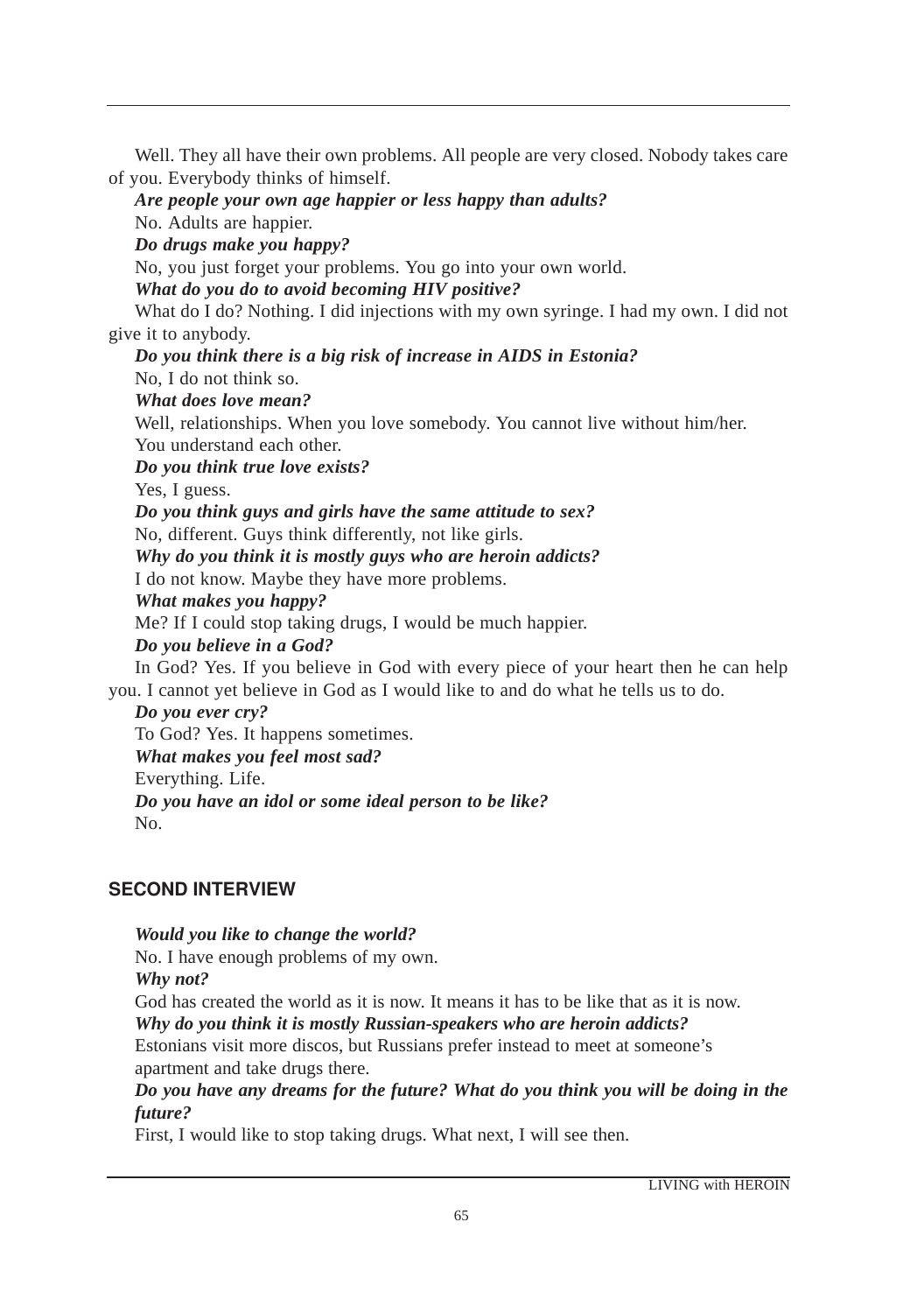*What colours do you prefer?* None. *Do you hope to have a family of your own one-day?*  Yes. *What do you imagine your children to be like?*  I will try to keep them far away from drugs. *What would you do if you found out your children took drugs?* I would try to stop that. *Do you feel that life is useless? For you?* I want to start to believe in God, to find the reasons to live. *What are your nicest and worst qualities as a person?*  I cannot say that right now. I suppose my friends know that. *What are the things that irritate you?*  My ex-friends with whom I started taking drugs. *What do you think needs to change in Estonia to make young people happier?*  To help them to find a job. *What extra facilities in the environment would you like to see for teenagers?* I cannot say right now. *Would you be prepared in the future to educate younger people against taking drugs?* Yes. I do not want others to have such a destiny as I had. *If you were the leader of the Estonian government, what changes would you make to Estonia to make everyone happier?*  I am not interested in politics. *Do you like Estonia?* Yes. *Why?*  It is good to live here. *What does money mean in your life?* I do not have money very often. We need it to manage our lives *If you had a possibility not to go to school, would you?* It is too late for me to study. *What makes you different from others?* Nothing, I guess. I am just like other people I know. *Do you want to do something extraordinary sometimes?* Of course. *If you could wish three things what would they be?* Stop taking drugs; find a good job that is all. *Interviewer's (female Estonian) comments:*

"Now this boy says he has no meaning to live and that he tries to believe in God in order to find a meaning in life for himself as he claims he lost the meaning to live thanks to drugs. I am not so sure about that. I think he could not see any purpose for living before first taking drugs. I believe very many people live without any meaning in life."

Paul Downes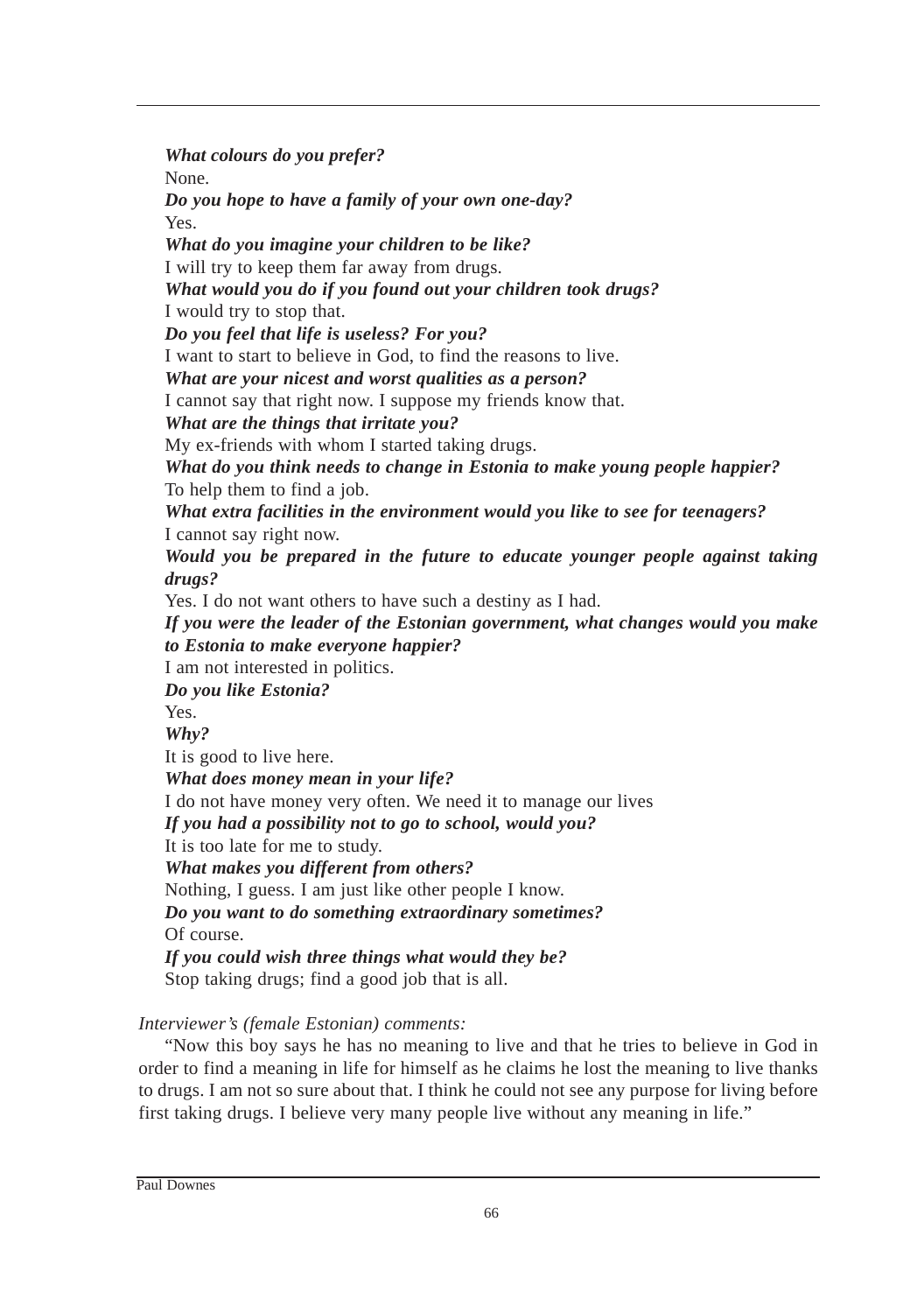# **INTERVIEW #17: With Marek** (Russian-speaker 19 years old, Attending methadone maintenance centre)

# FIRST INTERVIEW

*Are you happy with the facilities available drug users to get off drugs?*

I am not happy that I have to come here, but it's the only way not to feel that I need an injection. I hope it will help.

*What made you first take soft and hard drugs?*

With friends, for company. Three years ago, on poppy, then I had felt terrible pain about five times.

## *Do you talk openly with your parents or maybe brothers/sisters?*

At first they had no idea, but now they know everything. When they found out that I'm injecting they turned away from me, they don't want to know me, because I'm injecting.

*Why do you think people use drugs in general? Are teenage years a time of crisis?*

It depends on with whom to hang around, whether good relations with drug-dealers. Of course it is a time of crisis.

*Do you make a big distinction between hard and soft drugs?*

There is a distinction - dependence.

*How did you find school? Like/Dislike? What would you change first in your school if you had the power?*

I didn't like school. I don't know why.

*Do you think anyone understands you either now or in the past?*

Nobody except my friends, because they've tried too.

*Do you have anyone who you can trust and talk about your stresses to? Do you think most people trust each other?*

No, I can count only on myself.

*Do you understand yourself?*

Not always.

*Do you think many people your age around you are depressed? Are people your own age happier or less happy than adults?*

Yes, when you inject, you have to pay for another dose, there is no way out, you have to steal. *Do drugs make you happy?*

Yes. When I took 'black' (poppy).

*What do you do to avoid becoming HIV positive?*

*[No answer]*

*Do you think there is a big risk of increase in AIDS in Estonia?* Don't know.

*What does love mean? Do you think true love exists?*

I have never loved anybody in my life. I don't understand that feeling. I don't know what to answer. Three years from my life are just lost.

# *What makes you happy?*

When I know that I'm not dependent on anything. For now only that makes me happy. And when I don't have a headache where to get money from.

<sup>10</sup> After not having an injection for a long time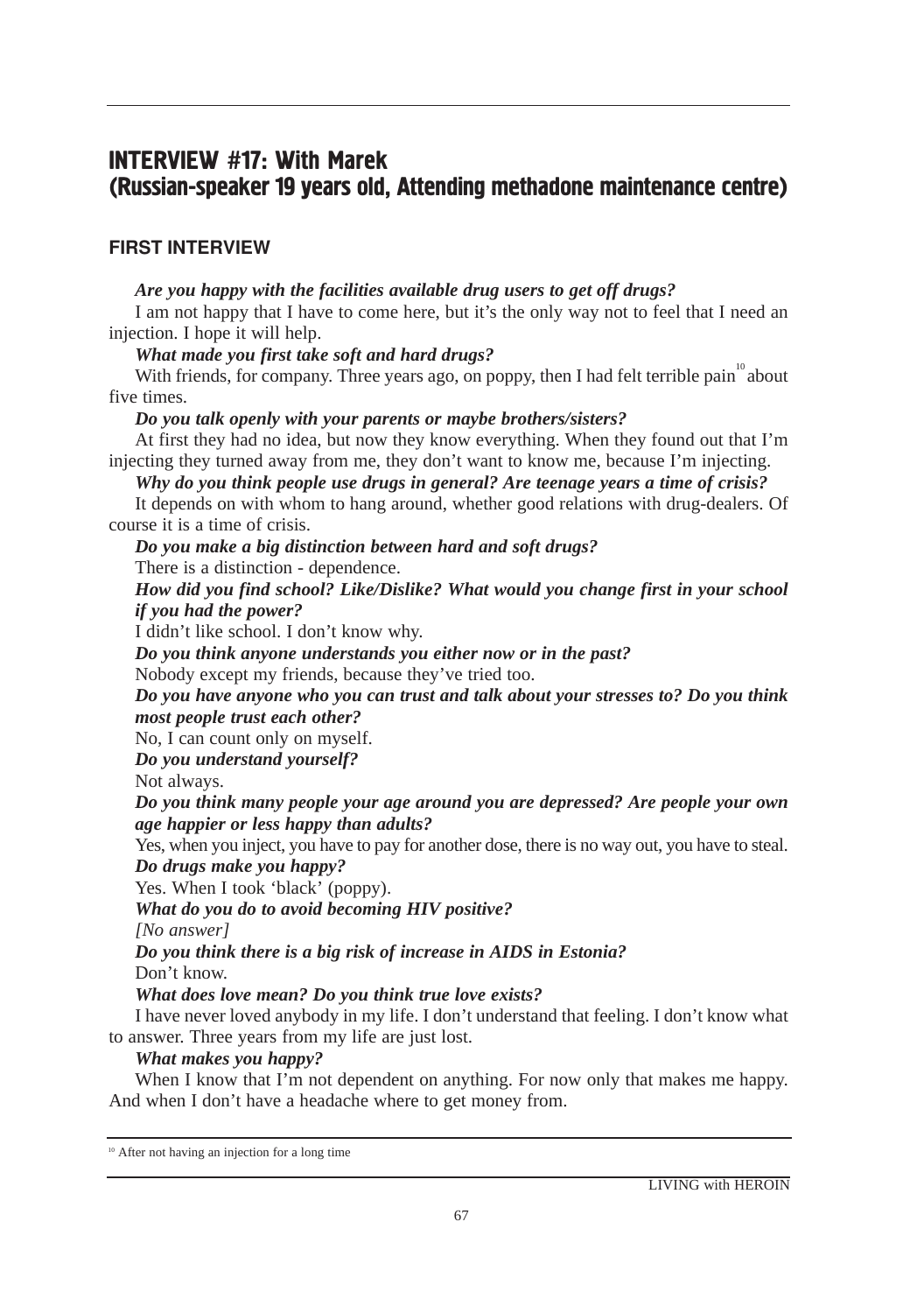## *Do you believe in a God?*

Yes I believe and rely on God, I think it's good. *Do you ever cry? Cry often?* Twice in my life. When my grandfather died and when my father died. *What makes you feel most sad?* Drug addict girls, who are pregnant. Teenagers become worse and worse.

# **SECOND INTERVIEW**

*Why do you think it is mostly Russian-speakers who are heroin addicts?* Estonians are cowards. *Do you have any dreams for the future? What do you think you will be doing in the future?* Dreams? Yes, to work, to have steady payment. Family, children. More relatives. *What colours do you prefer?* Green, does that mean something, is it good? *Do you hope to have a family of your own one day? If so, what you imagine your children to be like?* I want to have two guys. I don't care what they would be like, I would love them anyway. *What would you do if you found out that your children took drugs?* I think I would be able to prevent them from that. *What are your nicest and worst qualities as a person?* The nicest is that I'm generous, and the worst - I have bad habits. *What are the things that irritate you?* Indifference and impudence from other people. Many things irritate me. *What extra facilities in the environment would you like to see for teenagers?* Some sports, pool. Anything to make the time run faster. *Do you like Estonia? Why?* More or less. They do not like Russians, there are normal Estonians, but mostly adults. *If you had a possibility not to go to school, would you? If you have left school would you ever think of going back to get more education?*

I would go back, at least because of the communication with other people.

*Interviewer's (female Russian-speaker from Latvia) comments:*

"I interviewed a 19 years old guy Marek. At first I was a bit afraid and did not feel myself comfortable in asking all these questions, but after some time I realized that the guy was very calm, kind and eager to share with us. First Marek's words were: "I hope that it is not for the police, I don't want to have any connections with the police". But after…he smoked a cigarette and was more relaxed and ready to talk. Many times he was talking about his family I could see tears in his eyes.

Marek somehow felt sorry for his past, he retold that when he didn't have money for another dose he just began to take or steal some valuable things from his own house, sell them in order to get money for heroin, and he lived that way for about three years, though he didn't tell his mother about it.

When I asked him about his wishes he answered that he wishes to have a family and children. It sounded like that guy really wants to begin new life, and tries to do everything in order to become a normal, healthy person. It sounded so truthful and believable that he really wants that. I cannot deny that and in fact he was so convincing that I believed him."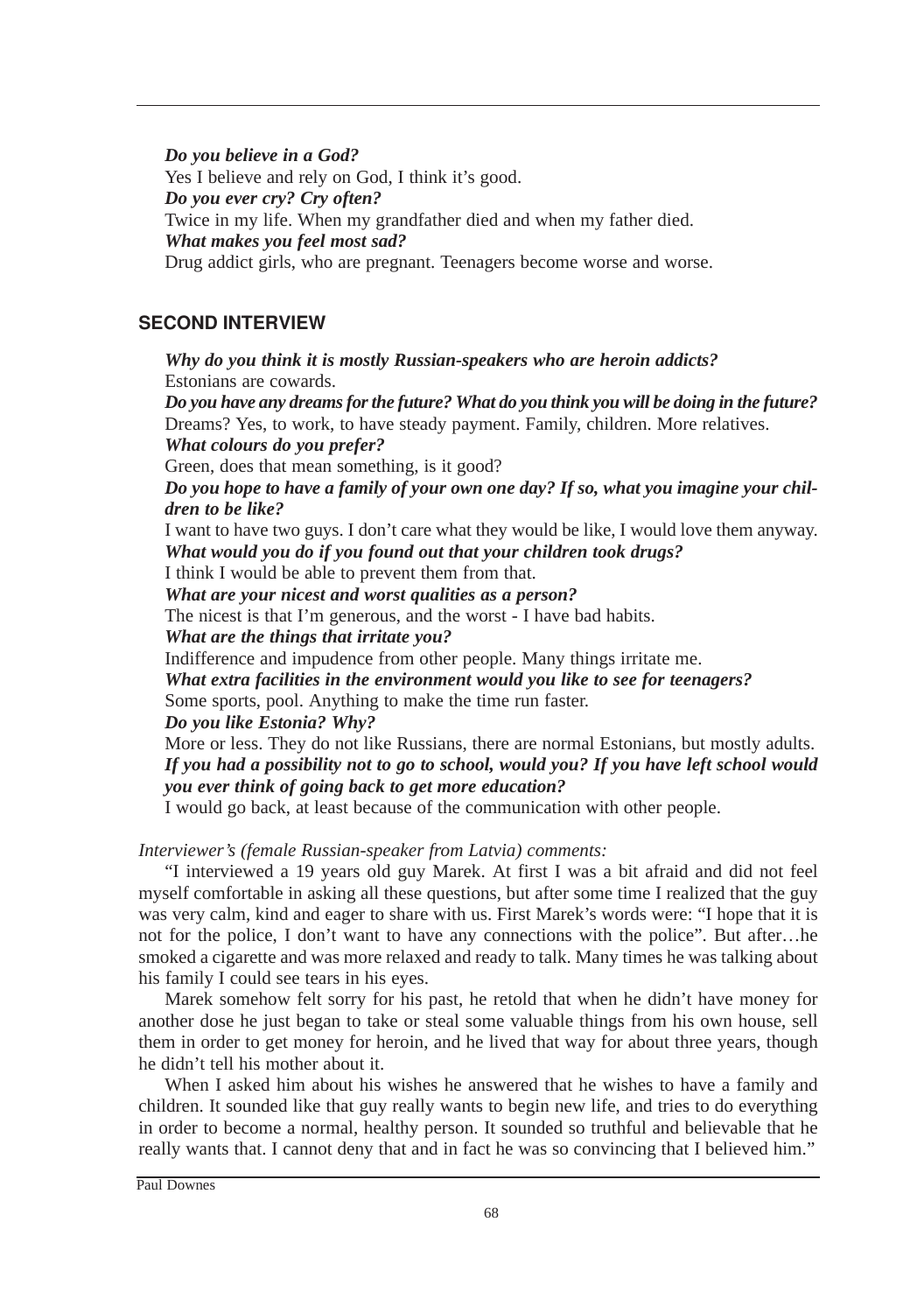# **INTERVIEW #18: With Boris** (Russian-speaker 18 year old, Attending methadone maintenance centre).

## *Are you happy with the facilities available to drug users to get off drugs?*

In the hospital in Tallinn on Vismari Street they behave with you like with animals or worse. There are always long queues to get there, about one or two months. My minimum queue was three weeks. In Finland everything was different. There is a sport hall and swimming pool; you are offered to do some work on wood and doctor's attitude to you is like to a human.You can visit this "AIDSi tugikeskus"11 only from 18 years old. I was 16 when my mother brought me here and doctor said that he could not help us. I have to be 18. This is ridiculous. Am I supposed to take drugs two more years and only then to come here?

# *How did you find school? What would you have changed first in your school if you had the power?*

I finished school somehow. Some teachers even increased my grades for me just to finish the school and not to stay for the second year...While studying there - it just infuriated me. But thinking today I would probably like to come back to school.

## *What made you first take soft and hard drugs?*

I heard about drugs, I saw it in the movies and wanted to try. In Russian, we have a good saying for that: 'Forbidden fruit is sweet'*.*

## *Why do you think people use drugs in general?*

In general because there is nothing to do - no work, no youth centres, and sometimes even parent's indifference. Also sharp feelings.

## *Do you think anyone understands you either now or in the past?*

My mother. She tries to help - we talk quite openly with each other. I am sorry for her. *What do you think about getting off drugs for her sake?*

To make it for somebody is nonsense. First of all, you will go to the hospital because of mother; then you will not show yourself at home after slipping the drug in, for mother not to see you; but soon you will not care about her feelings anymore. You are able to stop taking drugs only if you, by yourself, decided to do so. Only you, nobody else**.**

## *What do you think would stop people taking drugs?*

First is to find a job. One friend of mine almost stopped taking drugs. He got a job now. I also want to find a job for getting off drugs. Job getting will make me busy, I won't have much free time to think about drugs, I will do my business and distract from drugs. But who needs a drug addict with no education ? It is possible to find some job only through relatives or acquaintances.

## *Do you make a big distinction between soft and hard drugs?*

Imagine a swamp with a board across it. If people do soft drugs, they are walking along this board. Hard drugs are the swamps by themselves. If people do hard drugs they fall from the board and find themselves in the swamp going deeper and deeper down.

#### *Do you have anyone whom you can trust and talk about your stresses to?*

First my mother. *(After thinking a bit more)* I have one friend. He is in jail now. I can say that I trust him. But I will say nothing to anybody about my stresses. My problems are my own. I will overcome them only by myself. I understand myself.

## *Do you ever have strange experiences which you would be afraid to admit to anyone, like energies from another world?*

<sup>11</sup> Kopli methadone maintenance centre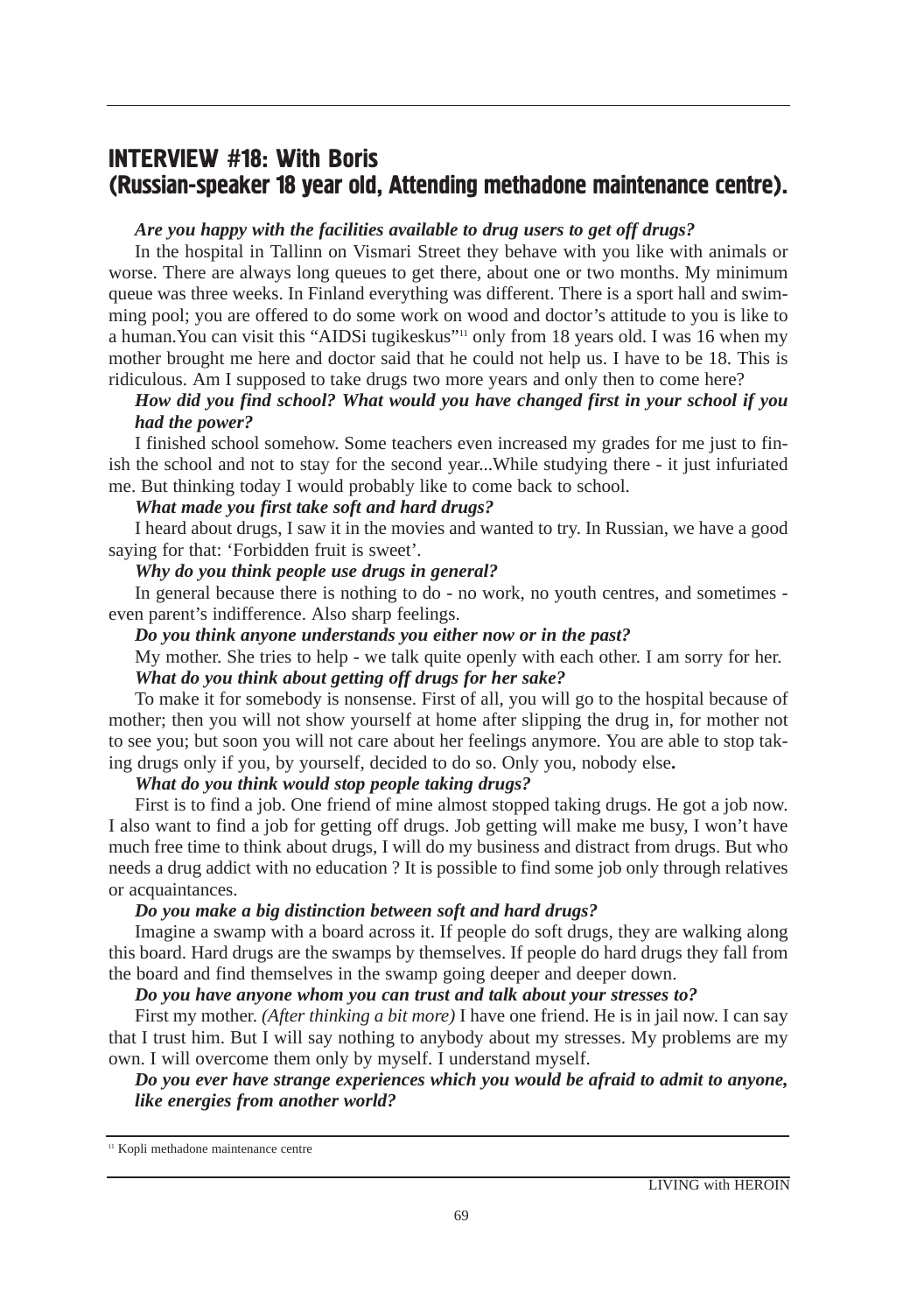...By using some specific drugs people have hallucinations. Once I had a vision that worms are crawling through my veins. This situation ended for me in the hospital, as I was shouting that I have worms moving through my veins.

*Do you have any dreams for the future?*

A lot of money and finding a job.

*Are people of your age depressed? Are they happier than adults are?*

I think all people of my age are depressed. I don't know about the adults. They have their own problems.

#### *Do you think most people are happy?*

I think it is 50/ 50. I don't know if they are pretending or not.

## *Do drugs make you happy?*

No, they don't make me happy, they make me more funny.

#### *What makes you happy then?*

Money makes me happy. If I could have one million dollars now, I would probably be totally happy. But generally I am a lucky man - I steal for four years and never have been put in jail. My mom told me that I was born in a "shirt".

#### *What do you do to avoid becoming HIV positive?*

I have my own syringe to avoid it. I've had enough of hepatitis. But if I will become HIV positive, I will do such immeasurable things, and finally I think I would just make a "golden injection "12

## *Do you ever cry?*

I cried only when I was little. Now I can't even remember last time I did it.

### *What does love mean? Do you think true love exists?*

Love is something on the brink of fantasy. I don't think that true love exists, I believe more in material love. I need money for drugs - I go stealing, then make an injection. When you are high you don't need anybody beside you.

*Do you think that guys and girls have the same attitude to sex?* Don't know.

*Are there many differences in the way guys and girls think, feel and act?* I don't know.

*Do you have an idol or some ideal person to be like?*

No

*Do you feel that life is useless?*

Life is silliness. I would never made up such thing as life.

*Do you believe in a God?*

There is no God, He is not real; I cannot touch or see him. I do not believe in it. My grandmother is trying to make me to believe in God, to go to the church. It is ridiculous

## *Why do you think it is mostly Russian-speakers, who are heroin addicts?*

I don't know why, I heard statistics, which told that 98% of drug addicts are Russians, and only 2% - Estonians. I can't say why, I just know that Estonians use mostly only soft drugs.

*Do you hope to have a family of your own one-day?*

I live mostly for the present and never thought about it. Maybe in the future but my wife has to be clear

## *What you'll do if you find out your children take drugs?*

I'll get them! Of course try to explain to them what it is. Maybe mention that I was also using drugs. But I can't give recommendations; they have to come to the conclusion by themselves only.

<sup>12</sup> To overdose

Paul Downes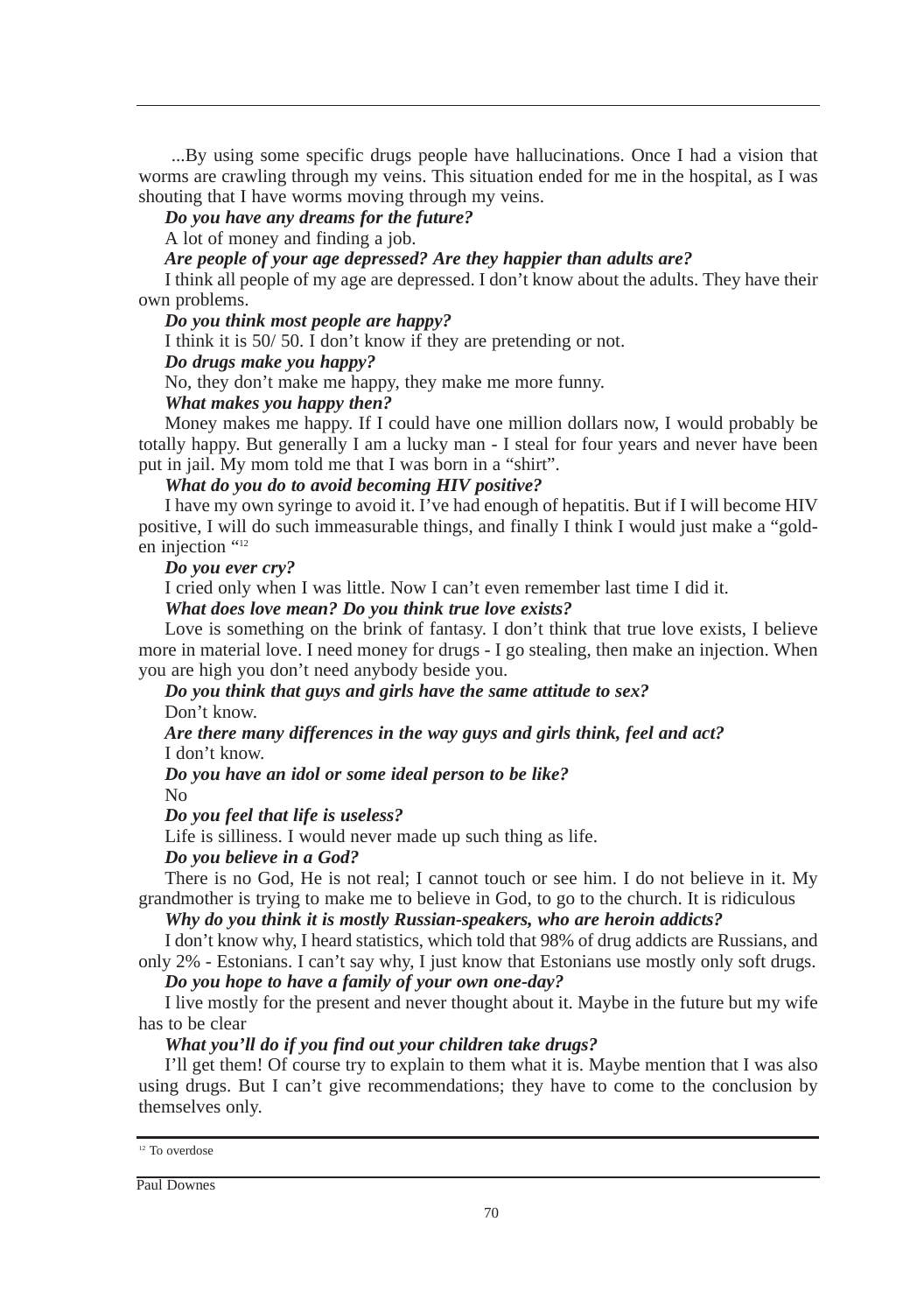*Do you think that the routine nature of everyday life bores you more than other people?* I didn't ask the others. But people can get bored of using drugs. I am bored.

*What are your nicest and worst qualities as a person?*

Well, the worst are laziness and lack of willpower; can't think of any good qualities. *What are the things that irritate you?*

I've already told you - work.

*What do you think needs to change in Estonia to make young people happier?* Erase it from the world's map. Even from the earth.

*Maybe some extra-facilities in the environment for teenagers?* 

Yes, drug pills in a free sale in drug stores!!

*Will you educate younger people against taking drugs?*

No.

*Imagine you are the president of Estonia. What would you change to make everybody happier?*

Nothing. I would be thinking and doing everything only for myself.

# *Do you like Estonia?*

In general it is so-so, normal, but Estonian climate is shit. I would prefer to live in Finland or Germany. You know why? Because there are large social benefits. This is good. You can live on this benefit and even not work, and you still will have enough money. Money means everything in my life.

*Would you like to go back to school for getting more education?*

Actually, I was thinking about that, but I have no desire.

## *If you could wish three things what would they be?*

First of all one million dollars. Just *a lot* of money. Then it took some time for him to think of second wish. Finally it was: "To return back that day when I first tried drugs and cross it out from my life. So I would never have tried them...

# *Background observations of interviewer:*

"Boris has drug experience from 14 years of age, finished  $9<sup>th</sup>$  grade. Boris speaks Estonian quite well and has Estonian citizenship. Already has a suspended sentence and has hepatitis B and C like most of the drug addicts."

# where  $\theta$ **INTERVIEW #19 With Erkki** (Ethnic Estonian, active heroin user, age 22. NOT IN TREATMENT)

# *Has any drug campaign had any effect on you?*

Not so far (smiling). Don't really see the danger of using drugs.

*So you believe there's no danger of using drugs.*

You can put it that way. There is danger in every item in life – the question is what is more dangerous and what's less dangerous. 'Hero'<sup>13</sup> is not the best one for your health but what is? You have same probability to get hit by a car than to die using 'hero'.

# *You don't believe in any of the studies that say drug addicts die younger? Because drugs kill?*

People die for different reasons. The drunken alcoholic can also die at age of 30 and still

 $13$  i.e. Heroin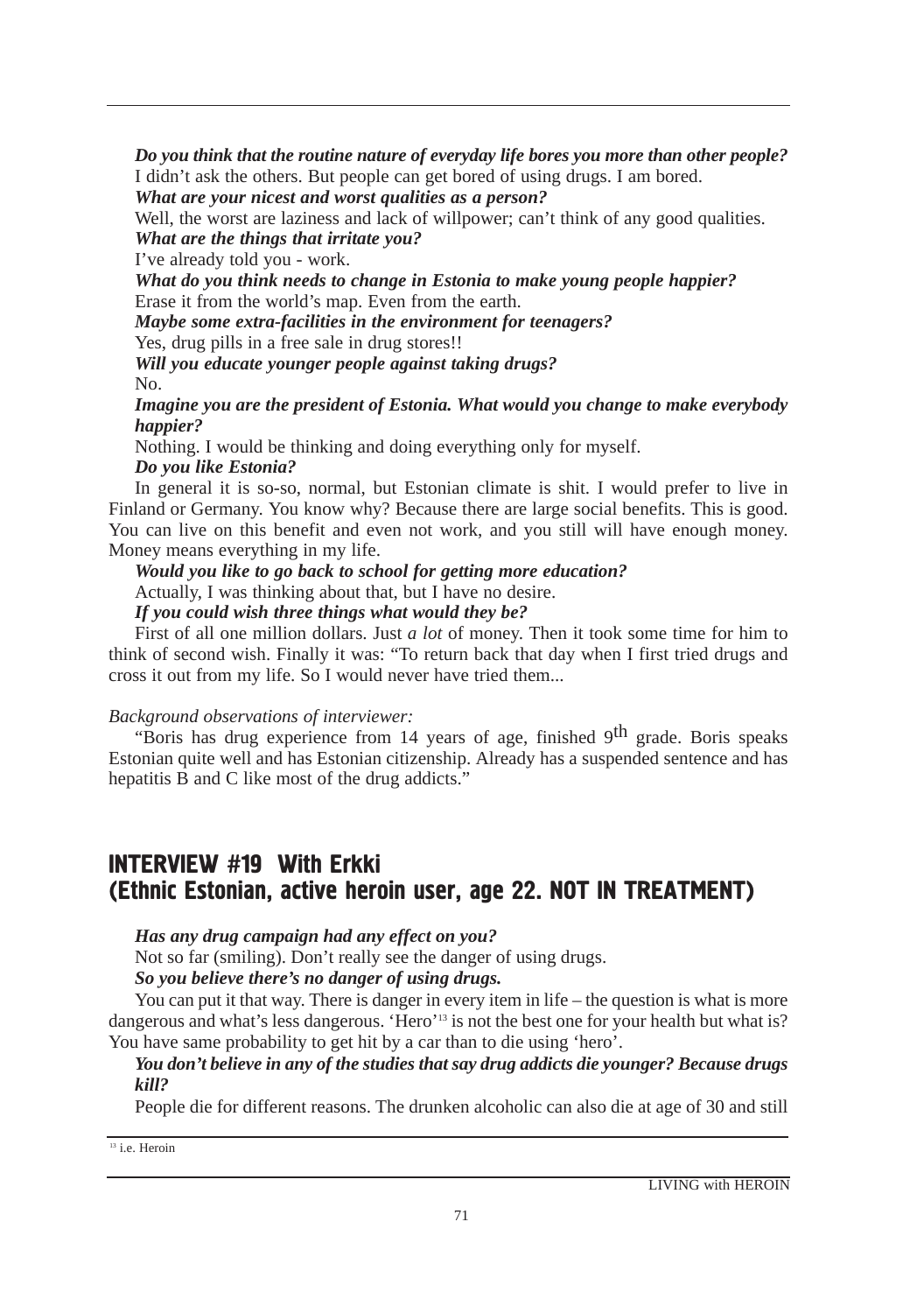alcohol is wildly sold and advertised. Nicotine kills as well – and Phillip Morris keeps making more. Why are they not accused of murdering of people? And why are the people who sell drugs put into jail for 5 years?

*Maybe that is based on generally accepted norms in society?*

In what society? The shit hole we live in? Nothing accepted here. Not in general anyway. *But there are some things you do and some you don't?*

Ok there you have a point. I don't kill people. And I eat with fork and knife.

*Let's get back to heroin - do you use it often?*

I use it when I have money. And when I need it. Yes I sometimes need it. *Can you live without it?*

Sure I can. Just that there's no incentive. Why should I? Have to have some kind of habit – can't just take everything away.

## *Who's taking what away?*

I do. When I want to I can quit using drugs. And in future I will stop using drugs. *Do you ever have strange experiences, which you would be afraid to admit to anyone either on or off drugs?*

And I should tell them to you? Sure I had some experiences that I find…scary. Lets move on. *Ok – what is then the most memorable experience you have had? First thing that comes to your head…either good or bad ?*

You really wanna know, hah? Well it is bit…scary…but it was fun also…it was like this: I felt I was a bird. A beautiful bird. And I fly like I never fly before and most probably never fly. I was on top of my chair in my room and I laugh. It was a nice dizzy moment for me. Then it came – my worst nightmare. Usually I didn't drink when I used drugs. That time I did. And the effect of bad alcohol came to me like a devil sneaks in the night. He never shows – you just know he is there. And when the feeling gets so real you will fall asleep. And in your dreams you will struggle with the devil, and the devil will win every time. All night long. It was fun because it had logic and thought in it…and it was scary because I was really afraid.

## *Do you think many people your age around you are depressed?*

There are some that are really messed up and there are some that are normal. In general I think nothing has change much in the last decade. Same amount of crime as 20 years ago – now we just know if something happens.

#### *What made you first take soft and then hard drugs?*

I wanted to try was it worth it. So I have tried them from marijuana to heroin. With some I have good, some I have bad memories.

## *Why didn't you stay with marijuana?*

Marijuana had its time. Now I prefer something in a form of a pill or a powder. Much easier to get to the level and stay at the level. And less hangover.

#### *And maybe also more expensive?*

They are not the cheapest ones but quality also counts. The feeling is different. And the method is also different – the way you consume.

## *Do you talk openly with your parents?*

About drugs? No. They have their life I got mine – why bother to relate the two ? *Why do you think people use drugs in general?*

They open your eyes and make you come to reality. There are some who use it to work longer and stay in shape – but the reality and openness is what counts.

## *What do you think would stop people from taking drugs? How did others you know stop taking drugs?*

Paul Downes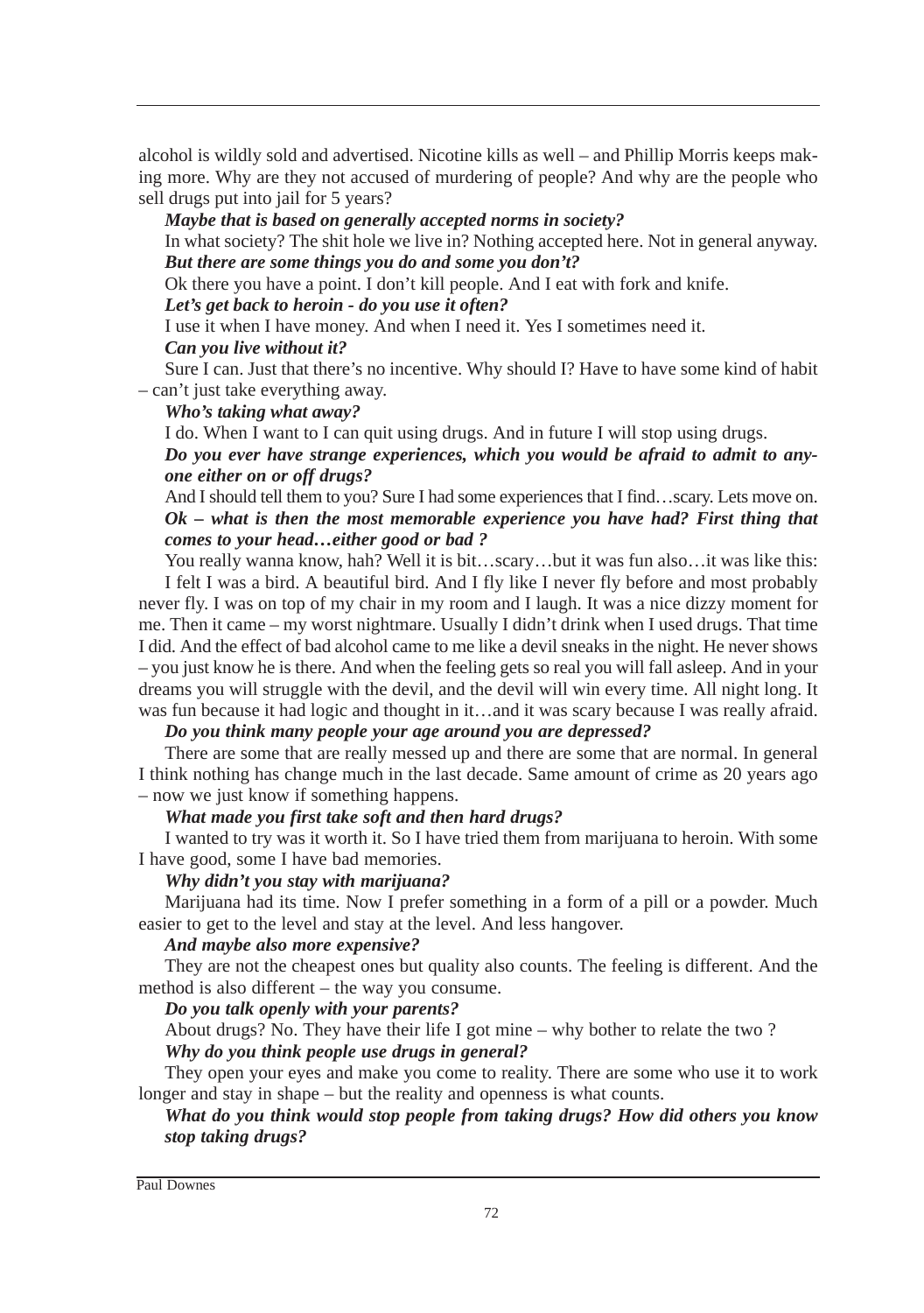The option to try it freely would be one way. If you try legally then it is easier to stop or continue. And if you try it legally then it will take half the fun away so fewer people will get addicted

## *Do you make a distinction between hard and soft drugs?*

The quality, price, hangover and the willingness are different. *Willingness?*

Will to take something harder. Example – in order to dance in Hollywood<sup>14</sup> about 2 hours without getting tired would take – what – something like a  $2 - 3$  cigarettes of marijuana. Instead – if you want to go the easy way – you take a pill and that's it. We all have taken a pill for medicine during childhood. The pill looks similar…not everyone smokes.

## *How did you find school? Like/Dislike?*

Didn't like it. Been in many schools – Transportation school, evening school. Bunch of shitholes all of them. I can read and write after  $7<sup>th</sup>$  grade why stay longer ? No way you ever need the complex mathematical things or the chemical components of certain items. There's no point of education.

## *What would you change/have changed first in your school if you had the power?*

Nothing helps in those schools. Besides - let others suffer also ! Maybe I would make it so that maths and other "needed" subjects have less inportance in school – because it is so in the real world.

## *Do you think anyone understands you either now or in the past?*

I always have had friends who are with me.

## *Do you have anyone who you can trust and talk about your stresses to?*

Got a couple of good friends. They know my story and they are my old schoolmates. Working together in the same place as well.

## *Do you wish or think you will have the same friends in 5 years time?*

I wish I will have the same friends. Life moves on I know that and you can't always have your way. I will do what it takes to keep my friends but nobody can be sure what happens in 5 years.

# *Do you think most people trust each other?*

We're not so far apart – in my opinion. If there's someone who you dislike you move away – free country. It is obvious that you don't tell everything about yourself maybe never - more frequently after you know the person for half your life.

# *Do you understand yourself?*

I'm breathing – I'm alive, I'm thinking – I'm Homo Sapiens. Sure I know myself. Know why I feel this or that way – who else should know but me?

## *Do your friends understand you?*

They know what I use and they stick by me…so I guess they understand me.

## *Can they see if there is something wrong? By the way you act?*

Sure they can. Then we sit down in the local bar and discuss about the issue. Or drink ourselves silly. I got a credit in one bar near my place – drink as much you want basically and later you pay the amount. Very convenient.

## *Do you think many people your age around you are depressed? Are people your own age happier or less happy than older people?*

Well, Estonia has a high number of suicides, meaning the people are depressed. People of my age I think are less depressed than older people. We have the opportunities

<sup>&</sup>lt;sup>14</sup> Nightclub in Tallinn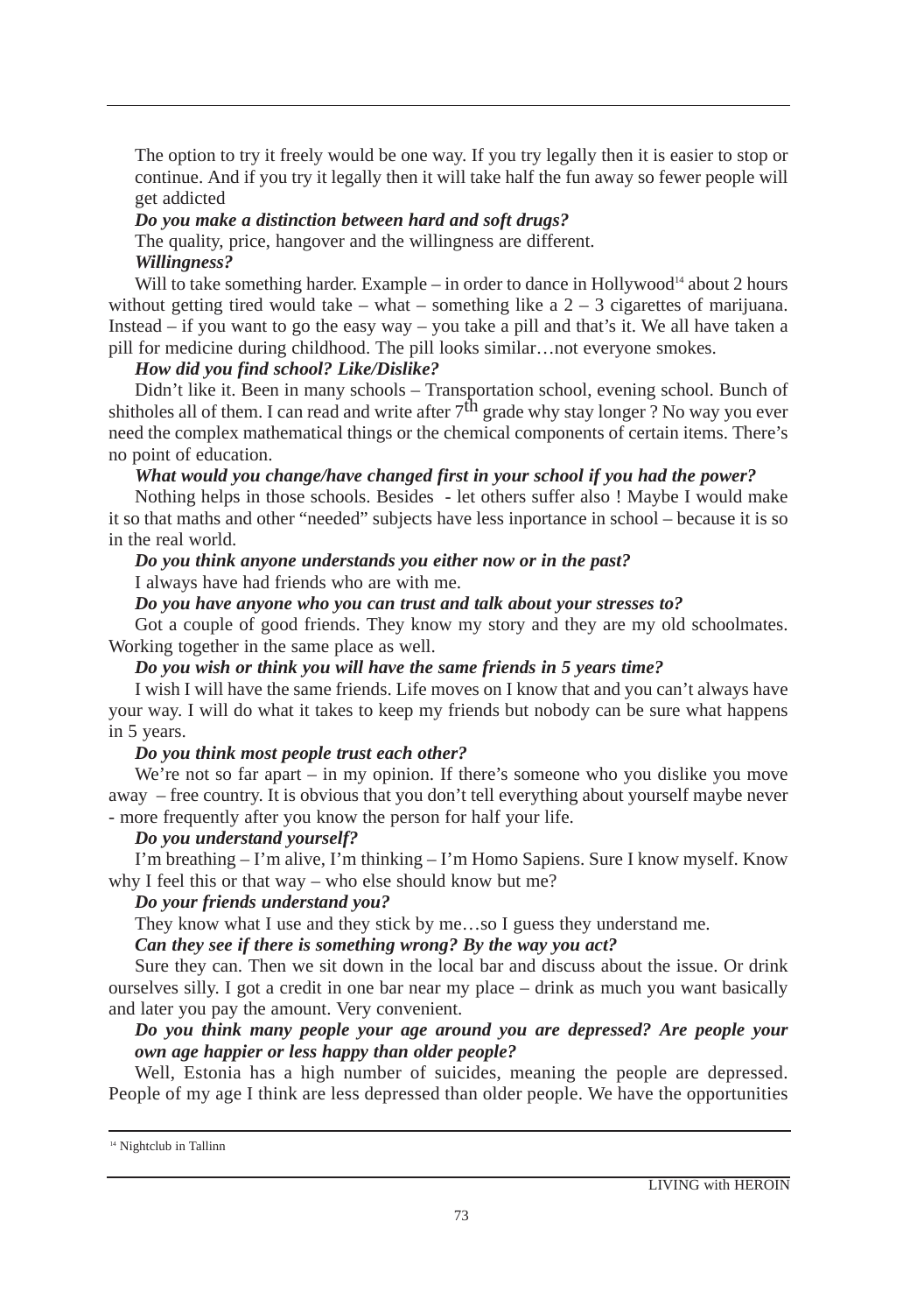and – ideally – the education to do what we want. Older people are usually left over from communism.

#### *Is the depression a reason why people use maybe more drugs than 10 years ago?*

Don't think so. People are depressed because they have nothing to do. I mean get a life or something! If you are depressed then don't complain about it. Jump into the river or something. Got one friend who gets drunk feels sorry for himself and complains. Come on! Don't drink, or do something to fix the problem.

## *Do drugs make you happy?*

They make me see the colours and enjoy the fullness of life. If you want to call that happiness then go ahead.

## *What do you do to avoid becoming HIV positive?*

Nothing special. There isn't a big risk in Estonia. Don't fuck a sailor!

## *Do you think there is a big risk of increase in AIDS in Estonia?*

Nope. If you stay out of whores and try to avoid Kopli you'll be ok.

## *What does love mean? Do you think true love exists?*

Love is something beautiful that happens once or twice a life. Something in your head will dance and make you happy. You wanna scream and jump. That is true love. One more thing – love is between opposite sex. No gay thing – it makes me sick.

## *Do you think guys and girls have the same attitude to sex?*

No, they have opposite attitudes. Men hunt women and vice-versa. Based on my experience, girls talk more about it and more openly then men do. Men only talk when they are in a large group and someone wants to impress someone. One of the reasons to use drugs is also this – sex is fucking GREAT. You can hit on women basically.

## *Are there many differences in the way guys and girls, think, feel and act?*

Well I'm no girl, can't tell from the both sides. What I think is that men are more closed than girls. Women have maybe one or two good friends whom they tell everything while guys have a group of friends whom they tell a little to everyone. And this little they even may tell one story to one person and another story to another friend – meaning if you put all the stories together you get the whole story.

## *Why do you think it is mostly guys who are heroin addicts?*

Guys are more willing to risk and they are not so afraid of needles. Also I think guys have greater tolerance to any fun – meaning they can party longer and still be ok in morning.

#### *What makes you happy?*

You once asked that already.

## *Ok…but are there something other then drugs?*

I enjoy a lot of things. If I get laid…my day is a lot better, if I win the lottery I'm happy. Man is one weird animal – needs lot of things.

## *Do you think most people are happy?*

I think people have their moments. You don't see anyone who would smile all the time…maybe a comedian in a circus. I would say about 30 per cent of a day people are happy, 50 per cent they are ok and rest they are just bored or doing something meaningless.

## *Do you ever cry? Cry often?*

## Sentimental question. Why the hell do you ask that?

## *Just curious to know.*

When I have a bad bad bad hangover I have cried because it helps. Once I have felt that there is no one to wait for then I have cried. Does that answer your question?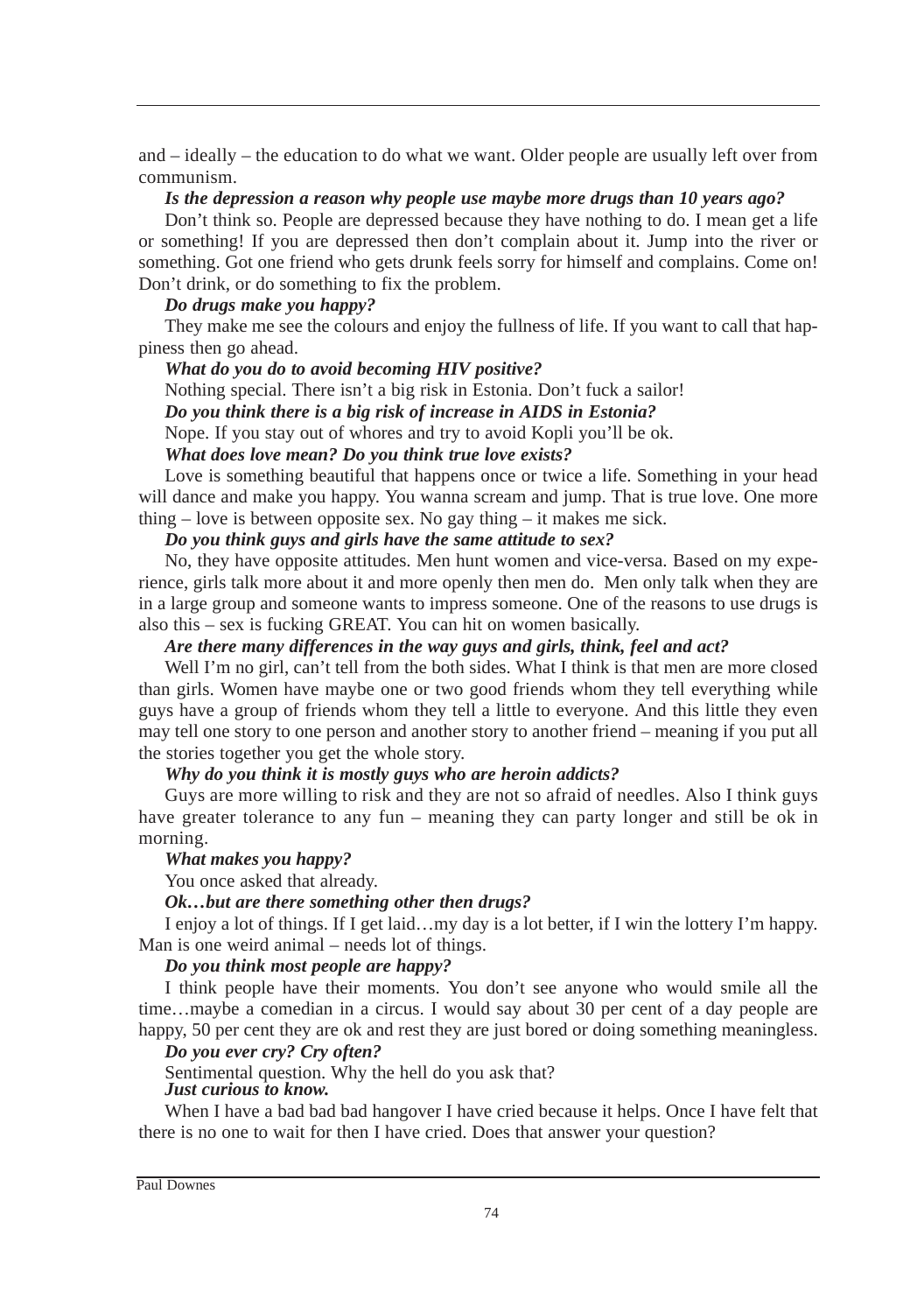*Yes it does. What makes you feel most sad?*

When I have waited for someone – anyone – to talk to me. I was ill – had a fever and stuff a while ago – and no one called me or visited me. Then I was sad.

#### *Do you have an idol or some ideal person to be like?*

Not really. Always want to be like Arnold or Stallone but it is something different. *Is the world basically a nice place?*

For me or for everyone. For me – pretty ok. I live in a nice neighborhood. I would hate the world if I would live in some Lasnamäe or Kopli. Ghetto places.

*Would you like to change the world? People?* 

As long as I'm fine or ok I don't care about others. If some 'nigger' dies in Africa – who cares. I'm no saviour nor a God. Let the world stay as it is and strongest will survive.

*Why do you think it is mostly Russian-speakers who are heroin addicts?* Don't like that nation – move on.

*Do you have any dreams for the future? What do you think you will be doing in the future?*

Sure I've got dreams. I want to be the president of Estonia. Sounds like a nice occupation and paycheck is not so bad one either.

# *Do you like Estonia?*

If we would have less ghetto areas and less Russians it would be even nicer. Get Russians out and restore the original border areas – that would be super.

# *What colours do you prefer? Why?*

Every colour there is. I think my favorite ones are black and red.

*Do you hope to have a family of your own one day? If so, what do you imagine your children to be like?*

That is distant news for me. I currently enjoy sex – haven't thought about family yet.

# *What would you do if you found out your children took drugs?*

Why do you think I want children? I will make my self a tattoo- "no kids." Maybe then I want to have children if I'm really in love…but if there is some two month relationship and the girls says - hey pregnancy. I would let her get rid of the child.

# *Do you feel that life is useless?*

Life is as useful as you make it to be.

*Do you think the routine nature of everyday life upsets or bores you more than other people?*

The work gets on my nerves – have to admit that. So the answer is yes.

*How will you make the work or routine easier to handle?*

I will have a party once and a while. Makes you feel like it's the weekend.

#### *What are your nicest and worst qualities as a person?*

I have had stress lately, also I have some sleeplessness and I get nervous once in a while – when things are not moving. But on the other hand I'm a friend to many and I'm a good listener. I'm good at fixing things.

# *What are the things that irritate you?*

Pressure is one thing. Don't like when people rely on me to do everything.

# *What do you think needs to change in Estonia to make young people happier?*

Kick the pensioners out of the government. Why should I let other older Russian grandma or grandfather sit on public transportation ? Public transportation is also one thing that irritates me.

# *What extra facilities in the environment would you like see?*

More transportation vehicles. At 5 o'clock it is impossible to get some air on the tram.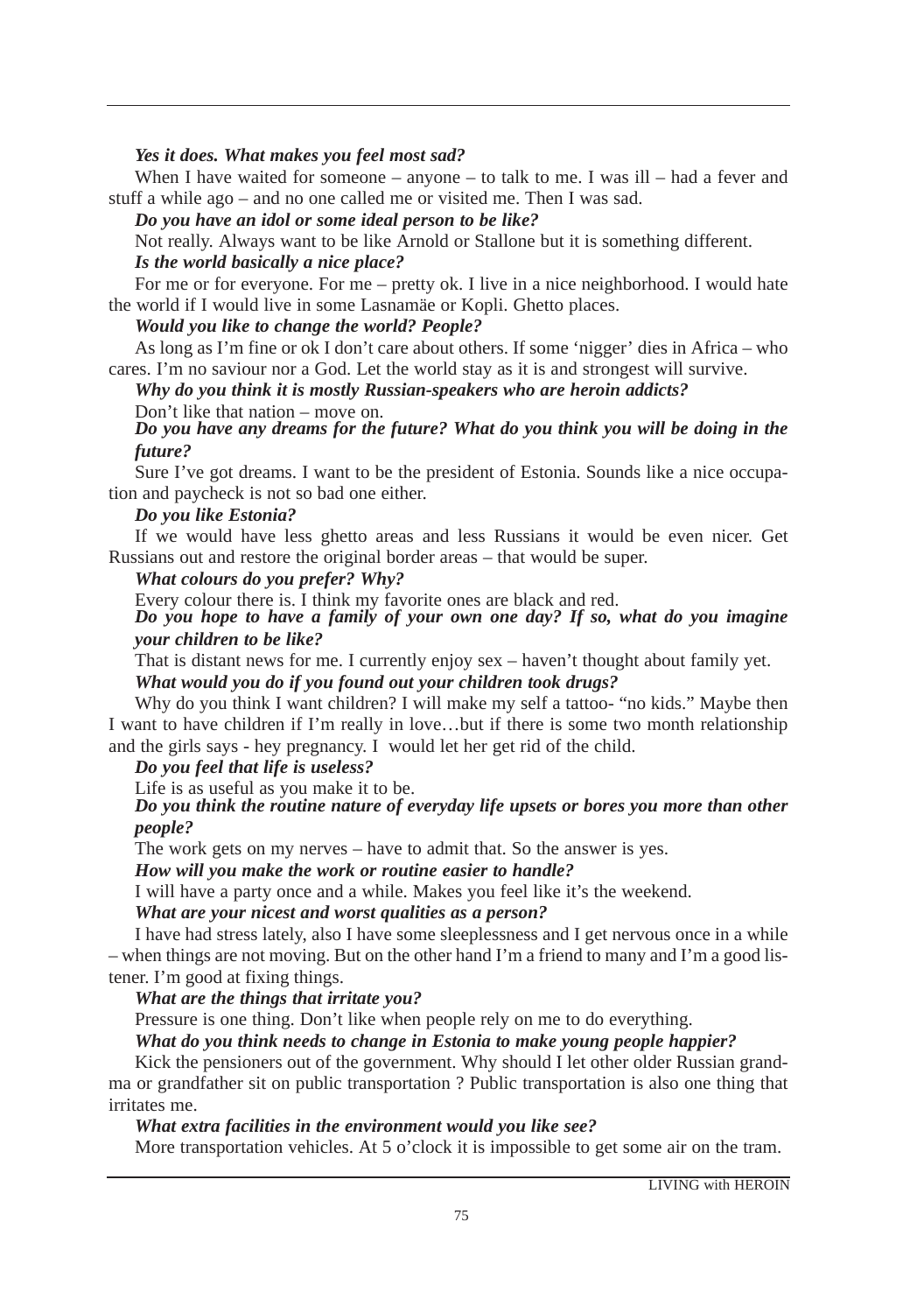*Would you be prepared in the future to educate younger people against taking drugs?* Interesting question haven't thought about it. Do you think they will let me there? Maybe – depends on who asks and to whom I should give lecture. Probably not but never say never.

#### *What does money mean in your life?*

Money is something of importance. You …basically it is everything. I don't go to work for fun – I want something back.

*What makes you different from others?*

I get a blowjob more than once a week.

*Do you want to do something extraordinary sometimes?*

Some assfuck maybe? No, let the world be as it is. A million kroons from heaven sound also nice come to think of it.

#### *If you could wish three things what they would be?*

I want to live as a only rich man in harem and enjoy luxury there.

# INTERVIEW #20 : With Dima (Russian-speaker 18 years old, Attending methadone maintenance centre)

#### FIRST INTERVIEW

#### *Are you happy with the facilities available to drug users to get off drugs?*

No, I'm not so happy. You know, here in this centre they accept only those, who are not younger than 18. And I started taking drugs at 14. And by 17 I got bored - and came here. They said I was too young and they cannot begin the cure.

#### *What made you first take soft and hard drugs?*

Friends, company - you know. I first tried marijuana at some party, I don't remember - and I liked. You know, it is not so different from simple smoking. But far more pleasant. And I take heroin about two years already. My friends offered me to try heroin - so strong experience, very different from soft drugs.

#### *Do you talk openly with your parents or maybe brothers, sisters?*

About what? About some of my personal problems I never say them. About drugs? My mom knows that I'm a drug addict. My mom helps me very much. But my sister - she's too young yet to know that. I don't want to hurt her with my problems.

#### *Why do you think people use drugs in general ?*

I don't know people in general. I can say for myself. I want to take everything from life. Living without pleasures is just not worth living. Drugs give me pleasure - and I use them. I don't want to really quit. I just do not want to take heroin any more - all these injections are so troublesome. But ecstasy or marijuana - I will never stop taking them. They just raise the mood.

#### *Are the teenage years a time of crisis?*

Yes, I think yes. Is crisis connected to the age? When my father left us, my mom was in terrible crisis. Each person has own ups and downs. Teenagers are just as all other people.

# *What do you think would stop people taking drugs?*

I don't know. I have never thought of preventing people from taking drugs. Actually, this experience is just impossible to replace.

*How did others you know stop taking drugs?*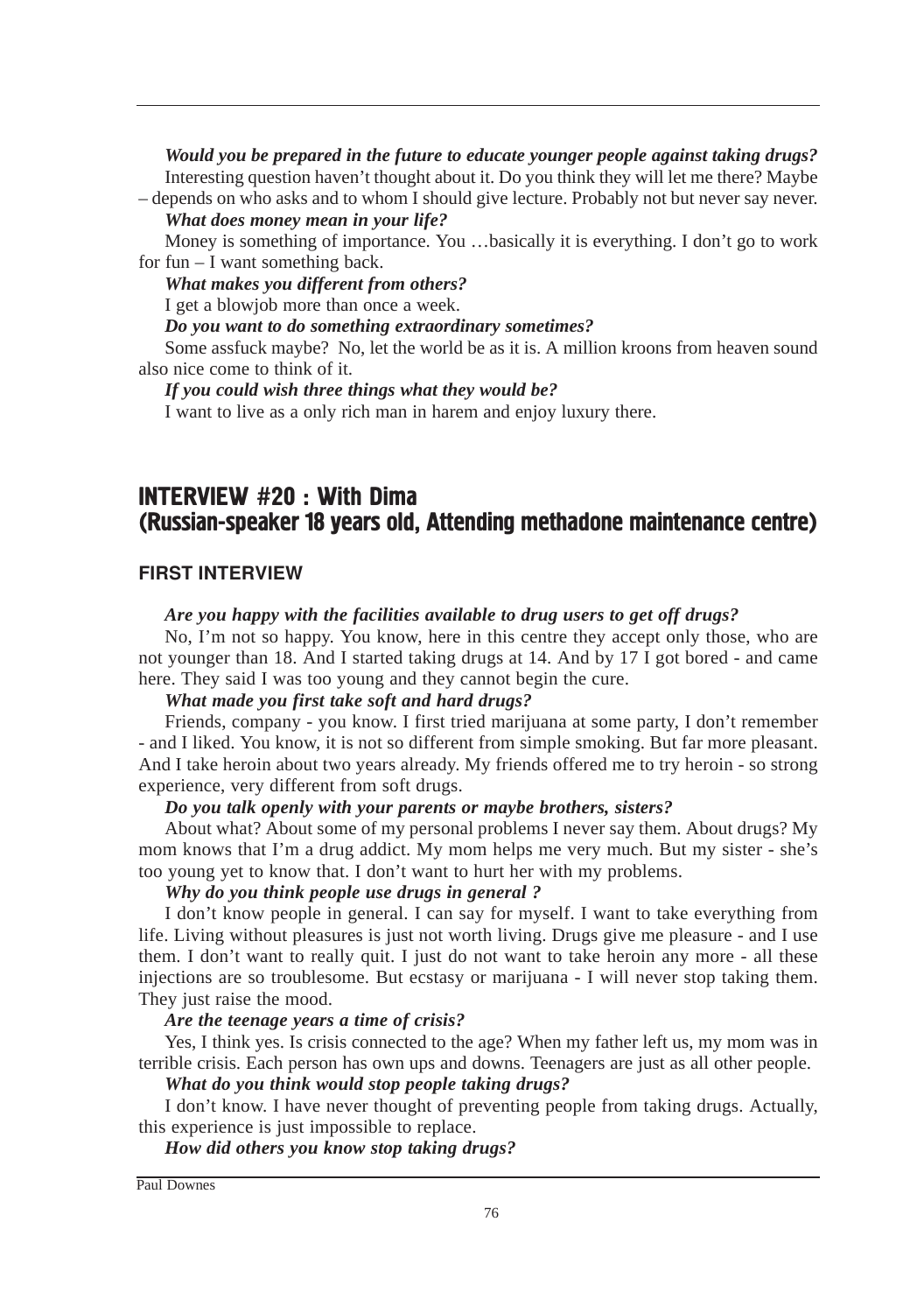I don't know people who took drugs and then quit. No one ever tried. From our band only my friend and I are taking methadone cure. How it ends - we'll see.

#### *Do you make a big distinction between hard and soft drugs?*

What do you mean 'make a big distinction'? They are just different. Marijuana just makes you smile and talkative - great for going to the disco, for example. But heroin is what you feel by yourself. It is so deep and impossible to describe.

# *How did you find school?*

My school? They consider me "difficult" (pause). I've been "difficult" for many years. From kindergarden. And at school - grade by grade - I was always in the list of the difficult.

# *Do you think anyone understands you either now or in the past?*

I don't know. And I don't really care. The main is that I understand myself.

*Do you have anyone who you can trust and talk about your stress to?*

My mom. I have the greatest mother in the world.

# *Do you think most people trust each other?*

No. We all expect that your neighbour hits you. So you hit him first.

#### *Do you understand yourself?*

Perfectly. Who can understand you if not yourself. You are together with yourself 24 hours a day, at least you know all your habits ... But no…. Sometimes I lose myself and can't explain why I do this or that. I do not know.

# *Do you wish or think you will have the same friends in five years time?*

I hope not. From my today's friends I want to see in five years only two. They are real friends.

# *Do you trust your friends? Do your friends understand you?*

I trust my closest friends. If I get into trouble, they do not ask me questions, they just help.

# *Do you think many people your age around you are depressed?*

What is many: some are depressed, some are not.

# *Are people your own age happier or less happier than adults are?*

I think, somewhat happier. We are freer than adults are. There are so many things that worry them. They are already unable to relax. Yes, we are freer.

# *Do drugs make you happy?*

Drugs by themselves - no. But they are a part of my understanding of happiness.

# *What do you use to avoid becoming HIV positive?*

I don't use the same syringe for more than once.

# *What do you think there is a risk of increase in AIDS in Estonia?*

Probably, yes

*What does love mean?*

Love. I do not know…. I haven't met my real love yet.

# *Do you think true love exists?*

True. I cannot imagine what it means. But I wish it existed. It is… interesting. And, probably, nice.

# *Do you think guys and girls have the same attitude to sex?*

No. When you watch the movies of 1950s - there was a big difference. But nowadays - no. We are modern people. I think girls themselves are now very different from the girls of earlier generations.

*Are there many differences in the way guys and girls think, feel, and act?*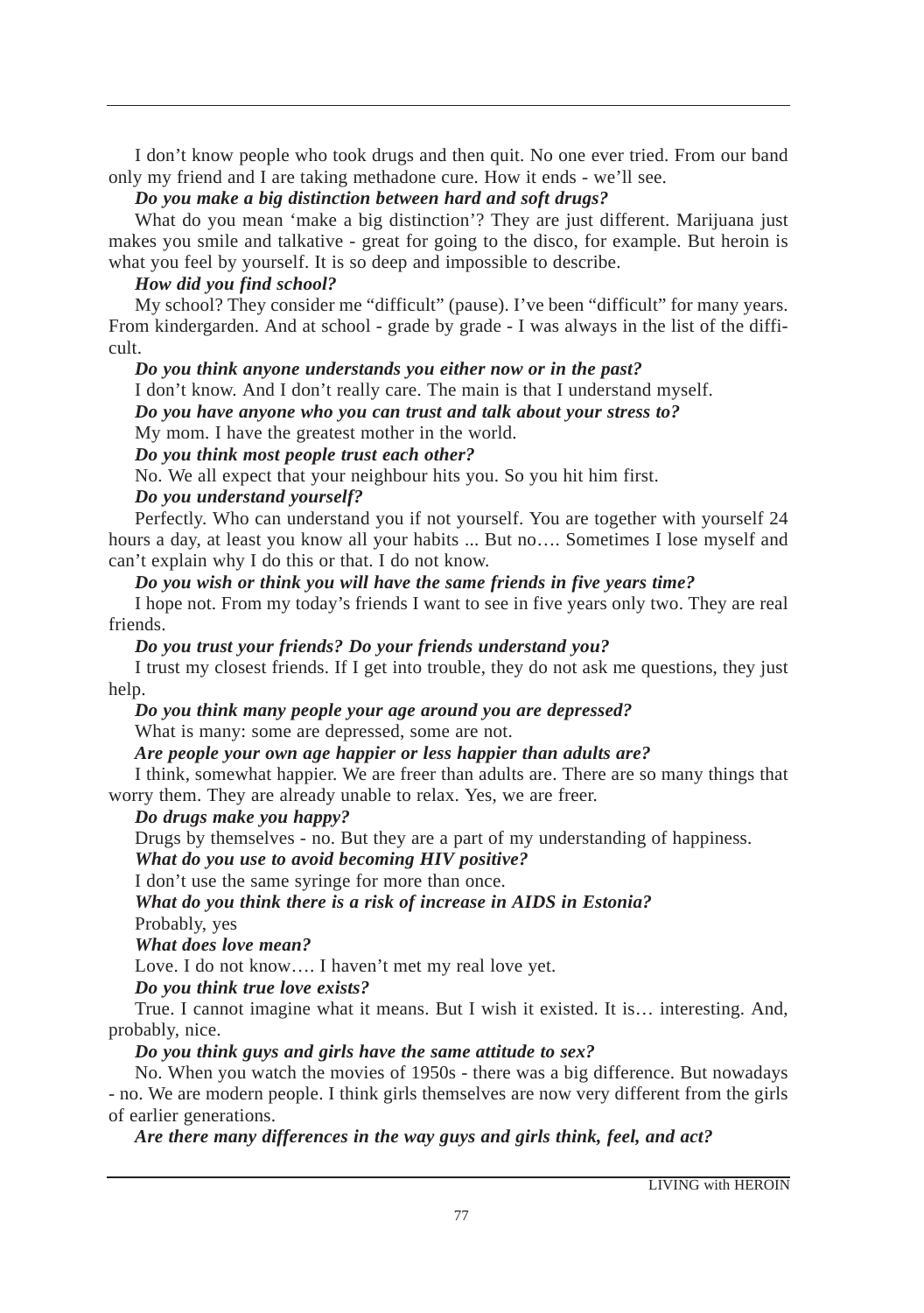Of course, they act and think differently. The guys are the guys and the girls are the girls. They are different in themselves and they act differently.

*Why do you think is mostly guys who are heroin addicts?*

I never thought of it but probably this is more natural for men. Men just need "stronger" experiences.

# *What makes you happy?*

Joyful life. I would be absolutely happy, if I could get from life everything I want. And drugs for me are not happiness in themselves - they are the means. They just keep the mood up.

# *Do you think most people are happy?*

I do not know. Why do you always say "all" or "most"? All people are different. I cannot see them in general - I am not God.

# *Do you think many people are pretending to be happy even though really they are not?*

Probably, yes. At least it is easier to live this way. Nobody asks you stupid questions like "what happened" ?

# *Do you believe in a God ?*

Yes. God does not mean the man on the icon in the church, and faith is not going to the church. God protects every creature, I am not the exception

*Do you ever cry? Cry often?*

Sometimes… Yes, everyone sometimes cries.

# *What makes you feel most sad?*

When I have to split with my girlfriend because of my drug addiction. When my sister cries. When my mom is tired. When the weather is rainy.

*Do you have an idol or some ideal person to be like?*

Ideal person…. Nobody is perfect.

# SECOND INTERVIEW

# *Would you like to change the world?*

Of course, I do. I want everybody to be free to do whatever they want and have pleasure. I want to make the world happy. And if I could, I would also make it more sunny. I think people here smile less because of grey wet weather.

# *Why do you think it is mostly Russian-speakers who are heroin addicts?*

Russians. I don't know. I know that if Estonians take heroin, they take it through the nose (laughs). I mean, they sniff it. But Russians, I think, are more depressed. They have more problems. It is easier for Estonians to "survive" here, so why should they help themselves with drugs?

# *Do you have any dreams for the future? What do you think you will be doing in the future?*

I never try to think of the future. I am afraid of it.

# *What colours do you prefer?*

I don't have favorites. Sometimes I like white, sometimes I like black. Sometimes I prefer bright colours, sometimes they seem annoying.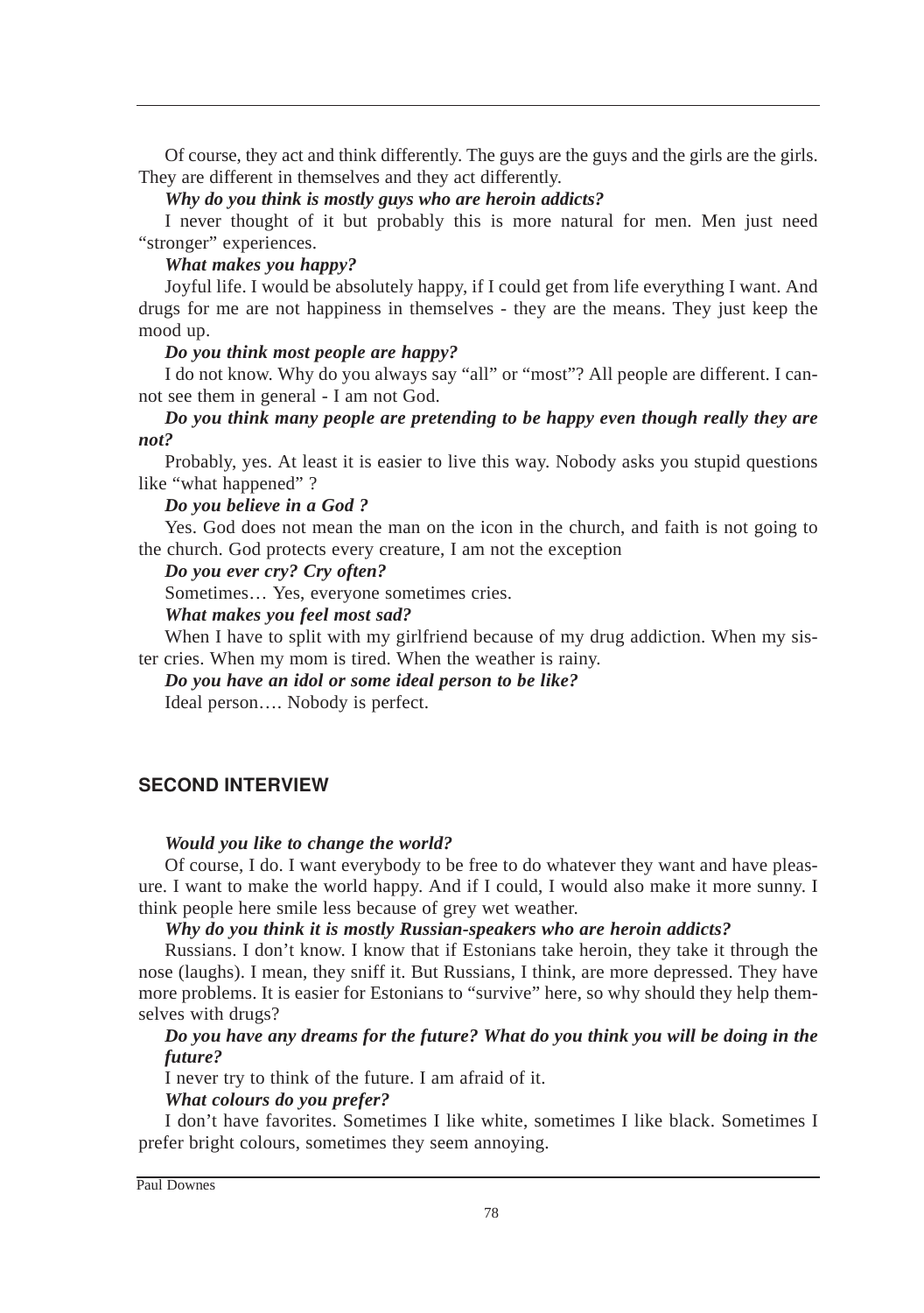# *Do you hope to have a family of your own one day? If so, what do you imagine your children to be like?*

In future I want to have my family. I want to have many children. I will do everything to make them happy.

#### *What would you do if you found out your children took drugs?*

Beat up his ass (laughs, but suddenly becomes serious). I would explain that it is not the right thing to do. I will never tell my children about my addiction. Yes, I can tell them I tried drugs, but about addiction...

# *Do you feel life is useless? For you? For others?*

Life is only useless if you can't make use of it. People, enjoy your life!

# *Do you think the routine nature of everyday life upsets or bothers you more than other people?*

I think everyone is now so much depressed. Nobody is able to make use of life.

*What are your nicest and worst qualities as a person?* 

I am joyful. I am not stupid. People say, it is interesting with me. What's bad in me? Much. I am probably too selfish.

# *What are the things that irritate you?*

Some stupid little things: when you open beer can, and it spills, when a teacher at school shouts.

# *Would you be prepared in the future to educate younger people against taking drugs?*

I can't. I am not going to quit taking soft drugs. And if I make some propaganda against drugs without believing - what would it be like?

# *If you were the leader of the Estonian government, what changes would you make to Estonia to make everyone happier?*

To raise wages - all people should have work and enough money. Not to discriminate against Russians. Politicians think only of themselves. But I on their place would think more of people. By the way, they could give citizenship to everybody. *Do you like Estonia?* 

Estonia is generally nice. But it is too small to live and have fun. I dream to go to Miami. Or somewhere to California.

# *What does money mean in your life?*

You can buy what you need or what you want. But money is a means, not end.

# *If you had a possibility not to go to school, would you? Why? If you have left school, would you ever think of going back to get more education?*

I probably would not leave school. What would I do instead? At least, at school I can talk to people and have fun.

# *What makes you different from others?*

I do not know.

# *Do you do something extraordinary sometimes?*

What is extraordinary for you? Some things that are ordinary for me are extraordinary for others.

# *If you could wish three things, what would they be?*

To meet my real the only one love, to become rich and.… Maybe … To drop that first time I tried it…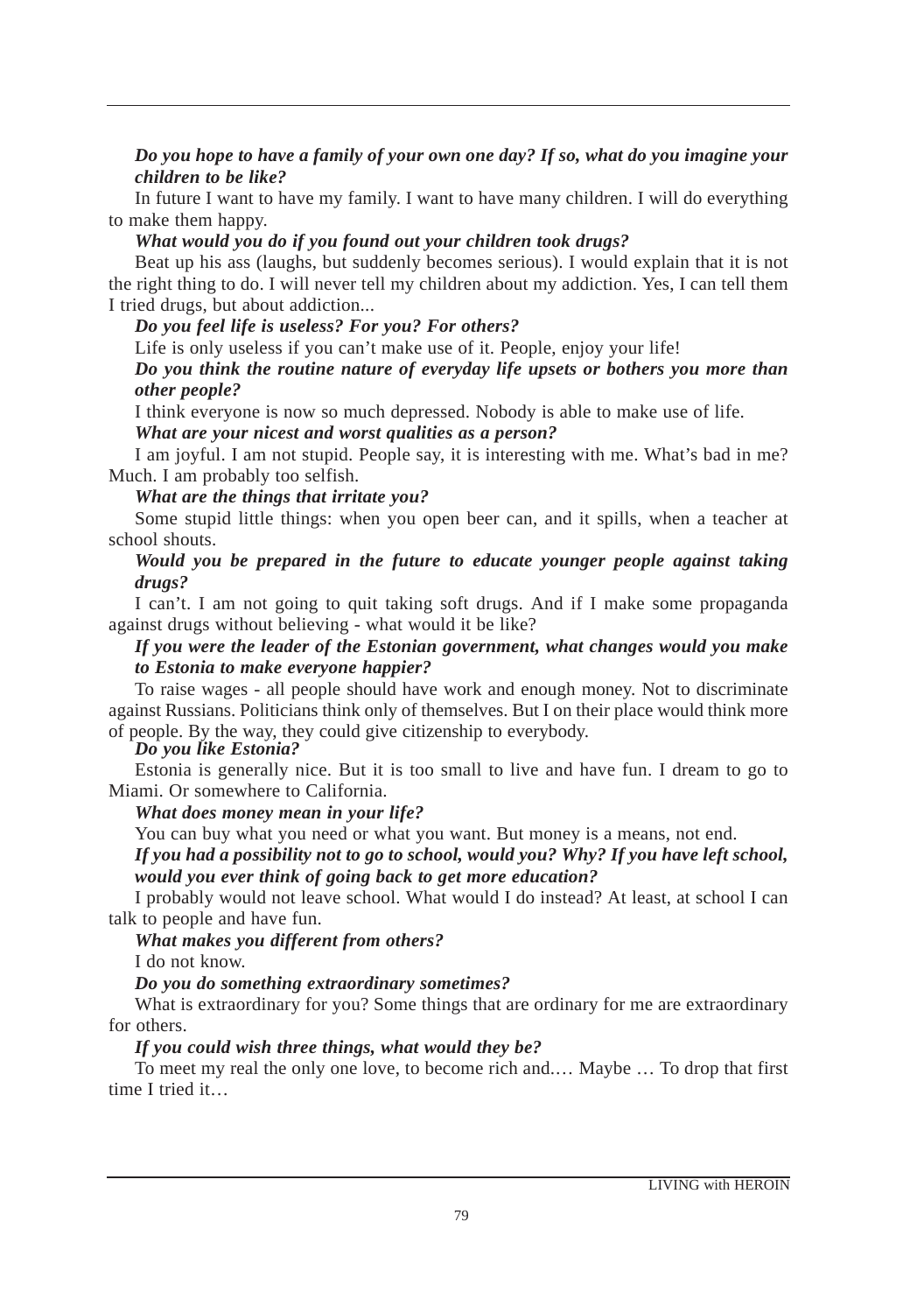# **INTERVIEW #21 With Arturas** (Lithuanian living in Estonia age 18, NOT IN TREATMENT)

# *What does "home" mean to you? How do you get along with your family members, do you talk openly with any of them?*

There is no home for me, it has always been just a place to sleep and eat. I haven't experienced a close relationship with my mother or my younger sister (we have the same mother). My father is unknown, I found out that my stepfather wasn't my real father…when my parents were getting divorced. I didn't really care about them and neither did they about me. I had no trauma from their divorce. I was always left on my own. And I've always wanted to be left on my own.

#### *How did you find school?*

School was like floating, I was changing schools constantly. Friends were changing all the time. I like spending time on my own. Sometimes among groups of people, which constantly change from one to another, often with people a bit or much older than me, they give challenges, share experience, interesting to explore them.

# *Do you think your friends understand you? Do you understand yourself? Do you think anyone understands you either now or in the past?*

No one understands me and it's just the way it is. One could understand me, when anything I do would come as something expected. They are either unable or don't want to. I wish someone could, but not all. I actually don't understand myself, have tried and am still trying, one moment I do, overall don't. I am like a puzzle which has to be gathered together, piece by piece, some of which have to be found, some of which I keep or give away, some I cherish, some are useless... I understand more of my past, but not present or future. I'm actually satisfied the way I am, even though I often surprise myself.

#### *Do you trust anyone? Do you think most people trust each other?*

I'm on my own, learning to trust. Most people should have someone they can trust, most do trust each other. There're people who trust me; it's all a matter of a mask. But some people do like and trust me.

# *Do you have any dreams for the future? What do you think you'll be doing in the future? Do you plan to have a family of your own one-day? Do you think you'll have the same friends in 5 years time?*

A lot of dreams, everything is a dream in my head. Future is - whatever happens, spontaneously as always, I'll accept as it is. I believe something comes up and changes everything suddenly and you never know how and when, never expect what it is going to be. No fear for the future. You never know what is going to happen. I don't plan any family of my own one day, just a person to trust. I don't think I'll have same friends in 5 years time, I hope not. I'm going for constant change in the things and people surrounding me.

#### *What does love mean? Do you think true love exists?*

Look in the dictionary, into every word and that will be "Love". For me it is losing confidence, some mixture of hate and love. True love doesn't exist, it's just an illusion.

# *What makes you happy? Do you think most people are happy or do you think many people are pretending to be happy even though really they are not? Are people of your age happier or less happy than adults?*

People understand that they have possessed happiness when it leaves them. When I want to feel happy – I feel happy: I am sad when I want to feel sad. Simple things can make me happy. There is no mask when you are really happy, no need to pretend. The recent event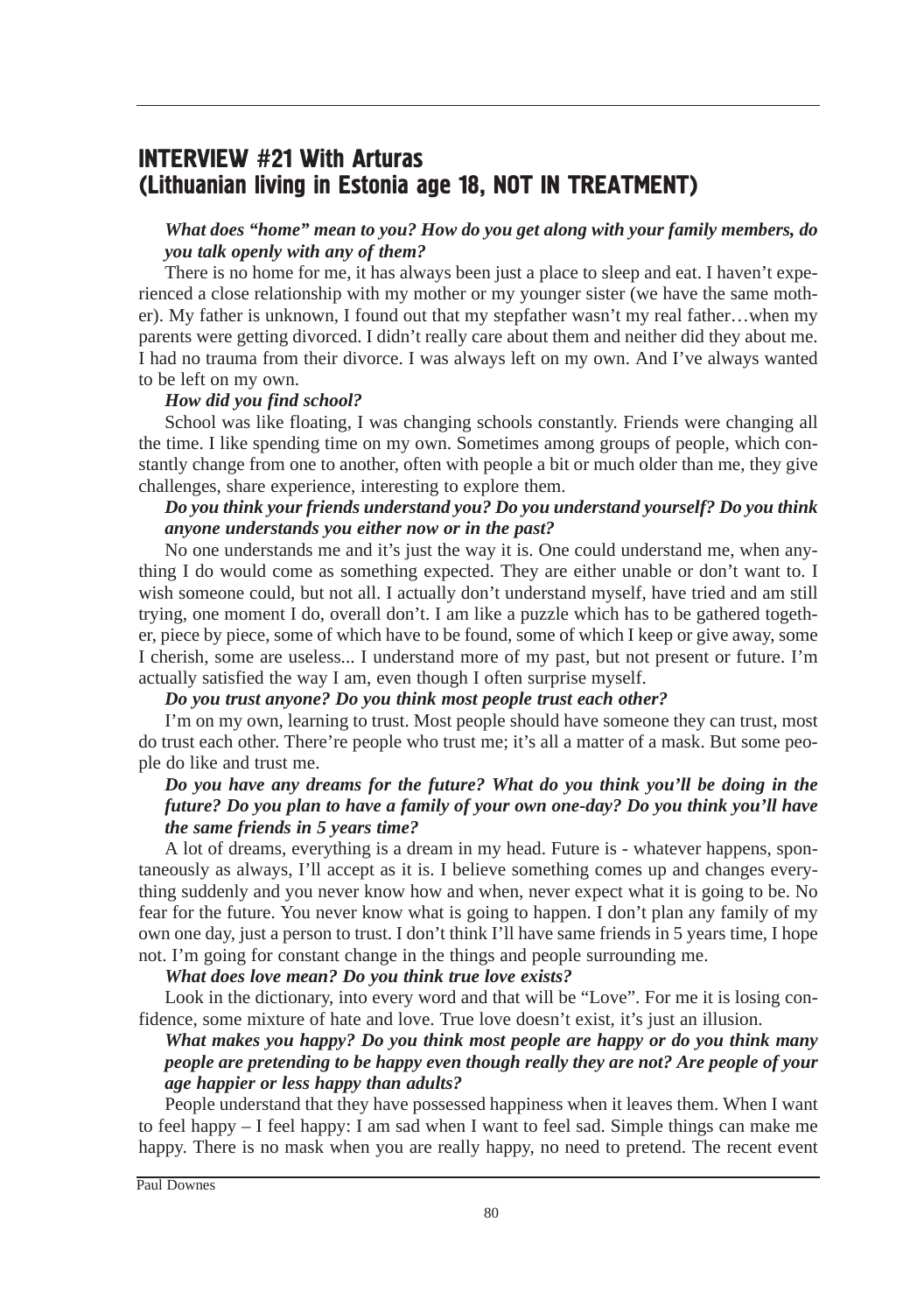that made me happy was just a warm sudden rain, which had beckoned me to run outside, feel the rain drops and watch them falling from the sky, not even caring about getting all drenched. The meaning of happiness is different to everyone. For the majority it is money, which they see as some certain freedom. Adults can be happy in the same way as people of my own age.

#### *What do you think is the best age to be?*

There is no best age to be. I would always answer "my present age". Why to skip time? *What makes you most angry? What are your nicest and worst qualities as a person?*

There are none and nothing that makes me angry, that's one of my positive qualities, which are actually not for me to judge. I don't let values take over me; there isn't anything that binds me. Every moment I live as it is, do whatever I feel like doing. The biggest fear in life is to get sucked in a routine of life, become a squirrel in a wheel and one day to wake up and realize that you are racing in a circle.

#### *Do you like spending time on your own? How do you spend your free time?*

I like being alone. I don't distinguish free time from my overall time. Favorite pastimes: reading, writings, poetry, and outings... I see myself as a poet. I write for myself – I leave everything that I write as my memories, they are my only memories. I rarely give them to others to read them and only what is appropriate and possibly understandable for them.

#### *Do you believe in a God?*

God is an illusion. Created from fear of the unknown, a need to be ruled by some higher force and own beliefs. They find hope and self-actualization in religion. When you know you must die, it becomes like an asylum for you.

#### *Do you ever cry? Cry often?*

I do cry sometimes, when I feel like crying. Sadness comes when I feel that I cannot do something.

#### *Do you smoke, drink alcohol?*

I smoke more than I breathe. I drink, it happens often or occasionally. First drunkenness-6 years old, it was fun.

#### *Have you ever dealt with the police?*

I have dealt with the police, some treated me in a normal way, once got beaten up. My opinion: they're just doing their job.

#### *Why do you take drugs?*

Drugs are slowly drawn suicide, an escape from unbearable reality, from static and routine environment; they are available all around from drug dealers, friends, in nightclubs and parties. "I choose not to choose life". Every drug addict has his own philosophy on drugs, not excuse in the eyes of the society, but own unique outlook on reality about why they want to be their own gods and live in an artificially created world. I hope to stop taking them when I'll find a worthy substitute for this artificial paradise in reality, in which or whom I can believe and will make me be certain in myself. I'm searching; I'm close to one...

#### *Are you happy with the facilities to drugs users to get of drugs?*

No. Drug addicts go there for having no other choice. It's a government, people and surrounding pressure. If there weren't any pressure, only free will, then it might help.

#### *What made you first take soft and hard drugs?*

Loneliness, desire to go for something new, to try something out which will make me escape from the depression I had at that time, to escape from reality, to see what is beyond it. Of course, there is a distinction between soft and hard drugs; I've tried both almost at the same time. Each is something different.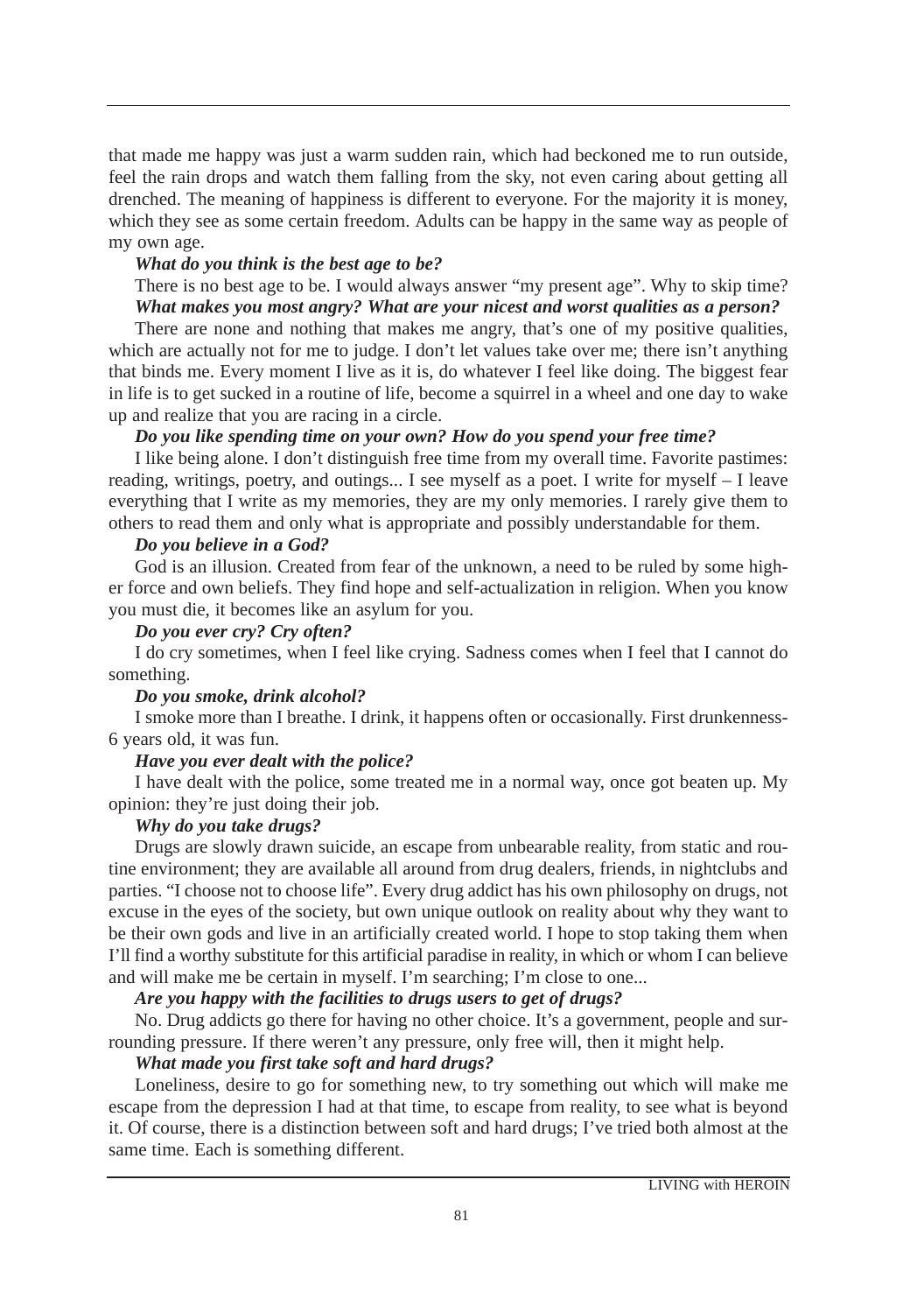*Why do you think most people take drugs in general? Are the teenage years a time of crisis?*

It's the same as asking why do people smoke or drink alcohol. For pleasure and to see life differently.Yes. It's the time when the ideal of your parents withers away, when you realize that they are not all, that they cannot give you everything you look for and need.

*What do you think would stop people taking drugs?*

It's not likely to be the outside factors, more likely to be the inside conviction.

*Do you ever have strange experiences, which you would be afraid to admit to anyone (either on or off drugs)? Like energies from another world etc?*

I have, from being under the influence of a drug.

*How did others you know stopped taking drugs?*

One has committed suicide by shooting in a mortal dose.

*Do you think many people of your age around are depressed? Do you often feel depressed?*

Not many. Usually I feel often depressed, but not recently.

*Do drugs make you happy?*

Sometimes.

*What do you do to avoid becoming HIV positive? Do you think there is a big risk of increase in AIDS the Baltic States?*

I don't care. I have my personal needles to use. In Baltics, there's an increase, but not a big risk.

*Do you think guys and girls have the same attitude to sex?* Biologically no.

*Are there many differences in the way guys and girls, think, feel and act?*

Yes. What is love for a man could be nothing for a girl. Love for a girl is more sincere and serious.

*Why do you think it is mostly guys who are heroin addicts?*

Girls may have fewer values, but they are stronger.

*Do you have an idol or some ideal person to be like?*

It changes all the time, but I do like having one. I have someone at the moment, but I don't know what tomorrow brings and who might it be tomorrow.

*Would you like to change the world? People?*

No, because it would be easy to understand and become very primitive, less interesting and challenging. I would leave it the way it is with all its people.

*Why do you think it is mostly Russian-speakers who are heroin addicts?*

It can be a case of discrimination of Russians in Estonia, for they have less possibilities and opportunities.

*What colours do you prefer?*

Classical dark blue, dark green, none of the bright colours.

*What would you do if you found out your children took drugs?*

I shall provide them with proper treatment if it's not too late, if it is I wouldn't give any pressure on them. A house should be a place from which they don't want to run away no matter what

*Do you feel that life is useless? For you? For others?*

Yes for me, you get stuck too often. For others it depends on themselves.

*What extra facilities in the environment would you like to see for teenagers?* A 24 hour public transportation.

Paul Downes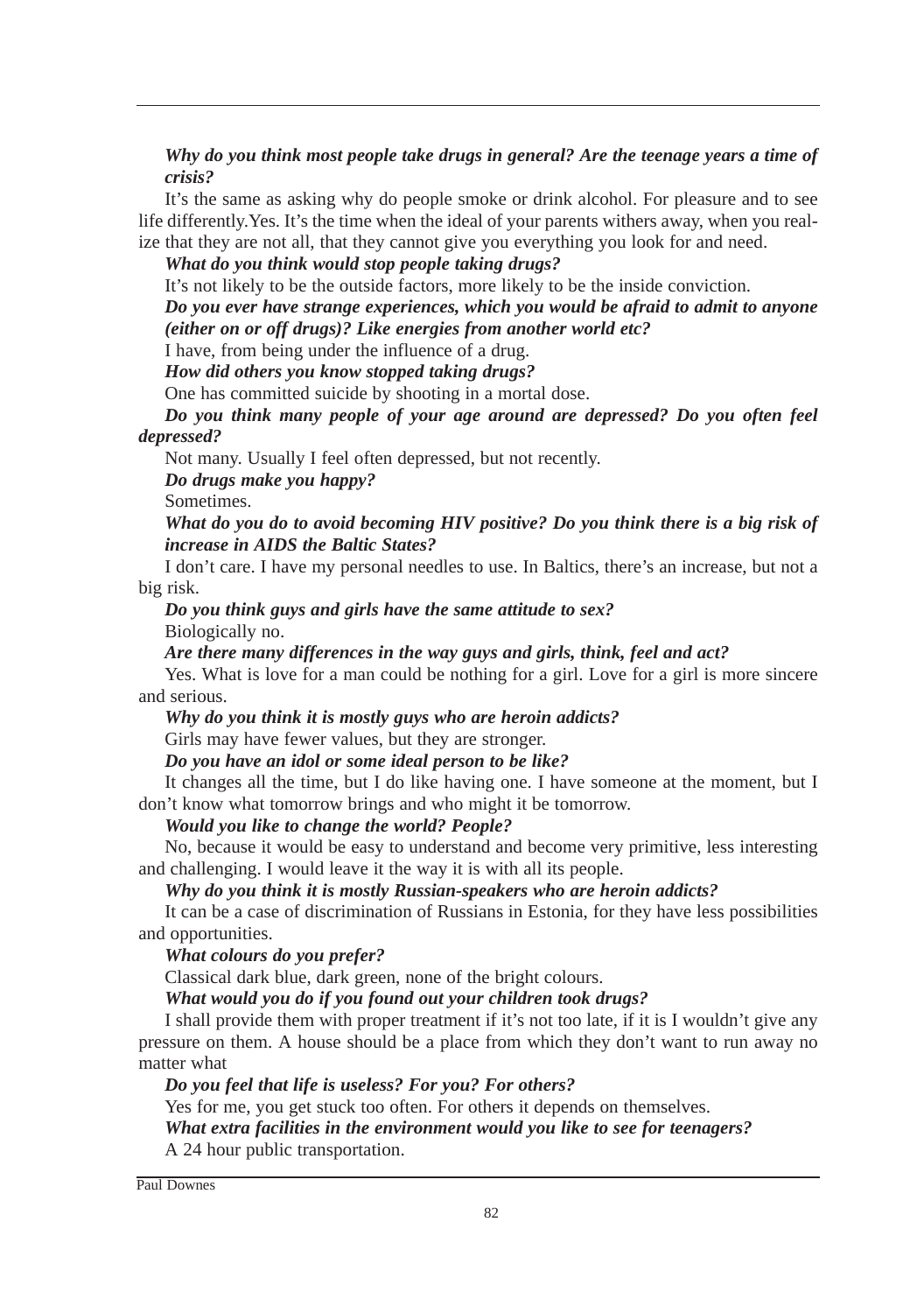# *What makes you different from others? Do you want to do something extraordinary sometimes?*

I want to feel different from others. I'm not like everyone else. Every person is unique, but many don't want to see, hide or never notice their uniqueness, which makes them different from others. I don't want to hide it or show it, I am unconsciously using it. I always want to do something extraordinary, which is often seen as extraordinary for others but for me it is usual, comfortable, romantic or simply I felt like doing it to be honest with myself.

# *If you could wish three things what would they be? What is your biggest dream?*

One is to close my eyes and become whoever I want to become, the other one is to close my eyes and find myself in any place at any time I wish to be. And the last one is that my girlfriend would love me forever as strongly as I do. I don't know which of the three is the most realistic one. My biggest dream I want to find something or always have someone in life for I can sacrifice everything I have and what I am: my mind, my will, my instability, my everything...

# *Do you think the routine nature of everyday life upsets or bores you more than other people?*

Yes, I need constant change in the place and environment

*What are the things that irritate you?*

Some daily routine and a phrase: "Calm down!"

*What do you think needs to change in Estonia to make young people happier?*

It depends on young people themselves, on what makes them happy.

*Do you consider yourself a strong or weak person?*

I want to think that I'm strong, because I believe in myself, I feel strong when I'm on my own. But I feel weak in the society.

#### *Do you ever suffer from yourself?*

Maybe physically, I like feeling pain. I hurt myself to feel I'm alive. Mentally I suffer when I do something very unusual and later realize what I have done, what I have lost or what is now impossible to change. I don't regret about it, "regrets don't work", I just suffer.

# **INYERVIEW #22 With Anatole** (Russian-speaker 24 years old)

**BACKGROUND**: 5 years of drug experience. "*Don't mention my surname in your interview. Maybe I will become famous one day and I do not want anybody to know about my past.*"

#### <u>INTERVIEW</u>

#### *What made you first take soft and hard drugs ?*

I started to smoke hash since I was 15. I was told where I could buy it. The drug dealer had an interesting password - "Do you have something to read?" I smoked hash regularly until 18 years; after that we decided to try a drug injection. There were eight of us, but only three tried it. Second try came only after three months. By the time I started to use hard drugs there were only three young men and few elders who did it in our region. Now I know about 150 men doing it. It's all bullshit that somebody, who is using drugs for some period of time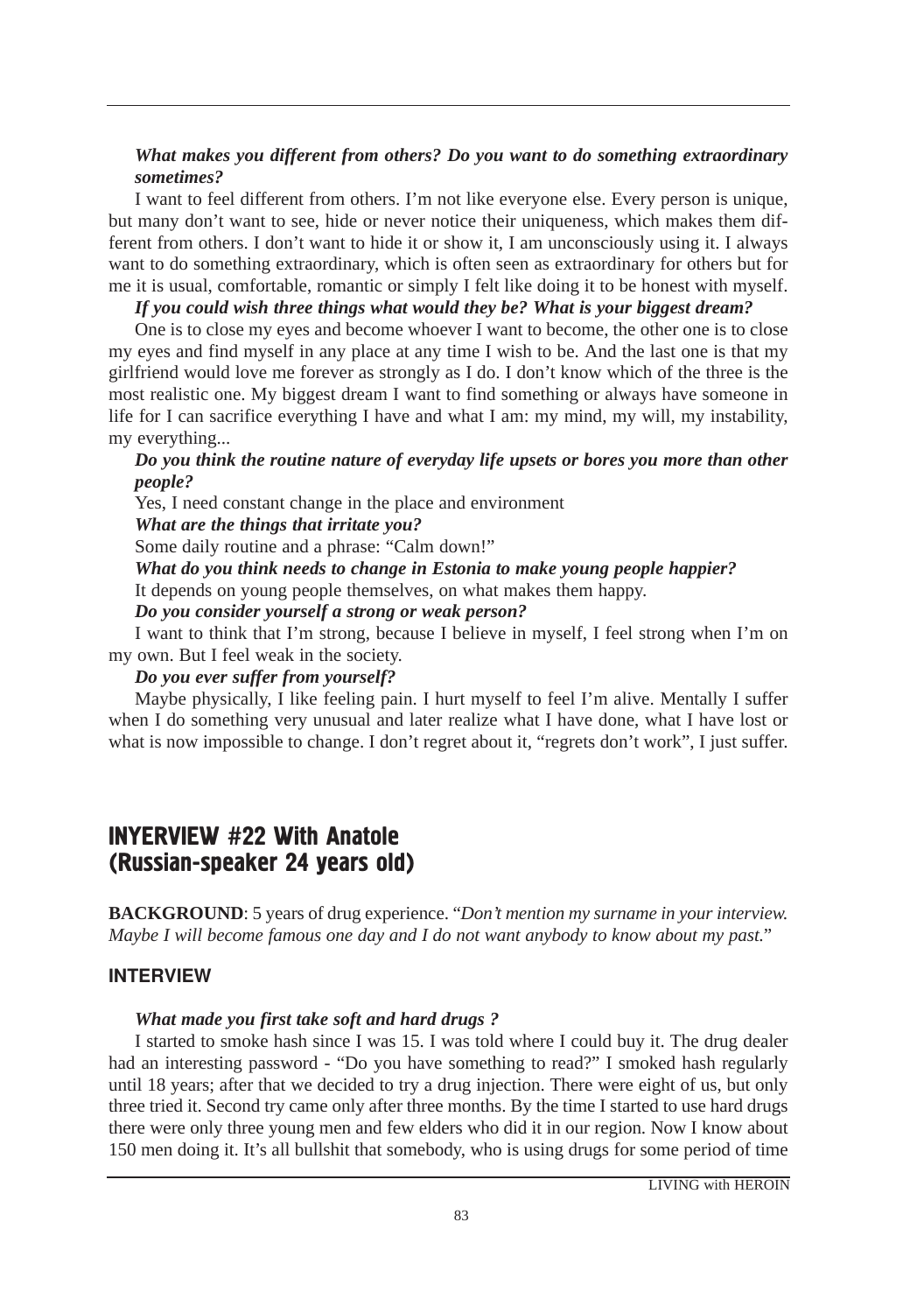forces or recommends you to do it. When I was at the beginning of my road, old drug addicts kept telling: "Don't do it. Give your dose away. Stop before it's too late." - But I thought that exactly I wouldn't become dependent on drugs. Everybody thinks this way at the beginning. It is hard to talk about some exact dose - more money I have, more drugs I will use.

#### *What about heroin?*

Now everybody is on heroin. When I started there was no heroin. But under the heroin the high, kick, is almost the same as under 'black'. I can even make the heroin by myself out of poppy. Only I need a good laboratory. Heroin which is on sale in Tallinn, is not clear, I've heard that somebody mixes it, for example, with rat poison. So, I was using black, then heroin which was much more expensive, then again returned to black. Because heroin just disappeared from sale.

#### *So, first time you tried drugs because of…*

... interest. As I have told you, nobody was forcing me to do it. I also received a satisfaction from stealing, when some money was left after I've bought a dose, and I could buy something for myself. Actually, stealing is like a work. We went stealing every day.

#### *How did your parents find out that you were using drugs?*

Once they've found glasses with hash in my room. And then I think that by the holes in my veins. I also had such a bad habit that I've put the syringe behind the ear, like a pencil. This factor helped my parents to find out that I was using drugs.

#### *And what did they do?*

Nothing. They just submitted to it. My mother still doesn't quite believe me<sup>15</sup>. My girlfriend helped me a lot, morally, while I was in the hospital. My mother helped me in material way. I am very thankful to them. I liked puddings and the girlfriend brought them to me everyday. I even put on 9 kilograms weight in the hospital.

#### *Do you talk openly with your parents?*

Well, not about everything. For example I don't talk about sex with them, or about where and with whom I drink.

#### *Why do you think people use drugs in general?*

Interest. Some of them are just following the crowd.

#### *What do you think stop them taking drugs?*

People begin because of stupidity. But every drug addict has a huge wish to quit. They want to become humans but are afraid of 'breaking'. It lasts about one or two weeks…Not everybody can do it. I, by myself, even didn't want to make any injection after the hospital. I only have seen dreams that somebody was offering me drugs for a long time after that.

#### *How did others you know stop taking drugs?*

I know three people who have quit. Two of them - in the hospitals, one of them is in Russia, and one by himself.

#### *Do you make a big distinction between hard and soft drugs?*

Now - yes. They are completely different. While using soft drugs people don't have physical dependence, only psychological one. I know that clear 'black' doesn't make any damage but white drugs ruin people's liver and kidneys. Hash also dries brains. I heard that even doctors do not recommend people who use drugs for 15 years to quit, because their organism just won't withstand it. And as I've told above - people are becoming stupid on white drugs.

# *How did you find school? And what would you change in your school if you had the power?*

<sup>&</sup>lt;sup>15</sup> after all the failed attempts to quit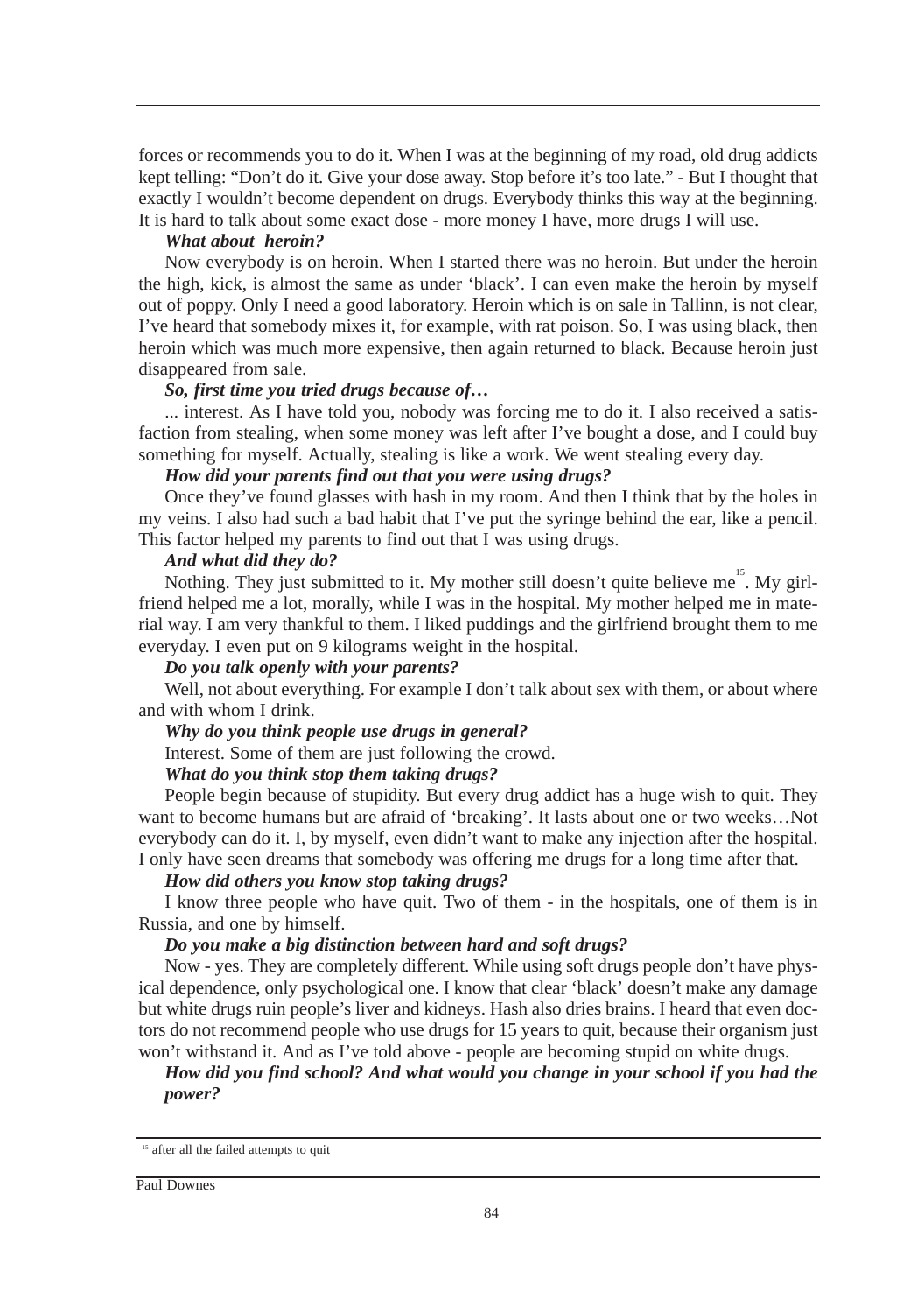School is something stupid. I wouldn't return there. I did not like it at all. I think I would leave only three lessons at school - singing, physical training and laboratory studies. After school I went to naval college…but my exam took place exactly at that time I had to meet with a drug dealer. I failed it. From the college I remember that there was a very good English teacher. We liked her so much...After she was gone, everybody stopped learning English. I've left naval college because of drugs.

# *Do you have anyone you can talk about your stresses to?*

Breaking is a hard stress, I even was thinking about suicide during breaking. But I somehow overcame it by myself. I usually keep everything inside, rarely can speak out.

#### *Do you understand yourself?*

Yes. I do. What's in my mind.

*Do you have strange experiences, which you would be afraid to admit to anyone?* I saw a terrifying dream when I was little, and this dream repeated when I was on drugs. *Do you think you will have the same friends after 5 years? Do you trust them and do they understand you?*

Actually drug addicts do not have friends! They will betray you. One 'friend' of mine betrayed me when he was on 'breaking'. No drug addict will share with you his last dose. I had three best friends. The youngest guy died because of overdoses; two other guys got off and one of them lives now in Moscow, another - here in Tallinn near me. We are still friends. The third guy stayed on drugs and our friendship was broken. My girlfriend is also my best friend. I surely trust my friends and they do understand me.

#### *Do drugs make you happy?*

No, people receive the satisfaction only at the beginning. After that it is simply a good feeling - it is warm in winter and cool in summer. Also it is good when there is no breaking.

#### *What do you do to avoid becoming HIV positive?*

HIV positive? Nothing I think. When I was on drugs I used only my own syringe. I've always bought them for future use. While making love I don't have any fear, maybe only in the morning.

#### *Do you think is there a big risk of increase in AIDS in Estonia?*

Of course. Due to drug addicts there is a huge risk. Hepatitis was a good example of infection spreading among drug users.

#### *What does love mean? Do you think true love exists?*

I don't know what does love mean. I cannot describe it. It is something inner. I have an ideal love but not the true one; and I can't say does it exist or not.

#### *Do you think guys and girls have the same attitude to sex?*

Maybe the same, but girls hide it for sure.

*Why do you think it is mostly guys who are drug addicts?*

Well, it is hard to explain. But guys always drank and smoked more.

#### *Do you think are most people happy? What makes you happy?*

There are no totally happy people. People get used to what they've got and after that they want more and more. If everything is ok with me, then the same has to be with my friend. Then I am happy.

#### *Do you believe in a God?*

Well, I do, but not fanatically. I think that somebody has made him up for people to be afraid of something. Sometimes I believe in him, sometimes I think that there is no God at all.

# *Do you ever cry?*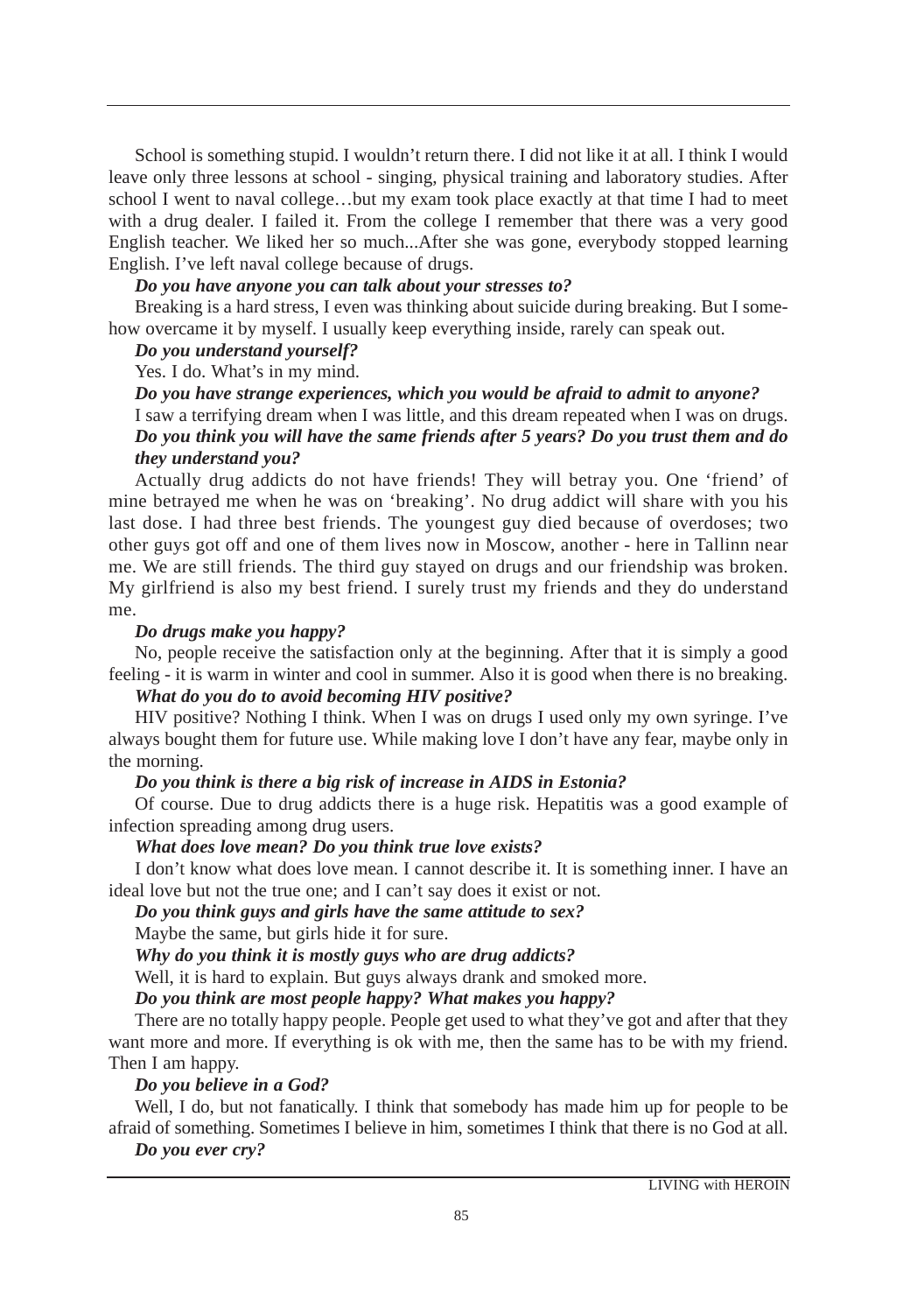I cried when my friend died, I've told you about him already. He was so young. Now, every year when we go to the cemetery, some tears may come out. Strange, but when I feel pain I want to smile, not to cry.

#### *Do you have an idol or ideal person to be like?* No.

# *Would you like to change the world, people?*

To make the whole world as I want it to be. No, that was a joke. I want that there would be no illnesses, no drugs, and no wars. Look how dramatically decreased is the population growth. I want all people to speak one language. I want girls not to hide their wish, but to have the same attitude to sex like guys do.

# *Is the world basically a nice place?*

It is nice in places. But there are dark places also, like rubbish dumps and police stations. *Why do you think it is mostly Russian-speakers who are drug users?*

Russians are more brave and desperate. They can steal. Estonians are cowards. They use mostly soft drugs.

# *Do you have any dreams for the future?*

I want to have permanence after I will reach everything I want, and want to have the job that I will like to do.

*Maybe you have some particular wish for the present?*

I would like to jump with a parachute.

# *What colours do you prefer and why?*

Black - it gets less dirty.

# *What would you do if you found out your children took drugs?*

Parents cannot suppress their children who are using drugs. Nowadays there are terribly many children who are on drugs. I probably will try to explain to my children what it is, maybe mention I was doing it, and how bad it is.

# *Do you feel life is useless?*

Sometimes it is really useless. When I was on drugs I was doing only bad things. But on the other hand, if people would not do bad things - policemen would not have any job to do.

# *Do you think that the routine nature of everyday life upsets you more than others?*

I don't know about the others, but the routine does upset me. And what upsets me most is that there is always not enough money.

# *What are your nicest and worst qualities as a person?*

Well, I am kind, honest, I think, sincere, not greedy. I have more bad qualities than good ones, for sure. For example, I know it is bad to do something, but I do it anyway.

# *What are the things that irritate you?*

Mosquitoes and seagulls also. I have a car now and they shit on it every time.

# *What do you think is needed to change in Estonia to make young people happier?*

More a sports ground has to be built; make bicycles cheaper. Sport is also cool thing to do. I like carting and skiing very much.

# *Do you think sport can help people get off drugs?* Yes. Probably yes.

*Would you educate younger people against taking drugs?*

- No, I would not do that. I never listened to anybody by myself and I know they won't listen to me.

# *If you were the president of the Estonia, what changes would you make?*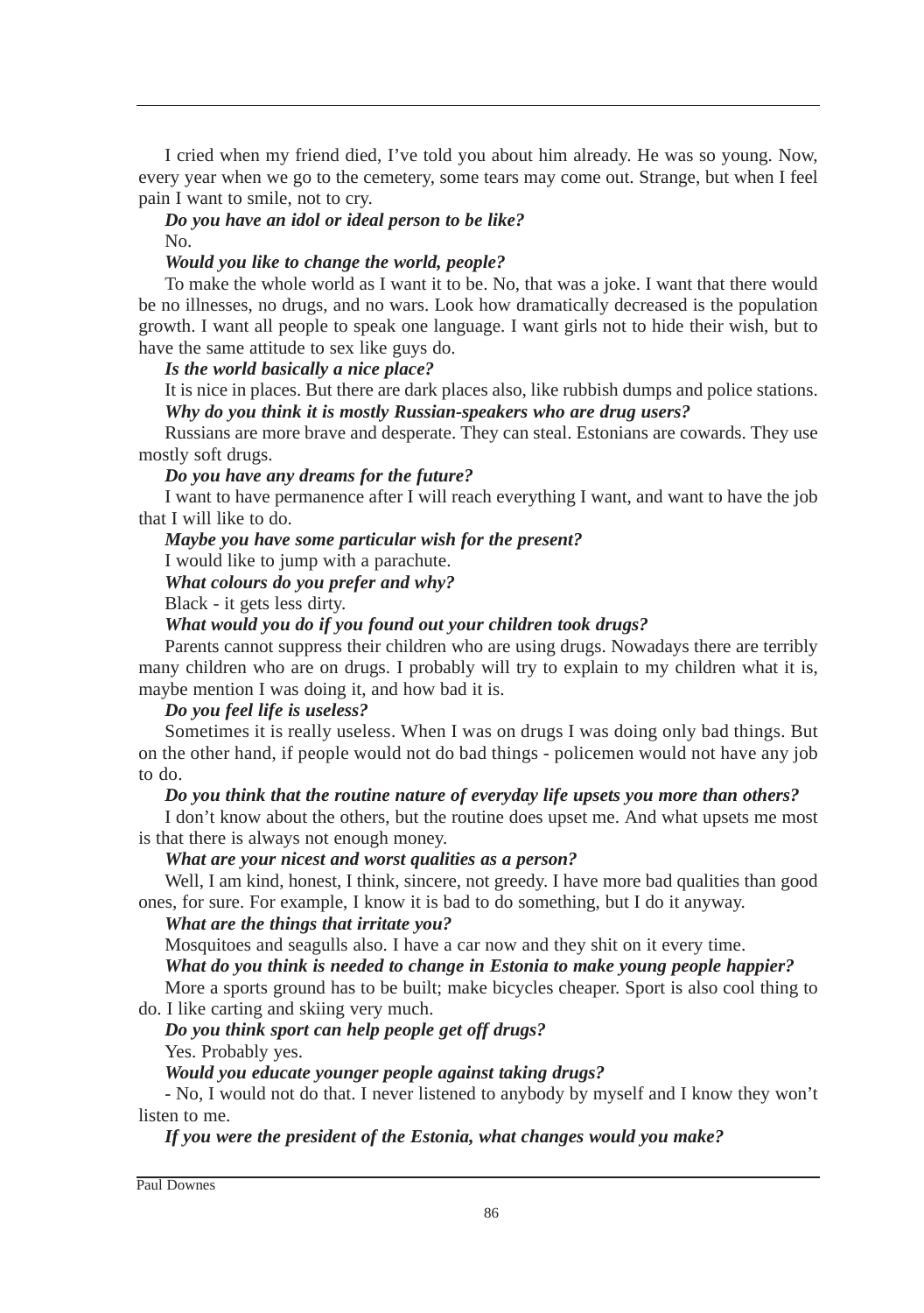That is a deep question. Maybe I will give more money to everybody, but it is not real; make something cheaper, something more expensive. I would provide everybody with a job.

#### *Do you like Estonia?*

I like to live here. It is a very small country, compared, for example, with Russia. What I don't like in Estonia is the climate.

*Would you go back to school for getting more education?*

Now, yes. I think I would like to finish my studies. Actually I would like to work only as a cook or as a driver in the future. I like driving very much.

# INTERVIEW #23 With Maksim (Russian-speaker)

**BACKGROUND:** Third year student at an Estonian university, 2 years experience in using heroin. Maksim took heroin 5 minutes prior to the interview.

# FIRST INTERVIEW

# *Are you happy with the facilities available to drugs users to get off drugs?*

I am not happy because they are often overcrowded. But this is not the problem because drugs are easily available in the recreation centre. People share drugs with each other. And also any person can call a drug dealer whenever he/she wants so.

*What made you first take soft or hard drugs?*

Curiosity.

*Do you talk openly with your parents or maybe brothers/sisters?* 

No. I don't want them to know I am a drug addict.

*Why do you think people take drugs in general? Are the teenage years a time of crisis?*

Of course, teenagers tend to use more drugs than other people. It helps to avoid problems. You just don't notice the problem.

# *Do you make a big distinction between soft and hard drugs?*

Yes, of course. You can smoke marijuana without any noticeable consequences for a reasonable period of time. But when you take heroin you just get killed sooner or later. You will die some day. And the reason will be heroin. Overdose or healthy problems will bring you to death. Maybe because heroin and crime are interrelated.

# *How did you find school? Like/dislike? What would you change/ have changed first in your school if you had the power?*

I liked my high school. I was good at studying. I didn't use heavy drugs at that time. I used opiates but it was during summer holidays. First, I used homemade opiates in 1995 when I was 15 years old. I'd have studied better. If I was back in 1995, I wouldn't have ever tried to take heavy drugs.

# *Do you have anyone who you can trust and talk about your stresses too? Do you think most people trust each other?*

Yes. I have such acquaintances. No, I don't think so. Because you cannot trust anybody nowadays. Because lots of people deceived me and I deceived lots of people.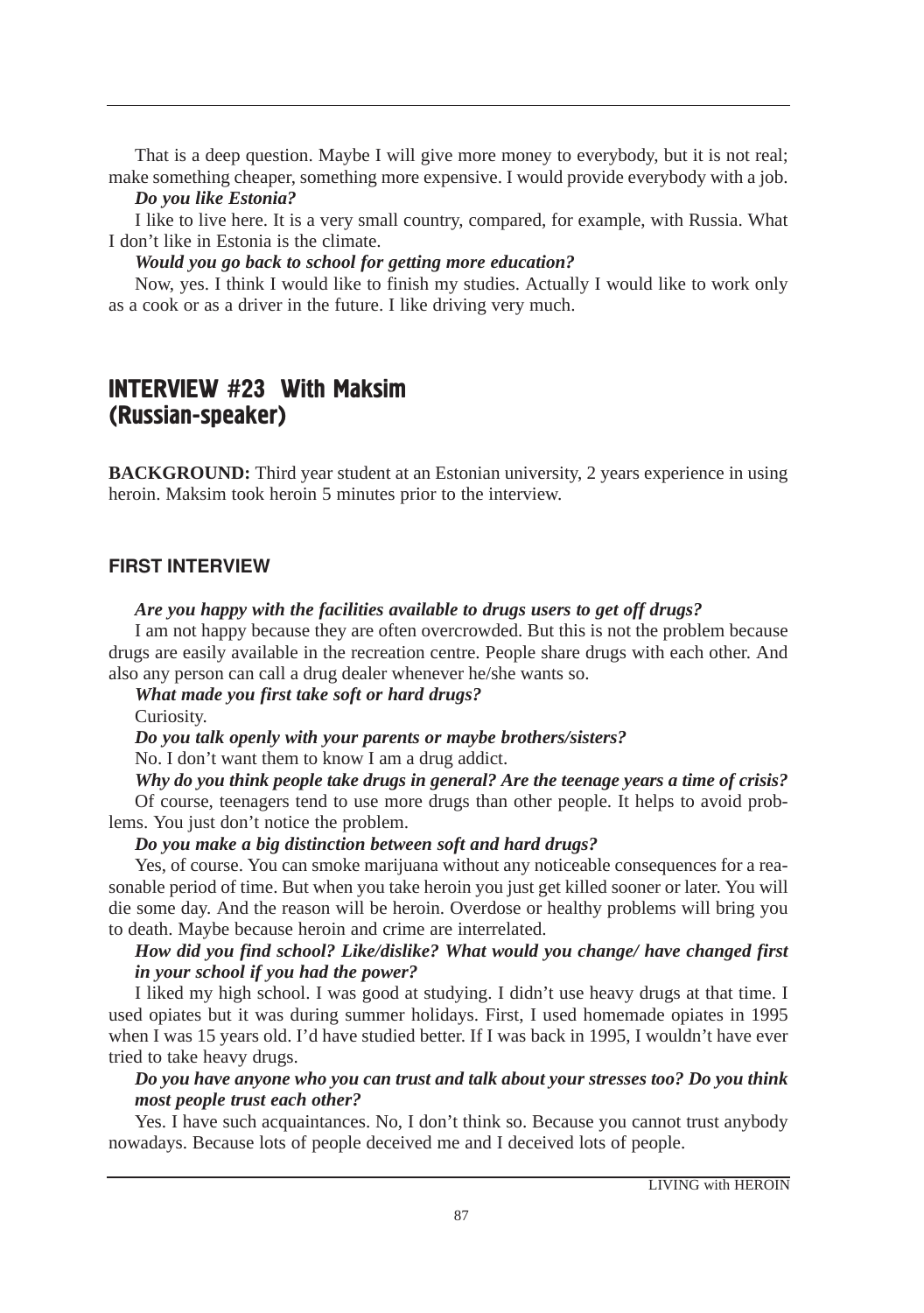# *Have you ever had strange experiences which you would be afraid to admit to anyone (like energies from another world for example) ?*

I had a lot of strange experiences but usually I talk about them with my friends. Not mystical experiences but rather different kinds of phobias or 'paranoia'.

# *Do you think many people of your age around you are depressed? Are people of your own age happier or less happy than adults?*

Yes. I think many people feel depressed nowadays. "Why"? Because social conditions toa very broad extent changed. Yes, I think they are much more happy because they are more able to adapt to these changes.

#### *Do drugs make you happy?*

Yes, they do. "In what way"? They help me relax and make the world around more colourful and attractive.

# *What do you do to avoid becoming HIV positive?*

Since we live in the era of black plague—AIDS, I always use single-use syringes. *Do you think there is a big risk of increase in AIDS in Estonia?*

Yes there is. Even statistics show that the rate of HIV infected grows very rapidly.

*What does love mean? Do you think think love exists?*

(Sad) I don't know. I doubt that.

*Do you think guys and girls have the same attitude to sex?*

No. I don't think so. The guys are much more frank about that.

*Why do you think it is mostly guys who are heroin addicts?*

That is because the word heroin is derived from the word "hero". Because it makes you more masculine.

#### *What makes you happy?*

Heroin! Only heroin! Friends and parents are number two and three.

# *Do you think most people are happy? Do you think many people are pretending to be happy even though really they are not?*

Yes, I do. I even think all people are happy in some ways. No, I don't think so. Because I see no reason why people have to pretend they are happy. Lot's of people pretend they are sad instead.

#### *What makes you feel most sad?*

Inability to get heroin. Also money or I can't access dealer or have no time.

# SECOND INTERVIEW

#### *Would you like to change the world? People? What?*

I'd like that there were no drugs in the world. But if there were no drugs in the world I wouldn't know about them. I wouldn't like to change people. Because I like them as they are.

*Why do you think mostly Russian-speakers are heroin addicts?*

They are more intelligent than Estonians. And intelligent people tend to rather use drugs than to drink alcohol.

# *Do you have any dreams for future? What do you think you will be doing in the future?*

I 'd like to become a businessman. I have a project for a language school.

*What colours do you prefer? Why?*

I like blue and black colours. These colours represent my mood.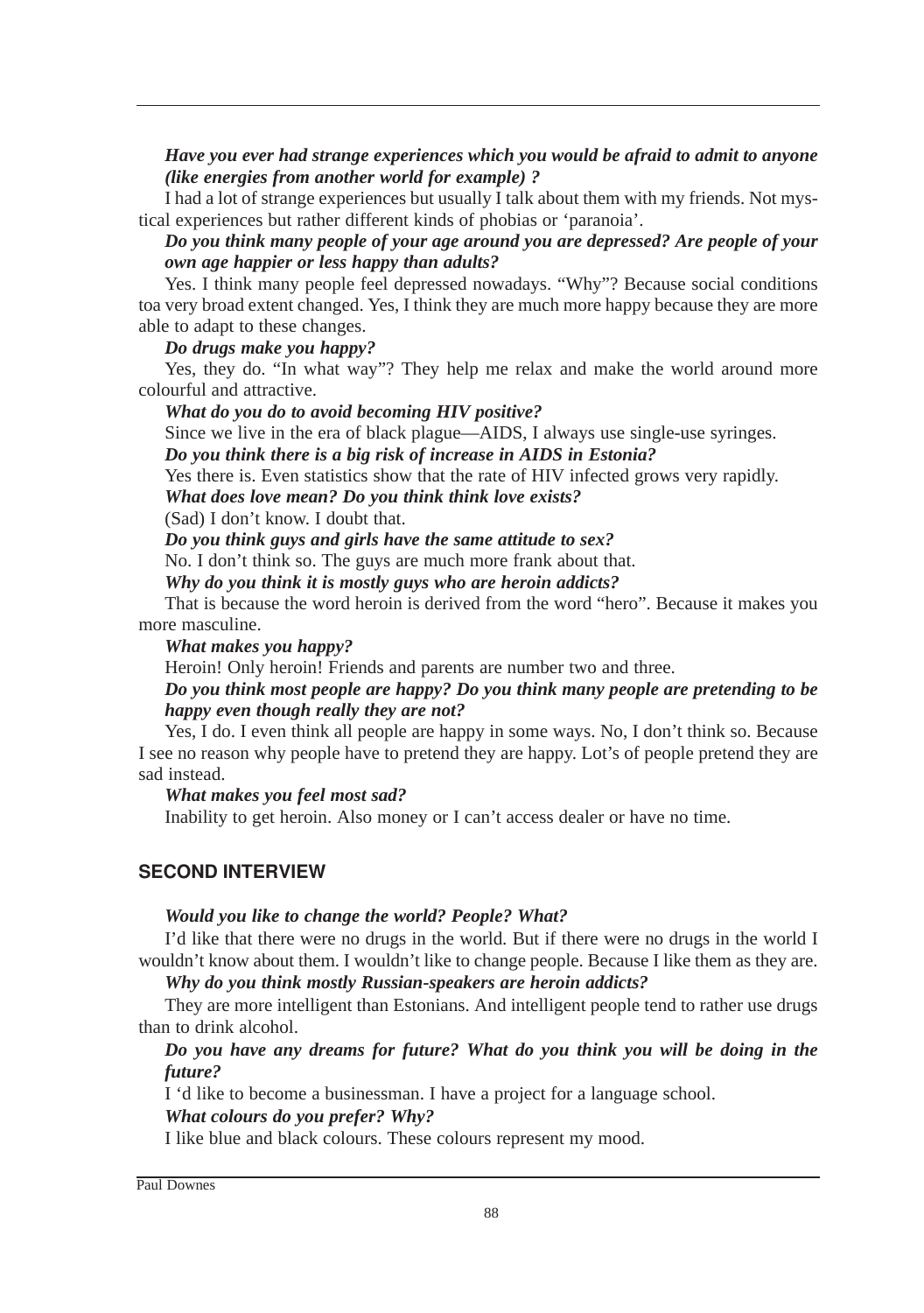*Do you hope to have a family of your own one day? If so, what do you imagine your children to be like?*

Yes, of course. I'd like to get children from an orphanage house because I don't expect my own children to be healthy enough.

*What would you do if your children took drugs?*

I'd like to persuade them to quit...I'd hire a professional psychologist and move to some other town or village.

*What are your nicest and worst qualities as a person?* I think I am too greedy. I am fond of studying and that makes me feel good. *What do you think needs to be changed in Estonia to make young people happier?* More subsidies for sports, studies, etc. *What extra facilities would you like to see for teenagers?* More sports clubs, places of interest, like former "pioneer palaces". *Would you be prepared to educate young people against taking drugs?* Yes, I think so. Because I had a lot of experience in this field. *Do you like Estonia? Why?* I like Estonia because the nature is ok here. *What makes you different from others? Do you want to do something extraordinary sometimes?*

I am a drug addict. And still I like to live and study and I am not a pessimist. Yes, I do. I like to walk in the forest, in the nature by myself.

*If you could wish three things what would they be?* Syringe, water, and HEROIN.

# Interview #24: With Rasmus (20 year old, Half-Estonian, student at an Estonian university, 1 year experience in using heroin, NOT IN TREATMENT).

**Rasmus took heroin 5 minutes prior to the interview.**

# FIRST INTERVIEW

# *What made you first take soft or hard drugs?*

I wanted to have some fun and I was curious. When I started to use soft drugs I simply wanted to experience something new. After I got bored with the soft drugs I switched to the hard ones.

# *Why do you think people take drugs in general? Are the teenage years a time of crisis?*

It is the same as alcohol. At first you use it for fun, then you start 'killing' your problems with drugs. Later the drugs become your main problem. Age does not matter at all. Everyone can start using drugs.

# *How did others you know stop taking drugs?*

Some of them understood it was dangerous and stopped it. Some understood it was not an absolute solution.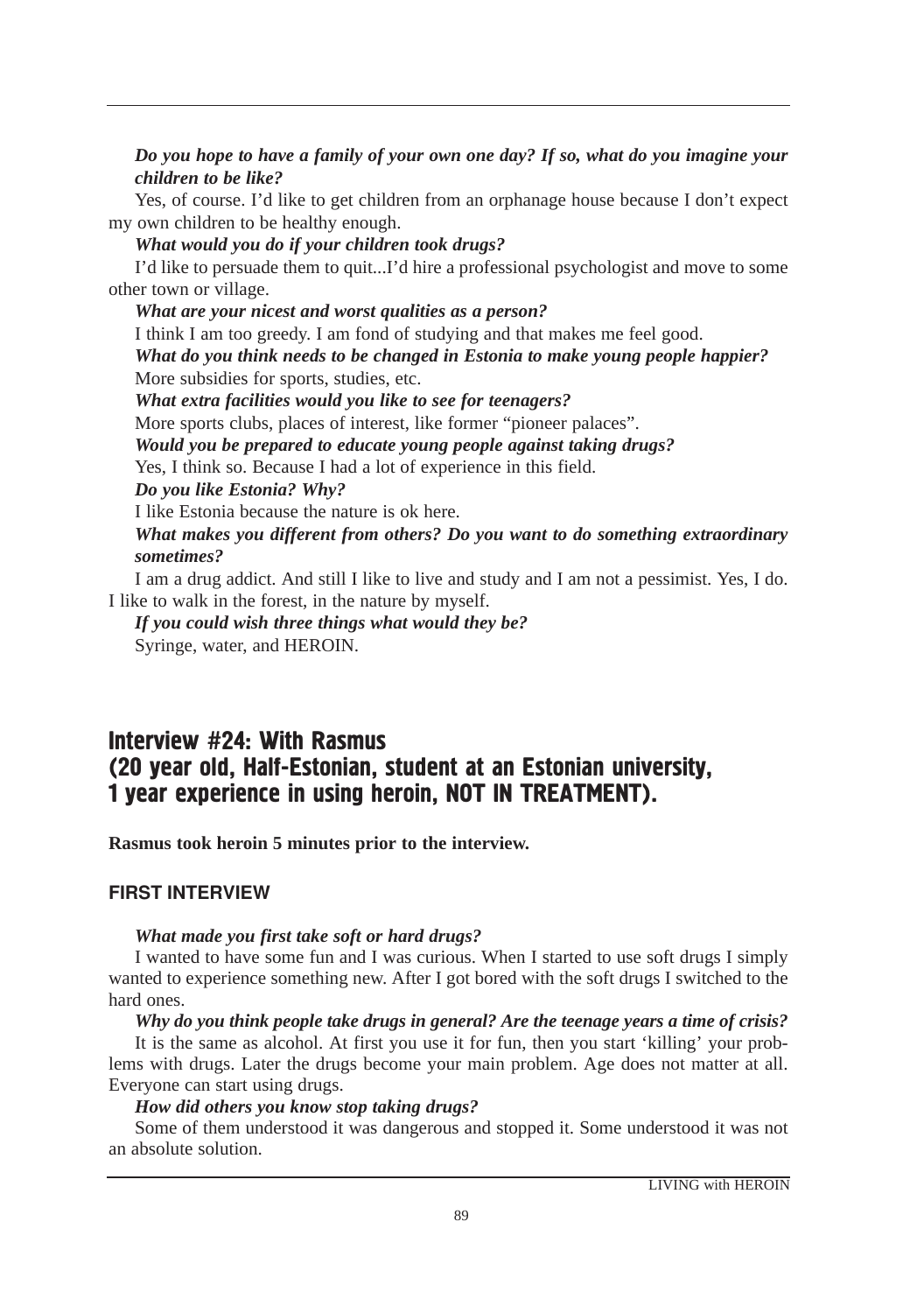*Do you make a big distinction between soft and hard drugs?*

Hard drugs involve people faster. Soft ones have a longer period of getting used to. But the result is the same.

*Have you ever had strange experiences which you would be afraid to admit to anyone (like energies from another world, for example)?*

I am not afraid to share my strange experiences. There is nothing to be ashamed of, because people can have similar experiences due to other causes - tiredness, depression, etc. *Do you think many people of your age around you are depressed? Are people of your*

*own age happier or less happier than adults?*

I can't answer this question. Some people are happy, others not. Age does not influence the feeling of happiness.

# *Do drugs make you happy?*

It is not an 'apparatus' for making people happy. It's just some substance which brings satisfaction. Like food. Drugs become a need.

*Why do you think it is mostly guys who are heroin addicts?*

I know quite a lot of heroin-addicted females and to say guys are in majority is stupid. *Do you believe in a God?*

Not the God you mean. I refuse to explain it.

*What makes you feel most sad?*

When everything seems extremely messed up!

# SECOND INTERVIEW

*Why do you think mostly Russian-speakers are heroin addicts?*

There are more Russians using drugs than Estonians. The level of life of Russians is lower. *Do you have any dreams for future? What do you think you will be doing in the future?*

Yes, I do. I don't care what to do in the future, but I just want to feel good. *What colours do you prefer? Why?*

I don't pay much attention to it. It is the thing itself that has some colour match it or not. *Do you hope to have a family of your own one day? If so, what do you imagine your children to be like?*

I have not thought about it. Can't say I see myself as a family member.

*Do you feel life is useless? For you? For others?*

Life is needed for all of us. Why live if it is useless?

*Do you think the routine nature of everyday life upsets or bores you more than other people? Why?*

No, it influences me the same way. Except for *one more* problem [drugs] that I have. *What are your nicest and worst qualities as a person?*

This is a hard question. I can't answer it. I guess other people should reply to this question. *What extra facilities would you like to see for teenagers?*

Fitness clubs, recreation areas, workplaces. Anything that would keep people busy.

*Would you be prepared to educate young people against taking drugs?*

Yes. Because I have a rich personal experience. Besides that I know the scientific nature of drug use.

*Do you like Estonia?* 

Paul Downes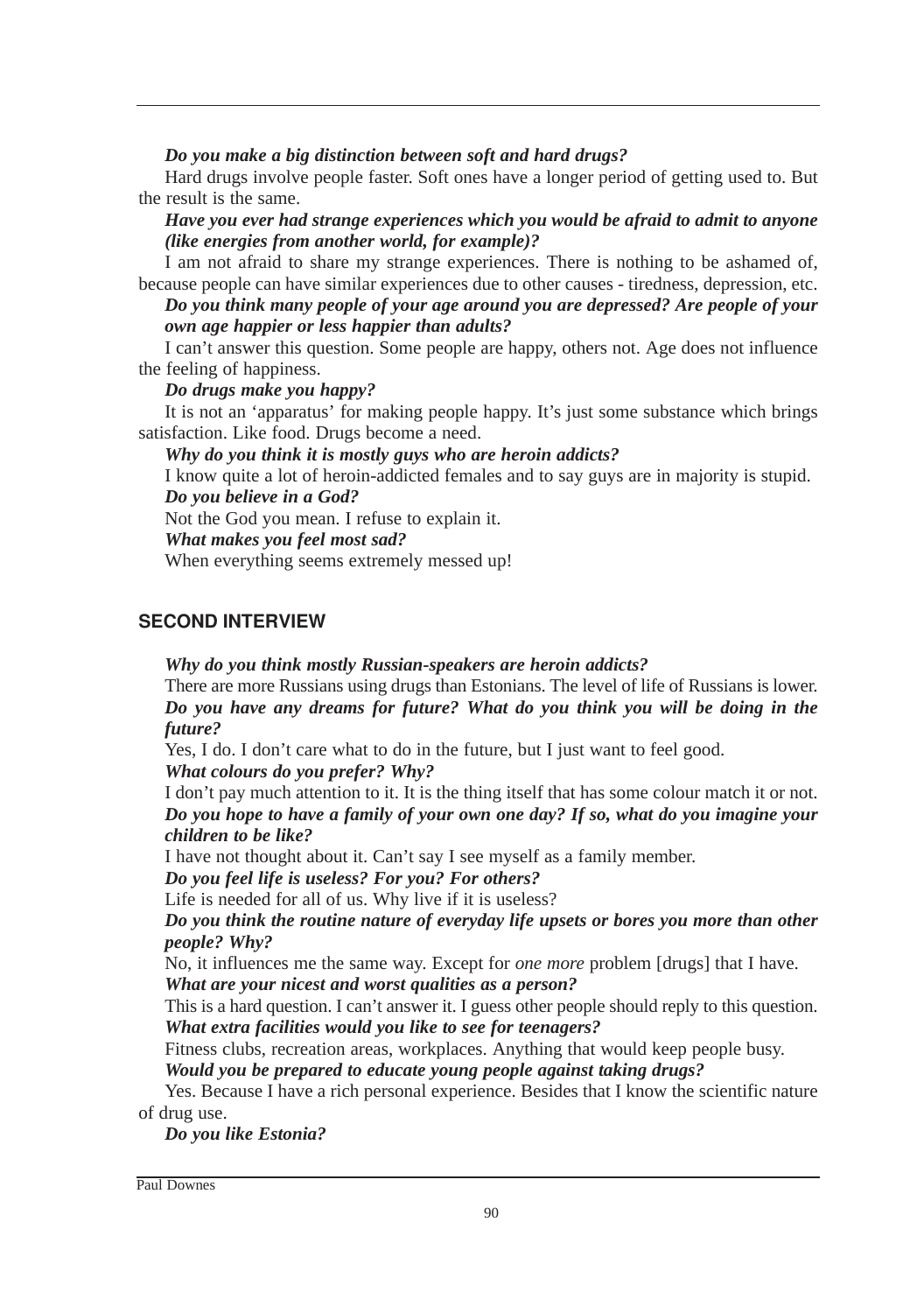Not especially, because there are many better places than Estonia.

# *What does money mean in your life?*

Money is the equivalent of your efforts, your work. You exchange it for other things. The more money I have the better it is. It has a very important place in my life.

# *If you had a possibility not to go to school, would you? Why? If you have left school would you ever think of going back to get more education?*

I have this opportunity, but I still go to school. I do it to improve my qualities, to become a better person.

# *What makes you different from others? Do you want to do something extraordinary sometimes?*

I don't know if I differ much from others, but I believe everyone is unique. My inner properties make me different. I can't explain it better. Sometimes I want to make usual things... I guess my drug addiction is the result of committing one extraordinary thing.

# INTERVIEW #25 With Igor (20 years old, Russian-speaker)

**BACKGROUND**: Had already voluntarily been in the clinic for the usual 10 day course.

# FIRST INTERVIEW

# *Let's talk about you being a drug addict. When did it all start?*

It all started 4 years ago. I was in the company of friends. We had nothing better to do but to sit in our yard and smoke. We were talking with each other when somebody, who I didn't know at the time, walked to us. My friends seemed to know him very well. They started talking and I just listened. At first there was nothing special but then they started to talk about how good it would be to buy some drugs (Amphetamines). I wasn't surprised to hear about drugs because I knew that some of them are using it. The person that just came to us told them that he knows someone who can sell it to my friends.

# *They bought drugs. What made you try those drugs?*

Well, when I was asked if I want to try it I refused but they started to make jokes about me. I couldn't stand those jokes. I was kind of interested how it feels like anyway. The only thing that kept me away from the drugs was the fear. TV, Radio, papers...it all tells us how dangerous it is to use them. Anyway.... I thought to myself..." well...what if I will try it…besides what harm it can do to me if I will just do it one time..." So, I agreed to try those drugs.

# *What kind of drugs did you take?*

Well, it was Amphetamines...or "Phen" how we call it...we also call it "White".

# *Why did you started to take hard drugs?*

It was just interest I guess... I wanted to see how it feels like. It was stupid...I know that now...

# *Are you happy with the facilities available to drug users to get off drugs?*

Yes, it was quite acceptable I must say .The people who work here are very nice. I trusted them… Besides I thought that this is the only way out of this.

*What about your family? Do you think they are able to understand you?*

... we are not very close... I am the youngest, you know. My sister and my brother have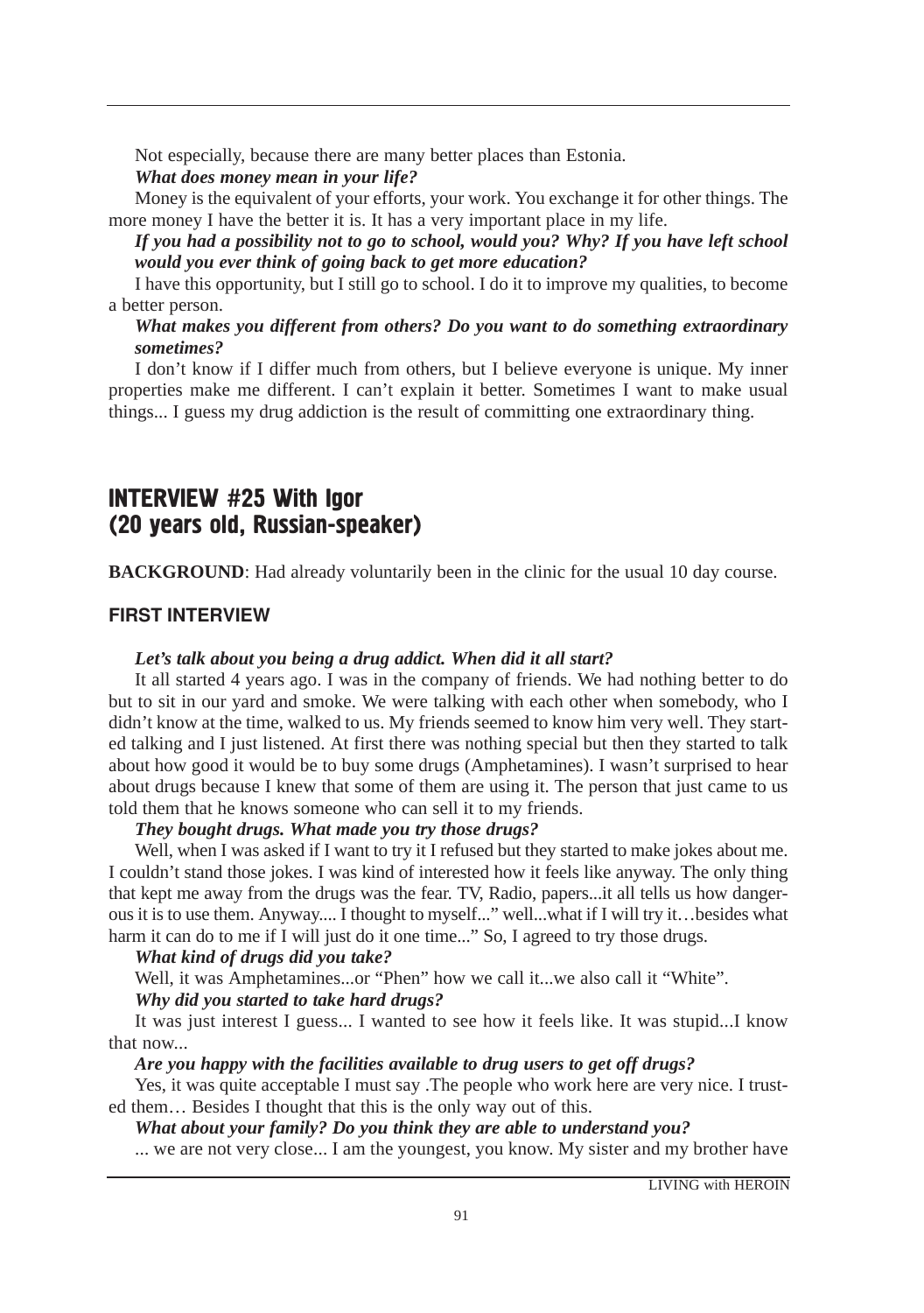good jobs and they are paid well. I guess I wasn't too good for my parents. Actually, my father left us in when I was two years old. But he was around. We spent a lot of time together when I was a child. I can't say that I don't love him… but really I think that I cannot forgive him that he left my mother. I think I love my mother more than my father. However, we are not as close as we should be I guess. As for understanding... well... I don't think that they can understand me. I would never discuss any personal stuff with them. I feel very uncomfortable doing that. Even if they would try to talk with me now I would probably stop the conversation. I wouldn't feel like it's the right thing... It's too late for that, I think.

# *What was their reaction when they found out about you using drugs ?*

Well, their reaction was not positive, of course. My mother was devastated when she heard about it from our neighbours. She cried a lot. She tried to talk me out of it… but it was already too late for that and I just didn't care much.

# *How did you find school? What would you change if you were in school now and if you would have the power to do so?*

I left school when I was in 10th grade. I guess I was a bit lazy. I missed a lot of classes then. I decided to quit school. It all happened with the help of my so-called friends... If you ask me if I regret quitting school, I say, yes, very much. As for what I would change... well first of all I would change my circle of friends that I had at that time. The other stuff was ok I guess…

# *Do you think anyone understands you either now or in the past?* No... I don't think so.

#### *Don't you have any real friends or just people whom you trust?* No I don't believe I have someone like that.

*Whom do you talk with when you are in a stressful situation?*

It's different every time... but mostly with my sister. Although I cannot say that I am completely open to her. Sometimes I just keep it in myself; I used to deal with it by my own ways.

#### *Do you think you understand yourself?*

Yes... but not always. Sometimes I am really thinking to myself: "What the hell are you doing man?"

# *Do you think you will have the same friends in 5 years? Do you trust your friends? Do they understand you?*

I don't know who would be around me in 5 years… but I wish it will be new people. My present friends are the reason I got into trouble in the first place. Do I trust my friends? I am not sure... well, maybe on some level I do but not always. I would never trust them with my life of course. And I would never tell them any personal stuff... that's for sure.

# *Do you think many people your age around you are depressed? Are people your own age happier or less happy then adults?*

Yes, I think so, I guess it's just because the times are different now. Young people don't feel very secure like our parents did in their times. Young people can't find a job... not a good job but just a job. They don't have anything to do... no interests or hobbies, so they go to drugs and alcohol. It's like a substitute for the feeling of security. They don't have any motivations for living. They can't find their place in this life. Very sad but unfortunately it's the truth.

# *Do drugs make you happy?*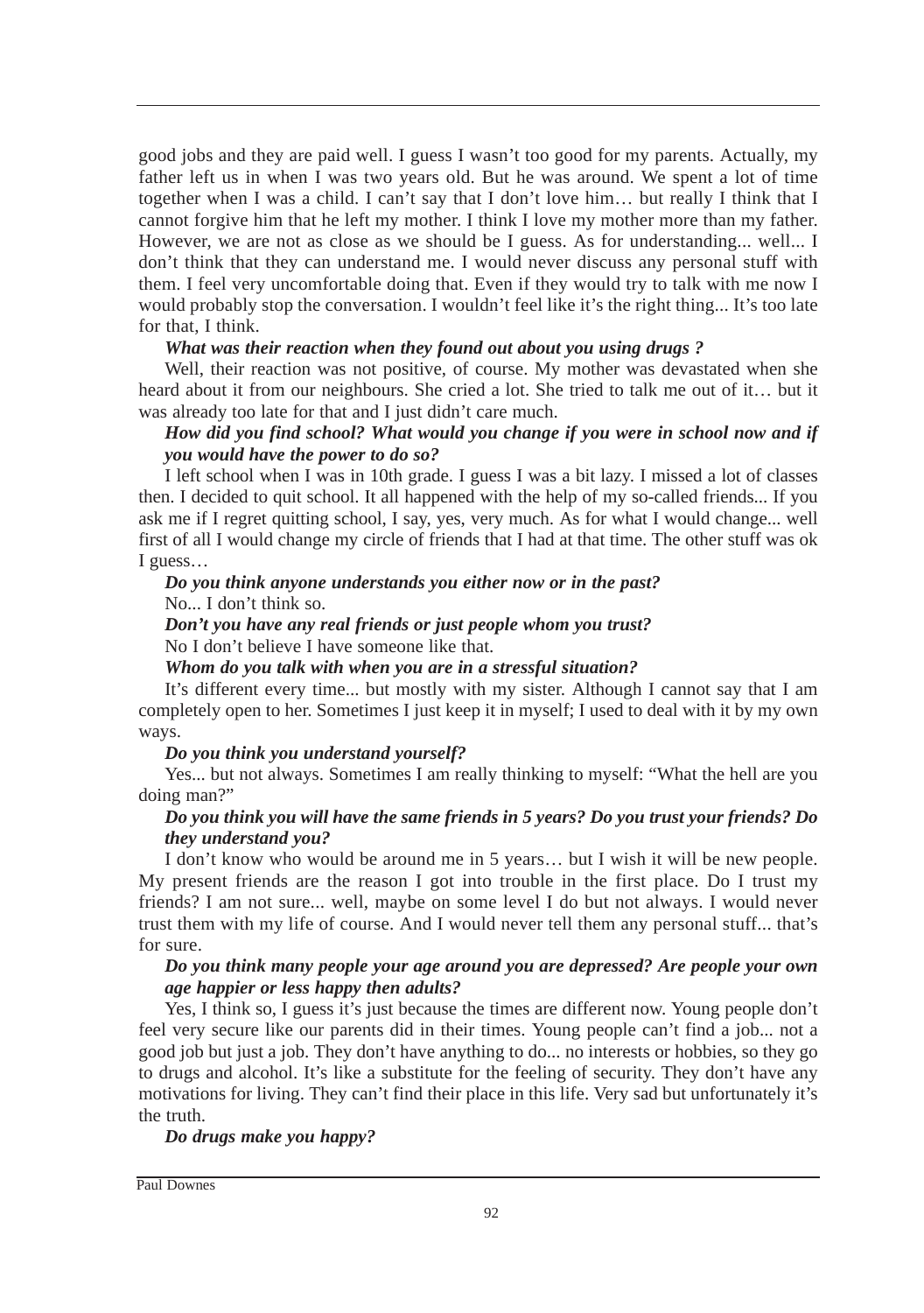No, I wouldn't say so… It's just fun sometimes…

#### *What do you do to avoid becoming HIV positive?*

Yes, I have thought about it a lot. Well, I am using clean needles... never using someone else's stuff. Always trying to do it as clean as possible.

#### *Do you think there is big risk of increase in AIDS in Estonia?*

Yes I do... and it increases every day.

#### *What's love for you? Do you think it exists?*

Love? Well... I am not sure how to describe it. I guess it's when two people are able to make sacrifices for each other. When they are living for each other. I don't know if true love exists or not… I guess it's possible… I don't believe in romantic love. It's like living in a dream… and that's just a fantasy. I am very far from that… it seems so unreal. It's too complicated… I never really thought about it…Yes, I have loved before…

# *What do you think about your life now after all you had been through? Would you like to change anything?*

I don't know how to answer that. But yes, I would like to change a lot of things. Sometimes I even think that I would change everything in my life if only I had a choice.

# INTERVIEW #26 With Mart (Ethnic Estonian, 20 years old)

**BACKGROUND**: Parents divorced, uses drugs since the age of 16, dropped out from school in seventh grade

# FIRST INTERVIEW

# *What made you first take soft and hard drugs?*

Just for fun. To see what happens. Because friends were already using drugs and I didn't want to be different. Hard drugs - almost the same reasons. To see is it really better feeling, like the others say it is.

# *Do you talk openly with your parents or maybe brothers/sisters?*

With parents – no. But I can talk with my older brother, because he is also using drugs, but not so often like I do<sup>16</sup>.

# *How did others you know stop taking drugs?*

No. I know one boy who stopped by killing himself.

# *How did you find school?*

I don't like school. Maybe I would have stayed at school if there would have been less pressure.

# *Do you think anyone understands you either now or in the past?*

Those who use drugs understand me, but the others I think not.

# *Do you have someone whom you trust and talk about your stresses?*

No, I don't have anyone to talk to, but that is good because I don't like to talk about my worries to others. Yes, I think that people trust each other - they have to.

<sup>&</sup>lt;sup>16</sup> Mart started using drugs before his older brother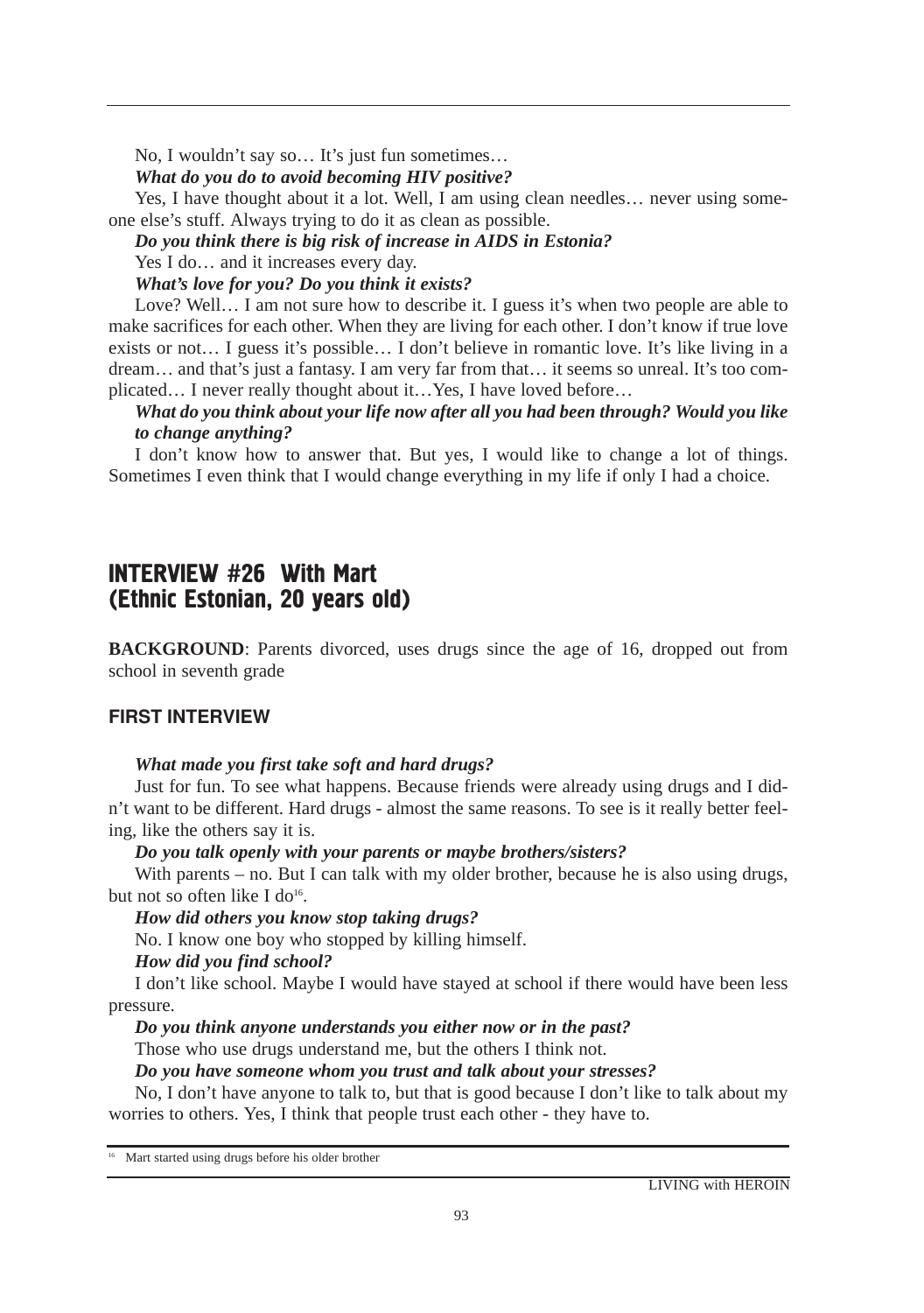#### *Do you trust your friends?*

Yes, I have some friends who I can trust, but I'm sure that some people will stay as my friends and others not. Yes, my friends understand me, otherwise they wouldn't be my friends.

*Does true love exist?* Love was invented by Russians to get sex without paying for it. True love does not exist. *What makes you happy?* Money!!! If there is no money, its always depression. *Do you believe in a God?* No, I don't believe in God. *Do you ever cry?* I never cry.

# **INTERVIEW #27 With Siim** (Ethnic Estonian)

**BACKGROUND**: Ex-heroin user. Started using drugs in high school - 7 years previously. He has stayed away from drugs now over 4 months.

# *You started quite a long time ago. Was it hard to stop?*

Nothing comes easy. Sure it was hard - one of the hardest things I have done in my life and one of the best things I did.

#### *What made you first take soft and then hard drugs?*

It started with my friends. We had a party and I never had tried drugs. Wanted to know how it was like and to be honest I enjoyed it. I started to consume more and more and sort of moved on from one "product" to another. Before I realized that I was addicted, I was already a heroin user. Wasn't a good feeling but…can't change the past.

#### *Do you talk openly with your parents or maybe brothers-sisters?*

Now I do. I used to be lot more closed when I started using drugs. First I told my brother and he suggested that I also would talk to mom. When things were really bad I told her and I got rid of drugs.

# *So they helped you?*

Yes they did. I don't thing I would have pulled through if there wasn't help from them. Also my friends helped me.

# *What made you realize that you needed help?*

There was one party. I used more drugs than I normally did and it sort of went out of control. My friends later told me that I was screaming and seeing things that weren't there. Also I had talked to people that were not in the room. When I collapsed they called the ambulance. The ambulance people gave me some sort of medicine so I would stay alive. After that my fun was over. I realized that if I wanted to live on as a person I needed to quit this habit. So I did.

# *What do you think would stop people from taking drugs – in general?*

I think we all need a wake-up call. To some it is someone's care and saying that, hey,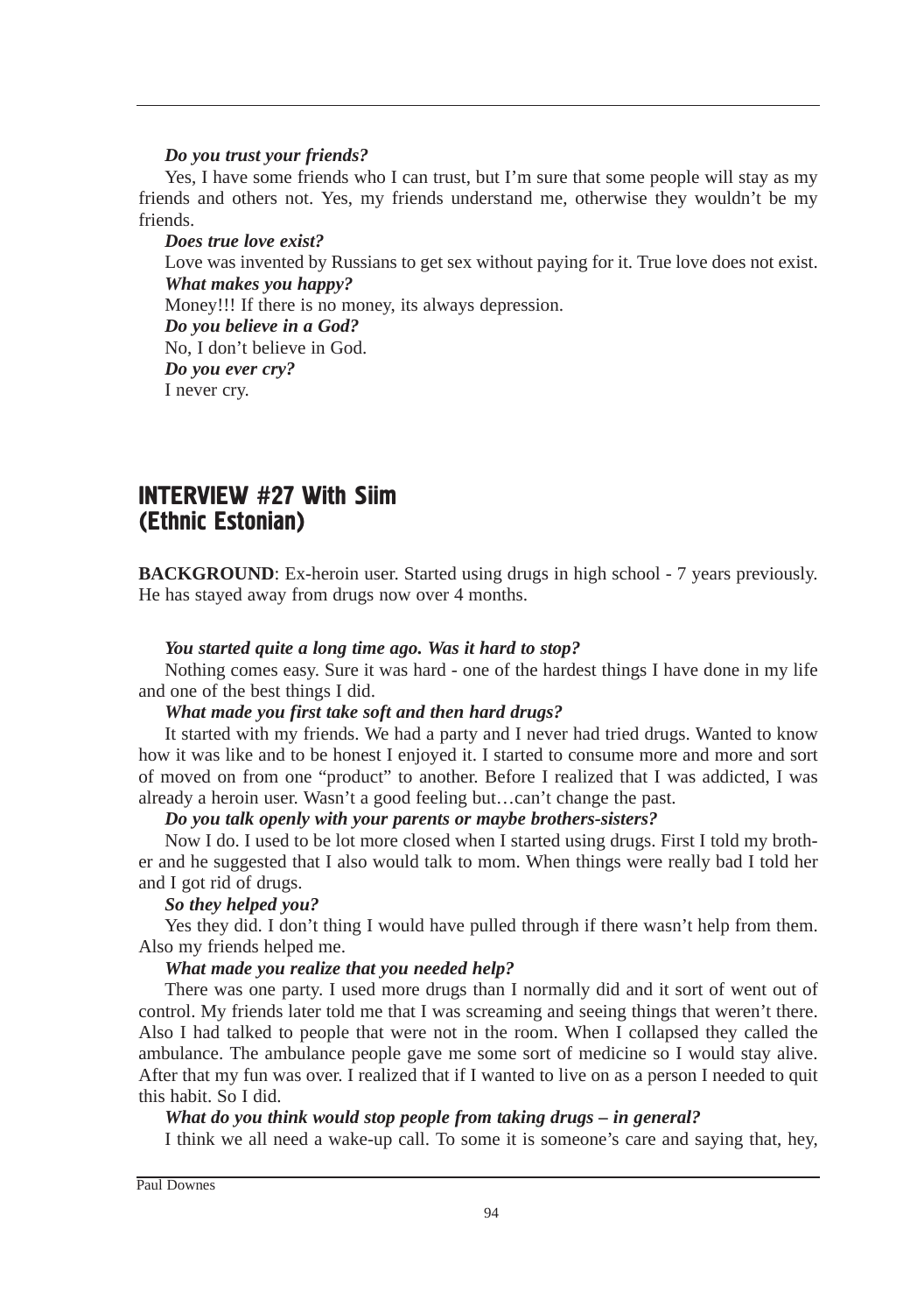now it is enough. Someone needs first to look in the mirror and then realize that this is wrong. Like I did.

#### *How did others you know stop taking drugs?*

With some help of medical staff and some help from families. Some have been in Wismari.

# *Did you make a distinction between hard and soft drugs?*

Not in the end. It was just a drug and the price was different – that's it. You sort of moved on from one drug to another when you needed something stronger you took something stronger.

# *How did you find school? Like/Dislike?*

I graduated and that was my part. Wasn't really excited about it but I survived.

# *What would you change/have changed first in your school if you had the power?*

I missed in school some excitement. You know – the class was like teacher was talking everyone was writing and no fun. Just theory and endless reading. Some experimental work would have been fun. I realize that you can't make a lot of experiments in the Estonian language but hey, let's go to some famous guy's birth-house or something. And then let the teacher tell us what he was writing and so on.

#### *How about some activites in school?*

Sure you can go but the variety of activities was low. You had classes for some odd areas that interest no one.

#### *Do you have anyone who you can trust and talk about your stresses to?*

I get along fine with my family now. It used to be just my friends now I also talk more openly with my mom and brother.

#### *Do you think most people trust each other?*

I think in Estonia the situation is getting better. Let's face it – during the communist era anyone could have been a spy. There were lot of secrets and a lot of people didn't trust each other. You could count on your closest family members…and even they might have been spies. Now the atmosphere is a little more relaxed and free. Now people – especially young are realizing that this trust thing is not so bad. I think people mostly have a friend or two whom they can trust blindly.

#### *Do you understand yourself?*

Yes I do. I know why I did what I did and I'm not proud of what I did. I realize that this is my last chance to be good and I'm trying as hard as I can. My thoughts are much clearer now than what they were a half year ago. Now I know what I do. Back then it was just need and addiction.

#### *Did you ever had strange experiences which you were afraid to admit to anyone either on or off drugs? Like energies from another world etc.?*

Sure I had. All my drug years were strange. I saw things that weren't there, I talked to persons that were not saying a word. Once I even talked to a rubber toy. Most of the experiences were on drugs but some were off drugs as well.

#### *What were some that were off drugs?*

I mostly heard voices. In mornings when I had a hangover I heard someone speaking to me. Can't remember any of the things said to me but those voices were there.

# *Do you wish or think you will have the same friends in 5 years time?*

A lot of people have stayed away from me when I used drugs. I have to gain their respect and friendship. Hope I have same friends.

#### *Do you trust your friends? Do your friends understand you?*

They know that I wasn't thinking clearly when I was on drugs. I trust them because they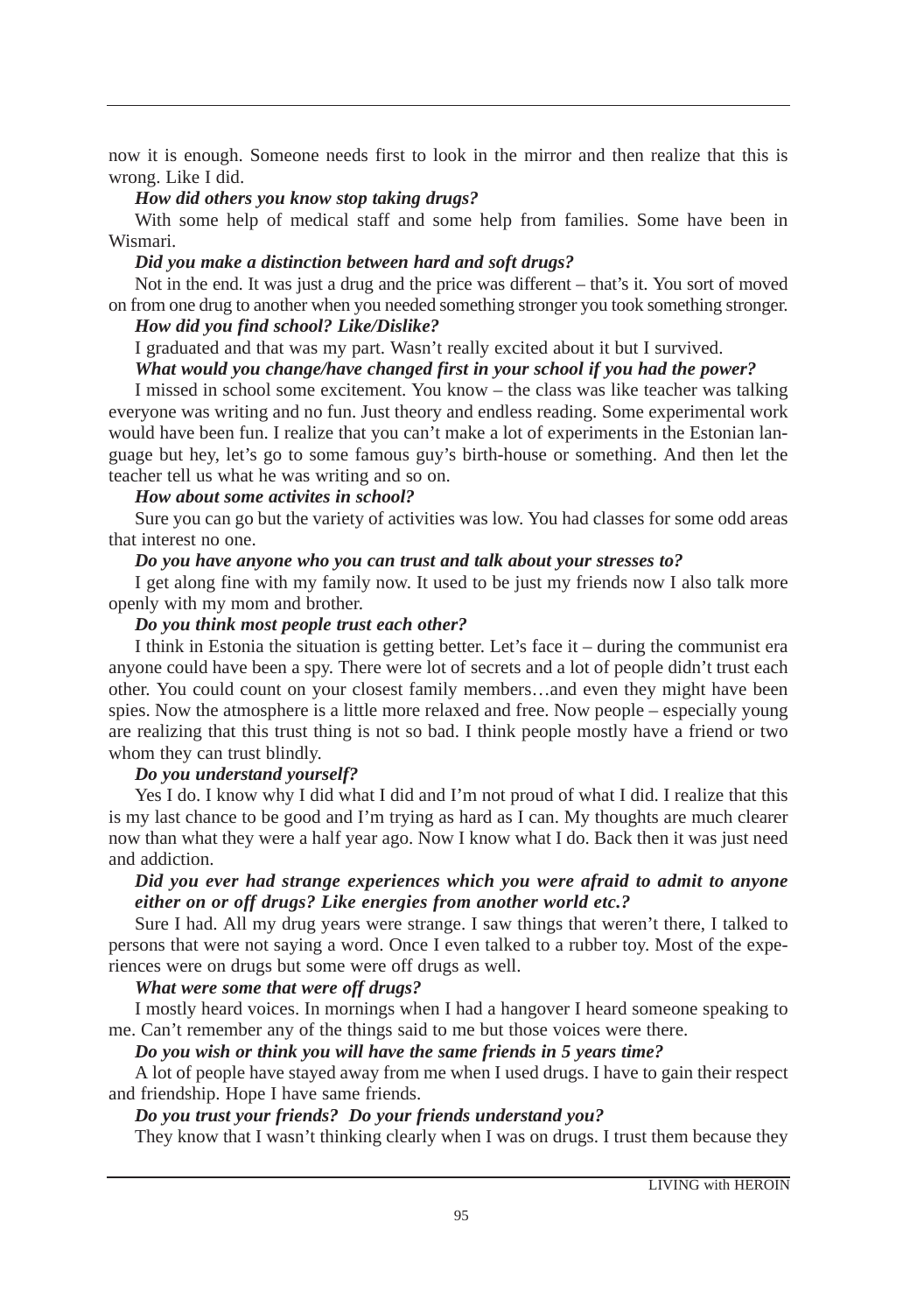have stayed with me. I can't bet on the issue that they trust me – considering whom I used to be but I'm sure they understand my behavior now and before.

[He becomes sad when speaking about friends. He lights a cigarette and his hands are shaking.]

#### *Do you think many people your age around you are depressed?*

If you use drugs you will be depressed at some point of time. Otherwise people are ok. *Did drugs made you happy?*

When I used them and when I was up in the clouds then I was happy. When I had a hangover I felt miserable and sad. After I stopped using drugs I realized that there are lot more things to be happy for than just drugs. Next thing I try to do is to stop smoking because it is a drug as well.

#### *What did you do to avoid becoming HIV positive?*

I didn't do anything special. Luckily enough I didn't get it. I did get some sort of disease from one drug addict. Some minor sexual disease. Doctors took a HIV test a week ago and it was negative.

#### *Do you think there is a big risk of increase in AIDS in Estonia?*

If you are on drugs or trying to get there…you really don't stop thinking about it. So I would say yes there is a big risk. I think that – usually there are a group of people who inject stuff – if one of them gets it the others are in danger as well. Among some of my friends who still use drugs we used our own needles. We were lucky in a way that we had our own place and we used drugs there and only there. With the exception of a few times in 'Hollywood' (nightclub).

# *How do you get along with those friends that still use drugs? Do they also plan to quit or…?*

I get along fine. They don't tempt me with drugs and we don't talk – or actually they don't talk about drugs in front of me. We don't go to the same parties together any more but otherwise we will meet once in a while to play some bowling etc., some of them also move towards quitting the drug use and if they make the decision I try to be there for them and help them.

#### *What does love mean? Do you think true love exists?*

Love is love. It is between friends and families and loved ones. True love exists only in movies. There isn't such love that you would go through fire and water and rescue your loved one and then the orchestra plays.

#### *Do you think guys and girls have the same attitude to sex?*

Girls need more commitment if they want to have sex. There are very few girls with whom you will get "lucky" on the first date. There are them but they are rare. And there are very few guys who will refuse sex on the first date. On drugs, tolerance or respect towards principles is forgotten. If you want to have sex you will certainly find someone who will also want it. Easy…but dangerous.

#### *Are there many differences in the way guys and girls, think, feel and act?*

Guys maybe think more with their head and use that to solve problems logically. Girls then follow the heart and make decisions based on that…I also think that guys are a little less willing to get to a long term relationship…they tend to wait and see what is going on.

# *Why do you think it is mostly guys who are heroin addicts?*

I think it is a group thing. I started my journey when I was with my friends. If we do it together it will not look so against the law because others are with me. I'm not the only one.

#### *What makes you happy?*

Life and what it has to offer me. I'm glad that I got rid of drugs. It took lot of will and help to pull out...but I managed to do so and I'm just glad.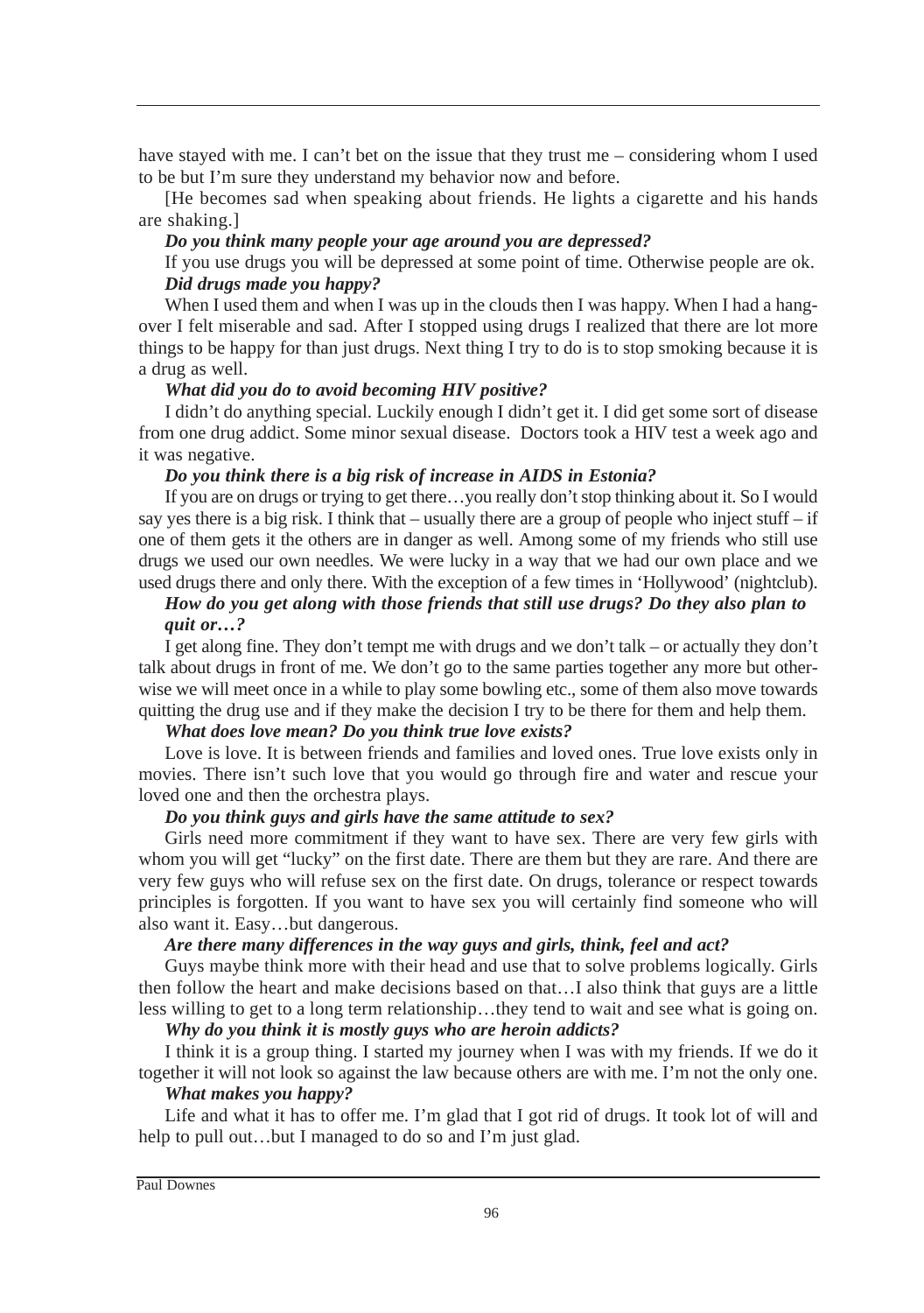#### *Do you think most people are happy?*

That depends on whom you ask. As a drug user - an ex one now  $-1$  would have said when I was on drugs that the world is not a happy place because most people don't use drugs. As a non-drug user I will say that people are happy. They have every reason to be happy because they are alive just like you and me.

#### *Have you ever thought really they are not happy?*

Yes when I used drugs I actually thought they are not happy. That they have not realized what was pleasure because they haven't met 'Ants'17. Now I know better.

# *But there are still lot of people who use drugs. Do you think they are going through the same thoughts as you did?*

Most certainly. They also think that the world is not a worthy place and we should all get high as soon as possible. I was most certain that I was superior to others when I was high. I got in fights with other people and minority groups.

#### *Do you ever cry? Cry often?*

I cried when I was in pain. When I tried to stay alive from one day to another. It was not a pretty sight… and the pain was something unbelievable. The thought to get some heroin and end the pain ran through my mind more then once. My family and friends were there and they sort of watched over me like I was some sort of lunatic…those were the moments when I cried.

#### *How about now?*

Now I'm pretty much ok. Still think about the past and the pleasure. But the worst is over. *Did you also have some professional help like a psychiatrist?*

# I talk to one now – every week.

*What makes you feel most sad?*

That there are still many people who will go through the same that I did. I must admit I had fun and it was exciting... but moving from marijuana to heroin was one of the biggest mistakes I made.

#### *Do you have an idol or some ideal person to be like?*

Not really. Just have to be my own idol and admire what I have accomplished.

#### *Would you like to change the world? People ?*

Don't have so big plans there's always something to fish for. I guess my biggest hope would be the ending of complaints from all levels of society. I have been through a hell...and I didn't shout to people hey look at me I'm feeling bad. You have to make things work the way you want them to work.

# *Is the world basically a nice place?*

[He takes a deep breath and looks around for a few seconds. Then shows all surroundings to the interviewer…near lake in Mustamae, Tallinn]

Look at this. It is pretty much close to heaven. It is my home here.

*Why do you think it is mostly Russian-speakers who are heroin addicts?*

Don't know. Maybe something to do with the lower income that Russian-speakers usually earn. Or maybe they just feel they have been left out from society and sort of give up.

*Do you have any dreams for the future? What do you think you will be doing in the future?*

Just trying to keep away from drugs at this point. I want to quit smoking after that as well. Those are my hopes for the future.

# *What colours do you prefer? Why?*

White because it is so calm and relaxing.

<sup>&</sup>lt;sup>17</sup> i.e. Amphetamines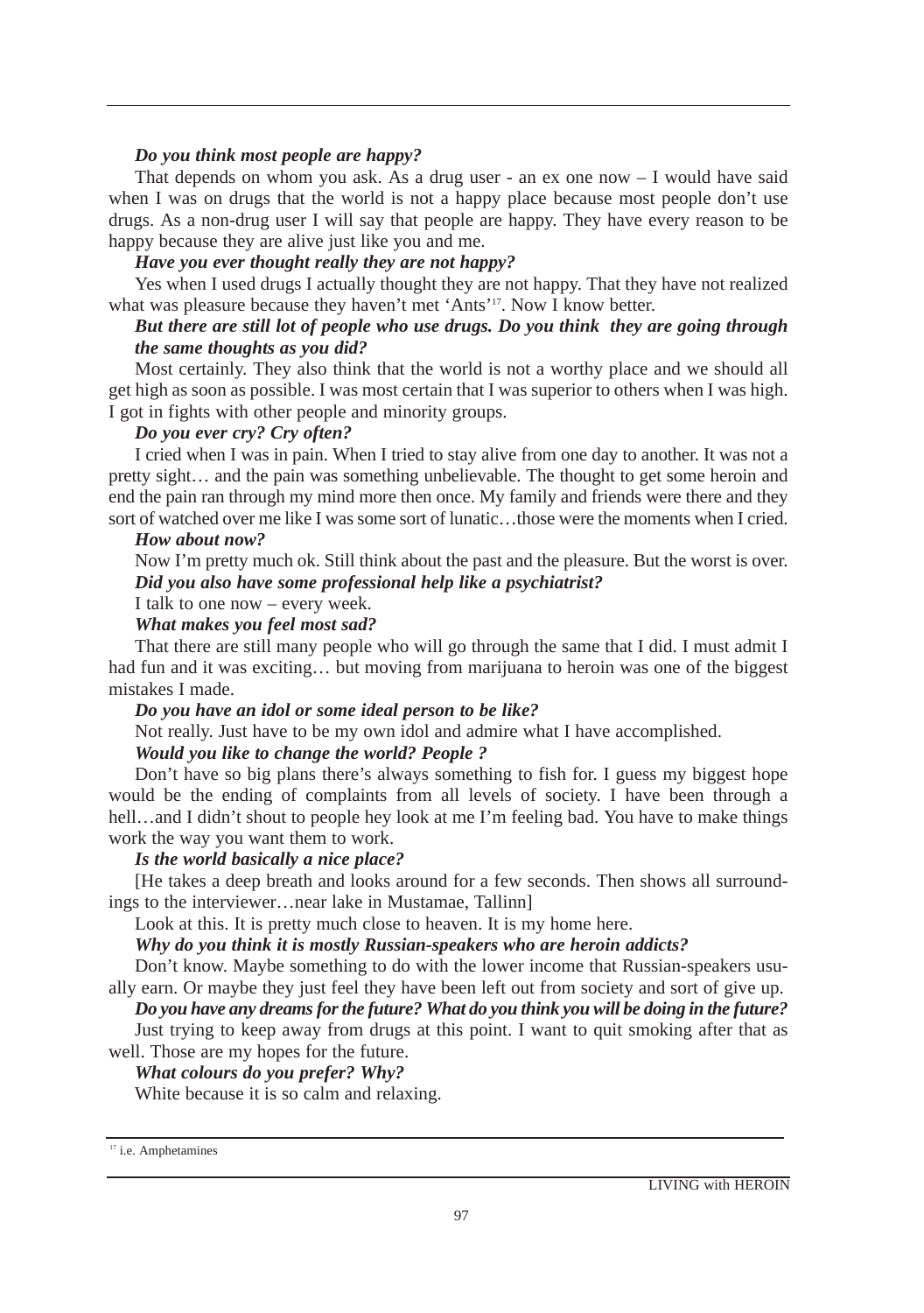# *Do you hope to have a family of your own one day? If so, what do you imagine your children to be like?*

Too far in the future for me. Sure I look for appropriate candidate…but haven't been so successful yet. What comes to children then I hope to have a son some day.

#### *What would you do if you found out your children took drugs?*

I would try to help them to realize that this is bad for them. Also I would explain what I went through and maybe hope they come to their senses. If a person doesn't want to quit then there is nothing others can do to help them.

# *Do you feel life is useless? For you? For others?*

Life is something to fight for. We only live once and we better not waste it.

# *Do you think the routine nature of everyday life upsets or bores you more than other people?*

When I used drugs I could not stand the same schedule. I felt like nothing would ever happen. I wanted to change I wanted to move to do something other than sit and relax. Now the only thing that I want to do is to relax and watch the grass grow

# *What are your nicest and worst qualities as a person?*

I still tend to get upset from minor things. When I was clear for a couple of weeks I yelled at almost every little thing – there was no juice in the fridge. I screamed like hell… now I'm a little more relaxed but there is still some nervousness. I think my nicest quality is the realization that I'm clear from drugs and I will not touch them again. I have realized that they are not worth dying for.

#### *What are the things that irritate you?*

People. I still can't stand public transportation. The amount of older persons just waiting to die…that gets on my nerves.

#### *What do you think needs to change in Estonia to make young people happier?*

I think young people are happy. They have every reason to be happy because they have more of everything compared to people ten years older than what we are.

#### *Would you be prepared in the future to educate younger people against taking drugs?* Absolutely. I have got the experience and the will to do so.

#### *If you had a possibility not to go to school, would you?*

I think education to a certain level is necessary and should be stated by law. I, for example, am looking for a job…want to get a better one. The education is one of the first things that is asked.

#### *What makes you different from others?*

We all are different. So there are many differences. One of them, for example, would be my previous drug use and the clearness now. Not many persons have done so.

#### *Do you want to do something extraordinary sometimes?*

No, I just want to be ordinary for a while.

#### *If you could wish three things what they would be?*

I want others also to realize the things they do. That would be number one. It would also be nice to have a plenty of money . I think my biggest wish would be that I would get rid of drugs once and for all. The ending doesn't stop in one week or one month…it will take months and still there are temptations.